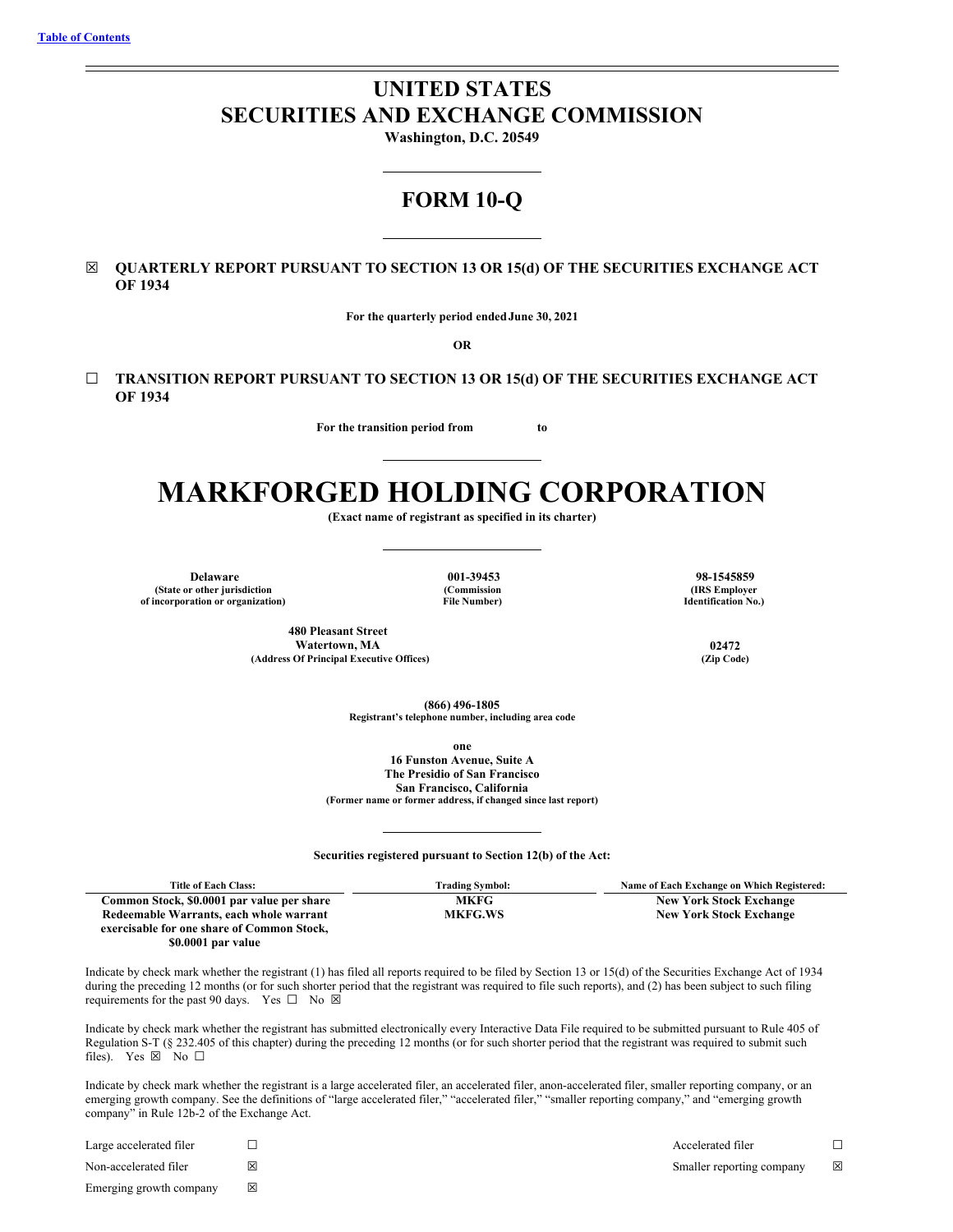If an emerging growth company, indicate by check mark if the registrant has elected not to use the extended transition period for complying with any new or revised financial accounting standards provided pursuant to Section 13(a) of the Exchange Act.  $\Box$ 

Indicate by check mark whether the registrant is a shell company (as defined in Rule 12b-2 of the Exchange Act). Yes  $\boxtimes$  No  $\Box$ 

As of August 9, 2021, the registrant had 185,251,837 shares of common stock, par value \$0.0001 per share, issued and outstanding.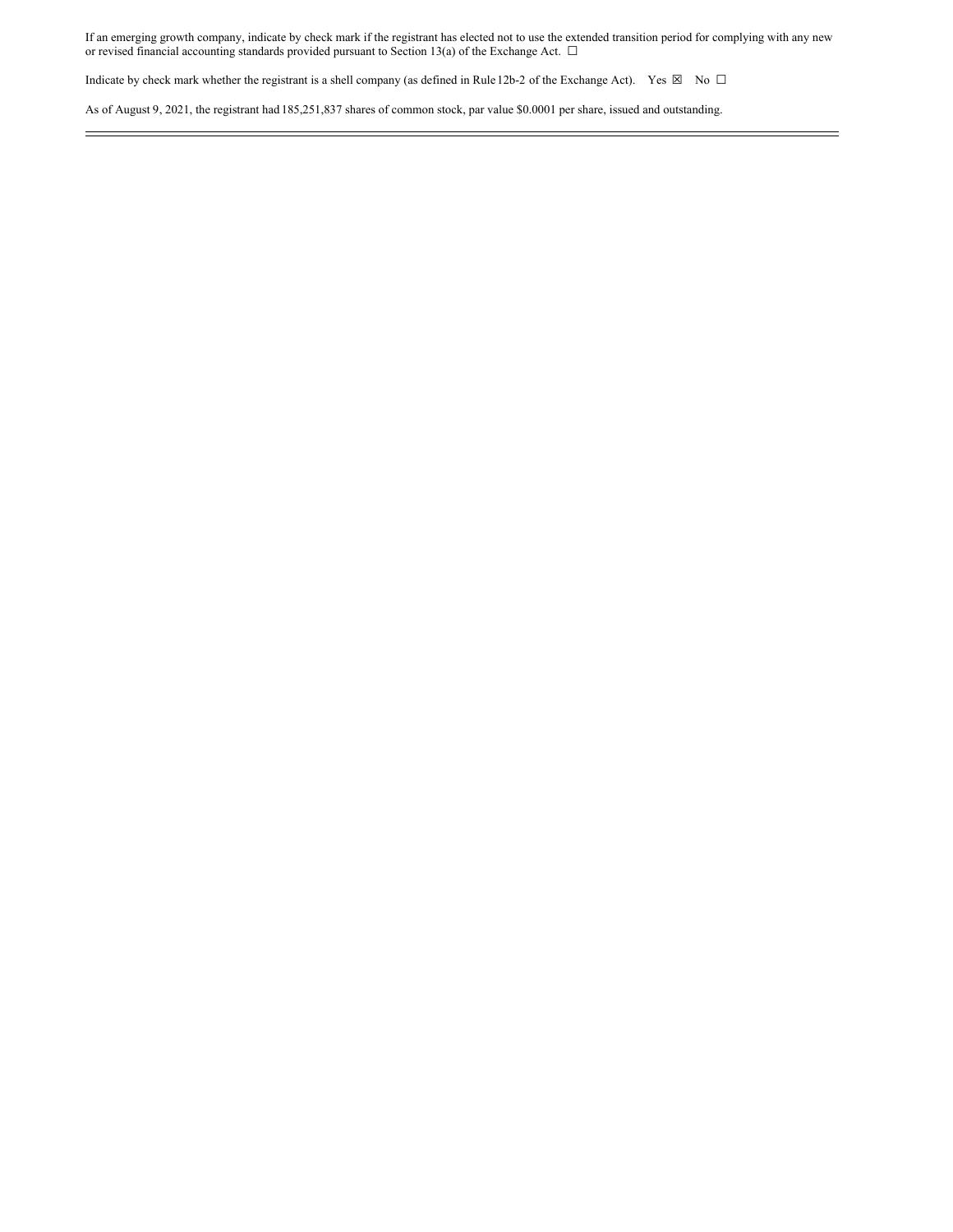# <span id="page-2-0"></span>**Markforged Holding Corporation Form 10-Q For The Three and Six Months Ended June 30, 2021 Table of Contents**

|          | <b>PART I. FINANCIAL INFORMATION</b>                                                                                                                                                                 | Page |
|----------|------------------------------------------------------------------------------------------------------------------------------------------------------------------------------------------------------|------|
| Item 1.  | Condensed Consolidated financial Statements (Unaudited)                                                                                                                                              | 4    |
|          | Condensed Consolidated Balance Sheets as of June 30, 2021 (unaudited) and December 31, 2020                                                                                                          | 4    |
|          | Unaudited Condensed Consolidated Statements of Operations for the Three and Six months Ended June 30, 2021 and for the Period<br>from June 24 (inception) through June 30, 2020                      | 5    |
|          | Unaudited Condensed Consolidated Statements of Changes in Shareholders' Equity for the Three and Six Months Ended June 30,<br>2021 and for the Period from June 24 (inception) through June 30, 2020 | 6    |
|          | Unaudited Condensed Consolidated Statements of Cash Flows for the Six Months Ended June 30, 2021 and for the Period from<br>June 24 (inception) through June 30, 2020                                | 7    |
|          | Notes to Unaudited Condensed Consolidated Financial Statements                                                                                                                                       | 8    |
| Item 2.  | Management's Discussion and Analysis of Financial Condition and Results of Operations                                                                                                                | 22   |
| Item 3.  | <b>Quantitative and Qualitative Disclosures About Market Risk</b>                                                                                                                                    | 25   |
| Item 4.  | <b>Controls and Procedures</b>                                                                                                                                                                       | 25   |
|          | <b>PART II. OTHER INFORMATION</b>                                                                                                                                                                    |      |
| Item 1.  | <b>Legal Proceedings</b>                                                                                                                                                                             | 26   |
| Item 1A. | <b>Risk Factors</b>                                                                                                                                                                                  | 26   |
| Item 2.  | Unregistered Sales of Equity Securities and Use of Proceeds from Registered Securities                                                                                                               | 55   |
| Item 3.  | <b>Defaults Upon Senior Securities</b>                                                                                                                                                               | 55   |
| Item 4.  | <b>Mine Safety Disclosures</b>                                                                                                                                                                       | 55   |
| Item 5.  | <b>Other Information</b>                                                                                                                                                                             | 55   |
| Item 6.  | <b>Exhibits</b>                                                                                                                                                                                      | 55   |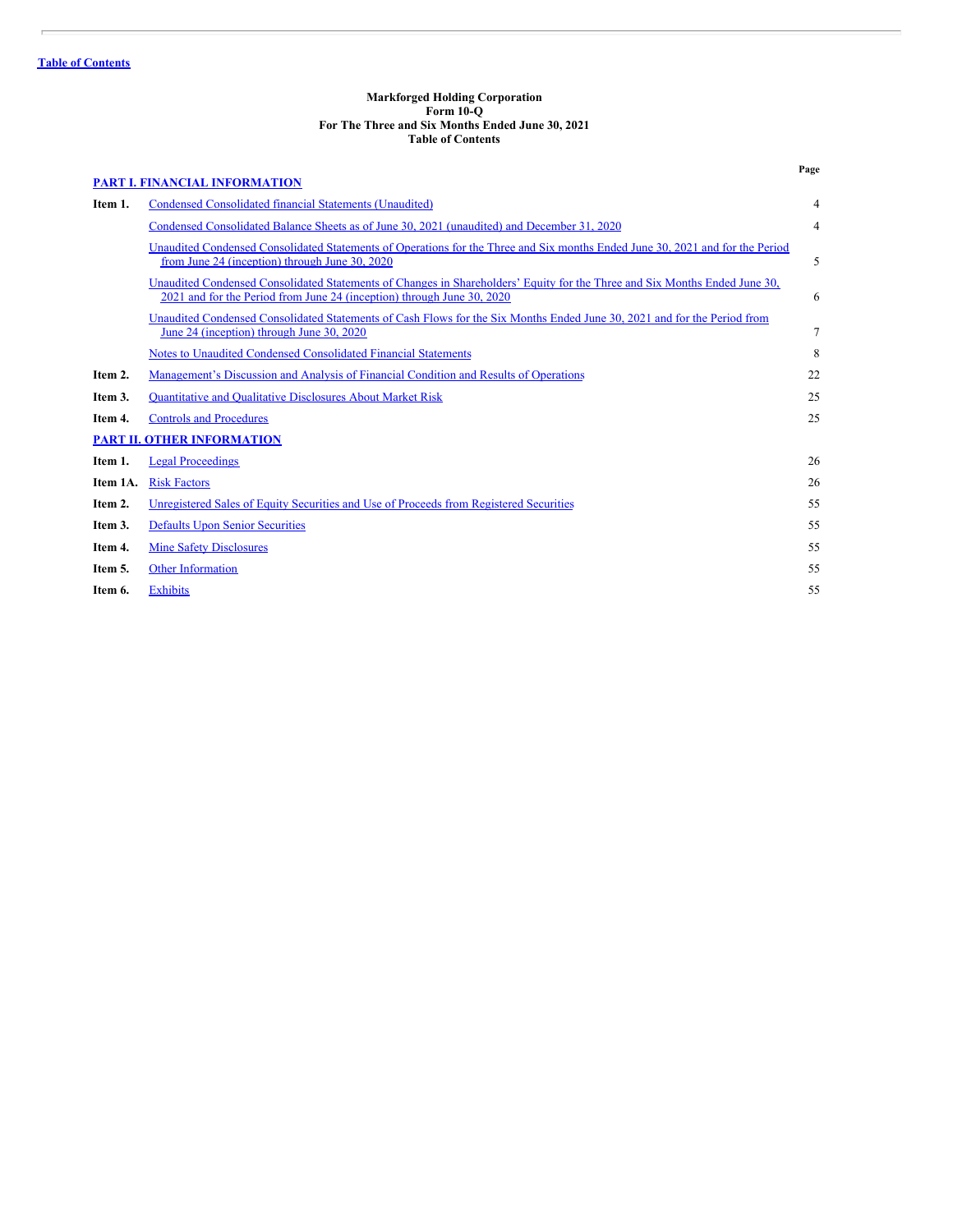#### **Summary of the Material Risks Associated with Our Business**

- We have history of net losses and may not be able to achieve profitability for any period in the future or sustain cash flow from operating activities. We have a relatively limited operating history and have experienced rapid growth, which makes evaluating our current business and future prospects difficult and may increase the risk of your investment. Our operating results may fluctuate significantly from period-to-period.
- The additive manufacturing industry in which we operate is characterized by rapid technological change, which requires us to continue to develop new products and innovations to meet constantly evolving customer demands and which could adversely affect market adoption of our products.
- A pandemic, epidemic, or outbreak of an infectious disease, such as theCOVID-19 pandemic, may materially and adversely affect our business and our financial results and could cause a disruption to the development of our products. The COVID-19 pandemic has caused material disruption to our business in the second and third quarters of 2020.
- We face significant competition in our industry. If we are unable to create new products or meet the demands of our customers, our business could be materially adversely affected.
- We depend on our network of value-added resellers and our business could be materially adversely affected if they do not meet our expectations.
- We depend heavily on third-party suppliers. If they or their facilities become unavailable or inadequate, our business could be adversely affected. We may experience significant delays in the design, production and launch of our additive manufacturing solutions and enhancements to existing products, and we may be unable to successfully commercialize products on our planned timelines.
- We rely on a limited number of third-party logistics providers for distribution of our products, and their failure to distribute our products effectively would adversely affect our sales.
- If demand for our products does not grow as expected, or if market adoption of additive manufacturing does not continue to develop, or develops more slowly than expected, our revenues may stagnate or decline, and our business may be adversely affected.
- Defects in new products or in enhancements to our existing products that give rise to product returns or warranty or other claims could result in material expenses, diversion of management time and attention and damage to our reputation.
- We may be unable to consistently manufacture our products to the necessary specifications or in quantities necessary to meet demand at an acceptable cost or at an acceptable performance level. As manufacturing becomes a larger part of our operations, we will become exposed to accompanying risks and liabilities. We depend on a limited number of third-party contract manufacturers for a substantial portion of all of our manufacturing needs and any delay, disruption or quality control problems in their operations, including due to the COVID-19 pandemic, could cause harm to our operations, including loss of market share and damage to our brand.
- We have experienced, and expect to continue to experience, rapid growth and organizational change since inception. If we fail to manage our growth effectively, we may be unable to execute our business plan, maintain high levels of service and customer satisfaction or attract new employees and customers.
- A real or perceived defect, security vulnerability, error or performance failure in our software or technical problems or disruptions caused by our third-party service providers could cause us to lose revenue, damage our reputation and expose us to liability.
- Our existing and planned global operations subject us to a variety of risks and uncertainties that could adversely affect our business and operating results. Our business is subject to risks associated with selling machines and other products in non-United States locations. Global economic, political and social conditions and uncertainties in the market that we serve may adversely impact our business.
- A significant portion of our business depends on sales to the public sector, and our failure to receive and maintain government contracts or changes in the contracting or fiscal policies of the public sector could have a material adverse effect on our business.
- We are, and have been in the recent past, subject to business and intellectual property litigation. We could be subject to personal injury, property damage, product liability, warranty and other claims involving allegedly defective products that we supply. We could face liability if our additive manufacturing solutions are used by our customers to print dangerous objects.
- If we are unable to adequately protect our proprietary technology or obtain and maintain patent protection for our technology and products or if the scope of the patent protection obtained is not sufficiently broad, our competitors could develop and commercialize technology and products similar or identical to ours, and our ability to successfully commercialize our technology and products may be impaired.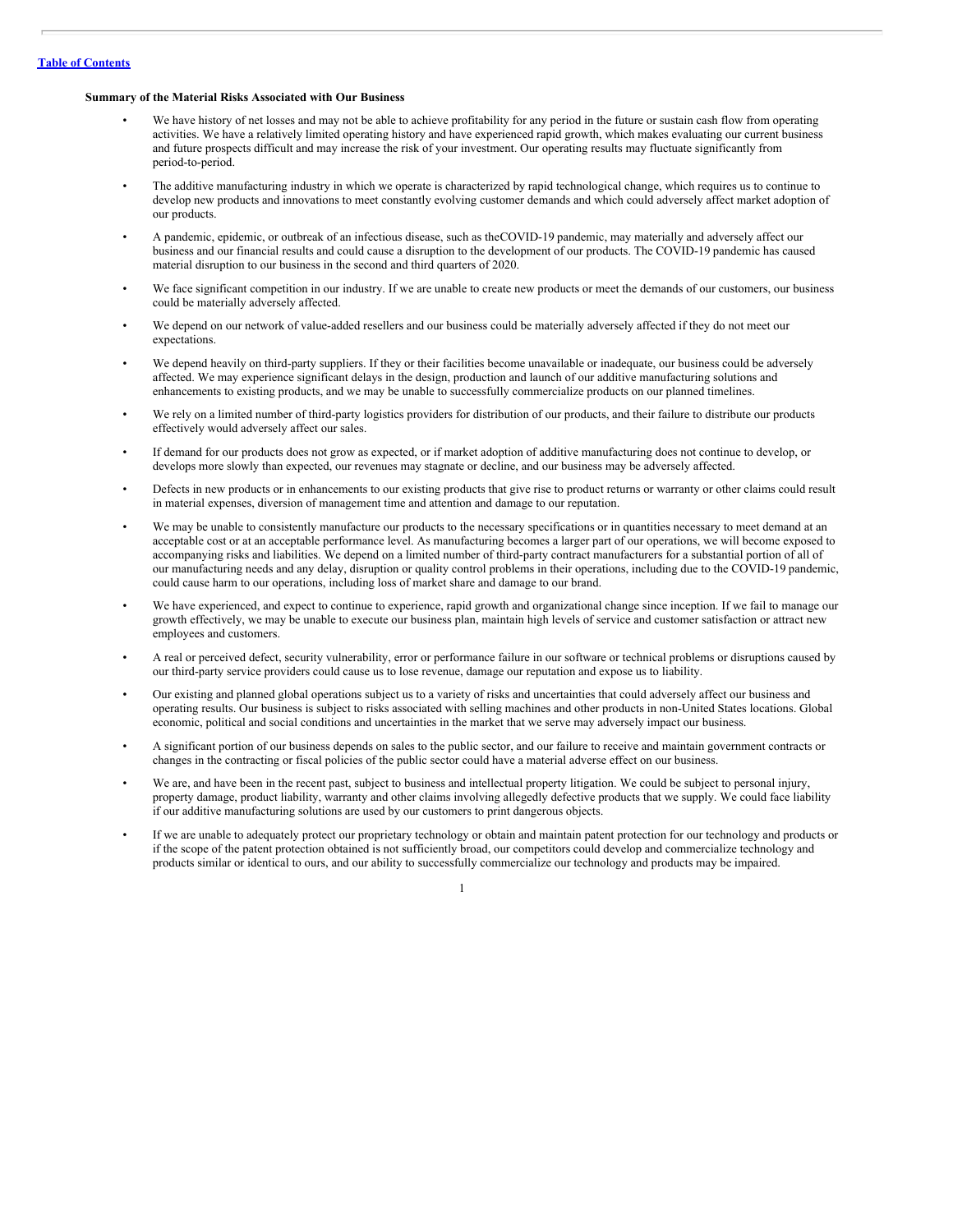# **EXPLANATORY NOTE**

Prior to July 14, 2021, we were a blank check company known as one ("one") incorporated in the Cayman Islands on June 24, 2020 as a special purpose acquisition company for the purpose of effecting a merger, capital stock exchange, asset acquisition, stock purchase, reorganization or similar business combination with one or more businesses (the "Business Combination").

one, and after the Domestication (as defined below), "Markforged Holding Corporation," previously entered into an Agreement and Plan of Merger, dated as of February 23, 2021 (the "Merger Agreement"), by and among one, Caspian Merger Sub Inc., a Delaware corporation and a wholly owned subsidiary of AONE ("Merger Sub"), and MarkForged, Inc., a Delaware corporation ("Markforged"). On July 14, 2021, as contemplated by the Merger Agreement and described in the section titled "*Domestication Proposal*" beginning on page 138 of the final prospectus and definitive proxy statement, dated June 24, 2021 (the "Proxy Statement/Prospectus") and filed with the Securities and Exchange Commission (the "SEC"), one filed a notice of deregistration and necessary accompanying documents with the Cayman Islands Registrar of Companies, and a certificate of incorporation and a certificate of corporate domestication with the Secretary of State of the State of Delaware, under which one was domesticated and continues as a Delaware corporation, changing its name to "Markforged Holding Corporation" (the "Domestication").

As used herein, the words "the Company," "we," "us," and "our" refer to, for periods following the Business Combination, Markforged Holding Corporation, together with is direct and indirect subsidiaries, and for periods prior to the Business Combination, one, and its direct and indirect subsidiaries, as applicable. In addition, the word "one" refers to the Company prior to the completion of the Business Combination.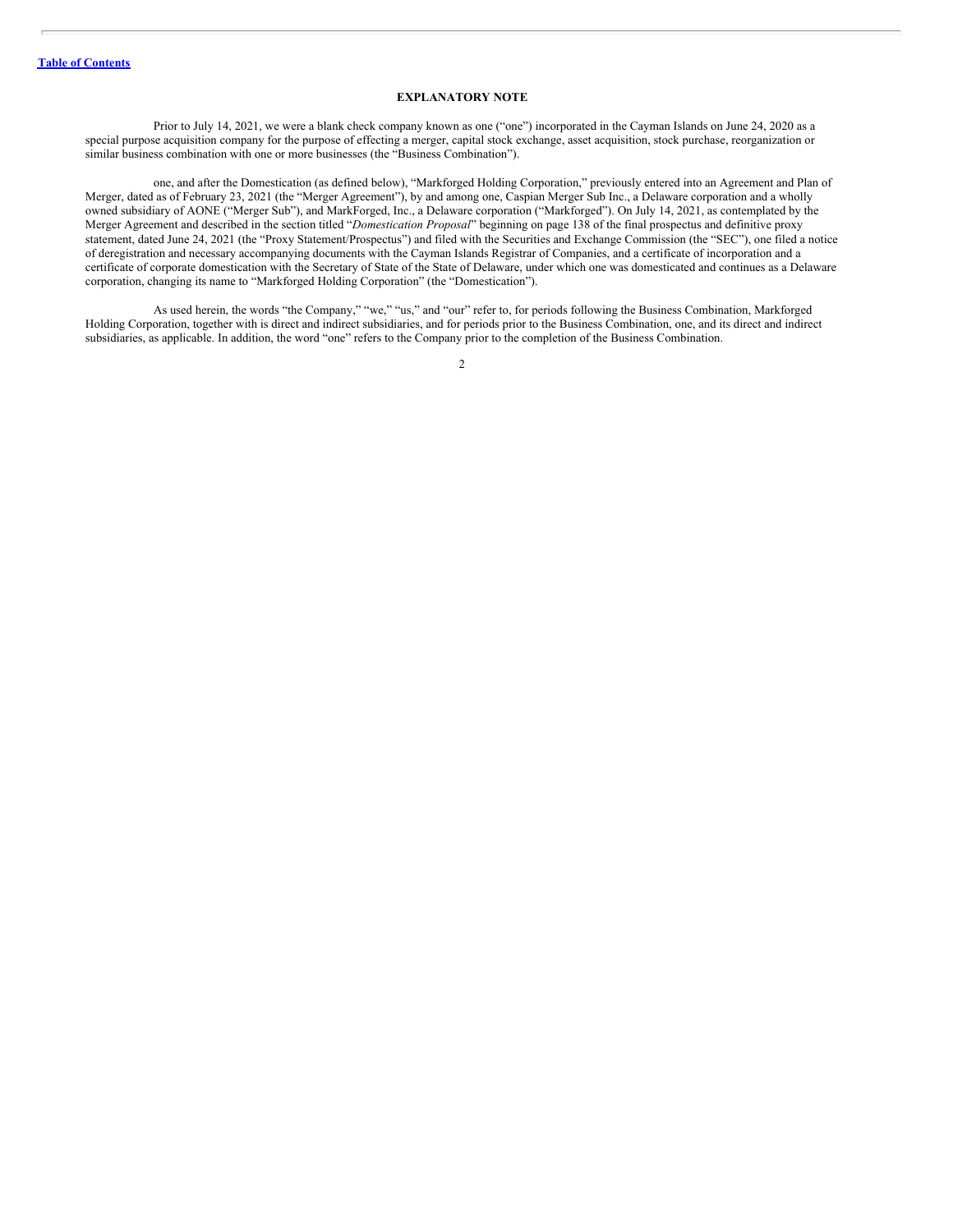# **CAUTIONARY STATEMENT REGARDING FORWARD-LOOKING STATEMENTS**

This Quarterly Report on Form10-Q contains statements that are forward-looking and as such are not historical facts. This includes, without limitation, statements regarding the financial position, business strategy and the plans and objectives of management for our future operations of Markforged Holding Corporation. These statements constitute projections, forecasts and forward-looking statements, and are not guarantees of performance. Such statements can be identified by the fact that they do not relate strictly to historical or current facts. When used in this prospectus, words such as "anticipate", "believe", "continue", "could", "estimate", "expect", "intend", "may", "might", "plan", "possible", "potential", "predict", "project", "should", "strive", "would" and similar expressions may identify forward-looking statements, but the absence of these words does not mean that a statement is not forward-looking.

Forward-looking statements in this Quarterly Report on Form10-Q include, for example, statements about:

- the benefits of the Business Combination;
- our financial performance;
- the effect of uncertainties related to the COVID-19 pandemic;
- the expected growth of the additive manufacturing industry;
- our anticipated growth and our ability to achieve and maintain profitability in the future;
- the impact of the regulatory environment and complexities with compliance related to such environment on us;
- our ability to respond to general economic, political and business conditions;
- our ability to access sources of capital, including debt financing and other sources of capital to finance operations and growth;
- the success of our marketing efforts and our ability to expand our customer base;
- our ability to develop new products, features and functionality that are competitive and meet market needs;
- our ability to maintain an effective system of internal controls over financial reporting; and its ability to grow and manage growth profitably and retain key employees;
- our inability to realize the anticipated benefits of the Business Combination;
- the outcome of legal or governmental proceedings that may be instituted against us; and
- other factors detailed under the section titled "*Risk Factors*".

These forward-looking statements are based on information available as of the date of this Quarterly Report on Form10-Q and current expectations, forecasts and assumptions, and involve a number of judgments, risks and uncertainties. Accordingly, forward-looking statements should not be relied upon as representing our views as of any subsequent date, and we do not undertake any obligation to update forward-looking statements to reflect events or circumstances after the date they were made, whether as a result of new information, future events or otherwise, except as may be required under applicable securities laws.

As a result of a number of known and unknown risks and uncertainties, our actual results or performance may be materially different from those expressed or implied by these forward-looking statements. You should not place undue reliance on these forward-looking statements.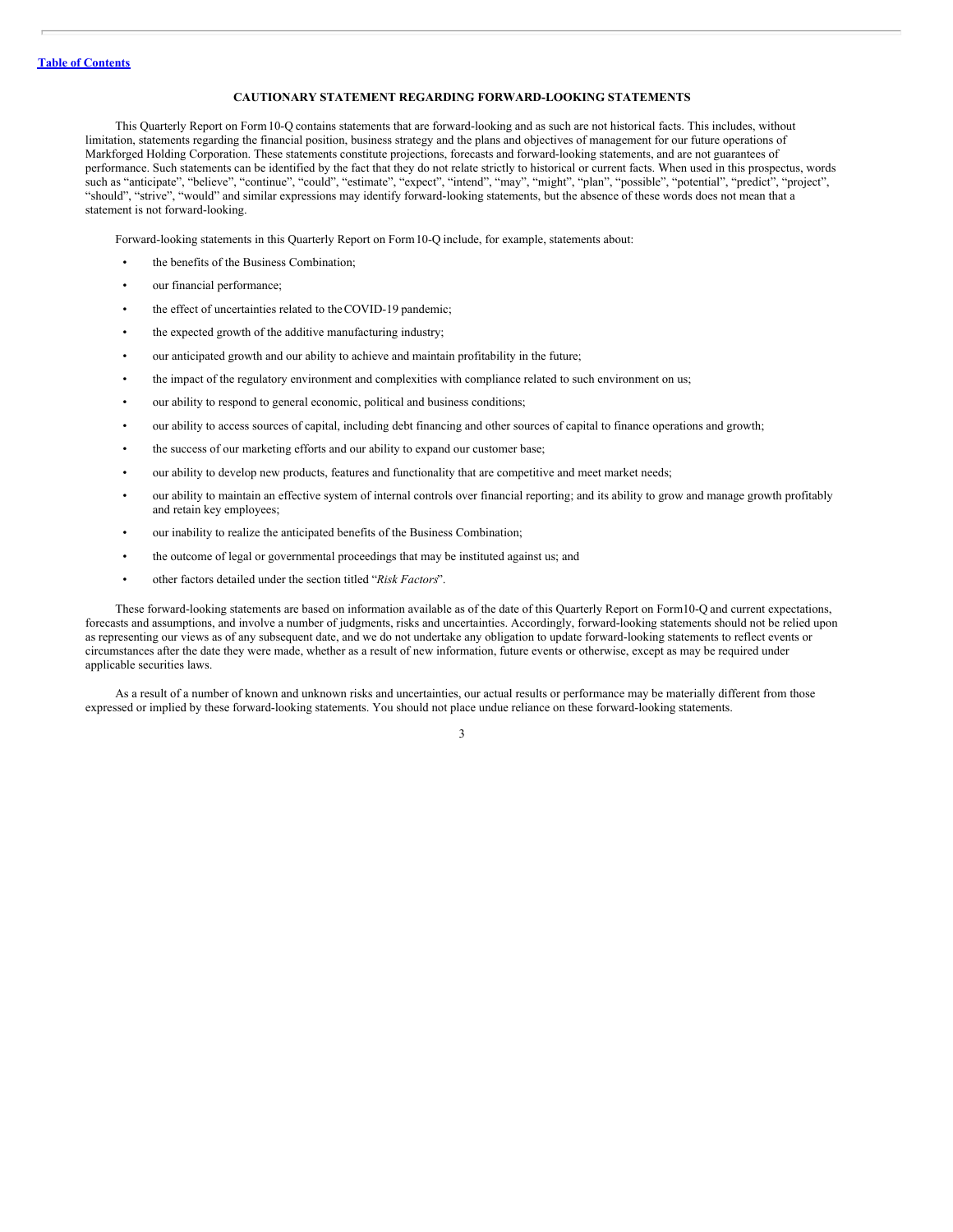# **PART I. FINANCIAL INFORMATION**

# <span id="page-6-2"></span><span id="page-6-1"></span><span id="page-6-0"></span>**Item 1. Financial Statements**

#### **Markforged Holding Company (f/k/a ONE) CONDENSED CONSOLIDATED BALANCE SHEETS**

|                                                                                                                                                                                                    | June 30, 2021<br>(Unaudited) | December 31, 2020 |
|----------------------------------------------------------------------------------------------------------------------------------------------------------------------------------------------------|------------------------------|-------------------|
| <b>Assets</b>                                                                                                                                                                                      |                              |                   |
| Current assets:                                                                                                                                                                                    |                              |                   |
| Cash                                                                                                                                                                                               | \$<br>306,896                | \$<br>919,823     |
| Prepaid expenses                                                                                                                                                                                   | 248,596                      | 314,351           |
| <b>Total current assets</b>                                                                                                                                                                        | 555,492                      | 1,234,174         |
| Investments held in Trust Account                                                                                                                                                                  | 215,099,354                  | 215,076,225       |
| <b>Total Assets</b>                                                                                                                                                                                | \$215,654,846                | \$<br>216,310,399 |
| <b>Liabilities and Shareholders' Equity</b>                                                                                                                                                        |                              |                   |
| Current liabilities:                                                                                                                                                                               |                              |                   |
| Accounts payable                                                                                                                                                                                   | \$<br>4,921                  | \$<br>115,360     |
| Accrued expenses                                                                                                                                                                                   | 2,715,966                    | 24,847            |
| <b>Total current liabilities</b>                                                                                                                                                                   | 2,720,887                    | 140,207           |
| Deferred underwriting commissions                                                                                                                                                                  | 7,525,000                    | 7,525,000         |
| Derivative warrant liabilities                                                                                                                                                                     | 19,607,500                   | 17,902,500        |
| <b>Total liabilities</b>                                                                                                                                                                           | 29,853,387                   | 25,567,707        |
| <b>Commitments and Contingencies</b>                                                                                                                                                               |                              |                   |
| Class A ordinary shares, \$0,0001 par value; 18,080,145 and 18,574,269 shares subject to possible redemption at                                                                                    |                              |                   |
| \$10.00 per share at June 30, 2021 and December 31, 2020, respectively                                                                                                                             | 180,801,450                  | 185,742,690       |
| <b>Shareholders' Equity</b>                                                                                                                                                                        |                              |                   |
| Preference shares, \$0.0001 par value; 1,000,000 shares authorized; none issued and outstanding at June 30, 2021<br>and December 31, 2020                                                          |                              |                   |
| Class A ordinary shares, $$0.0001$ par value; $400,000,000$ shares authorized; $3,419,855$ and $2,925,731$ shares<br>issued and outstanding (excluding 18,080,145 and 18,574,269 shares subject to | 342                          | 293               |
| possible redemption) at June 30, 2021 and December 31, 2020, respectively                                                                                                                          |                              |                   |
| Class B ordinary shares, \$0.0001 par value; 10,000,000 shares authorized; 5,375,000 shares issued and<br>outstanding at June 30, 2021 and December 31, 2020                                       | 538                          | 538               |
| Additional paid-in capital                                                                                                                                                                         | 12,551,921                   | 7,610,730         |
| Accumulated deficit                                                                                                                                                                                | (7, 552, 792)                | (2,611,559)       |
| Total shareholders' equity                                                                                                                                                                         | 5,000,009                    | 5,000,002         |
| <b>Total Liabilities and Shareholders' Equity</b>                                                                                                                                                  | \$215,654,846                | 216,310,399       |

*The accompanying notes are an integral part of these condensed consolidated financial statements.*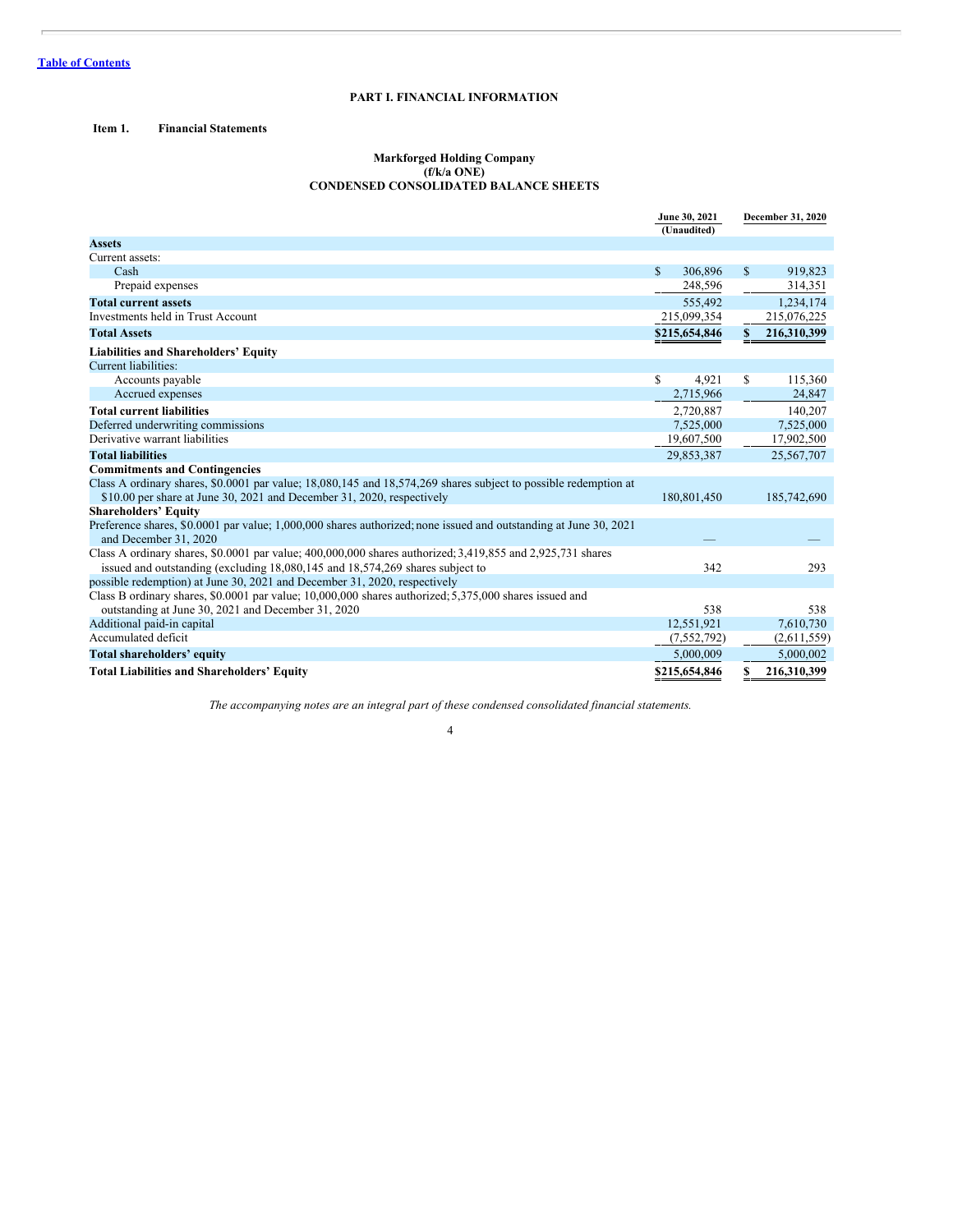#### **Markforged Holding Company (f/k/a ONE) UNAUDITED CONDENSED CONSOLIDATED STATEMENTS OF OPERATIONS**

<span id="page-7-0"></span>

|                                                                                     | <b>For the Three Months</b><br><b>Ended June 30, 2021</b> | <b>For the Six Months</b><br>Ended<br>June 30, 2021 | For the period from<br>June 24, 2020<br>(inception) through<br>June 30, 2020 |
|-------------------------------------------------------------------------------------|-----------------------------------------------------------|-----------------------------------------------------|------------------------------------------------------------------------------|
| General and administrative expenses                                                 | 1,104,977                                                 | 3,199,362                                           | 11,030                                                                       |
| Administrative expenses - related party                                             | 30,000                                                    | 60,000                                              |                                                                              |
| Loss from operations                                                                | (1, 134, 977)                                             | (3,259,362)                                         | (11,030)                                                                     |
| Other income (expenses)                                                             |                                                           |                                                     |                                                                              |
| Change in fair value of derivative warrant liabilities                              | 3.069,000                                                 | (1,705,000)                                         |                                                                              |
| Net gain from investments held in Trust Account                                     | 3,248                                                     | 23,129                                              |                                                                              |
| Net income (loss)                                                                   | 1,937,271                                                 | (4,941,233)                                         | (11,030)                                                                     |
| Basic and diluted weighted average shares outstanding of Class A<br>ordinary shares | 21,500,000                                                | 21,500,000                                          |                                                                              |
| Basic and diluted net income per share, Class A ordinary shares                     | 0.00                                                      | 0.00                                                |                                                                              |
| Basic and diluted weighted average shares outstanding of Class B<br>ordinary shares | 5,375,000                                                 | 5,375,000                                           | 5,000,000                                                                    |
| Basic and diluted net loss per share, Class B ordinary shares                       | 0.36                                                      | (0.92)                                              | (0.00)                                                                       |

*The accompanying notes are an integral part of these condensed consolidated financial statements.*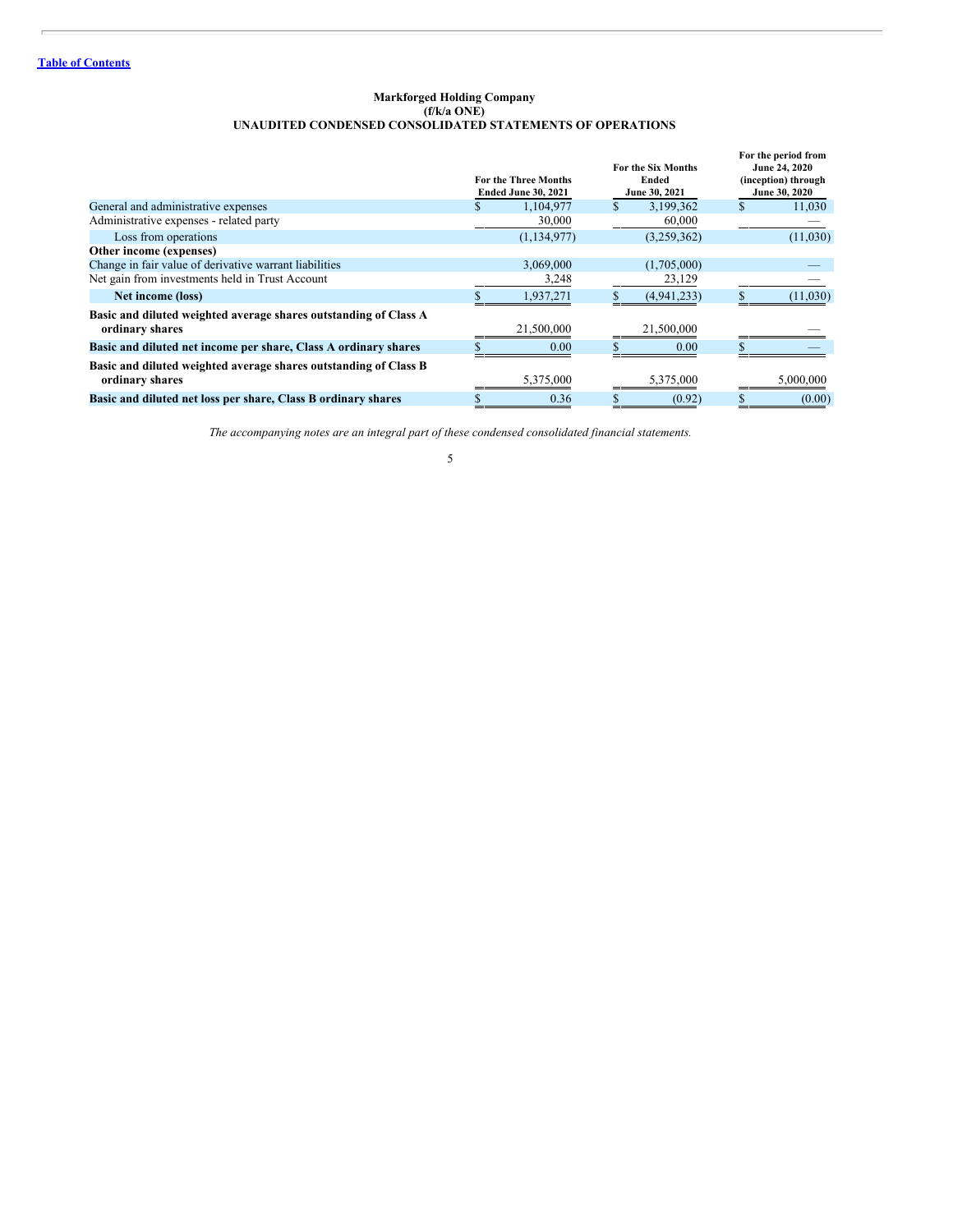# <span id="page-8-0"></span>**Markforged Holding Company (f/k/a ONE) UNAUDITED CONDENSED CONSOLIDATED STATEMENT OF CHANGES IN SHAREHOLDERS' EQUITY**

# **For the Three and Six Months Ended June 30, 2021**

|                                       | <b>Ordinary Shares</b> |                |        |               |         |        |                    |                        |                         |
|---------------------------------------|------------------------|----------------|--------|---------------|---------|--------|--------------------|------------------------|-------------------------|
|                                       |                        | <b>Class A</b> |        |               | Class B |        | <b>Additional</b>  |                        | Total                   |
|                                       | <b>Shares</b>          |                | Amount | <b>Shares</b> |         | Amount | Paid-in<br>Capital | Accumulated<br>Deficit | Shareholders'<br>Equity |
| <b>Balance - December 31, 2020</b>    | 2,925,731              | S              | 293    | 5,375,000 \$  |         | 538    | \$7.610,730        | \$(2,611,559)          | \$5,000,002             |
| Shares subject to possible redemption | 687,851                |                | 68     |               |         |        | 6,878,442          |                        | 6,878,510               |
| Net loss                              |                        |                |        |               |         |        |                    | (6,878,504)            | (6,878,504)             |
| Balance - March 31, 2021 (Unaudited)  | 3,613,582              |                | 361    | 5,375,000 \$  |         | 538    | \$14,489,172       | \$ (9,490,063)         | \$5,000,008             |
| Shares subject to possible redemption | (193, 727)             |                | (19)   |               |         |        | (1, 937, 251)      |                        | (1,937,270)             |
| Net income                            |                        |                |        |               |         |        |                    | 1,937,271              | 1,937,271               |
| Balance - June 30, 2021 (Unaudited)   | 3,419,855              |                | 342    | 5,375,000     |         | 538    | \$12,551,921       | \$(7,552,792)          | \$5,000,009             |

# **For the Period from June 24, 2020 (inception) through June 30, 2020**

|                                        |               |                | <b>Ordinary Shares</b> |               |                |        |            |                    |  |                               |       |                                |
|----------------------------------------|---------------|----------------|------------------------|---------------|----------------|--------|------------|--------------------|--|-------------------------------|-------|--------------------------------|
|                                        |               | <b>Class A</b> |                        |               | <b>Class B</b> |        | Additional |                    |  |                               | Total |                                |
|                                        | <b>Shares</b> |                | Amount                 | <b>Shares</b> |                | Amount |            | Paid-in<br>Capital |  | Accumulated<br><b>Deficit</b> |       | Shareholders'<br><b>Equity</b> |
| Balance - June 24, 2020 (inception)    |               |                |                        |               |                |        |            |                    |  |                               |       |                                |
| Issuance of Class B ordinary shares to |               |                |                        |               |                |        |            |                    |  |                               |       |                                |
| Sponsor                                |               |                |                        | 5.750,000     |                | 575    |            | 24.425             |  |                               |       | 25,000                         |
| Net loss                               |               |                |                        |               |                |        |            |                    |  | (11,030)                      |       | (11,030)                       |
| Balance - June 30, 2020 (unaudited)    |               |                |                        | 5,750,000     |                | 575    |            | 24.425             |  | (11,030)                      |       | 13,970                         |

*The accompanying notes are an integral part of these condensed consolidated financial statements*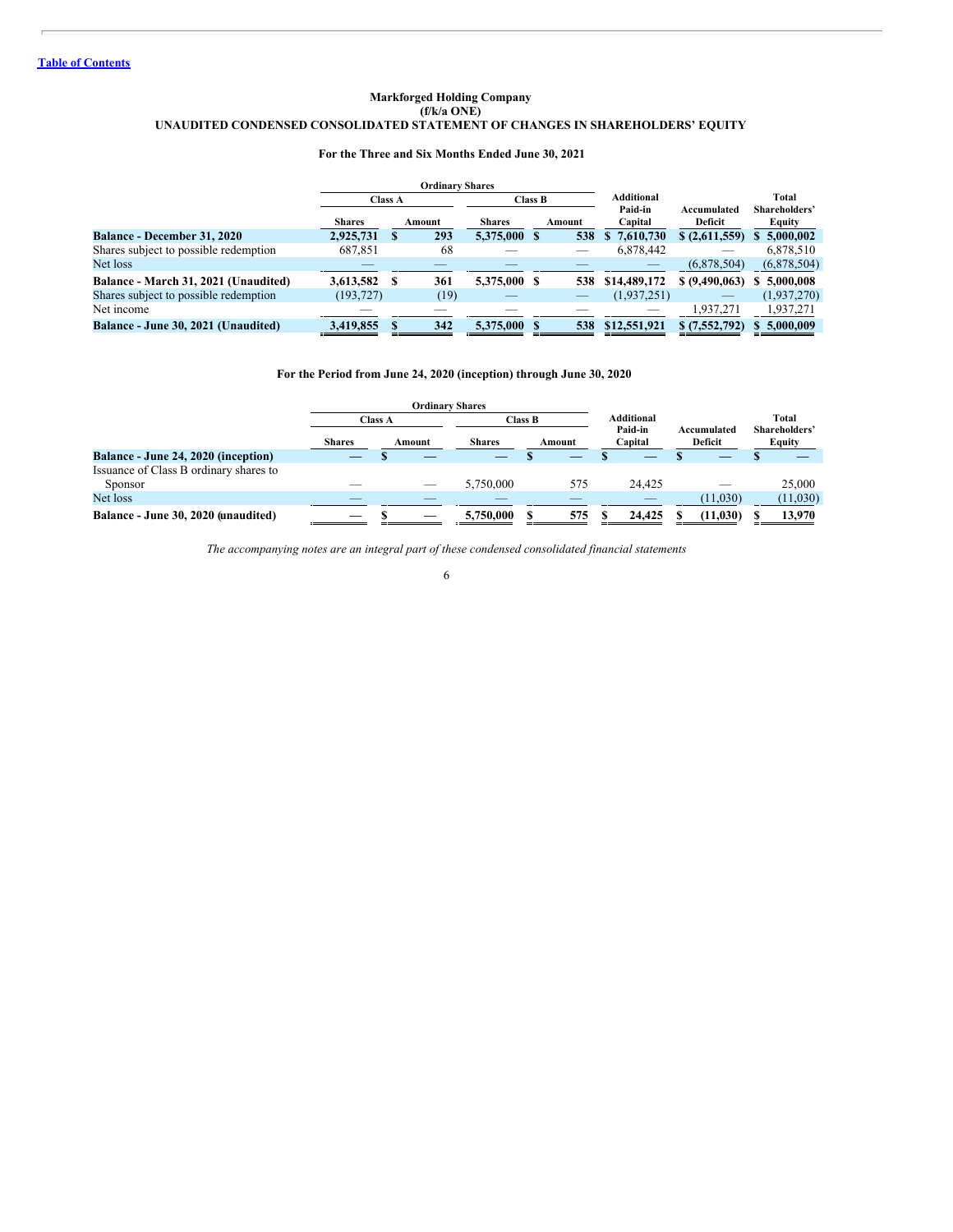#### **Markforged Holding Company (f/k/a ONE) UNAUDITED CONDENSED CONSOLIDATED STATEMENT OF CASH FLOWS**

<span id="page-9-0"></span>

|                                                                             |    | <b>For the Six Months Ended</b><br>June 30, 2021 | For the period from June 24,<br>2020 (inception) through<br>June 30, 2020 |          |  |
|-----------------------------------------------------------------------------|----|--------------------------------------------------|---------------------------------------------------------------------------|----------|--|
| <b>Cash Flows from Operating Activities:</b>                                |    |                                                  |                                                                           |          |  |
| Net loss                                                                    | S  | (4,941,233)                                      | S                                                                         | (11,030) |  |
| Adjustments to reconcile net loss to net cash used in operating activities: |    |                                                  |                                                                           |          |  |
| Change in fair value of derivative warrant liabilities                      |    | 1,705,000                                        |                                                                           |          |  |
| Net gain from investments held in Trust Account                             |    | (23, 129)                                        |                                                                           |          |  |
| Changes in operating assets and liabilities:                                |    |                                                  |                                                                           |          |  |
| Prepaid expenses                                                            |    | 65,755                                           |                                                                           |          |  |
| Accounts payable                                                            |    | (110, 439)                                       |                                                                           |          |  |
| Accrued expenses                                                            |    | 2,691,119                                        |                                                                           | 11,030   |  |
| Net cash used in operating activities                                       |    | (612, 927)                                       |                                                                           |          |  |
| Net change in cash                                                          |    | (612, 927)                                       |                                                                           |          |  |
| Cash - beginning of the period                                              |    | 919,823                                          |                                                                           |          |  |
| Cash - end of the period                                                    |    | 306,896                                          |                                                                           |          |  |
| Supplemental disclosure of non-cash investing and financing activities:     |    |                                                  |                                                                           |          |  |
| Deferred offering costs included in accrued expenses                        | \$ |                                                  | S                                                                         | 158,237  |  |
| Deferred offering costs included in accounts payable                        |    |                                                  | ה.                                                                        | 8,000    |  |
| Deferred offering costs paid in exchange for issuance of Class B            |    |                                                  |                                                                           |          |  |
| ordinary shares to Sponsor                                                  | \$ |                                                  | $\mathbf S$                                                               | 25,000   |  |
| Change in value of Class A ordinary shares subject to possible              |    |                                                  |                                                                           |          |  |
| redemption                                                                  | \$ | (4,941,240)                                      | S                                                                         |          |  |

*The accompanying notes are an integral part of these condensed consolidated financial statements.*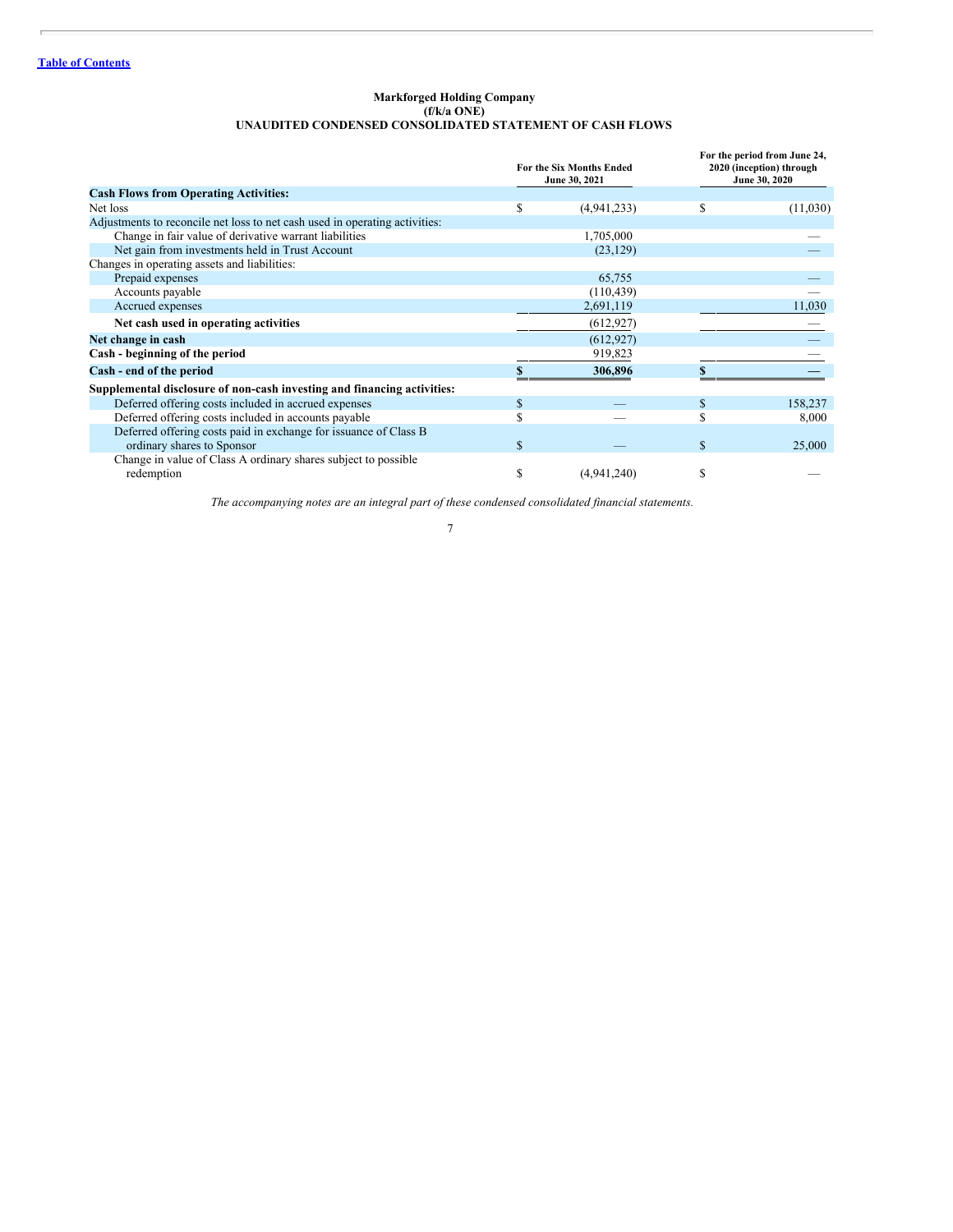# **NOTES TO UNAUDITED CONDENSED CONSOLIDATED FINANCIAL STATEMENTS**

# <span id="page-10-0"></span>**Note 1 — Description of Organization and Business Operations**

#### *Organization and General*

Markforged Holding Corporation is an additive manufacturing company. Our platform, The Digital Forge, is an intuitive additive manufacturing platform powering engineers, designers and manufacturing professionals globally. The Digital Forge combines precise and reliable 3D printers and metal and composite proprietary materials seamlessly with its cloud-based learning software offering to empower manufacturers to create more resilient and agile supply chains. Founded in 2013 by two MIT-educated engineers, we are a company of over 300 engineers, builders and problem solvers. We are based in greater Boston, Massachusetts, where we have our own in-house manufacturing facility and where we design all of our industrial 3D printers, software and metal and composite proprietary materials.

one (when referred to prior to the Business Combination, the "Company") was an incorporated blank check company incorporated in the Cayman Islands on June 24, 2020. The Company was incorporated for the purpose of effecting a merger, capital stock exchange, asset acquisition, stock purchase, reorganization or similar business combination with one or more businesses (the "Business Combination").

At June 30, 2021, the Company had not yet commenced operations. All activity for the period from June 24, 2020 (inception) through June 30, 2021 relates to the Company's formation and its preparation for the initial public offering ("Initial Public Offering"), which is described below, and since the offering, the search for a prospective initial Business Combination. The Company did not generate any operating revenue prior to the completion of the Business Combination. The Company generateed non-operating income in the form of income earned on investments on cash and cash equivalents in the Trust Account (as defined below). The Company has selected December 31 as its fiscal year end.

# *Sponsor and Initial Public Of ering*

The Company's sponsor wasA-star, a Cayman Islands exempted limited partnership ("Sponsor"). The registration statement for the Company's Initial Public Offering was declared effective on August 17, 2020. On August 20, 2020, the Company consummated its Initial Public Offering of 21,500,000 units (the "Units" and, with respect to the Class A ordinary shares included in the Units being offered, the "Public Shares"), including 1,500,000 additional Units to cover over-allotments (the "Over-Allotment Units"), at \$10.00 per Unit, generating gross proceeds of \$215.0 million, and incurring offering costs of approximately \$12.4 million, inclusive of approximately \$7.5 million in deferred underwriting commissions (Note 5).

Simultaneously with the closing of the Initial Public Offering, the Company consummated the private placement ("Private Placement") of3,150,000 warrants (each, a "Private Placement Warrant" and collectively, the "Private Placement Warrants"), at a price of \$2.00 per Private Placement Warrant with the Sponsor, generating gross proceeds of approximately \$6.3 million (Note 4).

#### *Trust Account*

Upon the closing of the Initial Public Offering and the Private Placement, \$215.0 million (\$10.00 per Unit) of the net proceeds of the Initial Public Offering and certain of the proceeds of the Private Placement were placed in a trust account ("Trust Account"), located in the United States, with Continental Stock Transfer & Trust Company acting as trustee, and will be invested by the trustee only in United States "government securities" within the meaning of Section 2(a)(16) of the Investment Company Act having a maturity of 185 days or less or in money market funds meeting certain conditions under Rule 2a-7 of the Investment Company Act, until the earlier of: (i) the completion of a Business Combination and (ii) the distribution of the Trust Account as described below.

#### *Initial Business Combination*

The Company's management had broad discretion with respect to the specific application of the net proceeds of the Initial Public Offering and the sale of Private Placement Warrants, although substantially all of the net proceeds were intended to be applied generally toward consummating a Business Combination.

The Company provided its holders (the "Public Shareholders") of its Public Shares with the opportunity to redeem all or a portion of their Public Shares upon the completion of a Business Combination either (i) in connection with a general meeting called to approve the Business Combination or (ii) by means of a tender offer. The Public Shareholders were entitled to redeem their Public Shares for a pro rata portion of the amount then in the Trust Account (initially anticipated to be \$10.00 per Public Share). The per-share amount distributed to Public Shareholders who redeemed their Public Shares was not be reduced by the deferred underwriting commissions the Company paid to the underwriters (as discussed in Note 5). These Public Shares have been recorded at a redemption value and classified as temporary equity upon the completion of the Initial Public Offering, in accordance with Accounting Standards Codification ("ASC") Topic 480 "Distinguishing Liabilities from Equity."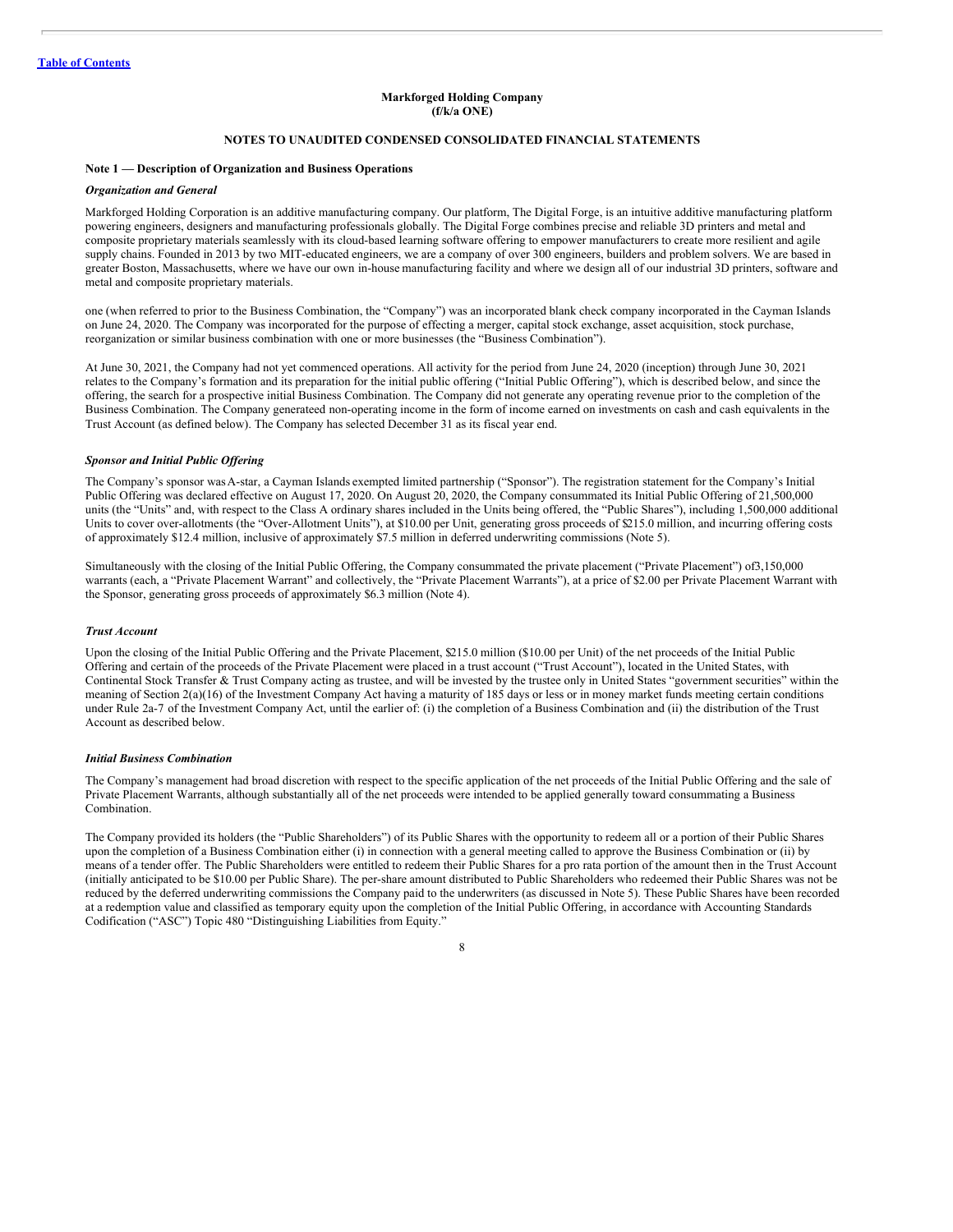# **NOTES TO UNAUDITED CONDENSED CONSOLIDATED FINANCIAL STATEMENTS**

#### *Business Combination*

The Company, and after the Domestication (as defined below), "Markforged Holding Corporation," previously entered into an Agreement and Plan of Merger, dated as of February 23, 2021, by and among one, Caspian Merger Sub Inc., a Delaware corporation and a wholly owned subsidiary of one, and MarkForged, Inc., a Delaware corporation. On July 14, 2021, as contemplated by the Merger Agreement and described in the section titled "*Domestication Proposal*" beginning on page 138 of the final prospectus and definitive proxy statement, dated June 24, 2021 filed with the Securities and Exchange Commission, the Company filed a notice of deregistration and necessary accompanying documents with the Cayman Islands Registrar of Companies, and a certificate of incorporation and a certificate of corporate domestication with the Secretary of State of the State of Delaware, under which one was domesticated and continues as a Delaware corporation, changing its name to "Markforged Holding Corporation" (the "Domestication").

# **Note 2 — Summary of Significant Accounting Policies**

#### *Basis of presentation*

The accompanying unaudited condensed consolidated financial statements are presented in U.S. dollars in conformity with accounting principles generally accepted in the United States of America ("GAAP") for financial information and pursuant to the rules and regulations of the SEC. Accordingly, they do not include all of the information and footnotes required by GAAP. In the opinion of management, the unaudited condensed consolidated financial statements reflect all adjustments, which include only normal recurring adjustments necessary for the fair statement of the balances and results for the periods presented. Operating results for the three and six months ended June 30, 2021 are not necessarily indicative of the results that may be expected through December 31, 2021.

The accompanying unaudited condensed consolidated financial statements should be read in conjunction with the audited financial statements and notes thereto included in the Form 10-K/A filed by the Company with the SEC on May 14, 2021.

#### *Emerging growth company*

As an emerging growth company, the Company may take advantage of certain exemptions from various reporting requirements that are applicable to other public companies that are not emerging growth companies including, but not limited to, not being required to comply with the auditor attestation requirements of Section 404 of the Sarbanes-Oxley Act of 2002, reduced disclosure obligations regarding executive compensation in its periodic reports and proxy statements, and exemptions from the requirements of holding a nonbinding advisory vote on executive compensation and shareholder approval of any golden parachute payments not previously approved.

Further, Section 102(b)(1) of the JOBS Act exempts emerging growth companies from being required to comply with new or revised financial accounting standards until private companies (that is, those that have not had a Securities Act registration statement declared effective or do not have a class of securities registered under the Exchange Act) are required to comply with the new or revised financial accounting standards. The JOBS Act provides that an emerging growth company can elect to opt out of the extended transition period and comply with the requirements that apply to non-emerging growth companies but any such election to opt out is irrevocable. The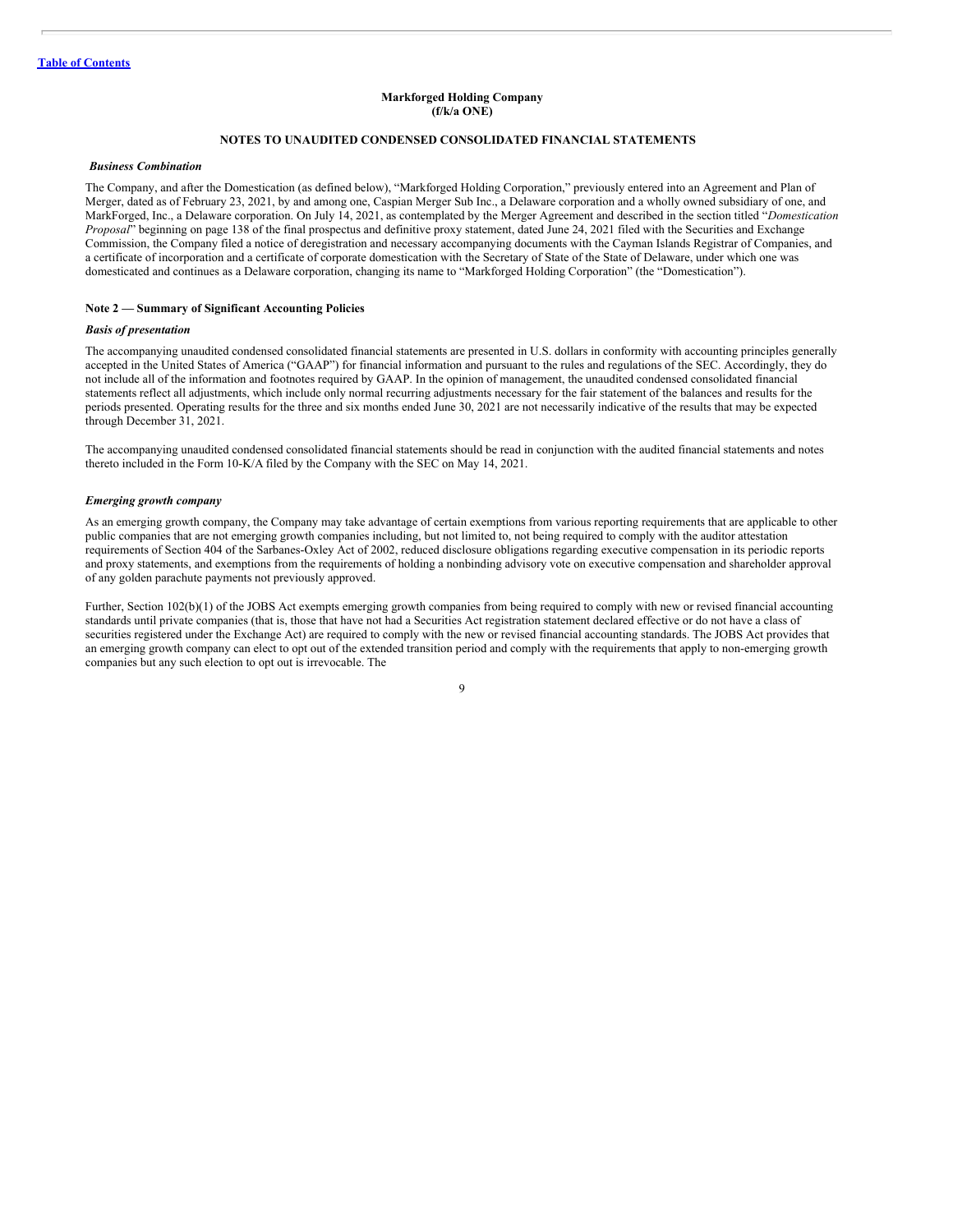#### **NOTES TO UNAUDITED CONDENSED CONSOLIDATED FINANCIAL STATEMENTS**

Company has elected not to opt out of such extended transition period which means that when a standard is issued or revised and it has different application dates for public or private companies, the Company, as an emerging growth company, can adopt the new or revised standard at the time private companies adopt the new or revised standard.

This may make comparison of the Company's financial statement with another public company that is neither an emerging growth company nor an emerging growth company that has opted out of using the extended transition period difficult or impossible because of the potential differences in accounting standards used.

#### *Use of Estimates*

The preparation of financial statements in conformity with GAAP requires management to make estimates and assumptions that affect the reported amounts of assets and liabilities and disclosure of contingent assets and liabilities at the date of the financial statements and the reported amounts of revenues and expenses during the reporting period.

Making estimates requires management to exercise significant judgment. It is at least reasonably possible that the estimate of the effect of a condition, situation or set of circumstances that existed at the date of the financial statements, which management considered in formulating its estimate, could change in the near term due to one or more future confirming events. Accordingly, the actual results could differ significantly from those estimates.

#### *Concentration of Credit Risk*

Financial instruments that potentially subject the Company to concentrations of credit risk consist of cash accounts in a financial institution, which, at times, may exceed the Federal Depository Insurance Coverage limit of \$250,000. As of June 30, 2021, the Company has not experienced losses on these accounts and management believes the Company is not exposed to significant risks on such accounts.

#### *Principles of Consolidation*

The unaudited condensed consolidated financial statements include the accounts of the Company and its wholly owned subsidiary. All significant intercompany transactions and balances have been eliminated in consolidation.

# *Cash and Cash Equivalents*

The Company considers all short-term investments with an original maturity of three months or less when purchased to be cash equivalents. As of June 30, 2021 and December 31, 2020, the Company had no cash equivalents.

#### *Investments Held in the Trust Account*

At June 30, 2021, the Company's portfolio of investments held in the Trust Account is comprised of investments in money market funds that invest in U.S. government securities and generally have a readily determinable fair value, or a combination thereof. When the Company's investments held in the Trust Account are comprised of U.S. government securities, the investments are classified as trading securities. When the Company's investments held in the Trust Account are comprised of money market funds, the investments are recognized at fair value. Trading securities and investments in money market funds are presented on the balance sheets at fair value at the end of each reporting period. Gains and losses resulting from the change in fair value of these securities are included in net gain from investments held in Trust Account in the accompanying unaudited condensed statements of operations. The estimated fair values of investments held in the Trust Account are determined using available market information.

#### *Fair Value Measurements*

Fair value is defined as the price that would be received for sale of an asset or paid for transfer of a liability, in an orderly transaction between market participants at the measurement date. GAAP establishes a three-tier fair value hierarchy, which prioritizes the inputs used in measuring fair value. The hierarchy gives the highest priority to unadjusted quoted prices in active markets for identical assets or liabilities (Level 1 measurements) and the lowest priority to unobservable inputs (Level 3 measurements). These tiers include:

Level 1, defined as observable inputs such as quoted prices (unadjusted) for identical instruments in active markets;

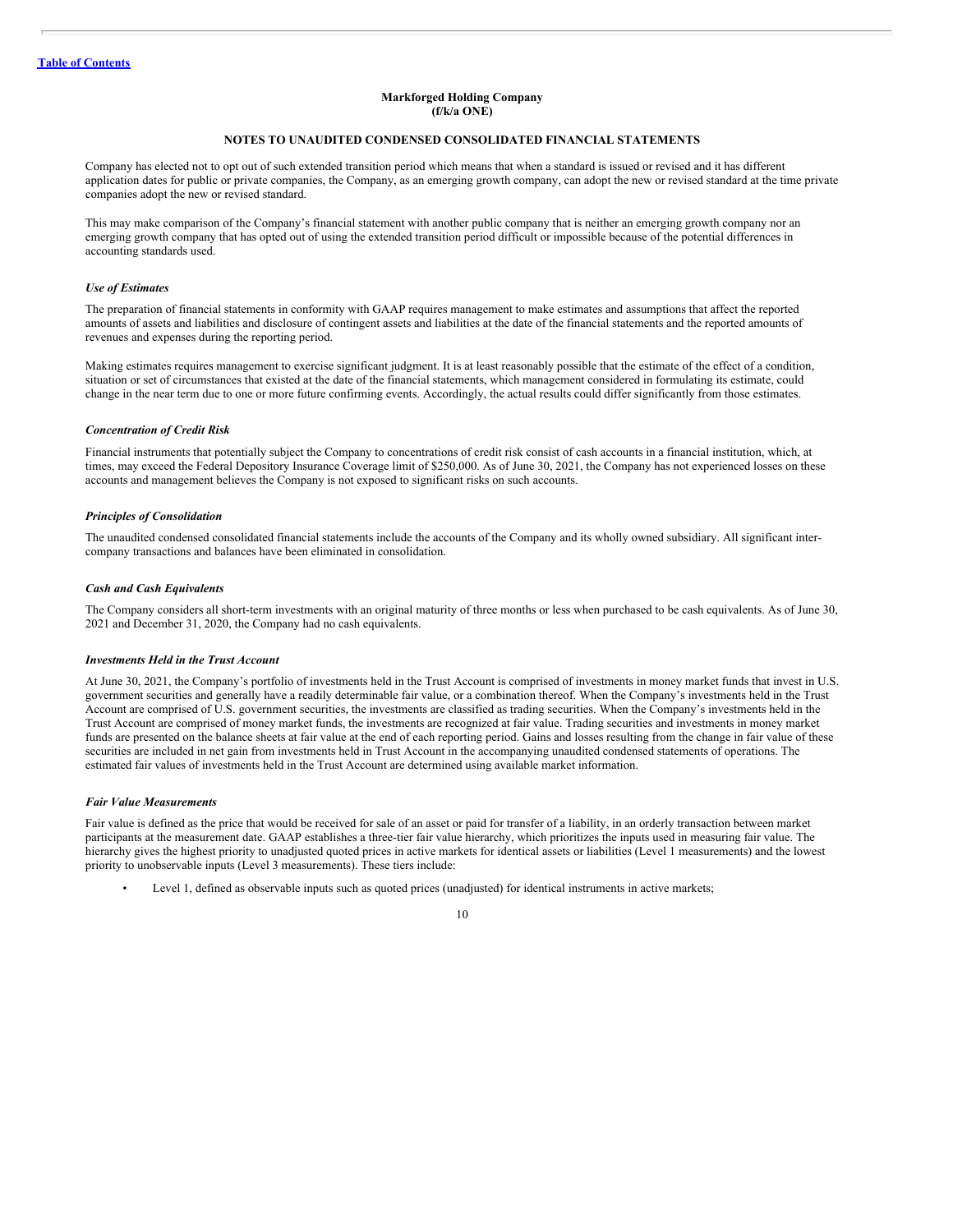#### **NOTES TO UNAUDITED CONDENSED CONSOLIDATED FINANCIAL STATEMENTS**

- Level 2, defined as inputs other than quoted prices in active markets that are either directly or indirectly observable such as quoted prices for similar instruments in active markets or quoted prices for identical or similar instruments in markets that are not active; and
- Level 3, defined as unobservable inputs in which little or no market data exists, therefore requiring an entity to develop its own assumptions, such as valuations derived from valuation techniques in which one or more significant inputs or significant value drivers are unobservable.

In some circumstances, the inputs used to measure fair value might be categorized within different levels of the fair value hierarchy. In those instances, the fair value measurement is categorized in its entirety in the fair value hierarchy based on the lowest level input that is significant to the fair value measurement.

As of June 30, 2021, the carrying values of cash, prepaid expenses, accounts payable and accrued expenses approximate their fair values due to the shortterm nature of the instruments. As of June 30, 2021, the Company's portfolio of investments held in the Trust Account is comprised entirely of investments in money market funds that invest in U.S. government securities. The Company uses NAV as a practical expedient to fair value for its investments in money market funds.

#### *Of ering Costs Associated with the Initial Public Of ering*

Offering costs consisted of legal, accounting, underwriting fees and other costs incurred that were directly related to the Initial Public Offering. Offering costs are allocated to the separable financial instruments issued in the Initial Public Offering based on a relative fair value basis, compared to total proceeds received. Offering costs associated with derivative warrant liabilities are expensed as incurred, presented as non-operating expenses in the statement of operations. Offering costs associated with the Public Shares were charged to stockholders' equity upon the completion of the Initial Public Offering.

#### *Derivative Warrant Liabilities*

The Company does not use derivative instruments to hedge exposures to cash flow, market, or foreign currency risks. The Company evaluates all of its financial instruments, including issued stock purchase warrants, to determine if such instruments are derivatives or contain features that qualify as embedded derivatives, pursuant to ASC 480 and ASC 815-15. The classification of derivative instruments, including whether such instruments should be recorded as liabilities or as equity, is re-assessed at the end of each reporting period.

The 5,375,000 warrants issued in connection with the Initial Public Offering (the "Public Warrants") and the3,150,000 Private Placement Warrants are recognized as derivative liabilities in accordance with ASC 815-40. Accordingly, the Company recognizes the warrant instruments as liabilities at fair value and adjust the instruments to fair value at each reporting period. The liabilities are subject to re-measurement at each balance sheet date until exercised, and any change in fair value is recognized in the Company's statement of operations. The fair value of warrants issued in connection with the Initial Public Offering and Private Placement were initially estimated using a Binomial Lattice in a risk-neutral framework. For each modeled future price, the warrant payoff is calculated based on the contractual terms (incorporating any optimal early exercise / redemption), and then discounted at the termmatched risk-free rate. Finally, the value of the Warrants is calculated as the probability-weighted present value over all future modeled payoffs. The fair value of warrants issued in connection with the Company's Initial Public Offering have subsequently been measured based on the listed market price of such warrants while the fair value of the Private Placement Warrants continue to be estimated using a Binomial Lattice model.

#### *Class A Ordinary Shares Subject to Possible Redemption*

The Company accounts for its Class A ordinary shares subject to possible redemption in accordance with the guidance in ASC Topic 480 "Distinguishing Liabilities from Equity." Shares of Class A ordinary shares subject to mandatory redemption (if any) are classified as liability instruments and are measured at fair value. Shares of conditionally redeemable Class A ordinary shares (including Class A ordinary shares that feature redemption rights that are either within the control of the holder or subject to redemption upon the occurrence of uncertain events not solely within the Company's control) are classified as temporary equity. At all other times, shares of Class A ordinary shares are classified as shareholders' equity. The Company's Class A ordinary shares feature certain redemption rights that are considered to be outside of the Company's control and subject to the occurrence of uncertain future events. Accordingly, at June 30, 2021 and December 31, 2020, 18,080,145 and 18,574,269 shares of Class A ordinary shares subject to possible redemption are presented as temporary equity, respectively, outside of the shareholders' equity section of the Company's unaudited condensed consolidated balance sheets.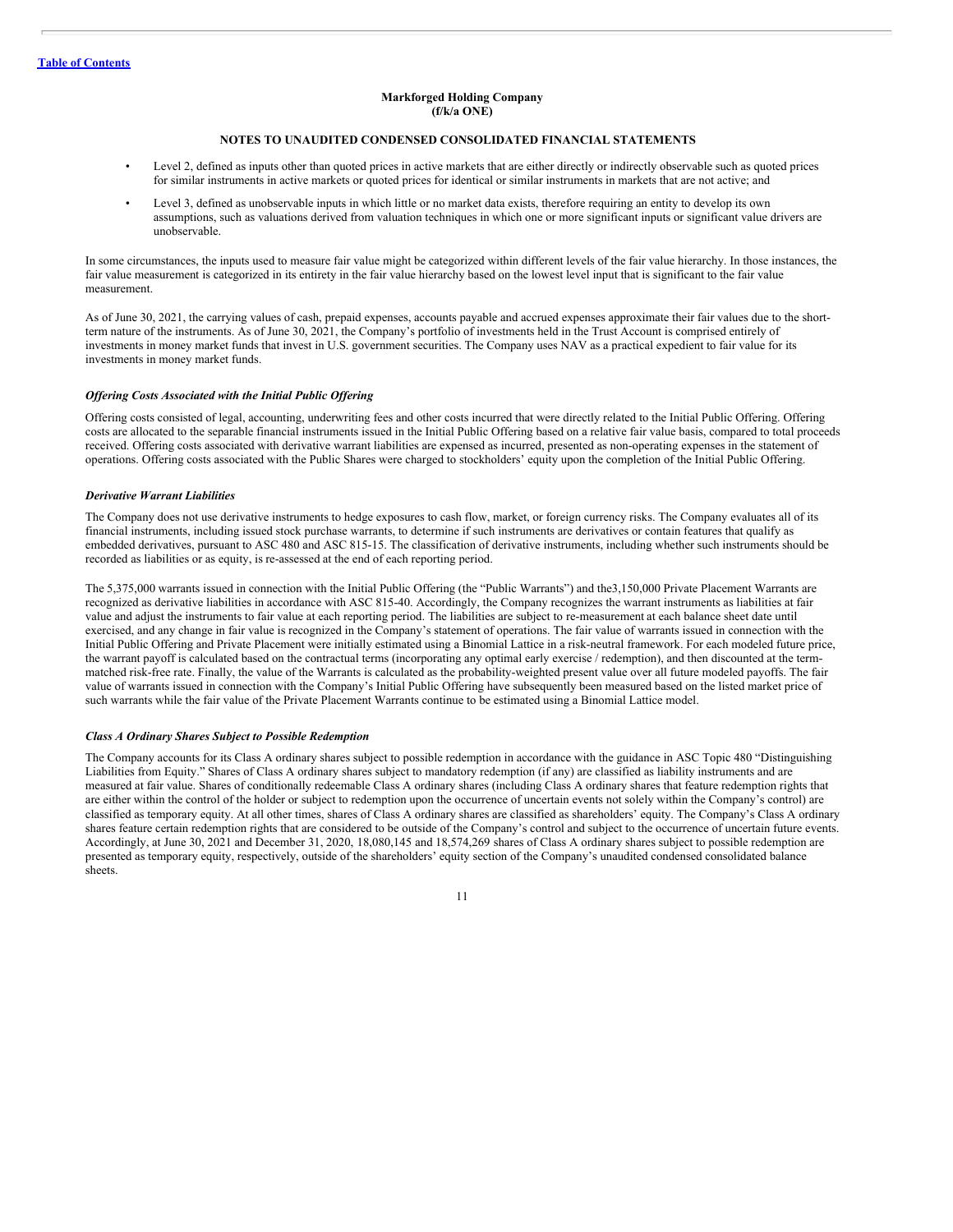# **NOTES TO UNAUDITED CONDENSED CONSOLIDATED FINANCIAL STATEMENTS**

# *Income Taxes*

ASC Topic 740, "Income Taxes" prescribes a recognition threshold and a measurement attribute for the financial statement recognition and measurement of tax positions taken or expected to be taken in a tax return. For those benefits to be recognized, a tax position must be more likely than not to be sustained upon examination by taxing authorities. The Company's management determined that the Cayman Islands is the Company's only major tax jurisdiction. The Company recognizes accrued interest and penalties related to unrecognized tax benefits as income tax expense. There were no unrecognized tax benefits and no amounts for interest and penalties as of June 30, 2021. The Company is currently not aware of any issues under review that could result in significant payments, accruals or material deviation from its position.

There is currently no taxation imposed on income by the Government of the Cayman Islands. In accordance with Cayman federal income tax regulations, income taxes are not levied on the Company. Consequently, income taxes are not reflected in the Company's financial statements. The Company's management does not expect that the total amount of unrecognized tax benefits will materially change over the next twelve months.

# *Net Income (Loss) per Ordinary Share*

The Company complies with accounting and disclosure requirements of FASB ASC Topic 260, "Earnings Per Share." Net income (loss) per common share is computed by dividing net loss by the weighted average number of shares of ordinary shares outstanding during the period. Net loss per share is computed by dividing net loss by the weighted average number of ordinary shares outstanding during the period.

At June 30, 2020, the Company did not have any dilutive securities and other contracts that could, potentially, be exercised or converted into ordinary shares and then share in the earnings of the Company. As a result, diluted loss per share is the same as basic loss per share for the period presented.

For the three and six months ended June 30, 2021, the Company's unaudited condensed statements of operations includes a presentation of income (loss) per Class A ordinary share subject to redemption in a manner similar to the two-class method of income (loss) per share. Net income per Class A ordinary share, basic and diluted, is calculated by dividing the investment income earned on the Trust Account by the weighted average number of Class A ordinary shares outstanding for the periods. Net loss per Class B ordinary share, basic and diluted, is calculated by dividing the net loss, less income attributable to Class A ordinary shares, by the weighted average number of Class B ordinary shares outstanding for the periods.

The calculation of diluted net income (loss) per ordinary share does not consider the effect of the warrants issued in connection with the Initial Public Offering and Private Placement since the exercise price of the warrants is in excess of the average ordinary shares price for the period and therefore the inclusion of such warrants would be anti-dilutive.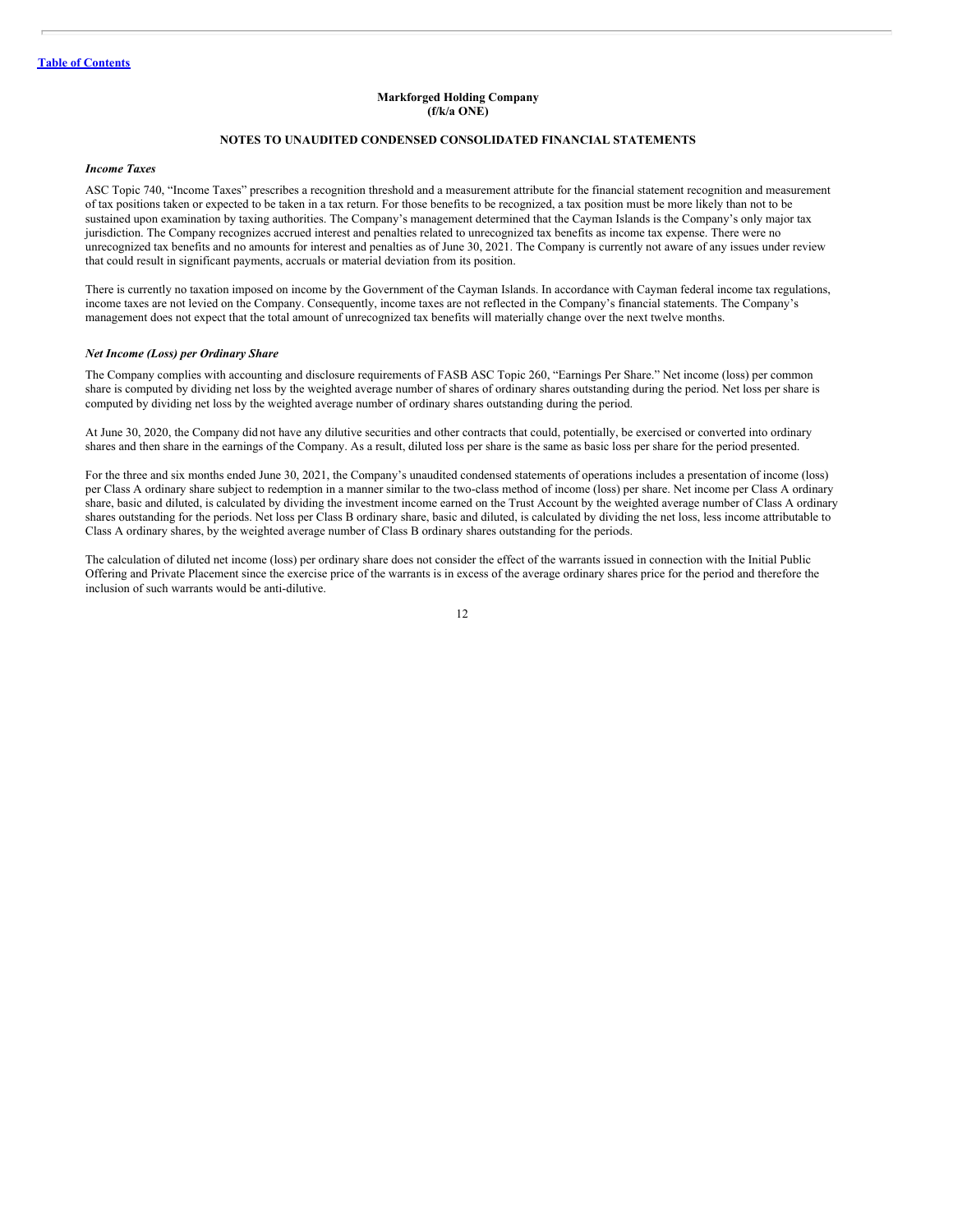# **NOTES TO UNAUDITED CONDENSED CONSOLIDATED FINANCIAL STATEMENTS**

The following tables reflect the calculation of basic and diluted net income (loss) per ordinary share:

|                                                                 | <b>For the Three Months</b><br><b>Ended June 30, 2021</b> |            |   | <b>For the Six Months</b><br><b>Ended June 30, 2021</b> |
|-----------------------------------------------------------------|-----------------------------------------------------------|------------|---|---------------------------------------------------------|
| Class A ordinary share                                          |                                                           |            |   |                                                         |
| Numerator: Income allocable to Class A ordinary share           |                                                           |            |   |                                                         |
| Income from investments held in Trust Account                   | \$                                                        | 3,248      | S | 23,129                                                  |
| Less: Company's portion available to be withdrawn to pay        |                                                           |            |   |                                                         |
| taxes                                                           |                                                           |            |   |                                                         |
| Net income attributable to Class A ordinary share               |                                                           | 3,248      |   | 23,129                                                  |
| Denominator: Weighted average Class A ordinary share            |                                                           |            |   |                                                         |
| Basic and diluted weighted average shares outstanding, Class A  |                                                           |            |   |                                                         |
| ordinary share                                                  |                                                           | 21,500,000 |   | 21,500,000                                              |
| Basic and diluted net income per share, Class A ordinary share  |                                                           | 0.00       |   | 0.00                                                    |
| Class B ordinary share                                          |                                                           |            |   |                                                         |
| Numerator: Net income (loss) minus net income allocable to      |                                                           |            |   |                                                         |
| Class A ordinary share                                          |                                                           |            |   |                                                         |
| Net income (loss)                                               | \$                                                        | 1,937,271  | S | (4,941,233)                                             |
| Net income allocable to Class A ordinary share                  |                                                           | 3,248      |   | 23,129                                                  |
| Net income (loss) attributable to Class B ordinary share        |                                                           | 1,934,023  |   | (4,964,362)                                             |
| Denominator: Weighted average Class B ordinary share            |                                                           |            |   |                                                         |
| Basic and diluted weighted average shares outstanding, Class B  |                                                           |            |   |                                                         |
| ordinary share                                                  |                                                           | 5,375,000  |   | 5,375,000                                               |
| Basic and diluted net income (loss) per share, Class B ordinary |                                                           |            |   |                                                         |
| share                                                           | \$                                                        | 0.36       |   | (0.92)                                                  |
|                                                                 |                                                           |            |   |                                                         |

# *Recent Accounting Pronouncements*

The Company's management does not believe that any recently issued, but not yet effective, accounting standards updates, if currently adopted, would have a material effect on the accompanying financial statement.

#### **Note 3 — Initial Public Offering**

On August 20, 2020, the Company consummated its Initial Public Offering of21,500,000 Units, including 1,500,000 Over-Allotment Units, at \$10.00 per Unit, generating gross proceeds of \$215.0 million, and incurring offering costs of approximately \$12.4 million, inclusive of approximately \$7.5 million in deferred underwriting commissions.

Each Unit consists of one Class A ordinary share, and one-fourth of one redeemable warrant (each, a "Public Warrant"). Each Public Warrant entitles the holder to purchase one Class A ordinary shares at a price of \$11.50 per share, subject to adjustment (see Note 6).

# **Note 4 — Related Party Transactions**

#### *Founder Shares*

On June 26, 2020, the Sponsor paid \$25,000, or approximately \$0.004 per share, to cover certain offering costs in consideration for5,750,000 Class B ordinary shares, par value \$0.0001 (the "Founder Shares"). Up to750,000 Founder Shares were subject to forfeiture to the extent that the over-allotment option is not exercised in full by the underwriters, so that the Founder Shares would represent 20.0% of the Company's issued and outstanding shares after the Initial Public Offering. On August 10, 2020, the Sponsor transferred 25,000 Founder Shares to each of Michelle Gill, Lachy Groom, Gautam Gupta, Trina Spear, and Laura de Petra, and 30,000 Founder Shares to Pierre Lamond. On August 20, 2020, the underwriters exercised their over-allotment option and, an aggregate of 375,000 Founder Shares were forfeited by the Sponsor forno consideration accordingly.

The initial shareholders agreed, subject to limited exceptions, not to transfer, assign or sell any of their Founder Shares until the earlier to occur of: (A) one year after the completion of the initial Business Combination and (B) subsequent to the initial Business Combination, (x) if the closing price of Class A ordinary shares equals or exceeds \$12.00 per share (as adjusted for share splits, share capitalizations, reorganizations, recapitalizations and the like) for any 20 trading days within any 30- trading day period commencing at least150 days after the initial Business Combination, or (y) the date on which the Company completes a liquidation, merger, share exchange, reorganization or other similar transaction that results in all of the Public Shareholders having the right to exchange their ordinary shares for cash, securities or other property.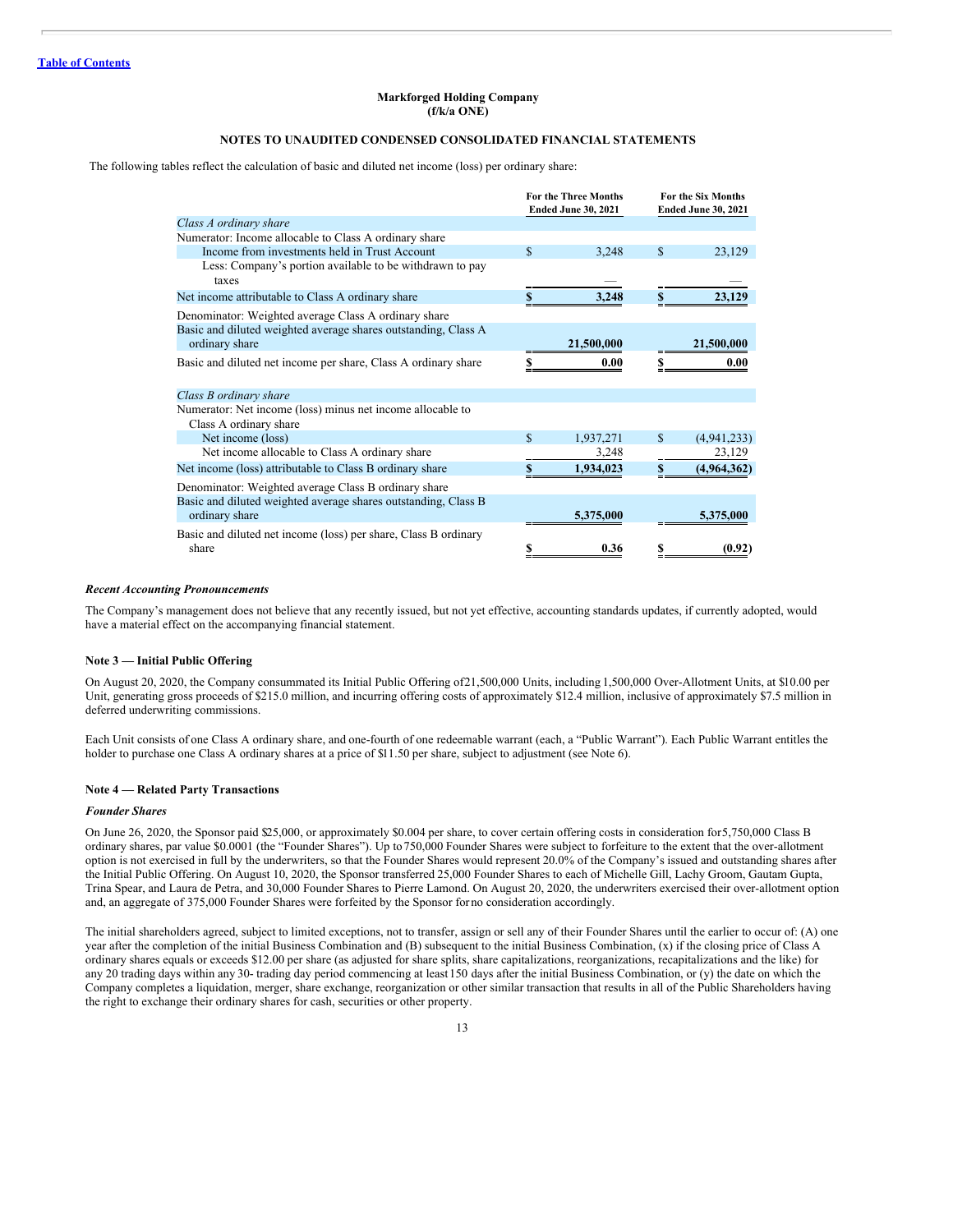# **NOTES TO UNAUDITED CONDENSED CONSOLIDATED FINANCIAL STATEMENTS**

#### *Private Placement Warrants*

Simultaneously with the closing of the Initial Public Offering, the Company consummated the Private Placement of3,150,000 Private Placement Warrants at a price of \$2.00 per Private Placement Warrant with the Sponsor, generating gross proceeds of approximately \$6.3 million.

Prior to the consummation of the Business Combination, each warrant was exercisable to purchaseone Class A ordinary share at\$11.50 per share. A portion of the proceeds from the Private Placement Warrants was added to the proceeds from the Initial Public Offering held in the Trust Account. If the Company did not complete a Business Combination within the Combination Period, the Private Placement Warrants would have expired worthless.

The Sponsor and the Company's officers and directors agreed, subject to limited exceptions, not to transfer, assign or sell any of their Private Placement Warrants until 30 days after the completion of the Initial Business Combination.

#### *Sponsor Loan*

On June 26, 2020, the Sponsor agreed to loan the Company up to \$300,000 to cover expenses related to the Initial Public Offering pursuant to a promissory note (the "Note"). This loan was non-interest bearing and payable on the earlier of December 31, 2020 or the completion of the Initial Public Offering. The Company borrowed approximately \$163,000 under the Note, and fully repaid the Note on August 20, 2020.

#### *Working Capital Loans*

In order to finance transaction costs in connection with a Business Combination, the Sponsor or an affiliate of the Sponsor, or certain of the Company's officers and directors may, but are not obligated to, loan the Company funds as may be required ("Working Capital Loans"). If the Company completes a Business Combination, the Company would repay the Working Capital Loans. In the event that a Business Combination does not close, the Company may use a portion of proceeds held outside the Trust Account to repay the Working Capital Loans but no proceeds held in the Trust Account would be used to repay the Working Capital Loans. The Working Capital Loans would either be repaid upon consummation of a Business Combination, without interest, or, at the lender's discretion, up to \$1.5 million of such Working Capital Loans may be convertible into private placement warrants at a price of \$2.00 per warrant. Except for the foregoing, the terms of such Working Capital Loans, if any, have not been determined and no written agreements exist with respect to such loans. To date, the Company had no borrowings under the Working Capital Loans.

# *Administrative Support Agreement*

The Company agreed to pay the Sponsor a total of \$10,000 per month, commencing on date the Company's securities are first listed on the New York Stock Exchange (the "listing date"), for office space, secretarial and administrative services. Upon completion of the Initial Business Combination or the Company's liquidation, the Company will cease paying these monthly fees. During the three and six months ended June 30, 2021, the Company incurred \$30,000 and \$60,000, respectively for expenses in connection with the Administrative Support Agreement.

#### **Note 5 — Commitments and Contingencies**

#### *Registration and Shareholder Rights*

The holders of Founder Shares, Private Placement Warrants, Class A ordinary shares underlying the Private Placement Warrants and warrants that may be issued upon conversion of Working Capital Loans, if any, were entitled to registration rights pursuant to a registration rights agreement. These holders are entitled to make up to three demands, excluding short form demands, that the Company registers such securities. In addition, these holders will have certain "piggy-back" registration rights with respect to registration statements filed subsequent to the completion of the initial Business Combination. The Company will bear the expenses incurred in connection with the filing of any such registration statements.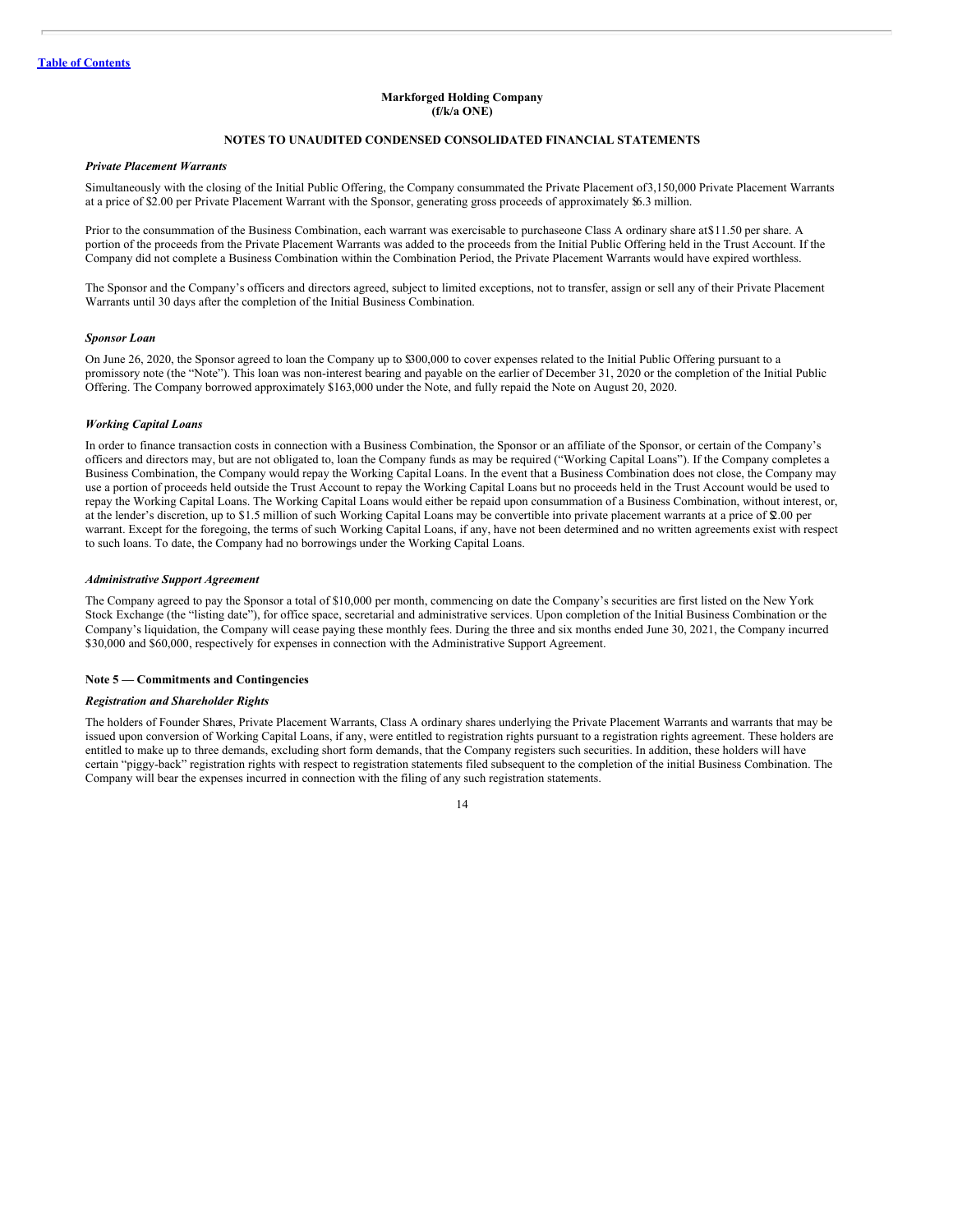# **NOTES TO UNAUDITED CONDENSED CONSOLIDATED FINANCIAL STATEMENTS**

#### *Underwriting Agreement*

The Company granted the underwriters a 45-day option from the final prospectus relating to the Initial Public Offering to purchase up to 1,500,000 additional Units to cover over-allotments, if any, at the Initial Public Offering price less the underwriting discounts and commissions. On August 20, 2020, the underwriters exercised their over-allotment option of 1,500,000 Units and, an aggregate of 375,000 Class B ordinary shares were forfeited by the Sponsor for no consideration accordingly.

The underwriters were entitled to an underwriting discount of \$0.20 per unit, or \$4.3 million in the aggregate, paid upon the closing of the Initial Public Offering. In addition, \$0.35 per unit, or approximately \$7.5 million in the aggregate will be payable to the underwriters for deferred underwriting commissions. The deferred fee will become payable to the underwriters from the amounts held in the Trust Account solely in the event that the Company completes a Business Combination, subject to the terms of the underwriting agreement.

#### *Risks and Uncertainties*

Management continues to evaluate the impact of theCOVID-19 pandemic and has concluded that, while it is reasonably possible that the virus could have a negative effect on the Company's financial position, results of its operations, and/or search for a target company, the specific impact is not readily determinable as of the date of these financial statement. The financial statements do not include any adjustments that might result from the outcome of this uncertainty.

# **Note 6 — Derivative Warrant Liabilities**

As of June 30, 2021 and December 31, 2020, the Company has5,375,000 and 3,150,000 Public Warrants and Private Placement Warrants, respectively, outstanding.

Public Warrants may only be exercised for a whole number of shares. No fractional Public Warrants will be issued upon separation of the Units and only whole Public Warrants will trade. The Public Warrants will become exercisable on the later of (a) 30 days after the completion of a Business Combination or (b) 12 months from the closing of the Initial Public Offering; provided in each case that the Company has an effective registration statement under the Securities Act covering the Class A ordinary shares issuable upon exercise of the warrants and a current prospectus relating to them is available (or the Company permits holders to exercise their warrants on a cashless basis and such cashless exercise is exempt from registration under the Securities Act). The Company has agreed that as soon as practicable, but in no event later than 20 business days after the closing of the initial Business Combination, the Company will use its commercially reasonable efforts to file with the SEC a registration statement covering the Class A ordinary shares issuable upon exercise of the warrants, and the Company will use its commercially reasonable efforts to cause the same to become effective within 60 business days after the closing of the initial Business Combination, and to maintain the effectiveness of such registration statement and a current prospectus relating to those Class A ordinary shares until the warrants expire or are redeemed; provided that if the Class A ordinary shares are at the time of any exercise of a warrant not listed on a national securities exchange such that they satisfy the definition of a "covered security" under Section 18(b)(1) of the Securities Act, the Company may, at its option, require holders of Public Warrants who exercise their warrants to do so on a "cashless basis" in accordance with Section 3(a) (9) of the Securities Act and, in the event the Company so elect, it will not be required to file or maintain in effect a registration statement. If a registration statement covering the Class A ordinary shares issuable upon exercise of the warrants is not effective by the 60th day after the closing of the initial Business Combination, warrant holders may, until such time as there is an effective registration statement and during any period when the Company will have failed to maintain an effective registration statement, exercise warrants on a "cashless basis" in accordance with Section 3(a)(9) of the Securities Act or another exemption, but the Company will use its best efforts to register or qualify the shares under applicable blue sky laws to the extent an exemption is not available.

The warrants have an exercise price of at \$11.50 per share and will expirefive years after the completion of a Business Combination or earlier upon redemption or liquidation. The exercise price and number of common stock issuable upon exercise of the warrants may be adjusted in certain circumstances including in the event of a stock dividend, or recapitalization, reorganization, merger or consolidation. In addition, if (x) the Company issues additional Class A ordinary shares or equity linked securities for capital raising purposes in connection with the closing of the initial Business Combination at an issue price or effective issue price of less than \$9.20 per Class A ordinary share (with such issue price or effective issue price to be determined in good faith by the board of directors and, in the case of any such issuance to the Sponsor or its affiliates, without taking into account any Founder Shares held by the Sponsor or such affiliates, as applicable, prior to such issuance), or the Newly Issued Price, (y) the aggregate gross proceeds from such issuances represent more than 50% of the total equity proceeds, and interest thereon, available for the funding of the initial Business Combination on the date of the consummation of the initial Business Combination (net of redemptions), and (z) the volume weighted average trading price of Class A ordinary shares during the 20 trading day period starting on the trading day after the day on which the Company consummates its initial Business Combination (such price, the "Market Value") is below \$9.20 per share, the exercise price of the warrants will be adjusted (to the nearest cent) to be equal to 115% of the higher of the Market Value and the Newly Issued Price, and the \$18.00 per share redemption trigger price described below will be adjusted (to the nearest cent) to be equal to 180% of the higher of the Market Value and the Newly Issued Price.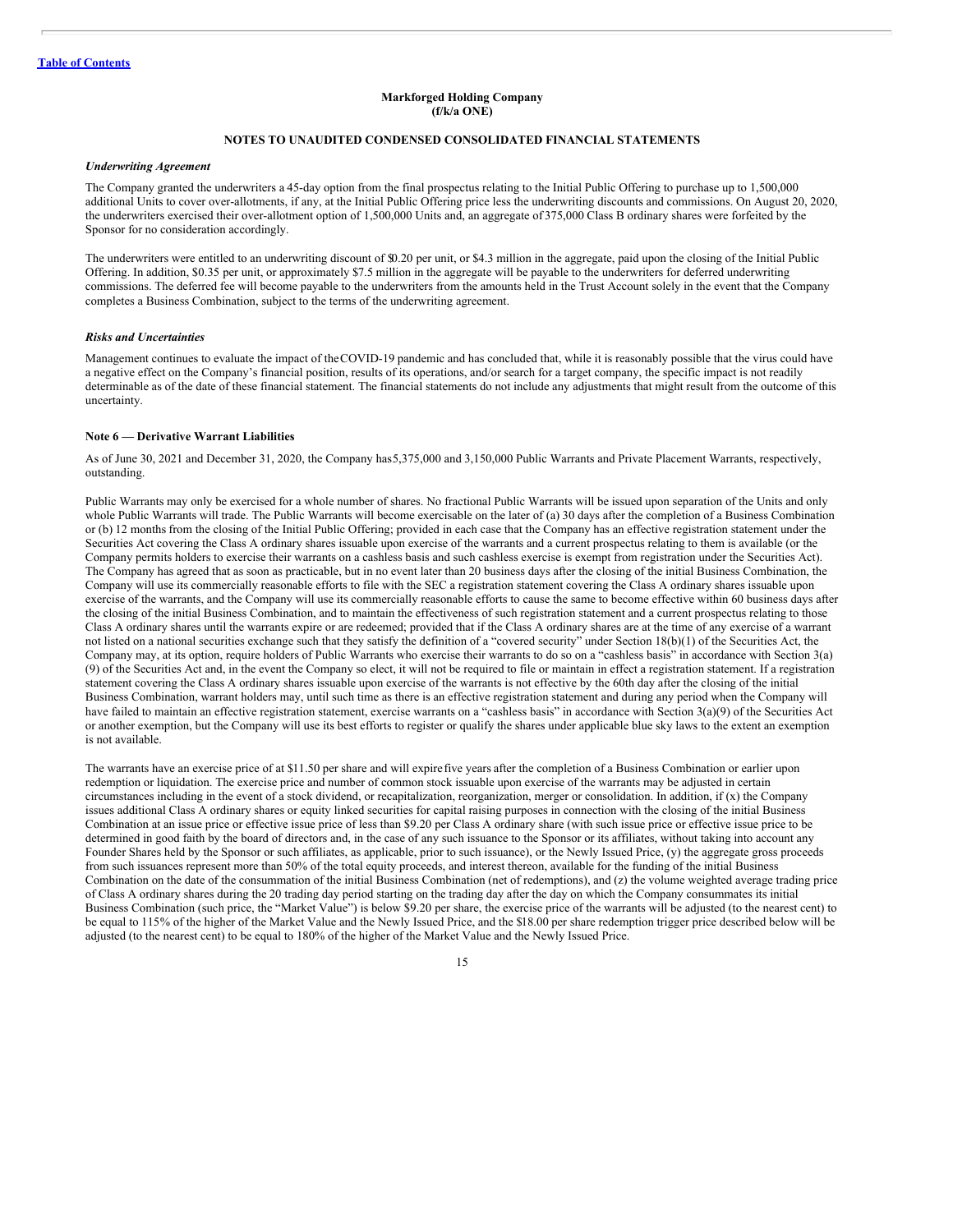# **NOTES TO UNAUDITED CONDENSED CONSOLIDATED FINANCIAL STATEMENTS**

The Private Placement Warrants are identical to the Public Warrants underlying the Units sold in the Initial Public Offering, except that the Private Placement Warrants and the ordinary shares issuable upon exercise of the Private Placement Warrants, so long as they are held by the Sponsor or its permitted transferees, (i) will not be redeemable by the Company, (ii) may not (including the Class A ordinary shares issuable upon exercise of these warrants), subject to certain limited exceptions, be transferred, assigned or sold by the holders until 30 days after the completion of the initial Business Combination, (iii) may be exercised by the holders on a cashless basis and (iv) will be entitled to registration rights. If the Private Placement Warrants are held by holders other than the Sponsor or its permitted transferees, the Private Placement Warrants will be redeemable by the Company and exercisable by the holders on the same basis as the Public Warrants.

Once the warrants become exercisable, the Company may redeem the outstanding warrants (except with respect to the Private Placement Warrants):

- in whole and not in part;
- at a price of \$0.01 per warrant;
- upon a minimum of 30 days' prior written notice of redemption; and
- if, and only if, the last reported sales price (the "closing price") of the Class A ordinary shares equals or exceeds \$18.00 per share (as adjusted for share splits, share capitalizations, reorganizations, recapitalizations and the like) for any 20 trading days within a 30-trading day period ending on the third trading day prior to the date on which the Company sends the notice of redemption to the warrant holders.

In addition, commencing ninety days after the warrants become exercisable, the Company may redeem the warrants:

- in whole and not in part;
- at \$0.10 per warrant upon a minimum of 30 days' prior written notice of redemption provided that holders will be able to exercise their warrants on a cashless basis prior to redemption and receive that number of shares determined by reference to an agreed table based on the redemption date and the "fair market value" of the Class A ordinary shares (as defined below);
- if, and only if, the closing price of the Class A ordinary shares equals or exceeds \$10.00 per Public Share (as adjusted per share subdivisions, share dividends, reorganizations, recapitalizations and the like) on the trading day before the Company sends the notice of redemption to the warrant holders;
- if, and only if, the Private Placement Warrants are also concurrently called for redemption on the same terms as the outstanding Public Warrants, as described above; and
- if, and only if, there is an effective registration statement covering the issuance of the Class A ordinary shares issuable upon exercise of the warrants and a current prospectus relating thereto available throughout the 30-day period after written notice of redemption is given.

The "fair market value" of the Class A ordinary shares shall mean the volume weighted average price of the Class A ordinary shares as reported during the 10 trading days ending on the third trading day prior to the date on which the notice of redemption is sent to the holders of warrants.

If the Company calls the Public Warrants for redemption, management will have the option to require all holders that wish to exercise the Public Warrants to do so on a "cashless basis," as described in the warrant agreement. Additionally, in no event will the Company be required to net cash settle any Warrants. If the Company is unable to complete the initial Business Combination within the Combination Period and the Company liquidates the funds held in the Trust Account, holders of warrants will not receive any of such funds with respect to their warrants, nor will they receive any distribution from the Company's assets held outside of the Trust Account with the respect to such warrants. Accordingly, the warrants may expire worthless.

# **Note 7 — Shareholders' Equity**

*Preference Shares* - The Company is authorized to issue 1,000,000 preference with such designations, voting and other rights and preferences as may be determined from time to time by the Company's board of directors. As of June 30, 2021 and December 31, 2020, there were no preference shares issued or outstanding.

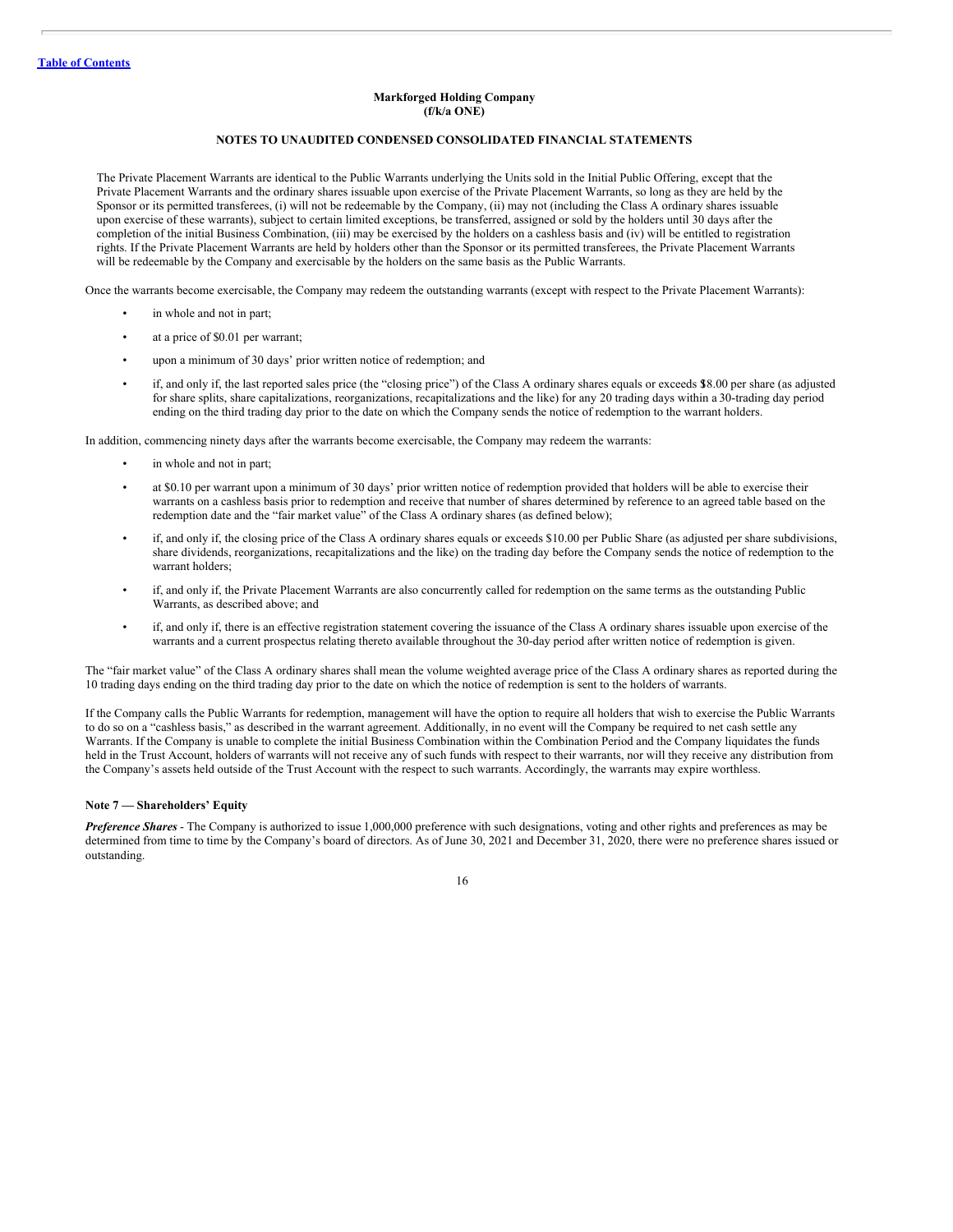# **NOTES TO UNAUDITED CONDENSED CONSOLIDATED FINANCIAL STATEMENTS**

*Class A Ordinary Shares* - The Company is authorized to issue 400,000,000 Class A ordinary shares with a par value of \$0.0001 per share. As of June 30, 2021, there were 21,500,000 Class A ordinary shares issued or outstanding, including18,080,145 Class A ordinary shares subject to possible redemption. As of December 31, 2020, there were 21,500,000 Class A ordinary shares issued or outstanding, including18,574,269 Class A ordinary shares subject to possible redemption.

*Class B Ordinary Shares* - The Company is authorized to issue 10,000,000 Class B ordinary shares with a par value of \$0.0001 per share. Holders are entitled to one vote for each share of Class B ordinary shares. At August 20, 2020, there were5,750,000 Class B ordinary shares issued and outstanding, of which an aggregate of up to 750,000 shares were subject to forfeiture to the Company for no consideration to the extent that the underwriters' overallotment option is not exercised in full or in part, so that the initial shareholders would collectively own 20% of the Company's issued and outstanding ordinary shares after the Initial Public Offering. On August 20, 2020, the underwriters exercised their over-allotment option in part and, accordingly, an aggregate of 375,000 Founder Shares were forfeited by the Sponsor forno consideration accordingly. As of June 30, 2021 and December 31, 2020, there were 5,375,000 Class B ordinary shares outstanding.

Holders of the Class A ordinary shares and holders of the Class B ordinary shares will vote together as a single class on all matters submitted to a vote of the Company's shareholders, except as required by law or stock exchange rule; provided that only holders of the Class B ordinary shares have the right to vote on the election of the Company's directors prior to the initial Business Combination.

The Class B ordinary shares will automatically convert into Class A ordinary shares immediately upon the consummation of the initial Business Combination at a ratio such that the number of Class A ordinary shares issuable upon conversion of all Founder Shares will equal, in the aggregate, on an as-converted basis, 20% of the sum of (i) the total number of ordinary shares issued and outstanding upon completion of the Initial Public Offering, plus (ii) the sum of the total number of Class A ordinary shares issued or deemed issued or issuable upon conversion or exercise of any equity- linked securities or rights issued or deemed issued, by the Company in connection with or in relation to the consummation of the initial Business Combination, excluding any Class A ordinary shares or equity- linked securities exercisable for or convertible into Class A ordinary shares issued, deemed issued, or to be issued, to any seller in the initial Business Combination and any Private Placement Warrants that may be issued upon conversion of Working Capital Loans. In no event will the Class B ordinary shares convert into Class A ordinary shares at a rate of less than one to one.

# **Note 8 — Fair Value Measurements**

The following table presents information about the Company's assets and liabilities that are measured at fair value on a recurring basis as of June 30, 2021 and December 31, 2020 and indicates the fair value hierarchy of the valuation techniques that the Company utilized to determine such fair value.

#### **June 30, 2021**

| <b>Description</b>                       | <b>Ouoted</b><br>Prices in<br>Active<br><b>Markets</b><br>(Level 1) | Significant<br>Other<br><b>Observable</b><br>Inputs<br>(Level 2) |                          | Significant<br>Other<br>Unobservable<br>Inputs<br>(Level 3) |  |
|------------------------------------------|---------------------------------------------------------------------|------------------------------------------------------------------|--------------------------|-------------------------------------------------------------|--|
| <b>Assets:</b>                           |                                                                     |                                                                  |                          |                                                             |  |
| Money market fund                        | \$215,099,354                                                       | S                                                                | -                        |                                                             |  |
| Liabilities:                             |                                                                     |                                                                  |                          |                                                             |  |
| Derivative warrant liabilities - Public  | \$12,362,500                                                        | S                                                                | -                        |                                                             |  |
| Derivative warrant liabilities - Private | \$<br>$-$                                                           | \$                                                               | $\overline{\phantom{a}}$ | \$7,245,000                                                 |  |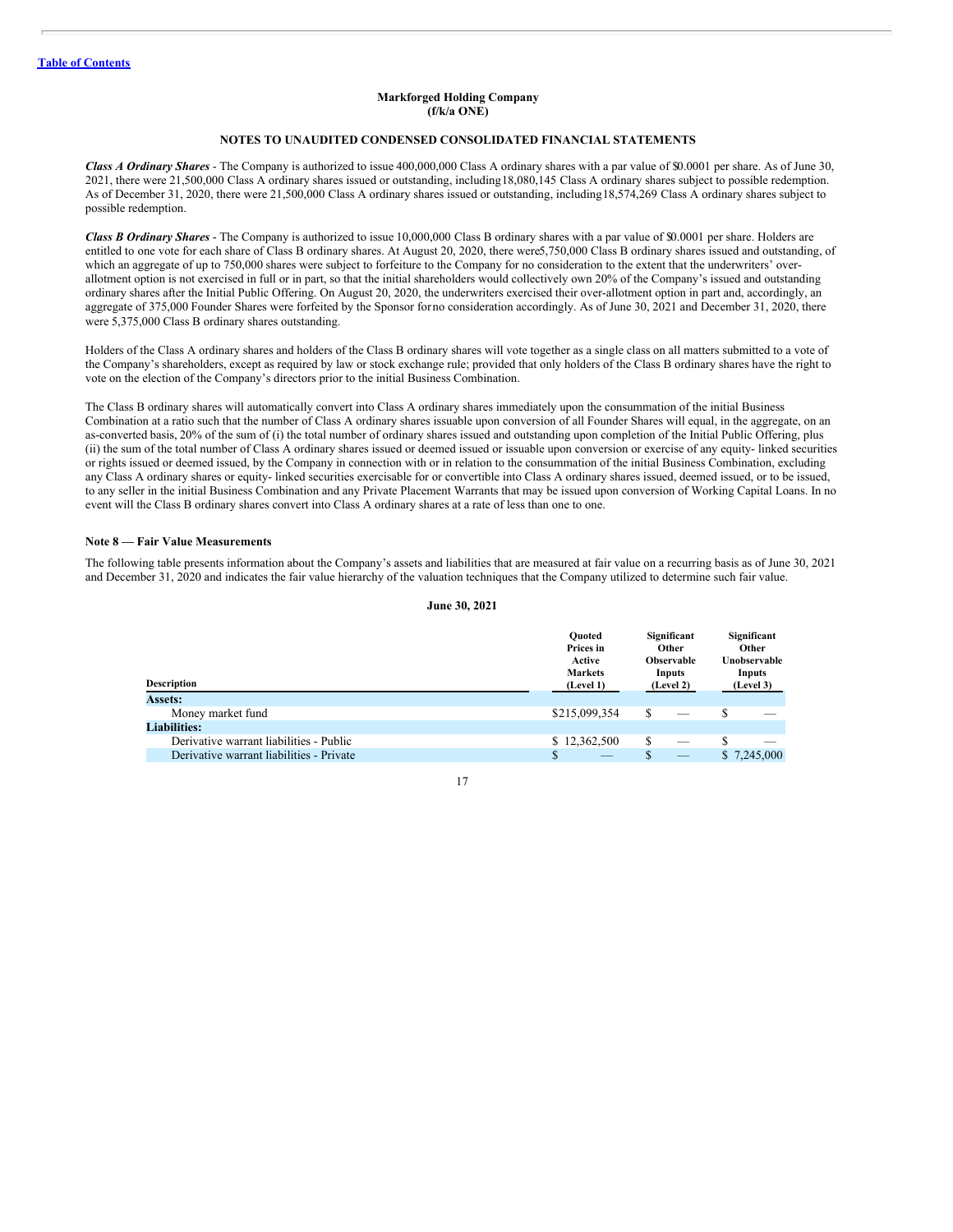# **NOTES TO UNAUDITED CONDENSED CONSOLIDATED FINANCIAL STATEMENTS**

#### **December 31, 2020**

| <b>Description</b>                                | Ouoted<br>Prices in<br>Active<br><b>Markets</b><br>(Level 1) | Significant<br>Other<br><b>Observable</b><br>Inputs<br>(Level 2) |     | Significant<br>Other<br>Unobservable<br>Inputs<br>(Level 3) |
|---------------------------------------------------|--------------------------------------------------------------|------------------------------------------------------------------|-----|-------------------------------------------------------------|
| Assets:                                           |                                                              |                                                                  |     |                                                             |
| U.S. Treasury bills maturing on February 18, 2021 | \$215,076,225                                                |                                                                  |     |                                                             |
| <b>Liabilities:</b>                               |                                                              |                                                                  |     |                                                             |
| Derivative warrant liabilities - Public           | \$11,287,500                                                 | S                                                                | -   |                                                             |
| Derivative warrant liabilities - Private          | \$<br>$-$                                                    |                                                                  | $-$ | \$6.615.000                                                 |

Transfers to/from Levels 1, 2, and 3 are recognized at the end of the reporting period. The estimated fair value of the Public Warrants transferred from a Level 3 measurement to a Level 1 fair value measurement in October 2020, when the Public Warrants were separately listed and traded.

Level 1 instruments include investments in mutual funds invested in government securities. The Company uses inputs such as actual trade data, benchmark yields, quoted market prices from dealers or brokers, and other similar sources to determine the fair value of its investments.

The estimated fair value of warrants issued in connection with the Initial Public Offering and Private Placement were initially estimated using a Binomial Lattice in a risk-neutral framework. For each modeled future price, the warrant payoff is calculated based on the contractual terms (incorporating any optimal early exercise / redemption), and then discounted at the term-matched risk-free rate. Finally, the value of the Warrants is calculated as the probability-weighted present value over all future modeled payoffs. The fair value of warrants issued in connection with the Company's Initial Public Offering have subsequently been measured based on the listed market price of such warrants while the fair value of the Private Placement Warrants continue to be estimated using a Binomial Lattice model.

For the three months ended June 30, 2021, the Company recognized a gain to the condensed statement of operations resulting from an decrease in the fair value of liabilities of \$3.1 million presented as change in fair value of derivative warrant liabilities on the accompanying unaudited condensed consolidated statement of operations. For the six months ended June 30, 2021, the Company recognized a charge to the statement of operations resulting from an increase in the fair value of liabilities of \$1.7 million presented as change in fair value of derivative warrant liabilities on the accompanying unaudited condensed consolidated statement of operations.

The estimated fair value of the Private Placement Warrants is determined using Level 3 inputs. Inherent in a Binomial Lattice model are assumptions related to expected stock-price volatility, expected life, risk-free interest rate and dividend yield. The Company estimates the volatility of its common stock warrants based on implied volatility from the Company's traded warrants and from historical volatility of select peer company's common stock that matches the expected remaining life of the warrants. The risk-free interest rate is based on the U.S. Treasury zero-coupon yield curve on the grant date for a maturity similar to the expected remaining life of the warrants. The expected life of the warrants is assumed to be equivalent to their remaining contractual term. The dividend rate is based on the historical rate, which the Company anticipates remaining at zero.

The following table provides quantitative information regarding Level 3 fair value measurements inputs at their measurement dates:

|                | As of             |  | As of    |  |
|----------------|-------------------|--|----------|--|
|                | December 31, 2020 |  |          |  |
| Volatility     | 25.8%             |  | $36.2\%$ |  |
| Stock price    | \$<br>10.77       |  | 9.98     |  |
| Risk-free rate | $0.43\%$          |  | 0.88%    |  |
| Dividend yield | $0.0\%$           |  | $0.0\%$  |  |

The change in the fair value of the derivative warrant liabilities as classified level 3 for the three and six months ended June 30, 2021 is summarized as follows:

| Level 3 - Derivative warrant liabilities at December 31, 2020 | \$6,615,000  |
|---------------------------------------------------------------|--------------|
| Change in fair value of derivative warrant liabilities        | 1,764,000    |
| Level 3 - Derivative warrant liabilities at March 31, 2021    | \$ 8,379,000 |
| Change in fair value of derivative warrant liabilities        | (1,134,000)  |
| Level 3 - Derivative warrant liabilities at June 30, 2021     | \$7,245,000  |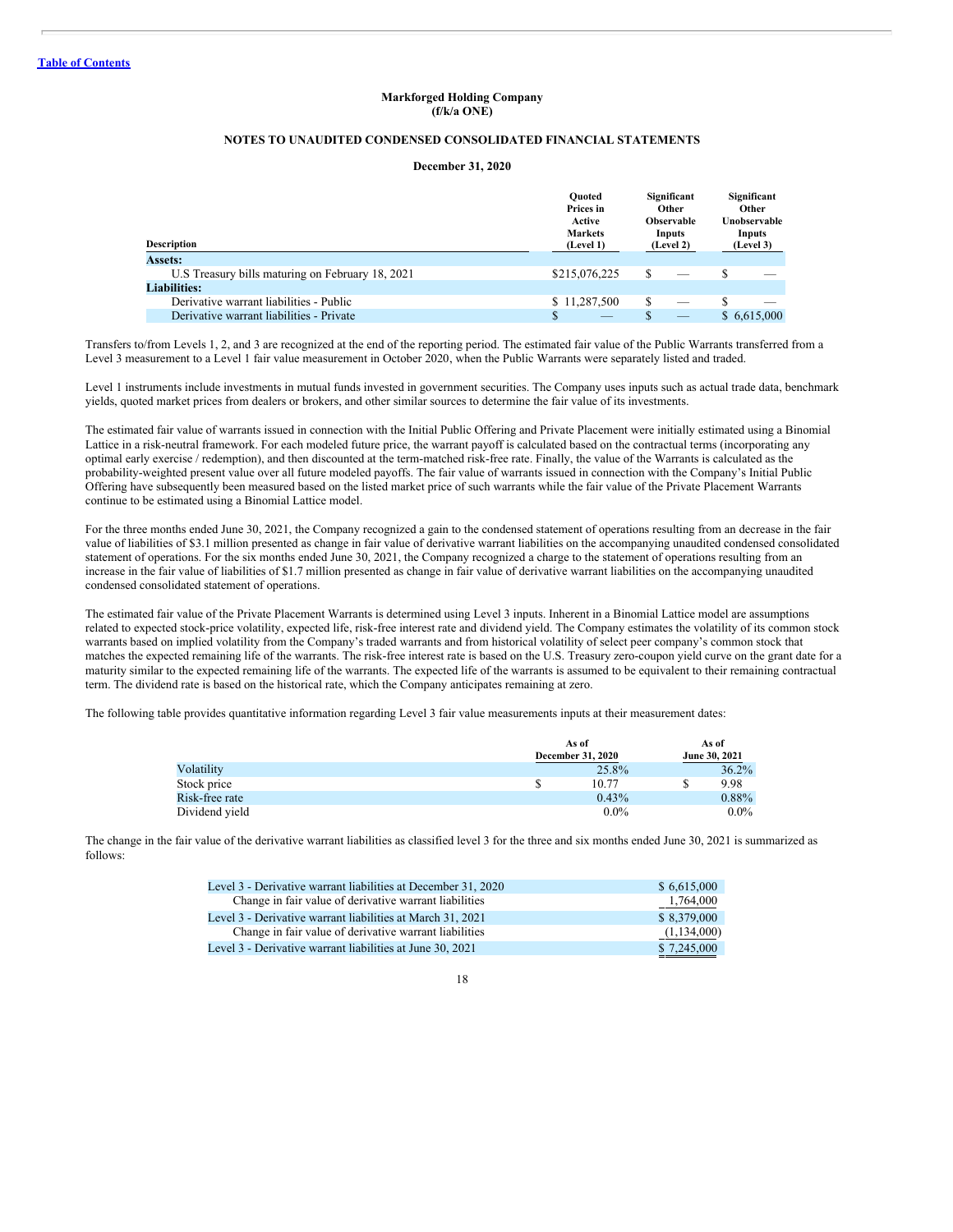#### **NOTES TO UNAUDITED CONDENSED CONSOLIDATED FINANCIAL STATEMENTS**

# **Note 9 — Subsequent Events**

The Company ("AONE"), a Cayman Islands exempted company, and after the Domestication (as defined below), "Markforged Holding Corporation," previously entered into an Agreement and Plan of Merger, dated as of February 23, 2021 (the "Merger Agreement"), by and among AONE, Caspian Merger Sub Inc., a Delaware corporation and a wholly owned subsidiary of AONE ("Merger Sub"), and MarkForged, Inc., a Delaware corporation ("Markforged").

On July 14, 2021, as contemplated by the Merger Agreement and described in the section titled "*Domestication Proposal*" beginning on page 138 of the final prospectus and definitive proxy statement, dated June 24, 2021 (the "Proxy Statement/Prospectus") and filed with the Securities and Exchange Commission (the "SEC"), AONE filed a notice of deregistration and necessary accompanying documents with the Cayman Islands Registrar of Companies, and a certificate of incorporation and a certificate of corporate domestication with the Secretary of State of the State of Delaware, under which AONE was domesticated and continues as a Delaware corporation, changing its name to "Markforged Holding Corporation" (the "Domestication").

As a result of and upon the effective time of the Domestication, among other things, (i) each of the then issued and outstanding Class A ordinary shares, par value \$0.0001 per share, of AONE (the "Class A Ordinary Shares") automatically converted, on aone-for-one basis, into a share of common stock, par value \$0.0001 per share, of Markforged Holding Corporation (the "New Common Stock"); (ii) each of the then issued and outstanding Class B ordinary shares, par value \$0.0001 per share, of AONE (the "Class B Ordinary Shares") automatically converted, on aone-for-one basis, into shares of New Common Stock; (iii) each of the then issued and outstanding redeemable warrants of AONE (the "AONE Warrants") automatically converted, on a one-for-one basis, into redeemable warrants to acquire one share of New Common Stock (the "New Warrants"); and (iv) each of the then issued and outstanding units of AONE that had not been previously separated into the underlying Class A Ordinary Shares and underlying AONE Warrants upon the request of the holder thereof were cancelled and entitled the holder thereof to one share of New Common Stock and one-fourth of one New Warrant. No fractional New Warrants were issued, and no fractional shares of New Common Stock were issued or will be issuable upon the exercise of New Warrants.

On July 13, 2021, AONE held an extraordinary general meeting of stockholders (the "Special Meeting"), at which the AONE stockholders considered and adopted, among other matters, a proposal to approve the Merger (as defined below), including approving the other transactions contemplated by the Merger Agreement and related agreements described in the Proxy Statement/Prospectus.

On July 14, 2021, as contemplated by the Merger Agreement and described in the section titled "*BCA Proposal*" beginning on page 98 of the Proxy Statement/Prospectus, Markforged Holding Corporation consummated the merger transaction contemplated by the Merger Agreement, whereby Merger Sub merged with and into Markforged, with the separate corporate existence of Merger Sub ceasing and Markforged being the surviving corporation and a wholly owned subsidiary of Markforged Holding Corporation (the "Merger" and, together with the Domestication, the "Transactions").

Immediately prior to the effective time of the Merger (the "Effective Time"), Markforged purchased approximately \$45.0 million of its securities from certain of its stockholders (the "Employee Transactions"), and each outstanding share of Markforged preferred stock was converted on a one-for-one basis into shares of Markforged common stock, par value \$0.0001 per share (the "Markforged Common Stock") (the "Preferred Stock Conversion"). Holders of 6,418,667 Class A Ordinary Shares sold in AONE's initial public offering properly exercised their right to have such shares redeemed for a full pro rata portion of the trust account holding the proceeds from AONE's initial public offering, calculated as of two business days prior to the consummation of the Merger, which was approximately \$10.005 per share, or \$64,216,731.96 in the aggregate (the "Redemption"). The remaining approximately \$150.9 million in AONE's trust account was released to Markforged Holding Corporation, net of transaction expenses.

At the Effective Time, among other things, each outstanding share of Markforged Common Stock as of immediately prior to the effective time of the Merger (after giving effect to the Employee Transactions and the Preferred Stock Conversion), other than (x) any shares of Markforged Common Stock subject to Markforged Awards (as defined below) and (y) any shares of Markforged capital stock held in treasury by Markforged, which treasury shares were canceled as part of the Merger, was canceled and converted into the right to receive a number of shares of New Common Stock equal to the product of one share of Markforged Common Stock multiplied by the Exchange Ratio (as defined below). No fractional shares were issued in the Merger, and any fractional shares that a holder of Markforged securities would have otherwise been entitled to in the Merger were eliminated in accordance with the terms of the Merger Agreement.

At the Effective Time, all options to purchase shares of Markforged Common Stock and all restricted stock units based on shares of Markforged Common Stock outstanding as of immediately prior to the Merger (together, the "Markforged Awards") were converted into (a) options to purchase shares of New Common Stock ("New Options"), and (b) restricted stock units based on shares of New Common Stock ("New RSUs"), respectively.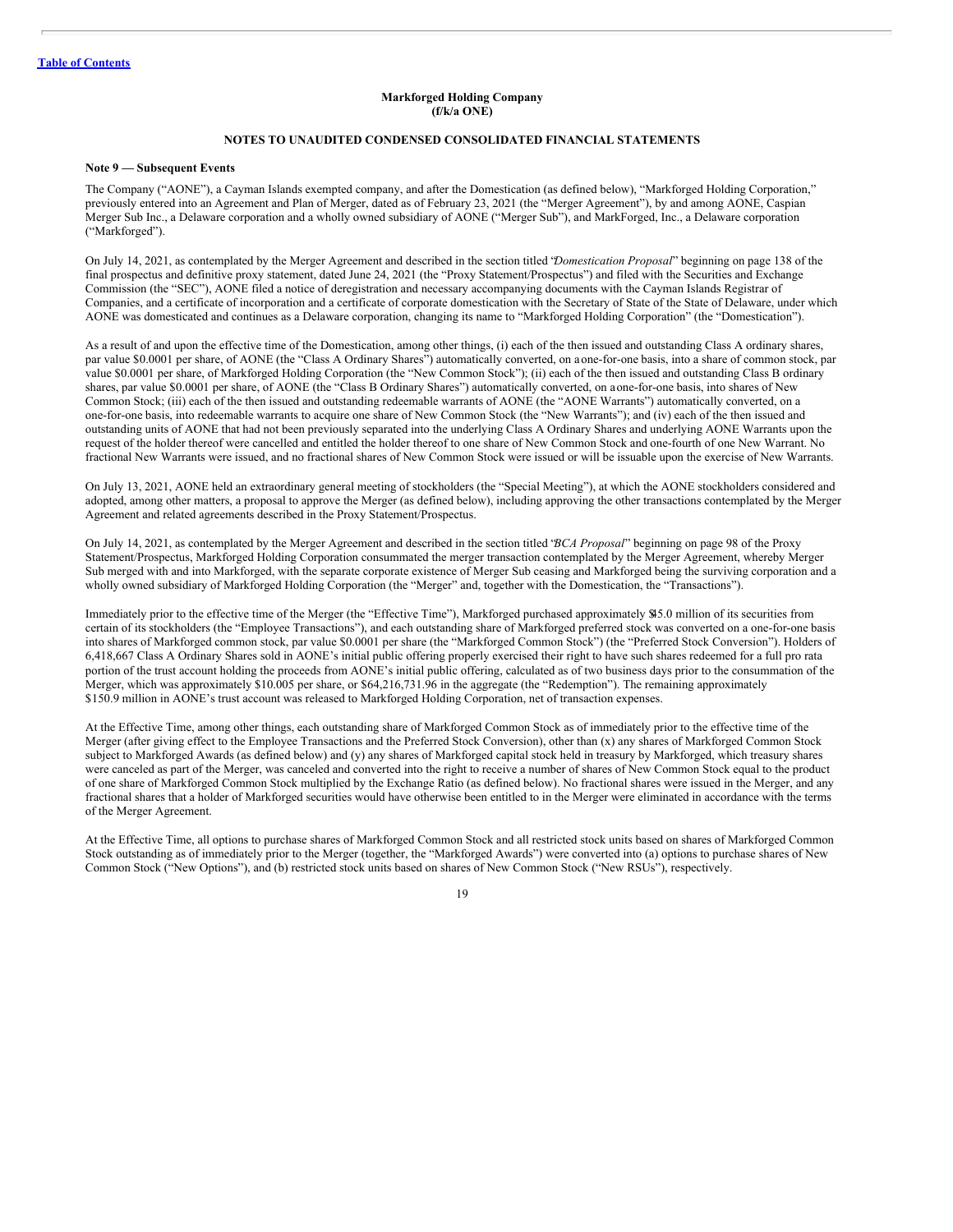#### **NOTES TO UNAUDITED CONDENSED CONSOLIDATED FINANCIAL STATEMENTS**

The "Exchange Ratio," defined as (i) \$1.7 billion minus the aggregate amount paid pursuant to the Employee Transactions (the "Equity Value," or \$1.655 billion), divided by (ii) \$10.00, divided by (iii) the number of issued and outstanding shares of Markforged Common Stock, on a fully diluted and as-converted basis (including shares subject to outstanding Markforged Awards and shares available for issuance in respect of Markforged Awards not yet granted under Markforged's existing incentive plan), was approximately 0.9522514.

The holders of Markforged Common Stock and Markforged Awards (whether vested or not) immediately prior to the Effective Time are entitled to receive, on a pro rata basis, up to 14,666,667 additional shares of New Common Stock ("Markforged Earnout Shares") as follows: (i) if the volumeweighted average price of New Common Stock is at least \$12.50 for any 20 trading days in a consecutive 30-trading day period, 8,000,000 Markforged Earnout Shares will be issued, (ii) if the volume-weighted average price of New Common Stock is at least \$15.00 for any 20 trading days in a consecutive 30-trading day period, 6,666,667 Markforged Earnout Shares will be issued and (iii) upon a change of control or a liquidation of Markforged Holding Corporation, all previously unearned Markforged Earnout Shares will be issued. Markforged stockholders will not receive any Markforged Earnout Shares not earned as of July 14, 2026. Any Markforged Earnout Share that would otherwise be distributed to a holder of a Markforged Award that is unvested as of the date of distribution will be distributed in the form of a New RSU, which will vest subject to the same vesting conditions as the underlying award. If such Markforged Award holder forfeits the underlying Markforged Award, then such holder's right to receive the allocable Markforged Earnout Shares will immediately terminate (and such Markforged Earnout Shares would instead be distributed on a pro rata basis to the other eligible former holders of Markforged Common Stock and Markforged Awards).

Concurrently with the execution of the Merger Agreement, AONE entered into a Sponsor Support Agreement (the "Sponsor Support Agreement"), by and among AONE, Markforged, A-star, a Cayman Islands limited liability company and AONE's sponsor (the "Sponsor"), and the other holders of the Class B Ordinary Shares (collections, the "Sponsor parties"), which provides, among other things, that 50% of the shares of New Common Stock held by the Sponsor as a result of the conversion of its Class B Ordinary Shares in connection with the Domestication (the "Sponsor Earnout Shares") will be subject to the following vesting conditions: (i) 50% of the Sponsor Earnout Shares (25% of the Sponsor's total shares) will vest if the volume-weighted average price of New Common Stock is at least \$12.50 for any 20 trading days in a consecutive 30-trading day period and (ii) 50% of the Sponsor Earnout Shares (25% of the Sponsor's total shares) will vest if the volume-weighted average price of New Common Stock is at least \$15.00 for any 20 trading days in a consecutive 30-trading day period. Any Sponsor Earnout Shares not vested as of July 14, 2026 will be forfeited.

# **PIPE Investment**

As previously announced, on February 23, 2021, concurrently with the execution of the Merger Agreement, AONE entered into subscription agreements with certain investors (collectively, the "PIPE Investors") pursuant to which, on the terms and subject to the conditions therein, the PIPE Investors collectively subscribed for 21,000,000 shares of New Common Stock at \$10.00 per share for an aggregate purchase price equal to \$210,000,000 (the "PIPE Investment"). The PIPE Investment was consummated substantially concurrently with the closing of the Transactions.

# **Post-Closing Capitalization**

On July 14, 2021 immediately following the Transactions and after giving effect to the Merger, the Employee Transactions, the Preferred Stock Conversion, the PIPE Investment and the Redemption, Markforged Holding Corporation's capitalization consisted of:

| 185,251,837 | <b>Shares of New Common Stock outstanding</b>                                       |
|-------------|-------------------------------------------------------------------------------------|
|             | Shares of New Common Stock subject to outstanding New Warrants (of which 3,150,000  |
| 8,524,984   | are in respect of private placement warrants held by Sponsor)                       |
|             | Shares of New Common Stock subject to outstanding options and RSUs under the        |
|             | Markforged Holding Corporation 2021 Stock Option and Incentive Plan (the "2021"     |
| 18,434,577  | Plan"                                                                               |
| 212,211,398 | Total outstanding equity at closing, including vested and unvested options and RSUs |
| 24,065,423  | Shares of New Common Stock reserved for issuance under the 2021 Plan                |
|             | Shares of New Common Stock reserved for future issuance under the Markforged        |
| 4,700,000   | Holding Corporation 2021 Employee Stock Purchase Plan                               |
|             | Shares of New Common Stock reserved for future issuance as Markforged Earnout       |
| 14,666,667  | Shares and/or Earnout RSUs                                                          |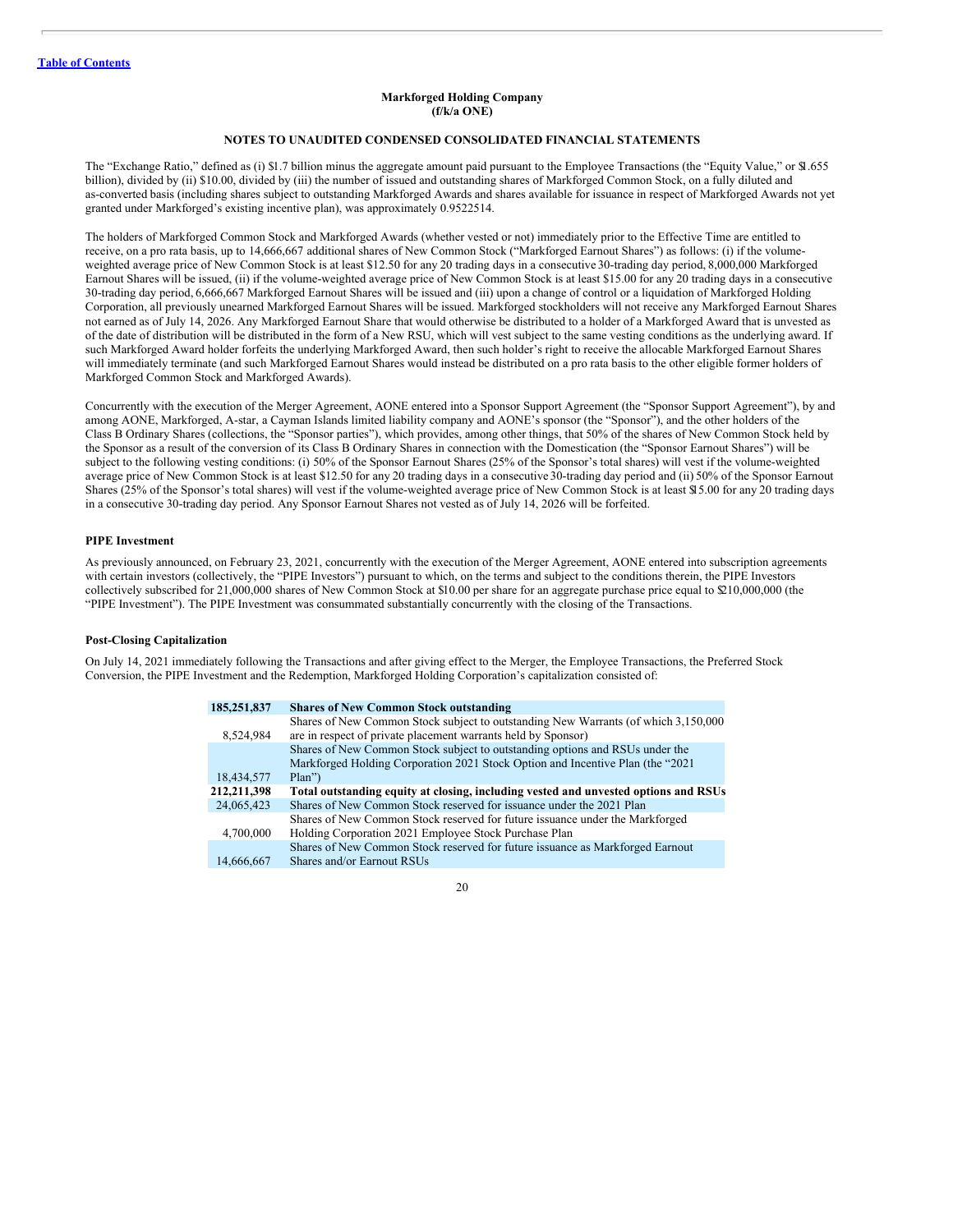# **NOTES TO UNAUDITED CONDENSED CONSOLIDATED FINANCIAL STATEMENTS**

Upon the consummation of the Transactions, AONE's units ceased trading on the New York Stock Exchange (the "NYSE") and, on July 15, 2021, the shares of New Common Stock and the New Warrants began trading under the symbols "MKFG" and "MKFG.WS," respectively.

Terms used but not defined herein, or for which definitions are not otherwise incorporated by reference herein, shall have the meaning given to such terms in the Proxy Statement/Prospectus and such definitions are incorporated herein by reference. Unless the context otherwise requires, all references to "we", "us" or "our" refer to Markforged Holding Corporation.

# *Registration Rights Agreement*

On July 14, 2021, in connection with the consummation of the Transactions and as contemplated by the Merger Agreement, Markforged Holding Corporation, the Sponsor Parties and certain former stockholders of Markforged entered into the Registration Rights Agreement.

#### *Lock-up Agreements*

On July 14, 2021, in connection with the consummation of the Transactions and as contemplated by the Merger Agreement, Markforged Holding Corporation entered into separate Lock-Up agreements with certain of stockholders of Markforged Holding Corporation, which agreements are identical except for, as indicated in the Form of Lock-Up Agreement filed as Exhibit 10.8, an additional provision applicable only to those stockholders who are also party to the Registration Rights Agreement (the Sponsor Parties and certain former holders of the preferred stock of Markforged), and an additional provision applicable only to the Sponsor Parties.

The material terms of the Registration Rights Agreement and Lock-up Agreement are described in the section of the Proxy Statement/Prospectus beginning on page 115 under the section entitled "*BCA Proposal—Related Agreements*." Such descriptions are qualified in their entirety by the text of such agreements, which are included as Exhibit 10.8 to this Report and are incorporated herein by reference.

Management has evaluated subsequent events and transactions that occurred after the balance sheet date through the date the balance sheet was available for issuance. Based upon this review, except as noted above, the Company did not identify any subsequent events that would have required adjustment or disclosure in the financial statements.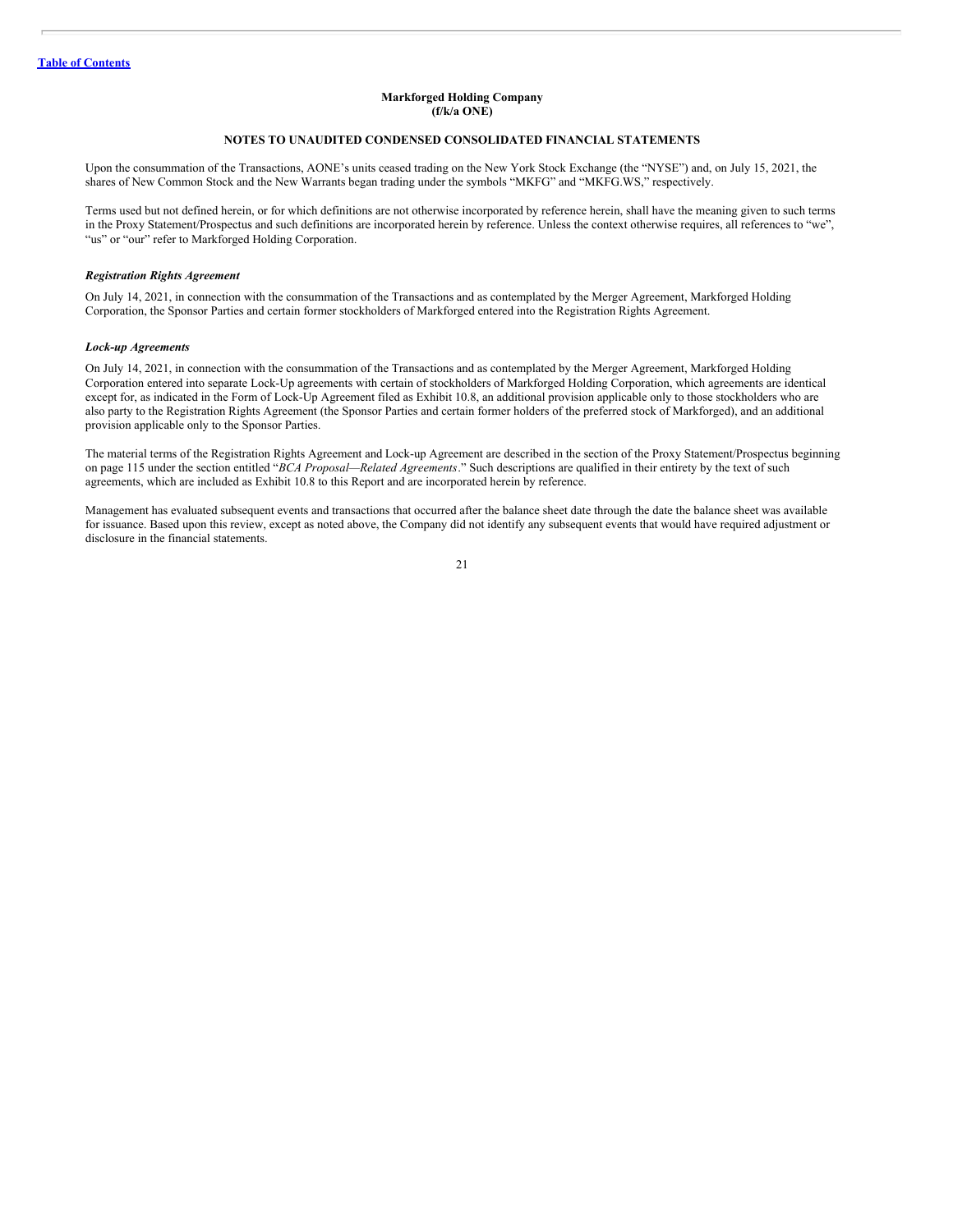#### <span id="page-24-0"></span>**Item 2. Management's Discussion and Analysis of Financial Condition and Results of Operations.**

Unless otherwise noted, as used herein, the words "the Company," "we," "us," and "our" refer to, for periods following the Business Combination, Markforged Holding Corporation, together with is direct and indirect subsidiaries, and for periods prior to the Business Combination, one, and its direct and indirect subsidiaries, as applicable. The following discussion and analysis of the Company's financial condition and results of operations should be read in conjunction with the unaudited interim condensed consolidated financial statements and the notes thereto contained elsewhere in this report. Certain information contained in the discussion and analysis set forth below includes forward-looking statements that involve risks and uncertainties.

# **Cautionary Note Regarding Forward-Looking Statements**

This Quarterly Report on Form 10-Q includes forward-looking statements within the meaning of Section 27A of the Securities Act of 1933, as amended, and Section 21E of the Exchange Act. We have based these forward-looking statements on our current expectations and projections about future events. These forward-looking statements are subject to known and unknown risks, uncertainties and assumptions about us that may cause our actual results, levels of activity, performance or achievements to be materially different from any future results, levels of activity, performance or achievements expressed or implied by such forward-looking statements. In some cases, you can identify forward-looking statements by terminology such as "may," "should," "could," "would," "expect," "plan," "anticipate," "believe," "estimate," "continue," or the negative of such terms or other similar expressions. Factors that might cause or contribute to such a discrepancy include, but are not limited to, those described in our other SEC filings.

#### **Overview**

Our platform, The Digital Forge, is an intuitive additive manufacturing platform powering engineers, designers and manufacturing professionals globally. The Digital Forge combines precise and reliable 3D printers and metal and composite proprietary materials seamlessly with its cloud-based learning software offering to empower manufacturers to create more resilient and agile supply chains. Founded in 2013 by two MIT-educated engineers, Markforged is a company of over 300 engineers, builders and problem solvers. We are based in greater Boston, Massachusetts, where we have our own in-house manufacturing facility and where we design all of our industrial 3D printers, software and metal and composite proprietary materials.

Prior to the consummation of the Business Combination, we were a blank check company incorporated as a Cayman Islands exempted company on June 24, 2020. one was formed for the purpose of effecting a merger, share exchange, asset acquisition, share purchase, reorganization or similar business combination with one or more businesses (the "Business Combination"). We are an emerging growth company and, as such, we are subject to all of the risks associated with emerging growth companies.

# **Recent Developments**

#### *Merger agreement*

On July 14, 2021, we consummated the previously announced Business Combination pursuant to the Agreement and Plan of Merger (the "Merger Agreement") dated February 23, 2021 between one, Caspian Merger Sub Inc., a Delaware corporation and a wholly owned subsidiary of one ("Merger Sub"), and MarkForged, Inc., a Delaware corporation ("Markforged"), under which Merger Sub merged with and into Markforged, with Markforged being the surviving corporation as a wholly-owned subsidiary of one. In connection with the Business Combination, one changed its name to "Markforged Holding Corporation".

#### *Impact of the COVID-19 Pandemic*

In December 2019, a novel coronavirus disease ("COVID-19") was identified and on March 11, 2020, the World Health Organization characterized COVID-19 as a pandemic. We are continuing to closely monitor the impact of theCOVID-19 pandemic on all aspects of our business, including how it is impacting our customers, employees, supply chain, and distribution network, as well as the demand for our products in the markets that we serve.

As governments worldwide scrambled to control theCOVID-19 pandemic, local governments imposed restrictions on facilities in order to contain the spread of COVID-19. As a result of these facilities closures, we experienced delays in shipments and installations as well as decreased utilization of our installed products, leading to a decrease in sales of consumables materials, which had an adverse effect on our revenue. While vaccines have become publicly available and states, including Massachusetts where our headquarters is located, have begun to ease restrictions, the extent to which our operations may be impacted by the COVID-19 pandemic will depend largely on future developments, which are uncertain and cannot be accurately predicted, including the timing, pace and scale of the recovery of global economic conditions. Furthermore, the impacts of a potential worsening of global economic conditions and the continued disruptions to and volatility in the financial markets remain unknown.

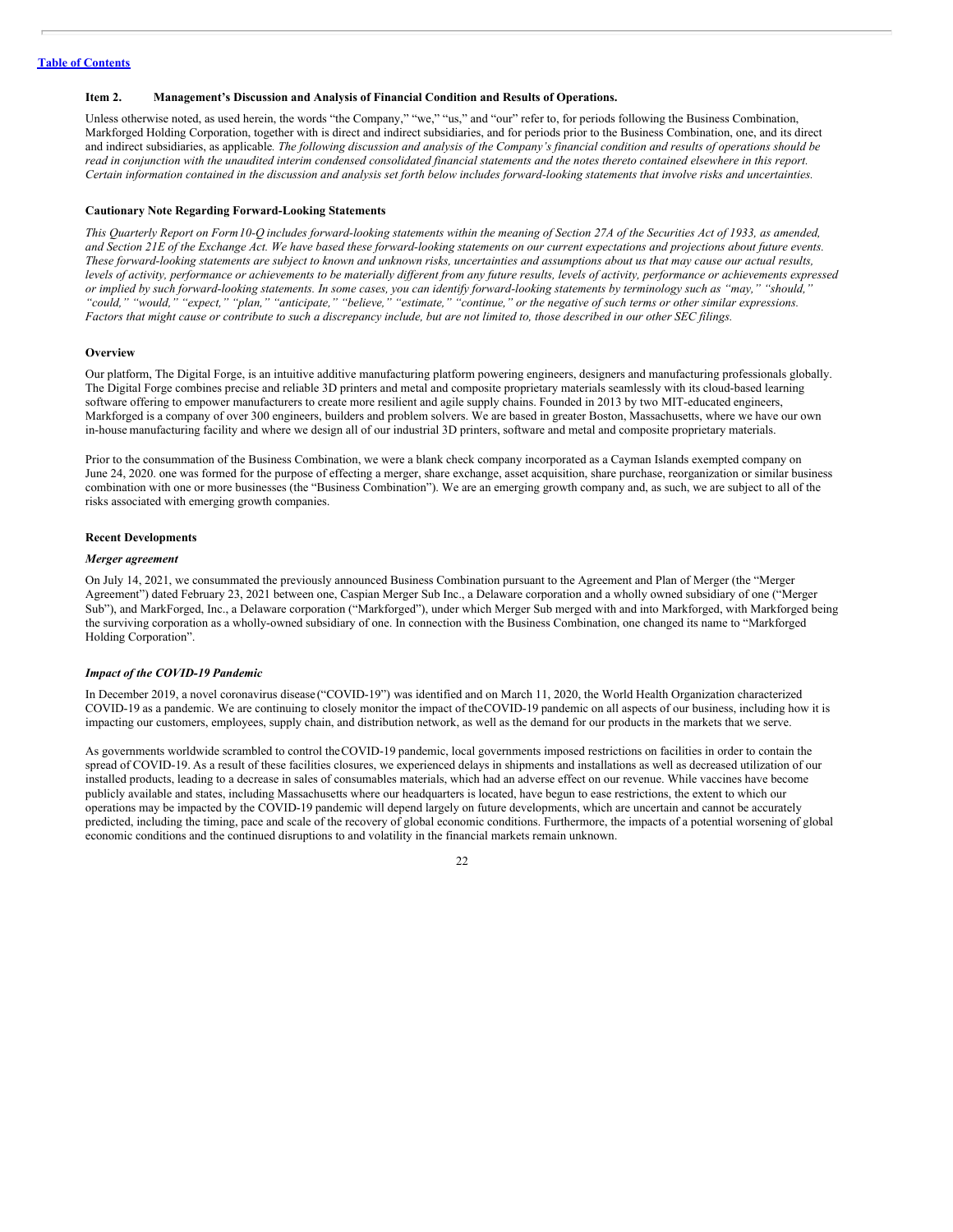#### **Table of [Contents](#page-2-0)**

In the near term, we have undertaken certain measures to mitigate the impacts of theCOVID-19 pandemic on our financial position, cash flows and supply chain. We executed a reduction in force to control headcount related costs. Additionally, we have continued to work closely with our suppliers to ensure sufficient inventory is procured for our manufacturing and sales forecasts. While the health and safety of our employees has been our priority, we have continued to operate our manufacturing facilities with the implementation of additional safety measures, appropriate social distancing protocol, and in compliance with government regulations.

Our focus on longer term profitability is based on our investments in research and development, our VAR network, and go to market strategy. Research and development are core to our growth strategy to enable our platform to expand customer use cases and additive technology. We endeavor to expand and optimize our network of VARs which has been key to our expanding unit economics and global distribution.

For more information on operations and risks related to the pandemic, please see the section of this registration statement titled "*Risk Factors — General Risk Factors, The global COVID-19 pandemic has significantly af ected our business and operations*".

#### **Liquidity and Capital Resources**

As of June 30, 2021, we had approximately \$0.3 million in our operating bank account, and a working capital deficit of approximately \$2.2 million.

Our liquidity needs up to June 30, 2021 had been satisfied through the payment of \$25,000 from the Sponsor to cover for certain expenses on behalf of the Company in exchange for the issuance of the Founder Shares, the loan of approximately \$163,000 from the Sponsor pursuant to the Note (see Note 4), and the proceeds from the consummation of the Private Placement not held in the Trust Account. The Company fully repaid the Note on August 20, 2020. In addition, in order to finance transaction costs in connection with a Business Combination, the Sponsor or an affiliate of the Sponsor, or certain of the Company's officers and directors may, but are not obligated to, provide the Company Working Capital Loans (see Note 4). As of June 30, 2021 and December 31, 2020, there were no amounts outstanding under any Working Capital Loan.

On February 23, 2021, we entered into the Merger Agreement with Merger Sub and Markforged and closed the Business Combination on July 14, 2021.

Management continues to evaluate the impact of theCOVID-19 pandemic on the industry and has concluded that while it is reasonably possible that the virus could have a negative effect on our financial position, results of our operations and/or search for a target company, the specific impact is not readily determinable as of the date of the financial statements. The financial statements do not include any adjustments that might result from the outcome of this uncertainty.

# **Results of Operations**

Our entire activity since inception up to June 30, 2021 was in preparation for our formation and the Initial Public Offering. We did not generate any operating revenues prior to the closing and completion of the Business Combination.

For the three months ended June 30, 2021, we had net income of approximately \$1.9 million, which consisted of approximately \$3.1 million in change in fair value of derivative warrant liabilities and approximately \$20,000 in net gain from investments held in Trust Account, partly offset by approximately \$1.1 million in general and administrative expenses and \$30,000 in administrative expenses – related party.

For the six months ended June 30, 2021, we had a net loss of approximately \$4.9 million, which consisted of approximately \$3.2 million in general and administrative expenses, \$60,000 in administrative expenses – related party, approximately \$1.7 million in change in fair value of derivative warrant liabilities, offset by approximately \$23,000 in net gain from investments held in Trust Account.

For the period from June 24, 2020 (inception) through June 30, 2020, we had a net loss of approximately \$11,000, which consisted solely of administrative expenses.

#### **Contractual Obligations**

#### *Registration and Shareholder Rights*

The holders of Founder Shares, Private Placement Warrants, Class A ordinary shares underlying the Private Placement Warrants and warrants that may be issued upon conversion of Working Capital Loans, if any, were entitled to registration rights pursuant to a

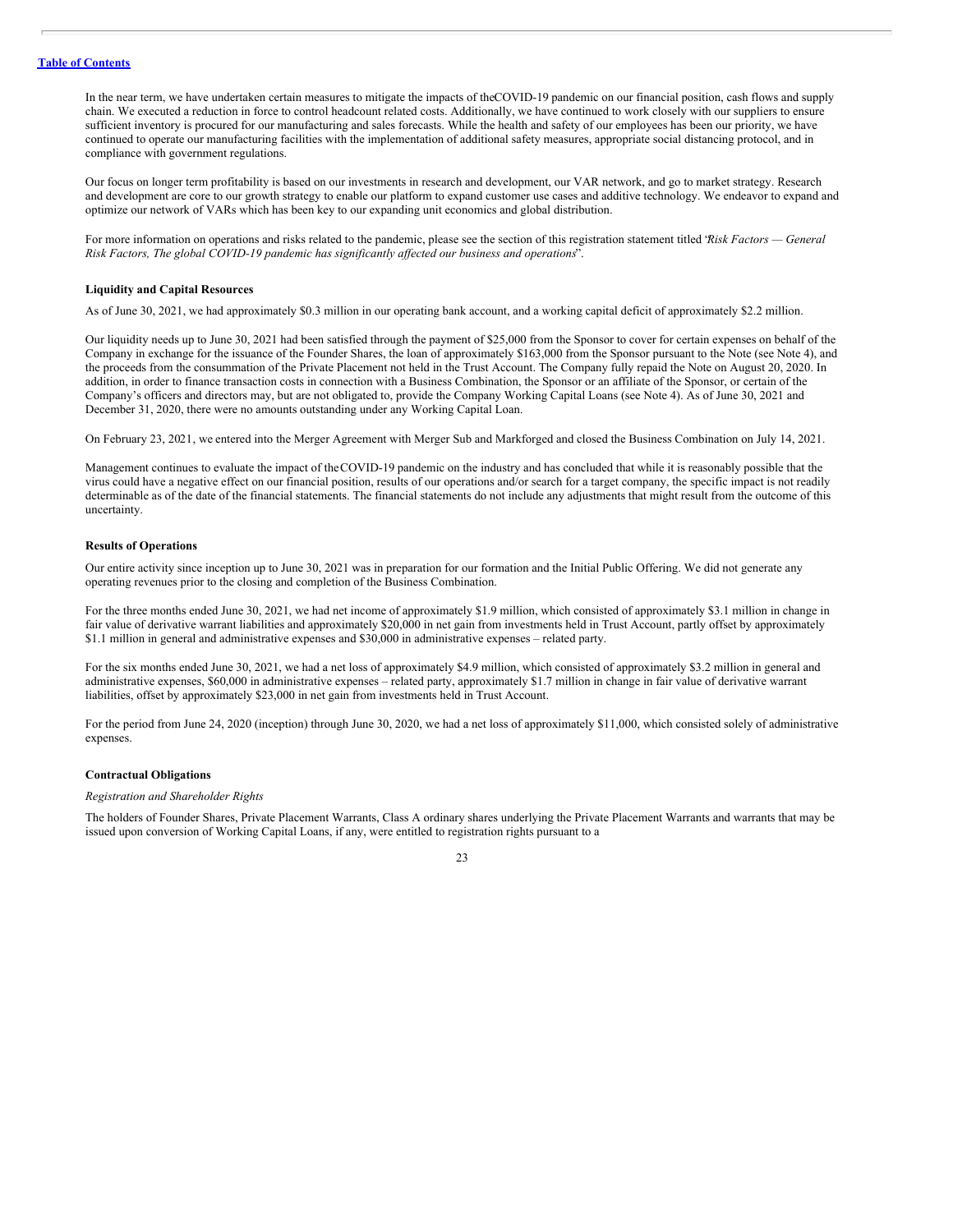registration rights agreement. These holders are entitled to make up to three demands, excluding short form demands, that we register such securities. In addition, these holders will have certain "piggy-back" registration rights with respect to registration statements filed subsequent to the completion of the Business Combination. We will bear the expenses incurred in connection with the filing of any such registration statements.

#### *Underwriting Agreement*

We granted the underwriters a 45-day option from the final prospectus relating to the Initial Public Offering to purchase up to 1,500,000 additional Units to cover over-allotments, if any, at the Initial Public Offering price less the underwriting discounts and commissions. On August 20, 2020, the underwriters exercised their over-allotment option of 1,500,000 Units and, an aggregate of 375,000 Class B ordinary shares were forfeited by the Sponsor for no consideration accordingly.

The underwriters were entitled to an underwriting discount of \$0.20 per unit, or \$4.3 million in the aggregate, paid upon the closing of the Initial Public Offering. In addition, \$0.35 per unit, or approximately \$7.5 million in the aggregate will be payable to the underwriters for deferred underwriting commissions. The deferred fee became payable to the underwriters from the amounts held in the Trust Account solely upon the completion of the Business Combination, subject to the terms of the underwriting agreement.

# **Critical Accounting Policies**

#### *Derivative Warrant Liabilities*

We do not use derivative instruments to hedge exposures to cash flow, market, or foreign currency risks. We evaluate all of our financial instruments, including issued stock purchase warrants, to determine if such instruments are derivatives or contain features that qualify as embedded derivatives, pursuant to ASC 480 and ASC 815-15. The classification of derivative instruments, including whether such instruments should be recorded as liabilities or as equity, is re-assessed at the end of each reporting period.

The 5,375,000 warrants issued in connection with the Initial Public Offering (the "Public Warrants") and the 3,150,000 Private Placement Warrants are recognized as derivative liabilities in accordance with ASC 815-40. Accordingly, the Company recognizes the warrant instruments as liabilities at fair value and adjusts the instruments to fair value at each reporting period. The liabilities are subject to re-measurement at each balance sheet date until exercised, and any change in fair value is recognized in our condensed statement of operations. The fair value of warrants issued in connection with the Initial Public Offering and Private Placement were initially estimated using a Binomial Lattice in a risk-neutral framework. For each modeled future price, the warrant payoff is calculated based on the contractual terms (incorporating any optimal early exercise / redemption), and then discounted at the termmatched risk-free rate. Finally, the value of the Warrants is calculated as the probability-weighted present value over all future modeled payoffs. The fair value of warrants issued in connection with our Initial Public Offering have subsequently been measured based on the listed market price of such warrants while the fair value of the Private Placement Warrants continues to be estimated using a Binomial Lattice model.

#### *Class A Ordinary Shares Subject to Possible Redemption*

We account for our Class A ordinary shares subject to possible redemption in accordance with the guidance in ASC Topic 480 "Distinguishing Liabilities from Equity." Shares of Class A ordinary shares subject to mandatory redemption (if any) are classified as liability instruments and are measured at fair value. Shares of conditionally redeemable Class A ordinary shares (including Class A ordinary shares that feature redemption rights that are either within the control of the holder or subject to redemption upon the occurrence of uncertain events not solely within our control) are classified as temporary equity. At all other times, shares of Class A ordinary shares are classified as shareholders' equity. Our Class A ordinary shares feature certain redemption rights that are considered to be outside of our control and subject to the occurrence of uncertain future events.

#### *Net Income (Loss) per Ordinary Shares*

We comply with accounting and disclosure requirements of FASB ASC Topic 260, "Earnings Per Share." Net income (loss) per common share is computed by dividing net loss by the weighted average number of shares of ordinary shares outstanding during the period.

At June 30, 2020, we did not have any dilutive securities and other contracts that could, potentially, be exercised or converted into ordinary shares and then share in the earnings of our Company. As a result, diluted loss per share is the same as basic loss per share for the period presented.

For the three and six months ended June 30, 2021, our unaudited condensed statements of operations include a presentation of income (loss) per Class A ordinary share subject to redemption in a manner similar to the two-class method of income (loss) per share. Net income per Class A ordinary share, basic and diluted, is calculated by dividing the investment income earned on the Trust Account by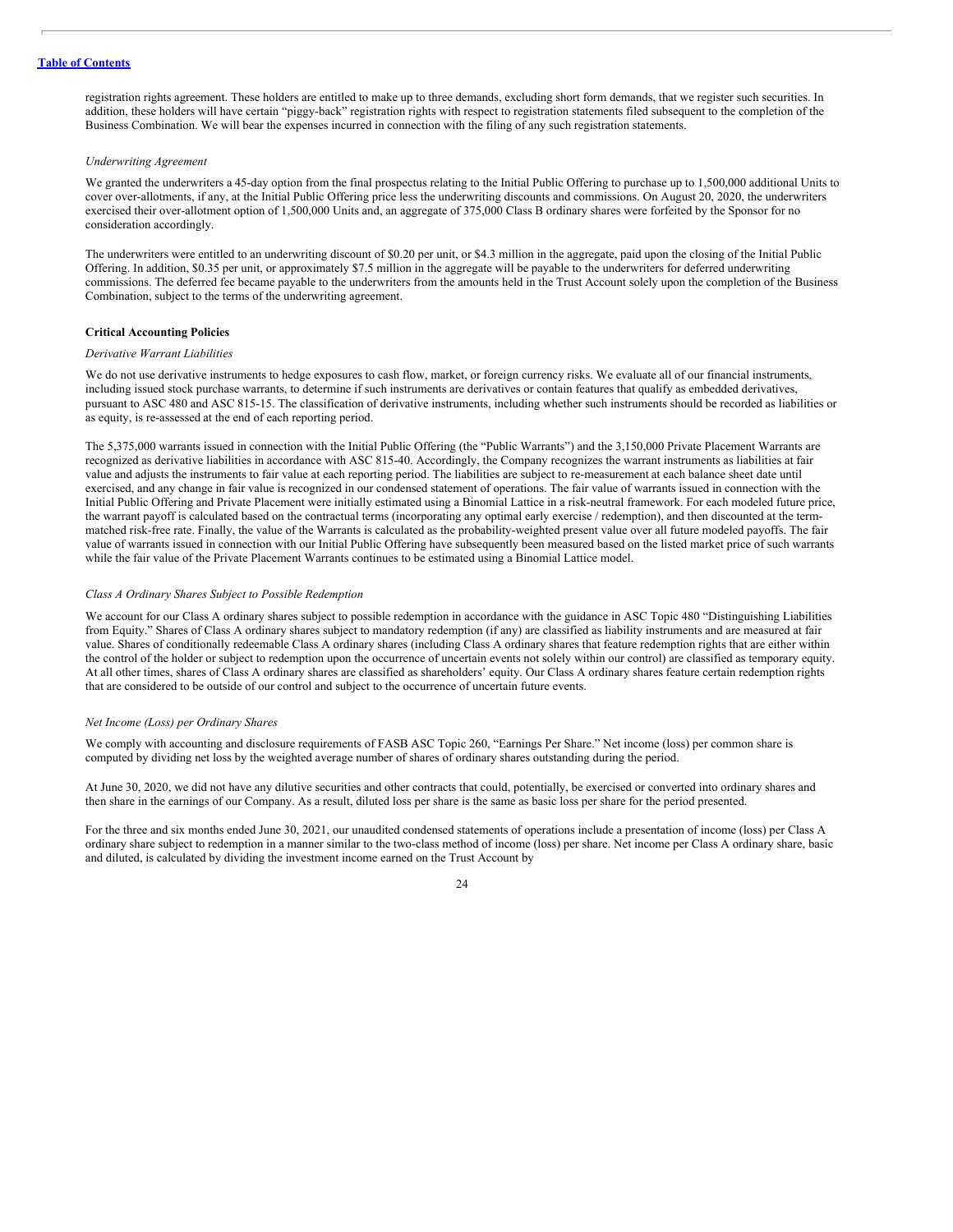the weighted average number of Class A ordinary shares outstanding for the periods. Net loss per Class B ordinary share, basic and diluted, is calculated by dividing the net loss, less income attributable to Class A ordinary shares, by the weighted average number of Class B ordinary shares outstanding for the periods.

The calculation of diluted net income (loss) per ordinary share does not consider the effect of the warrants issued in connection with the Initial Public Offering and Private Placement since the exercise price of the warrants is in excess of the average ordinary shares price for the period and therefore the inclusion of such warrants would be anti-dilutive.

#### *Recent Accounting Pronouncements*

Our management does not believe that any recently issued, but not yet effective, accounting standards updates, if currently adopted, would have a material effect on the accompanying financial statement.

#### **Off-Balance Sheet Arrangements**

As of June 30, 2021, we did not have anyoff-balance sheet arrangements as defined in Item 303(a)(4)(ii) of RegulationS-K.

# **JOBS Act**

The Jumpstart Our Business Startups Act of 2012 (the "JOBS Act") contains provisions that, among other things, relax certain reporting requirements for qualifying public companies. We qualify as an "emerging growth company" and under the JOBS Act are allowed to comply with new or revised accounting pronouncements based on the effective date for private (not publicly traded) companies. We are electing to delay the adoption of new or revised accounting standards, and as a result, we may not comply with new or revised accounting standards on the relevant dates on which adoption of such standards is required for non-emerging growth companies. As a result, the financial statements may not be comparable to companies that comply with new or revised accounting pronouncements as of public company effective dates.

Additionally, we are in the process of evaluating the benefits of relying on the other reduced reporting requirements provided by the JOBS Act. Subject to certain conditions set forth in the JOBS Act, if, as an "emerging growth company," we choose to rely on such exemptions we may not be required to, among other things, (i) provide an auditor's attestation report on our system of internal controls over financial reporting pursuant to Section 404, (ii) provide all of the compensation disclosure that may be required of non-emerging growth public companies under the Dodd-Frank Wall Street Reform and Consumer Protection Act, (iii) comply with any requirement that may be adopted by the PCAOB regarding mandatory audit firm rotation or a supplement to the auditor's report providing additional information about the audit and the financial statements (auditor discussion and analysis) and (iv) disclose certain executive compensation related items such as the correlation between executive compensation and performance and comparisons of the CEO's compensation to median employee compensation. These exemptions will apply for a period of five years following the completion of our Initial Public Offering or until we are no longer an "emerging growth company," whichever is earlier.

#### <span id="page-27-0"></span>**Item 3. Quantitative and Qualitative Disclosures About Market Risk**

We are a smaller reporting company as defined by Rule 12b-2 of the Exchange Act and are not required to provide the information otherwise required under this item. As of June 30, 2021, we were not subject to any market or interest rate risk. The net proceeds of the Initial Public Offering, including amounts in the Trust Account, will be invested in U.S. government securities with a maturity of 185 days or less or in money market funds that meet certain conditions under Rule 2a-7 under the Investment Company Act of 1940, as amended, that invest only in direct U.S. government treasury obligations. Due to the short-term nature of these investments, we believe there will be no associated material exposure to interest rate risk.

We have not engaged in any hedging activities since our inception and we do not expect to engage in any hedging activities with respect to the market risk to which we are exposed.

#### <span id="page-27-1"></span>**Item 4. Controls and Procedures**

#### *Evaluation of Disclosure Controls and Procedures*

Under the supervision and with the participation of our management, including our principal executive officer and principal financial and accounting officer, we conducted an evaluation of the effectiveness of our disclosure controls and procedures as of the end of the fiscal quarter ended June 30, 2021, as such term is defined in Rules 13a-15(e) and 15d-15(e) under the Exchange Act. Based upon that evaluation and in light of the SEC Staff Statement, our warrants as liabilities, our disclosure controls and procedures were not effective as of June 30, 2021.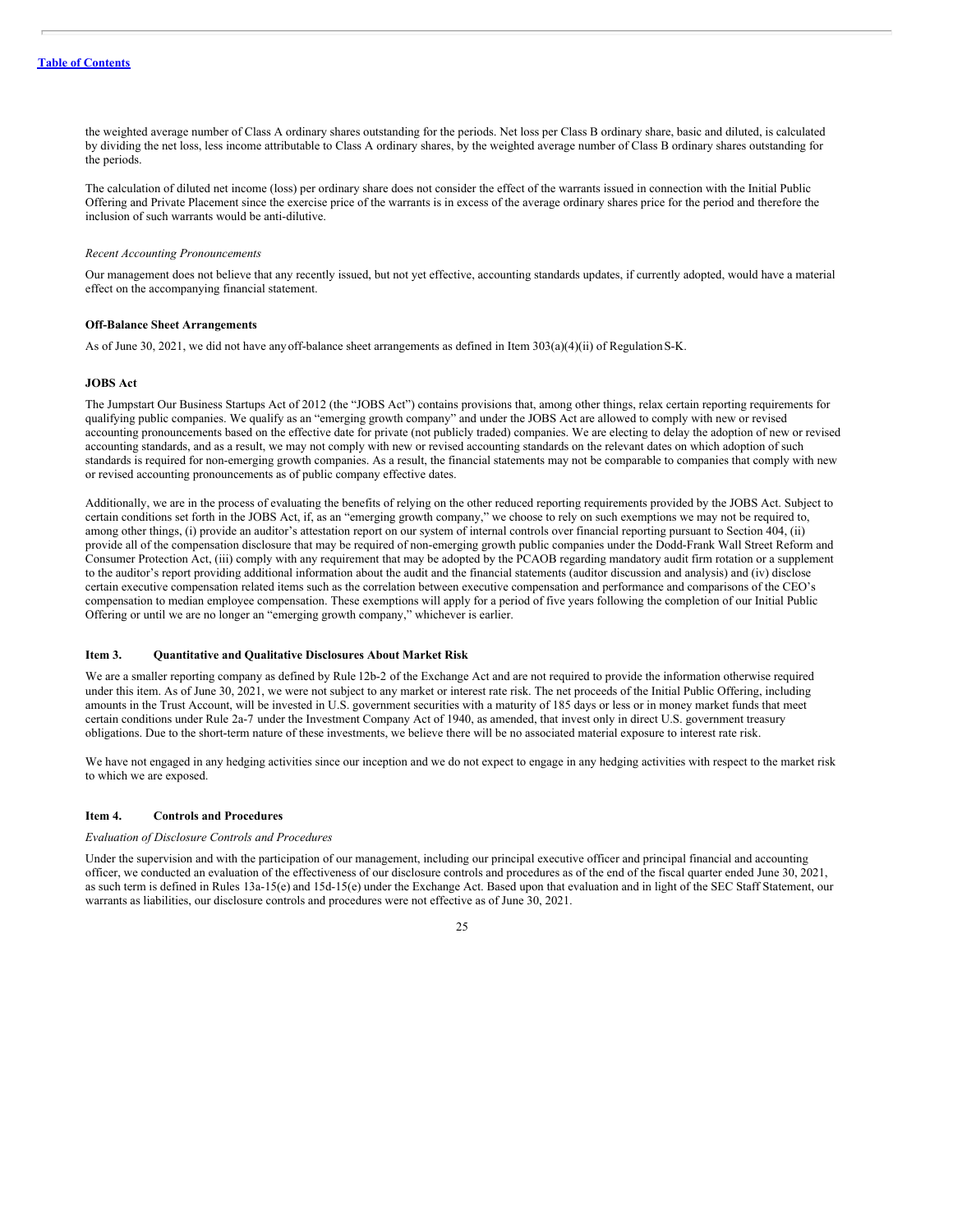Disclosure controls and procedures are designed to ensure that information required to be disclosed by us in our Exchange Act reports is recorded, processed, summarized, and reported within the time periods specified in the SEC's rules and forms, and that such information is accumulated and communicated to our management, including our principal executive officer and principal financial officer or persons performing similar functions, as appropriate to allow timely decisions regarding required disclosure.

#### *Changes in Internal Control over Financial Reporting*

There was no change in our internal control over financial reporting that occurred during the fiscal quarter ended June 30, 2021 covered by this Quarterly Report on Form 10-Q that has materially affected, or is reasonably likely to materially affect, our internal control over financial reporting.

# <span id="page-28-0"></span>**PART II - OTHER INFORMATION**

# <span id="page-28-1"></span>**Item 1. Legal Proceedings**

From time to time we are involved in claims that arise during the ordinary course of business. Although the results of litigation and claims cannot be predicted with certainty, we do not currently believe that the outcome of any of these other legal matters (including the matter involving Continuous Composites Inc., which the Company previously disclosed) will have a material adverse effect on our results of operation or financial condition. Regardless of the outcome, litigation can be costly and time consuming, as it can divert management's attention from important business matters and initiatives, negatively impacting our overall operations.

# <span id="page-28-2"></span>**Item 1A. Risk Factors**

A description of the risks and uncertainties associated with our business and industry is set forth below. You should carefully consider the risks and uncertainties described below, together with all of the other information in this Quarterly Report on Form 10-Q, including our unaudited consolidated financial statements and notes thereto and the "Management's discussion and analysis of financial condition and results of operations" section of this Quarterly Report on Form 10-Q before deciding whether to purchase shares of our common stock. If any of the following risks are realized, our business, financial condition, operating results and prospects could be materially and adversely affected. In that event, the price of our common stock could decline, perhaps significantly. Additional risks and uncertainties not presently known to us or that we currently deem immaterial also may *impair our business operation.*

# **Risks Related to Markforged's Business and Industry**

#### *Risks Related to Our Operating History*

#### We have a history of net losses and may not be able to achieve profitability for any period in the future or sustain cash flow from operating *activities.*

We have a history of losses since our inception in 2013 and have funded our cash flow deficits primarily through the issuance of capital stock. As of June 30, 2021, we had an accumulated deficit of \$100.7 million, including net losses of \$21.0 million for the six months ended June 30, 2021, and \$10.9 million for 2020 and \$29.9 million for 2019. We expect to continue to incur operating losses and negative cash flow as we continue to invest significantly in research and development efforts, sales and marketing and other aspects of our business.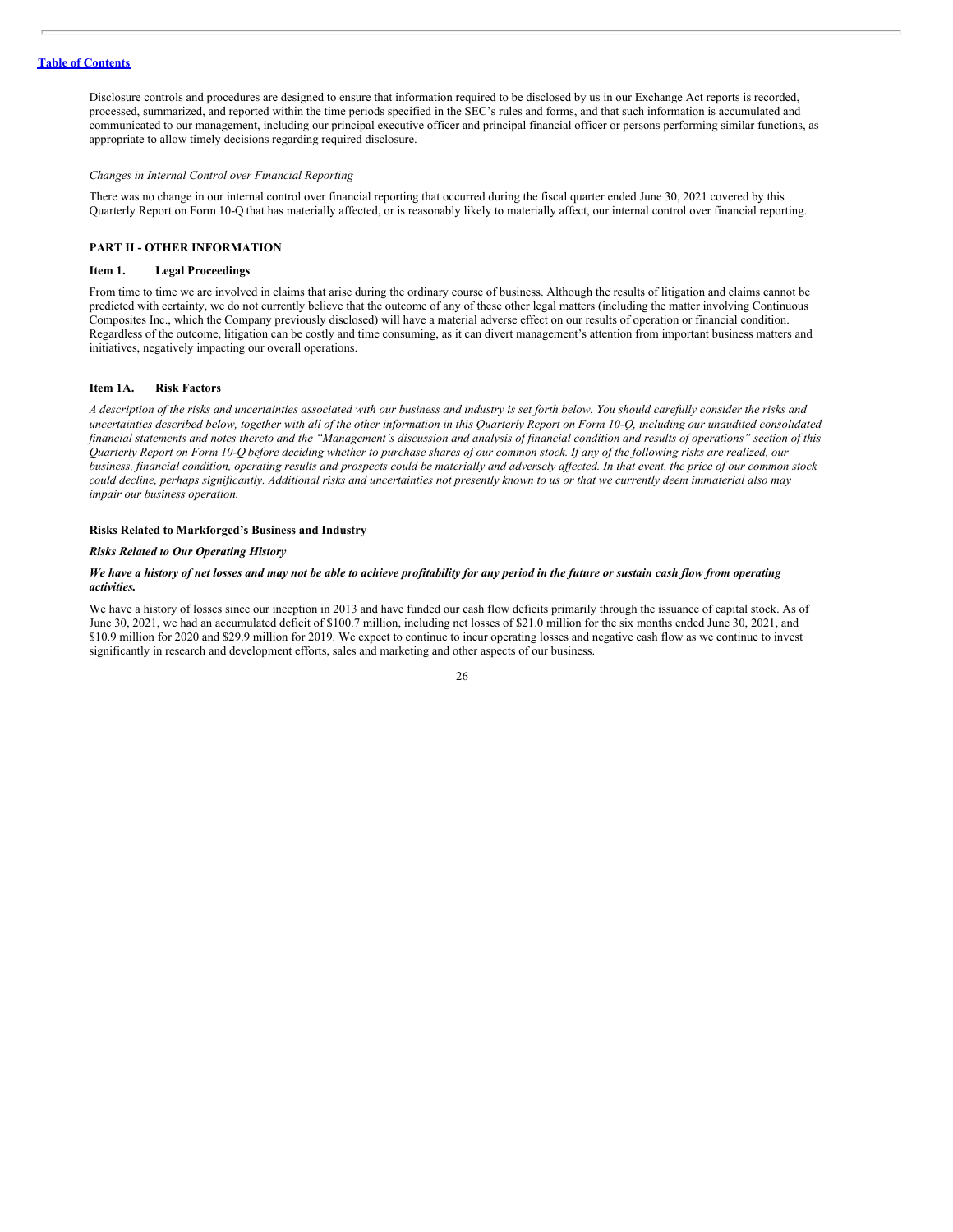We cannot make any assurances that these investments will result in increased revenue or growth in our business. Additionally, as a public company, we expect our legal, accounting and other expenses to be substantially higher than the expenses we incurred as a private company. Furthermore, we may encounter unforeseen issues that require us to incur additional costs. Any such increased expenditures make it harder for us to achieve and maintain future profitability. Revenue growth and growth in our customer base may not be sustainable, and we may not achieve sufficient revenue to achieve or maintain profitability. While we have a revenue history, we expect to bring new additive manufacturing products to market that we anticipate will generate a substantial portion of our future revenue, and it is difficult for us to predict our future operating results. We may incur significant losses in the future for a number of reasons, including due to the other risks described in this prospectus, and we may encounter unforeseen expenses, difficulties, complications and delays and other unknown events. As a result, our losses may exceed forecasts, we may incur significant losses for the foreseeable future, and we may not achieve profitability when expected, or at all, and even if we do, we may not be able to maintain or increase profitability. Accordingly, if we are not able to achieve or maintain profitability and we incur significant losses in the future, the market price of our common stock may decline, and you could lose part or all of your investment.

#### We have a relatively limited operating history and have experienced rapid growth, which makes evaluating our current business and future prospects *dif icult and may increase the risk of your investment.*

Our ability to forecast our future operating results is subject to a number of uncertainties, including our ability to plan for and model future growth. We have encountered, and will continue to encounter, risks and uncertainties frequently experienced by growing companies in rapidly evolving industries, as we continue to grow our business. If our assumptions regarding these uncertainties, which we use to plan our business, are incorrect or change in reaction to changes in our markets, or if we do not address these risks successfully, our operating and financial results could differ materially from our expectations, our business could suffer and the trading price of our stock may decline. We intend to derive a substantial portion of our revenues from sales of new and existing hardware products, which sales are non-recurring and subject to significant risk and fluctuation.

It is difficult to predict our future revenues and appropriately budget for our expenses, and we have limited insight into trends that may emerge and affect our business. If actual results differ from our estimates or we adjust our estimates in future periods, our operating results and financial position could be materially affected.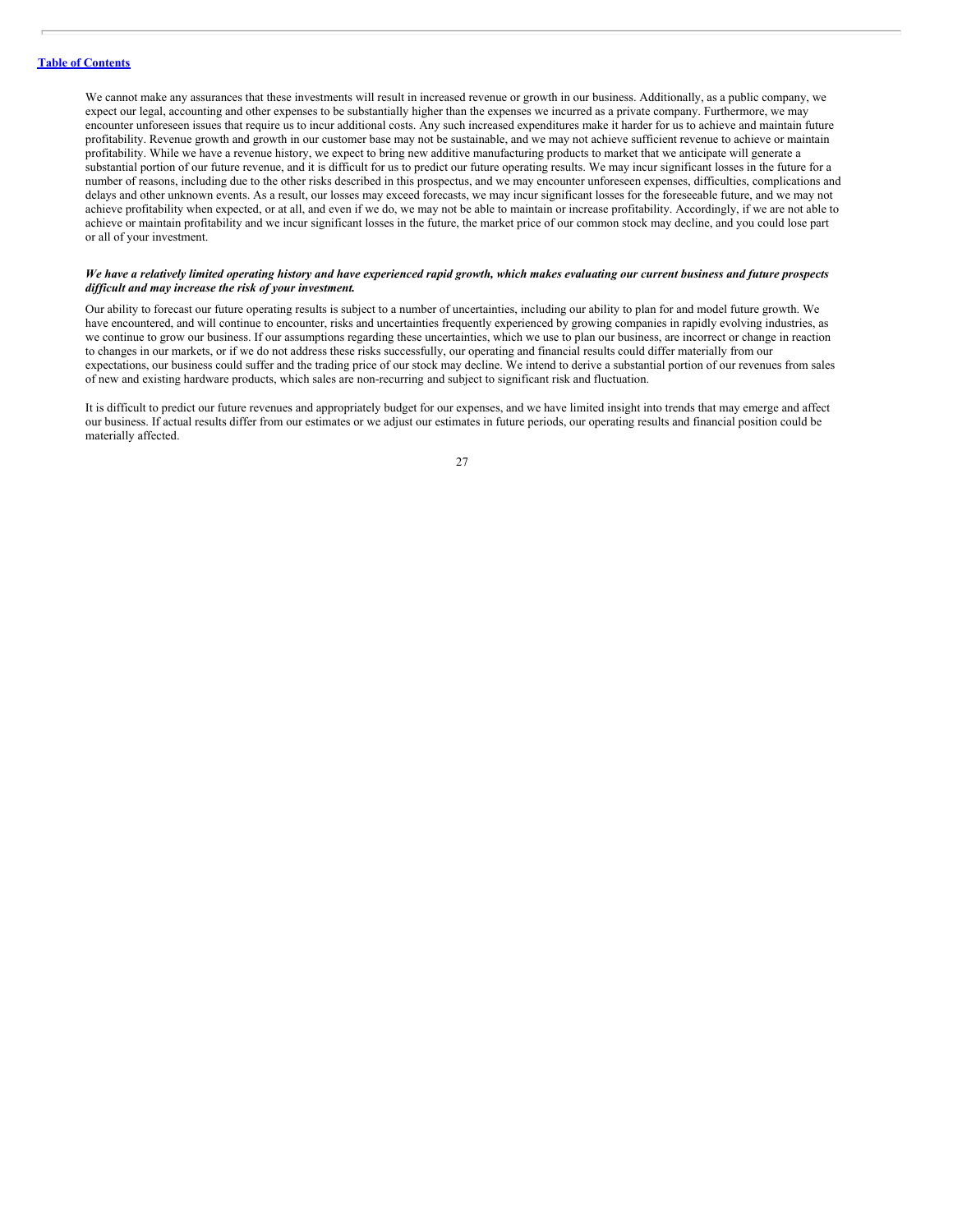The financial projections included in this prospectus are based on our estimates and assumptions as of the dates indicated in this prospectus concerning various factors, which are subject to significant risks and uncertainties, many of which are beyond our control, and therefore actual results may differ materially. These estimates and assumptions include, among others: the continuing effects of the COVID-19 pandemic, projections of the size and growth of the overall additive manufacturing industry, revenue growth for our existing products, our ability to develop and successfully commercialize new products and services, the mix of hardware, services and consumables revenue, the performance of our VARs, and cost assessments. These estimates and assumptions require the exercise of judgment and may not occur and are subject to various economic, business, competitive, regulatory, legislative, political and other factors beyond our control, including, for example, changes in customer demand, increased costs in our supply chain, and market acceptance of our products and services. There can be no assurance that the prospective results will be realized or that actual results will not be significantly higher or lower than estimated. Our failure to achieve our projected results could harm the trading price of our securities and financial position.

# Our operating results may fluctuate significantly fromperiod-to-period and may fall below expectations in any particular period, which could *adversely af ect the market price of our common stock.*

Our quarterly results of operations may fluctuate significantly fromperiod-to-period. Accordingly, the results of any one quarter should not be relied upon as an indication of future performance. If our revenue or operating results fall below the expectations of investors or any securities analysts that follow our company in any period, the price of our common stock would likely decline. Each of the risks described in this section, as well as other factors, may affect our operating results. For example, factors that may cause our operating results to fluctuate include:

- the degree of market acceptance of our products;
- our ability to compete with competitors and new entrants into our markets;
- changes in our pricing policies or those of our competitors, including our response to price competition;
- the effectiveness of our securing new orders and fulfilling existing orders;
- the impact of the COVID-19 pandemic on our customers, suppliers, manufacturers and operations;
- the mix of products that we sell during any period;
- the timing of our sales and deliveries of our products to customers;
- changes in the amount that we spend to develop and manufacture new products or technologies;
- timing of expenditures to develop and bring to market new or enhanced products and the generation of revenue from those products;
- changes in the amounts that we and our value added resellers ("VARs") spend to promote our products;
- changes in the cost of satisfying our warranty obligations and servicing our products, including with respect to our obligations related to our "success plan" offerings;
- litigation-related expenses and/or liabilities;
- unforeseen liabilities or difficulties in integrating our acquisitions or newly acquired businesses;
- disruptions to our internal and third-party manufacturing facilities and processes;
- disruptions to our information technology systems or our third-party contract manufacturers;
- disruptions to our global supply chain;
- the geographic distribution of our sales;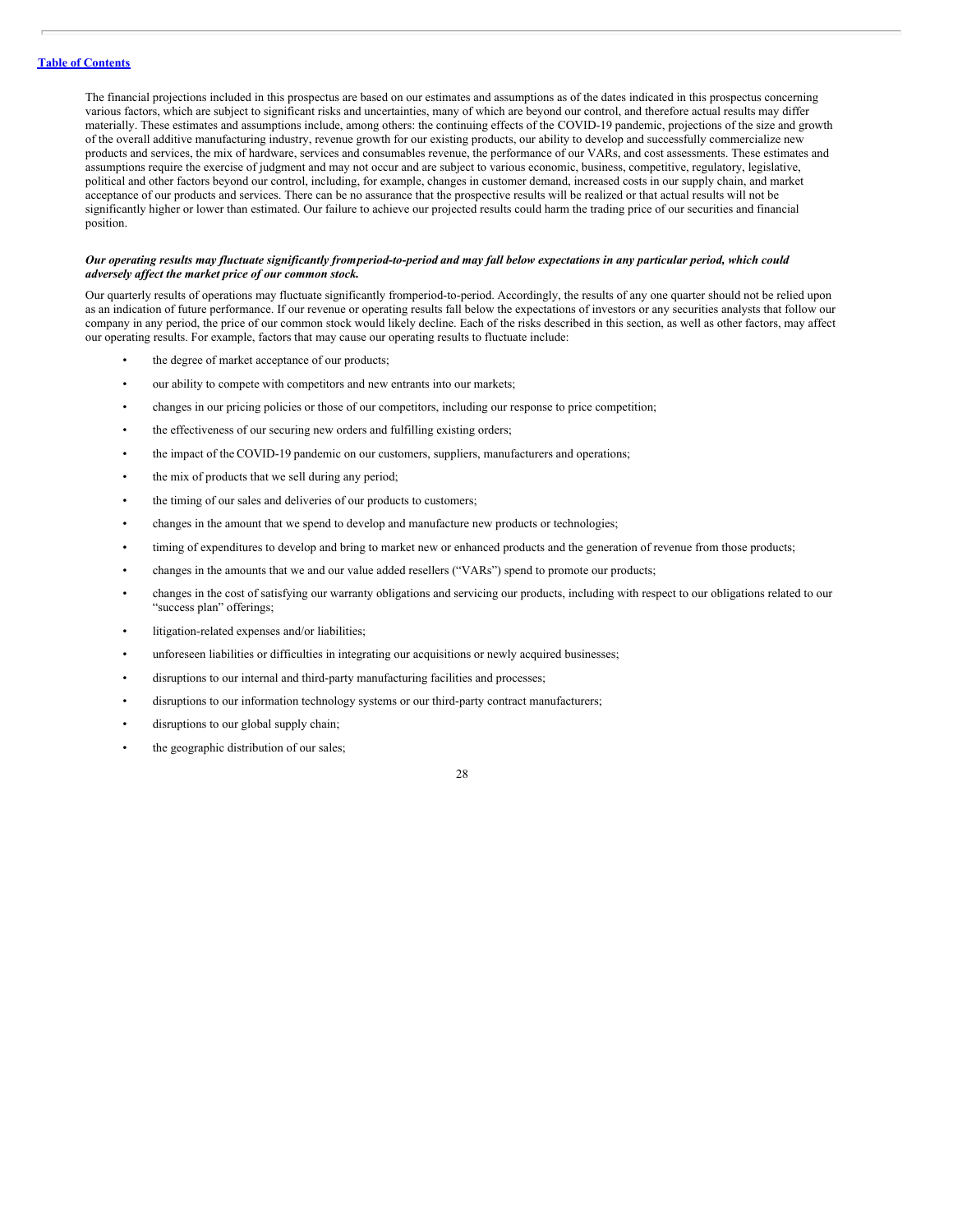- general economic and industry conditions that affect customer demand; and
- changes in accounting rules and tax laws.

In addition, sales of our products are subject to the adoption and capital expenditure cycles of our customers sales cycle, and seasonality among our customers may cause our revenues and operating results to fluctuate from period to period. Accordingly, we typically experience increased sales during the fourth quarter and, to a lesser extent, the third quarter of our fiscal year relative to the first and second quarters. Additionally, for our more complex solutions, which may require additional facilities investment and installation support, potential customers may spend a substantial amount of time performing internal assessments prior to making a purchase decision. This may cause us to devote significant effort in advance of a potential sale without any guarantee of receiving any related revenues. As a result, revenues and operating results for future periods are difficult to predict with any significant degree of certainty, which could lead to adverse effects on our inventory levels and overall financial condition. Accordingly, you should not rely on quarter-over-quarter and year-over-year comparisons of our results as an indicator of our future performance.

# *The global COVID-19 pandemic has significantly af ected our business and operations.*

The COVID-19 pandemic and efforts to control its spread have significantly curtailed the movement of people, goods and services worldwide. In light of the uncertain situation relating to the spread of COVID-19, we have taken precautionary measures intended to minimize the risk of the virus to our employees, our customers and the communities in which we operate. These measures include temporarily closing our offices to visitors and limiting the number of employees in our offices to those that are deemed essential for manufacturing and research purposes, as well as virtualizing, postponing or canceling customer, employee and industry events.

The COVID-19 pandemic has also created many negative headwinds that present risks to our business and results of operations. For example, it has generally disrupted the operations of our customers and prospective customers, and may continue to disrupt their operations, including as a result of travel restrictions and/or business shutdowns, uncertainty in the financial markets or other harm to their business and financial results. These disruptions have caused reduced capital expenditures by our existing customers and potential new customers, which negatively impacted our sales, especially during the period between March 2020 and May 2020 in which we experienced a decrease in sales compared to the relevant period in 2019. This reduction was particularly prevalent among customers that are large companies purchasing our more expensive products that require greater on-site installation support. Further, in April 2020, we conducted a reduction in force as a result of reduced demand for our products and uncertainty about future revenues. Because the future effects of the COVID-19 pandemic are unpredictable, the impact could be more prolonged and significant in the future. These disruptions could result in further reductions to capital expenditure budgets, delayed purchasing decisions, longer sales cycles, extended payment terms or missed payments, and postponed or canceled projects, any of which would negatively impact our business and operating results, including sales and cash flows. We cannot predict the long-term impact that the COVID-19 pandemic may have on our business and cannot guarantee that it will not be materially negative. Although vaccines have recently become available to the public and states, including Massachusetts where our headquarters is located, have begun to ease certain restrictions, we continue to monitor the situation and may adjust our current policies as more information and public health guidance become available, the ongoing effects of the COVID-19 pandemic and/or the precautionary measures that we have adopted may create operational and other challenges, any of which could harm our business and results of operations.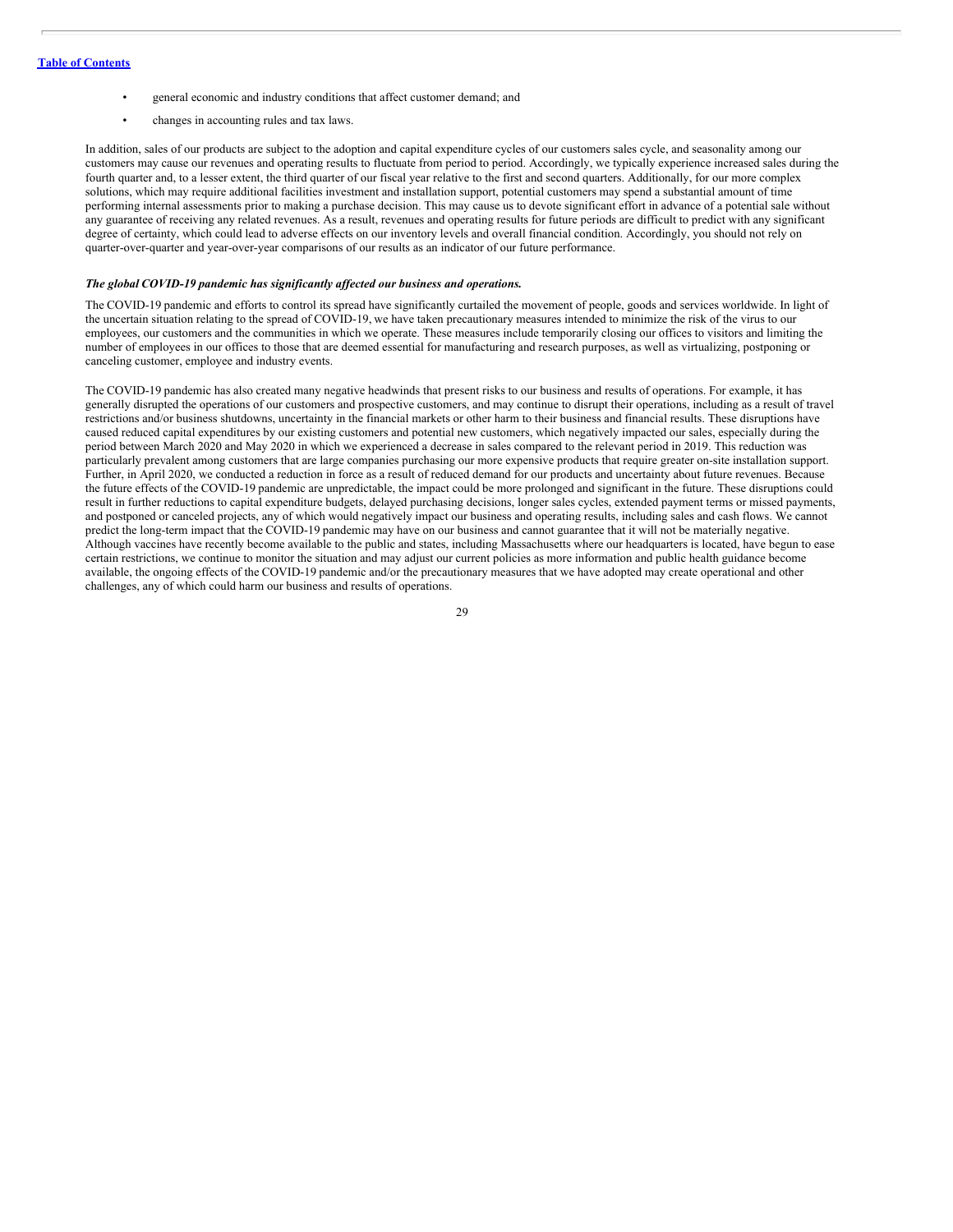Historically, a significant portion of our field sales, customer training events and other application services have been conducted in person, and the rollout of our new products has historically been supported by our participation at industry conferences. Currently, as a result of the work and travel restrictions related to the COVID-19 pandemic, and the precautionary measures that we have adopted, most of our field sales and professional services activities are being conducted remotely, which has resulted in a decrease in our travel expenditures. However, we have begun in-person interactions at trade shows and other customer events where permitted. We expect our travel expenditures to increase in the future, which could negatively impact our financial condition and results of operations. As of the date of this prospectus, we do not yet know the extent of the negative impact of such restrictions and precautionary measures on our ability to attract new customers or retain and expand our relationships with existing customers over the near and long term.

In addition, many of our suppliers are experiencing operational challenges as a result ofCOVID-19, which in turn may destabilize our supply chain or otherwise have an adverse effect on our ability to provide products to our customers. Our suppliers may have to temporarily close a facility for disinfecting after employees tested positive for COVID-19, face staffing shortages from employees who are sick or apprehensive about coming to work or be overwhelmed by unexpected demand. Because of measures we took to increase inventory, the difficulties experienced by our suppliers have had minimal impact on our ability to ship products to our customers; however, these measures had a negative impact on short-term profitability and if the COVID-19 pandemic continues, it may negatively affect our inventory and delay delivery to our customers, which in turn will adversely affect our revenue and results of operations. If our suppliers are unable to deliver the materials we require on a timely basis, we cannot guarantee that we will be able to locate alternative sources of supply for our products on acceptable terms, or at all. If we are unable to adequately purchase appropriate amounts of inventory, our business and results of operations may be materially and adversely affected.

Additionally, the COVID-19 pandemic has impacted, and may continue to impact, our headquarters, which is our primary corporate office, sales and marketing center and has also impacted our in-house manufacturing location, including through the effects of facility closures, reductions in operating hours and other social distancing efforts. For example, if even a small number of our employees who work in clusters relating to critical functions such as manufacturing, procurement, supply chain, and research and development, test positive for COVID-19, the entire business function could be temporarily shut down to ensure the safety of our employees and the effectiveness of business would be severely impacted. Additionally, while Massachusetts and other states have begun to ease restrictions on in-person operations, we cannot predict whether these conditions and concerns will continue or whether we will experience more significant or frequent disruptions in the future, including the complete closure of one or more of our facilities. Furthermore, as a result of the COVID-19 pandemic, we have required all employees who are able to do so to work remotely on a full-time or partial basis. It is possible that widespread remote work arrangements may have a negative impact on our operations, the execution of our business plans, the productivity and availability of key personnel and other employees necessary to conduct our business, and on third party service providers who perform critical services for us, or otherwise cause operational failures due to changes in our normal business practices necessitated by the outbreak and related governmental actions. If a natural disaster, power outage, connectivity issue or other event occurred that impacted our employees' ability to work remotely, it may be difficult or, in certain cases, impossible, for us to continue our business for a substantial period of time. The increase in remote working may also result in increased consumer privacy, data security and fraud risks, and our understanding of applicable legal and regulatory requirements, as well as the latest guidance from regulatory authorities in connection with the COVID-19 pandemic, may be subject to legal or regulatory challenge, particularly as regulatory guidance evolves in response to future developments.

More generally, the COVID-19 pandemic has had, and is expected to continue to have, an adverse effect on economies and financial markets globally, leading to a continued economic downturn, which is expected to decrease technology spending generally and could adversely affect demand for our platforms and services. It is not possible at this time to estimate the full impact that COVID-19 will have on our business, as the impact will depend on future developments, which are highly uncertain and cannot be predicted.

To the extent the COVID-19 pandemic adversely affects our business, financial condition and results of operations, it may also have the effect of heightening many of the other risks described in this "Risk Factors" section, including but not limited to, those related to our ability to increase sales to existing and new customers, continue to perform on existing contracts, develop and deploy new technologies, expand our marketing capabilities and sales organization, generate sufficient cash flow to service our indebtedness, and comply with the covenants in the agreements that govern our indebtedness.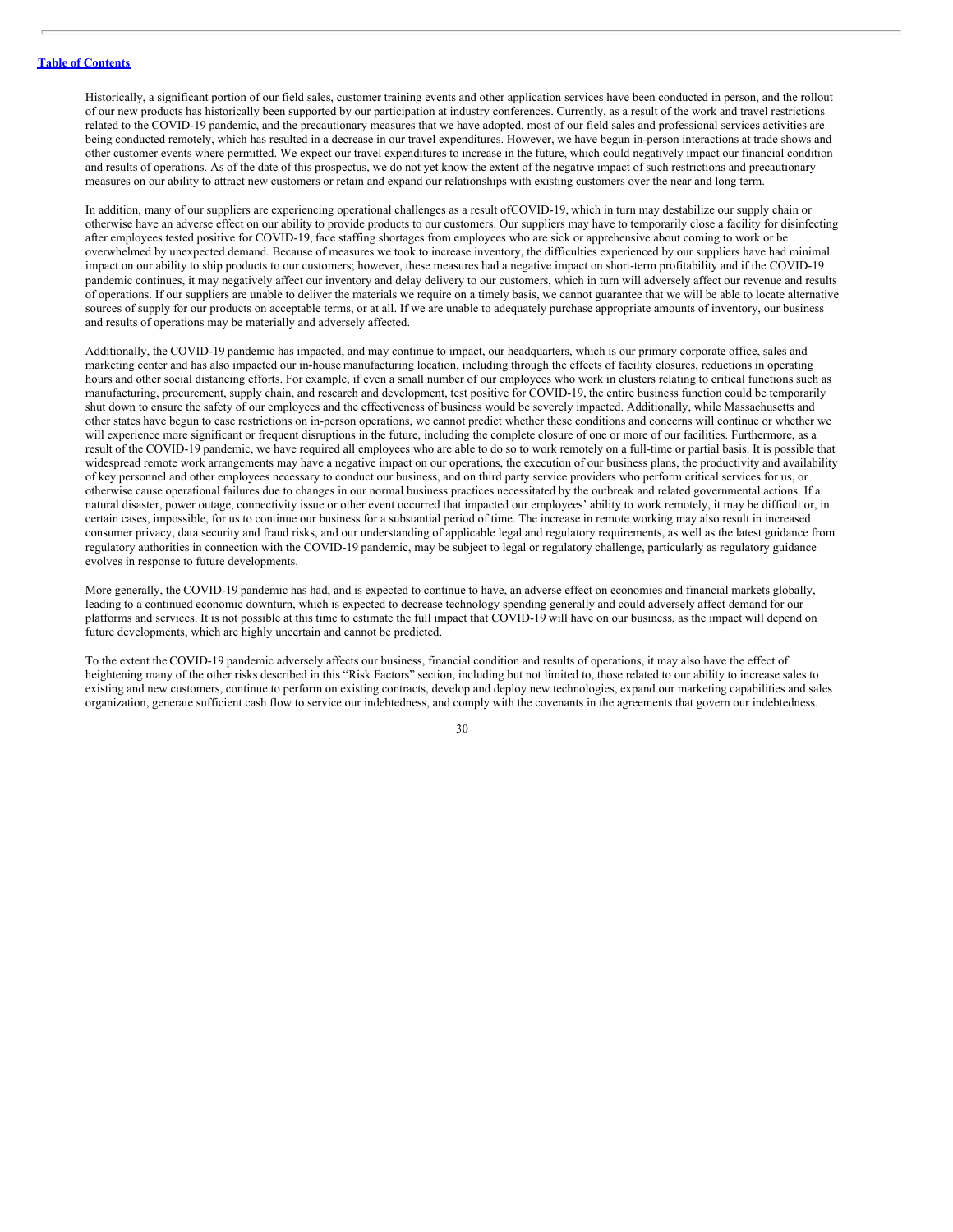#### *Risks Related to the Additive Manufacturing Industry*

### The additive manufacturing industry in which we operate is characterized by rapid technological change, requiring continual innovation and *development of new products and innovations to meet constantly evolving customer demands.*

Our revenues are derived from the sale of 3D printers and related materials and services. The additive manufacturing market is subject to rapid innovation and technological change and our customers' needs are rapidly evolving. While we intend to invest substantial resources to remain on the forefront of technological development, continuing advances in additive manufacturing technology, changes in customer requirements and preferences and the emergence of new standards, regulations and certifications could adversely affect adoption of our products. Our ability to compete in the additive manufacturing market depends, in large part, on our success in developing and introducing new 3D printers and technology, in improving our existing products and technology and qualifying new materials which our systems can support. We believe that we must continuously enhance and expand the functionality and features of our products and technologies in order to remain competitive. However, we may not be able to:

- predict future customer demand;
- develop cost effective new products and technologies that address the increasingly complex needs of prospective customers;
- enhance our existing products and technologies;
- respond to technological advances and emerging industry standards and certifications on a cost-effective and timely basis;
- adequately protect our intellectual property as we develop new products and technologies;
- identify the appropriate technology or product to which to devote our resources; or
- ensure the availability of cash resources to fund research and development.

Even if we successfully introduce new additive manufacturing products and technologies and enhance our existing products and technologies, it is possible that these will eventually supplant our existing products or that our competitors will develop new products and technologies that will replace our own. As a result, any of our products may be rendered obsolete or uneconomical by our or our competitors' technological advances, leading to a loss in market share, decline in revenue and adverse effects to our business and prospects.

# We face intense and growing competition in the additive manufacturing industry. Our inability to compete effectively with our competitors could affect *our ability to achieve our anticipated market penetration and achieve or sustain profitability.*

The additive manufacturing industry in which we operate is highly competitive. We compete for customers with a wide variety of producers of additive manufacturing equipment that creates 3D objects and end-use parts, as well as with providers of materials and services for this equipment. Some of our existing and potential competitors are researching, designing, developing and marketing other types of products and services that may render our existing or future products obsolete, uneconomical or less competitive. Existing and potential competitors may also have substantially greater financial, technical, marketing and sales, manufacturing, distribution and other resources than us, including name recognition, as well as experience and expertise in intellectual property rights and operating within certain international markets or industry verticals, any of which may enable them to compete effectively against us. Moreover, many of our competitors have more extensive customer and partner relationships than we do, and may therefore be in a better position to identify and respond to market developments or changes in customer demands, including successfully developing technologies that outperform our technologies. Potential customers may also prefer to purchase from their existing suppliers rather than a new supplier regardless of product performance or features. For example, a number of companies that have substantial resources have announced that they are beginning production of 3D printers, which will further enhance the competition we face.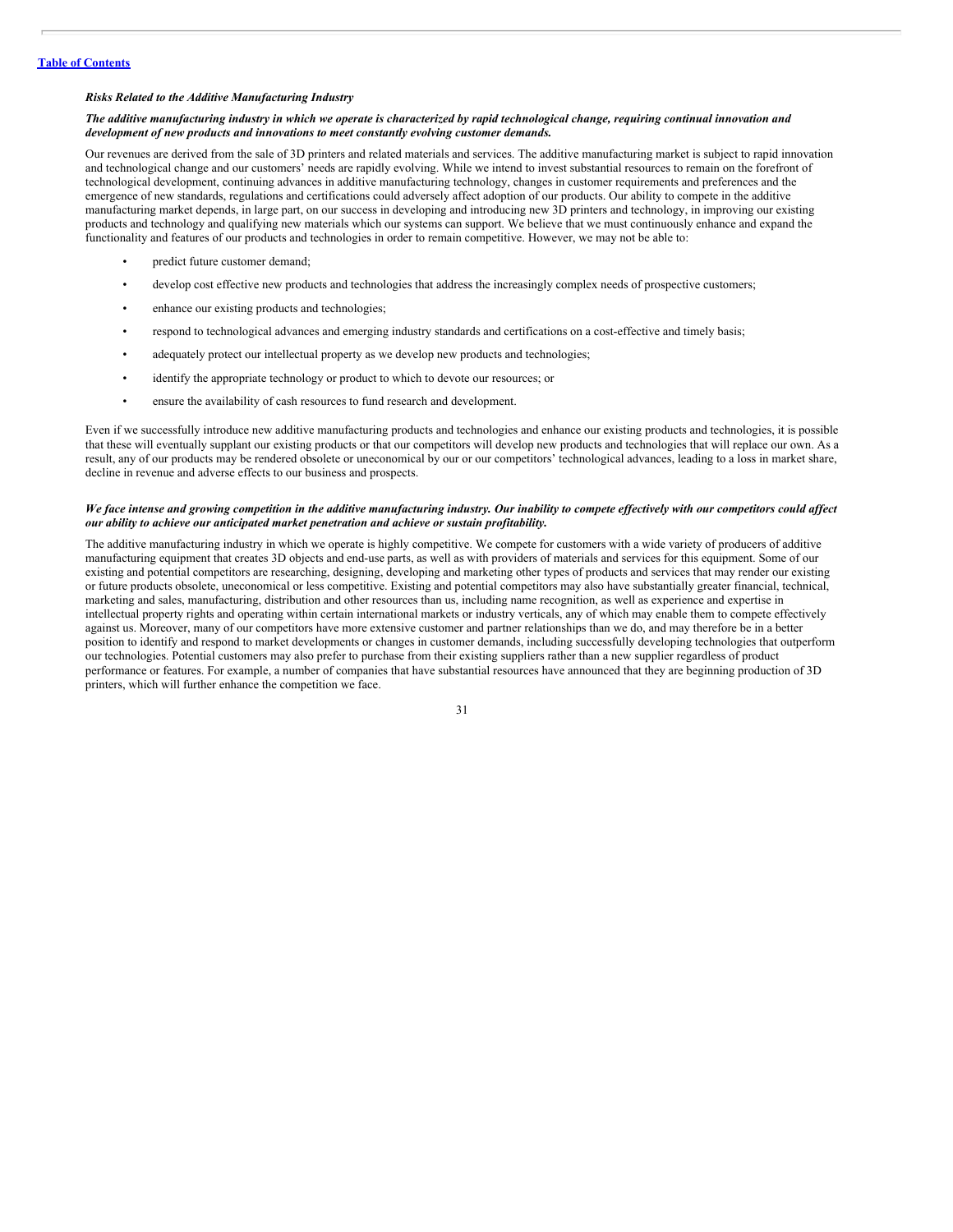Future competition may arise from the development of allied or related techniques for equipment, materials, software and services that are not encompassed by our patents, from the issuance of patents to other companies that may inhibit our ability to develop certain products and from improvements to existing technologies.

We intend to continue to follow a strategy of continuing product development, VAR and distribution network expansion to enhance our competitive position to the extent practicable. But we cannot assure you that we will be able to maintain our current position or continue to compete successfully against current and future sources of competition. If we do not keep pace with technological change and introduce new products and technologies, demand for our products may decline, and our operating results may suffer.

#### Declines in the prices of our products and services, or in our volume of sales, together with our relatively inflexible cost structure, may adversely affect *our financial results.*

Our business is subject to price competition. Such price competition may adversely affect our results of operation, especially during periods of decreased demand. Decreased demand also adversely impacts the volume of our sales. If our business is not able to offset price reductions resulting from these pressures, or decreased volume of sales due to contractions in the market, by improved operating efficiencies and reduced expenditures, then our operating results will be adversely affected.

Although we generally do not have long-term supply agreements, certain of our operating costs are fixed and cannot readily be reduced, which has an impact on our operating results. To the extent the demand for our products slows, or the additive manufacturing market contracts, we may be faced with excess manufacturing capacity and related costs that cannot readily be reduced, which will adversely impact our financial condition and results of operations. Conversely, because we generally do not have long-term supply agreements, we are subject to the risk of significant cost increases by our suppliers.

#### Increased consolidation among our customers, suppliers and competitors in the additive manufacturing industry may have an adverse effect on our *business and results of operations.*

Increased consolidation in the additive manufacturing industry among our customers, suppliers and competitors may adversely affect our business and results of operations. Customer consolidation could lead to changes in buying patterns, slowdowns in spending, and impact our distribution channels. Moreover, the significant purchasing power of these large companies can increase pricing and competitive pressures for us, including the potential for decreases in our average selling prices. If one of our customers is acquired by another company that does not rely on us to provide it with products or relies on another provider of similar products, we may lose that customer's business. Any of the foregoing results will adversely affect our business, financial condition and results of operations.

In addition, supplier consolidation may lead to increased prices of materials for our products, deployment delays and/or a disruption in output. In addition, such consolidation may exacerbate the risks relating to our dependence on a small number of suppliers for certain materials that are required to manufacture our products.

# We may experience significant delays in the design, production and launch of our additive manufacturing solutions and enhancements to existing *products, and we may be unable to successfully commercialize products on our planned timelines.*

We have several additive manufacturing solutions and enhancements to existing products that are still under development. There are often delays in the design, testing, manufacture and commercial release of new products, and any delay in the launch of our products could materially damage our brand, business, growth prospects, financial condition and operating results. Even if we successfully complete the design, testing and manufacture for one or all of our products or enhancements under development, we may fail to develop a commercially successful product on the timeline we expect for a number of reasons, including: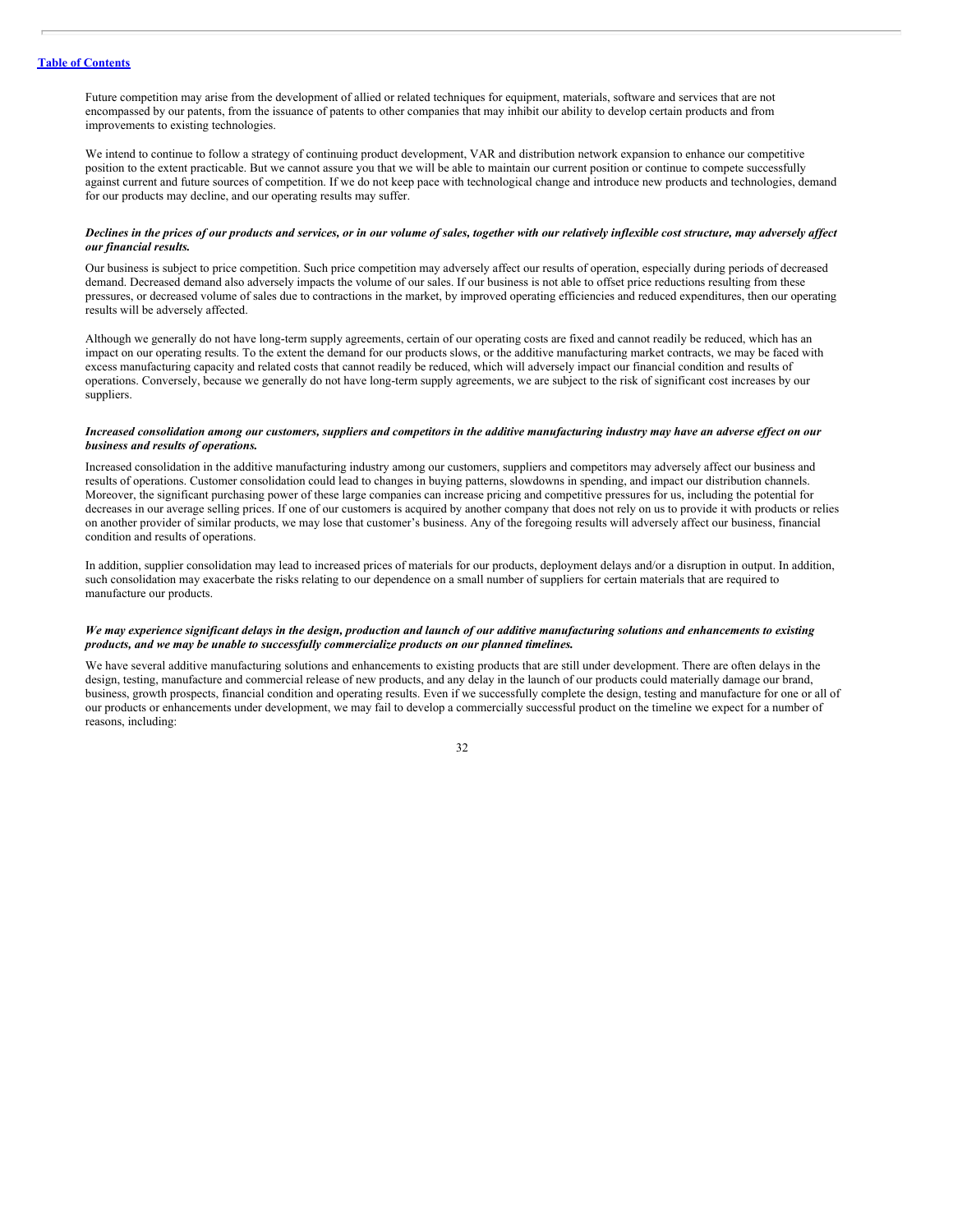- misalignment between the products and customer needs;
- length of sales cycles;
- insufficient product innovation;
- product quality and performance issues;
- insufficient resources or qualified personnel to develop the product;
- failure of the product to perform in accordance with the customer's expectations and industry standards;
- inability to procure parts of adequate quality needed to build the product on commercially acceptable terms, or at all;
- insufficient labor or process stability to build the product to required specifications;
- ineffective distribution, sales and marketing;
- delay in obtaining any required regulatory approvals;
- the impact of the COVID-19 pandemic on production and demand for our products;
- unexpected production costs and delays; or
- release of competitive products.

Our success in the market for the new products we develop will depend in part on our ability to prove our new products' capabilities in a timely manner. Until demonstration, our customers may not believe that our products and/or technology have the capabilities they were designed to have or that we believe they have. Furthermore, even if we do successfully demonstrate our products' capabilities, potential customers may be more comfortable doing business with a competitor, including another larger and more established company, may take longer than expected to make the decision to order our products, or may not have the budget or decision making authority to purchase the product. Significant revenue from new product investments may not be achieved for a number of years, if at all. If the timing of our launch of new products and/or of our customers' acceptance of such products is different than our assumptions, our revenue and results of operations may be adversely affected.

#### *Changes in our product mix may impact our gross margins and financial performance.*

Our financial performance may be affected by the mix of products and services we sell during a given period. We expect to continue to offer products at a variety of price points. Sales of certain of our products have, or are expected to have, higher gross margin contributions than others. If our product mix shifts too far into lower gross margin products, or we are unable to maintain or increase gross margins, and we are not able to sufficiently reduce the engineering, production and other costs associated with those products or substantially increase the sales of our higher gross margin products, our profitability could be reduced. Additionally, the introduction of new products or services may further heighten quarterly fluctuations in gross profit and gross profit margins due to manufacturing ramp-up and start-up costs. Relatedly, if our product mix shifts such that our production rates decrease, our product costs and margins may be negatively impacted. We may experience significant quarterly fluctuations in gross profit margins or operating income or loss due to the impact of the mix of products, channels or geographic areas in which we sell our products from period to period.

# Forecasts of our market and market growth may prove to be inaccurate, and even if the markets in which we compete achieve the forecasted growth, *there can be no assurance that our business will grow at similar rates, or at all.*

Market opportunity estimates and growth forecasts included in this prospectus, including the expected size and growth of the markets for additive manufacturing technology and other markets in which we participate, are subject to significant uncertainty and are based on assumptions and estimates that may not prove to be accurate. Even if these markets experience the forecasted growth described in this prospectus, we may not grow our business at similar rates, or at all. Our future growth is subject to many factors, including market adoption of our products, which is subject to many risks and uncertainties. Accordingly, the forecasts and estimates of market size and growth described in this prospectus, including internally generated estimates and the third-party estimate that the size of the total addressable market is expected to be approximately \$115 billion in 2030, should not be taken as indicative of our future growth. In addition, these forecasts may not adequately consider the impact of the current global COVID-19 pandemic, and we cannot assure you that these forecasts will not be materially and adversely affected as a result.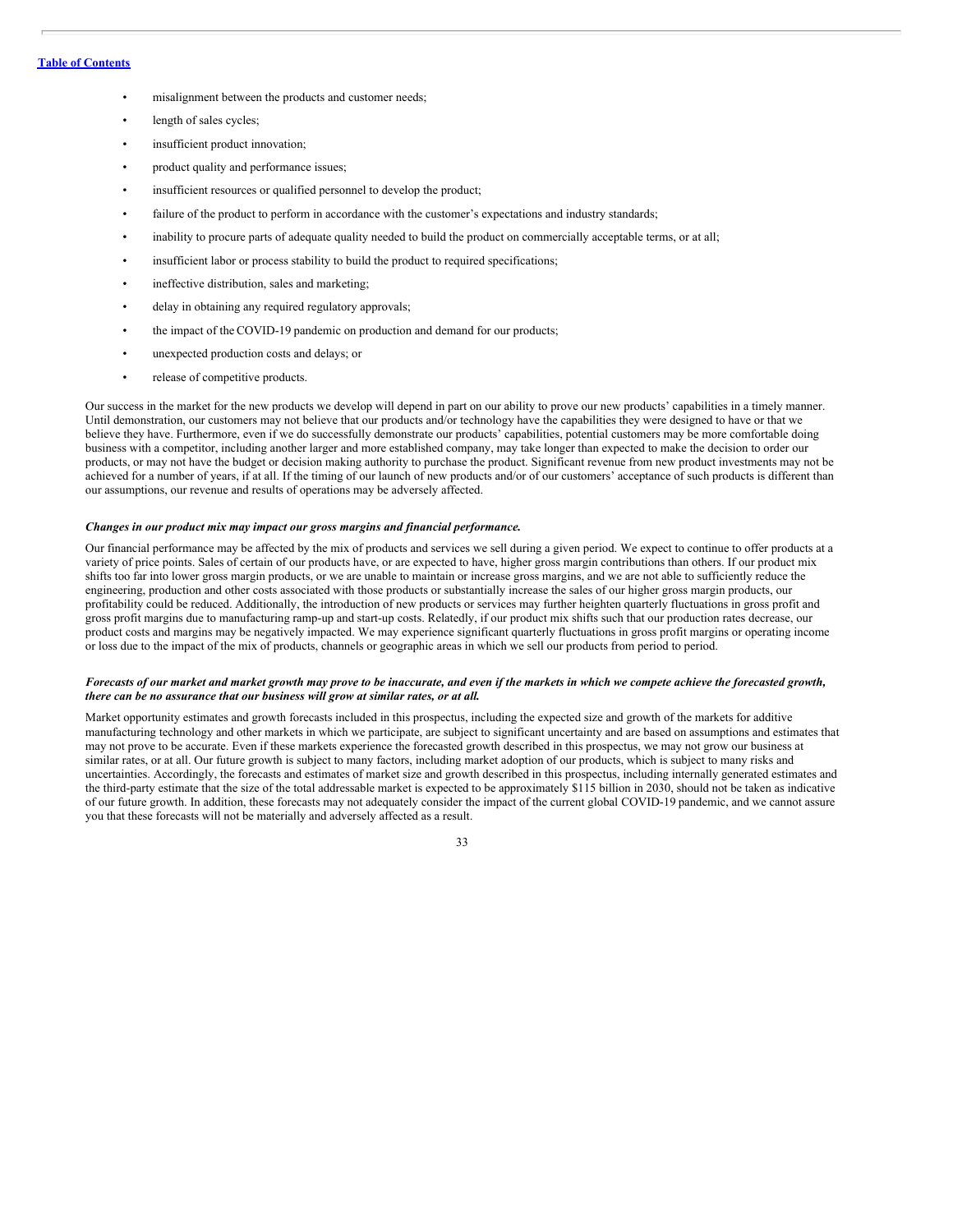### *Risks Related to Our Business Operations*

## Our failure to meet our customers' price expectations would adversely affect our business and results of operations.

Demand for our product lines is sensitive to price. We believe our competitive pricing has been an important factor in our results to date. Therefore, changes in our pricing strategies can have a significant impact on our business and ability to generate revenue. Many factors, including our production and personnel costs, our competitors' pricing and marketing strategies, our customers' budgets, the value our products bring to our customers and our desire to hit revenue goals can significantly impact our pricing strategies. If we fail to meet our customers' price expectations in any given period, demand for our products and product lines could be negatively impacted and our business, results of operations and brand could suffer.

Our revenue model is evolving and we may introduce new revenue models or avenues that may not be accepted by our customers and as such will not materialize.

## We depend on our network of VARs and other distribution partners and if we fail to maintain successful relationships, or if they fail to perform, our ability to market, sell and distribute our products will be limited, and our business, financial position and results of operations will be harmed.

We rely heavily on our global network of VARs and other distribution partners to sell our products and to provide installation and support services to customers in their respective geographic regions. These VARs and other distribution partners may not be as effective in selling our products or installing and supporting our customers as we expect. Moreover, a VAR or other distribution partner may misrepresent the capabilities of our products without our knowledge either intentionally or unintentionally due to the inherent complexity of our products. Further, our VARs and other distribution partners can terminate their contracts with us at any time, and if our contracts with a significant number of VARs and other distribution partners, or with the most effective VARs and other distribution partners, were to terminate or if they would otherwise fail or refuse to sell certain of our products, we may not be able to find replacements that are as qualified or as successful in a timely manner, if at all.

Recruiting and retaining qualified VARs and other distribution partners and training them in our technologies requires significant time and resources. These VARs and other distribution partners may also market, sell and support other technologies in unrelated markets and may devote more resources to the marketing, sales and support of such products.

In addition, if our VARs and other distribution partners do not perform as anticipated, or if we are unable to secure qualified and successful VARs and other distribution partners, our sales will suffer, which would have an adverse effect on our revenues and operating results. Because we also depend upon our VARs and other distribution partners to provide installation and support services for products, if our VAR or distribution partner relationships were terminated or limited to certain products, we may face disruption in providing support for our customers, which would adversely affect our brand, reputation and our results of operations. Any failure to offer high-quality technical support services may adversely affect our relationships with our customers and adversely affect our financial results and brand.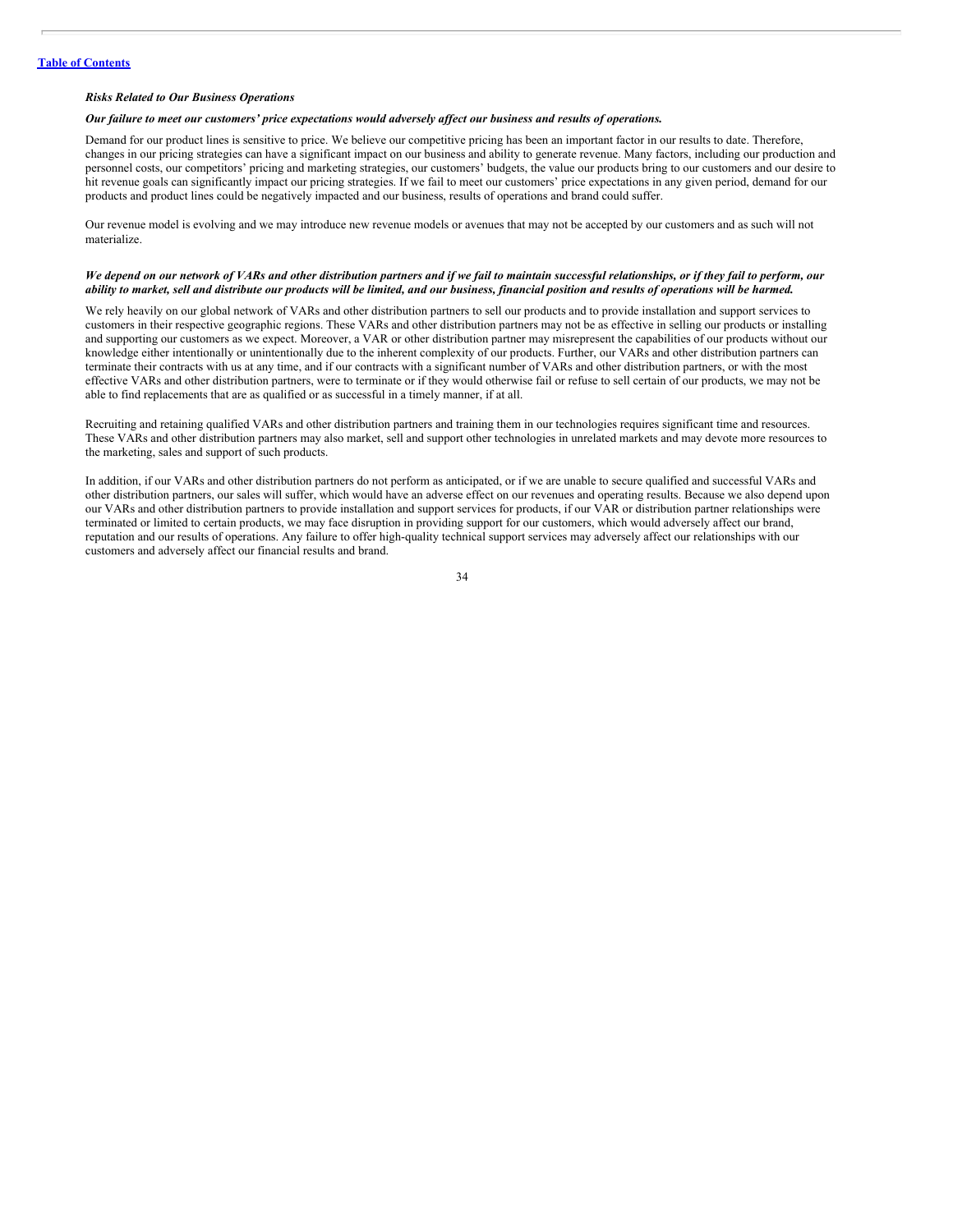Further, we require that our VARs and other distribution partners adhere to all local laws and regulations, but it is possible that a VAR or other distribution partner could violate such laws or regulations, which could adversely impact our business, reputation and financial results and brand. Our indirect sales and distribution model could subject us to lawsuits, potential liability and brand and reputational harm if, for example, any of our VARs and other distribution partners misrepresent the functionality of our products or services to customers or violate laws or our corporate policies.

Additionally, while none of our VARS or other distribution partners represents more than 10% of our sales, a default by one or more VARs or other distribution partners with whom we have a significant receivables balance could have an adverse financial impact on our financial results. We have reviewed our policies that govern credit and collections and will continue to monitor them in light of current payment status and economic conditions. In addition, we try to reduce the credit exposures of our accounts receivable by instituting credit limits and additional checks. However, there can be no assurance that our efforts to identify potential credit risks will be successful. Our inability to timely identify VARs and other distribution partners that are credit risks could result in defaults at a time when such VARs and other distribution partners have high accounts receivable balances with us. Any such default would result in a significant charge against our earnings and adversely affect our results of operations and financial condition. Furthermore, a significant portion of our accounts receivable payment periods are greater than 90 days. During that time, the VAR or distribution partner may default on its obligations or we may otherwise be unable to collect the payments due to us, which could adversely affect our results of operations and financial condition.

# If our suppliers become unavailable or inadequate, our customer relationships, results of operations and financial condition may be adversely *af ected.*

We acquire certain of our materials, which are critical to the ongoing operation and future growth of our business, from several third parties. Generally, our third-party contract manufacturers contract directly with component suppliers with our guidance. We rely on our contract manufacturers to manage their supply chains. If one of our contract manufacturers has supply chain disruption, or our relationship with our contract manufacturer terminates, we could experience delays. We also source some materials directly from suppliers. While most manufacturing equipment and materials for our products are available from multiple suppliers, certain of those items are only available from limited sources. Should any of these suppliers become unavailable or inadequate, or impose terms unacceptable to us, such as increased pricing terms, we could be required to spend a significant amount of time and expense to develop alternate sources of supply, and we may not be successful in doing so on terms acceptable to us, or at all. As a result, the loss of a limited source supplier could adversely affect our brand and relationship with our customers as well as our results of operations and financial condition.

In the case of certain materials, we have specified a certain grade of a product to be used in our manufacturing process. While there are several potential suppliers of most of these component materials that we use, we currently choose to use only one or a limited number of suppliers for several of these components and materials. For those materials, we could be impacted by any changes our suppliers make to such materials, which could include specification changes, lead time or cancellation of the material. If there is not an alternate product available, replacement thereof would require significant engineering and manufacturing efforts by us to qualify a replacement. Additionally, if a supplier of such materials decided to terminate their relationship with us, we may face delays in our production as we seek out a replacement supplier. Our reliance on a single or limited number of vendors involves a number of risks, including:

- potential shortages of some key components;
- product performance shortfalls, if traceable to particular product components, since the supplier of the faulty component cannot readily be replaced;
- discontinuation of a product or certain materials on which we rely;
- potential insolvency of these vendors; and
- reduced control over delivery schedules, manufacturing capabilities, quality and costs.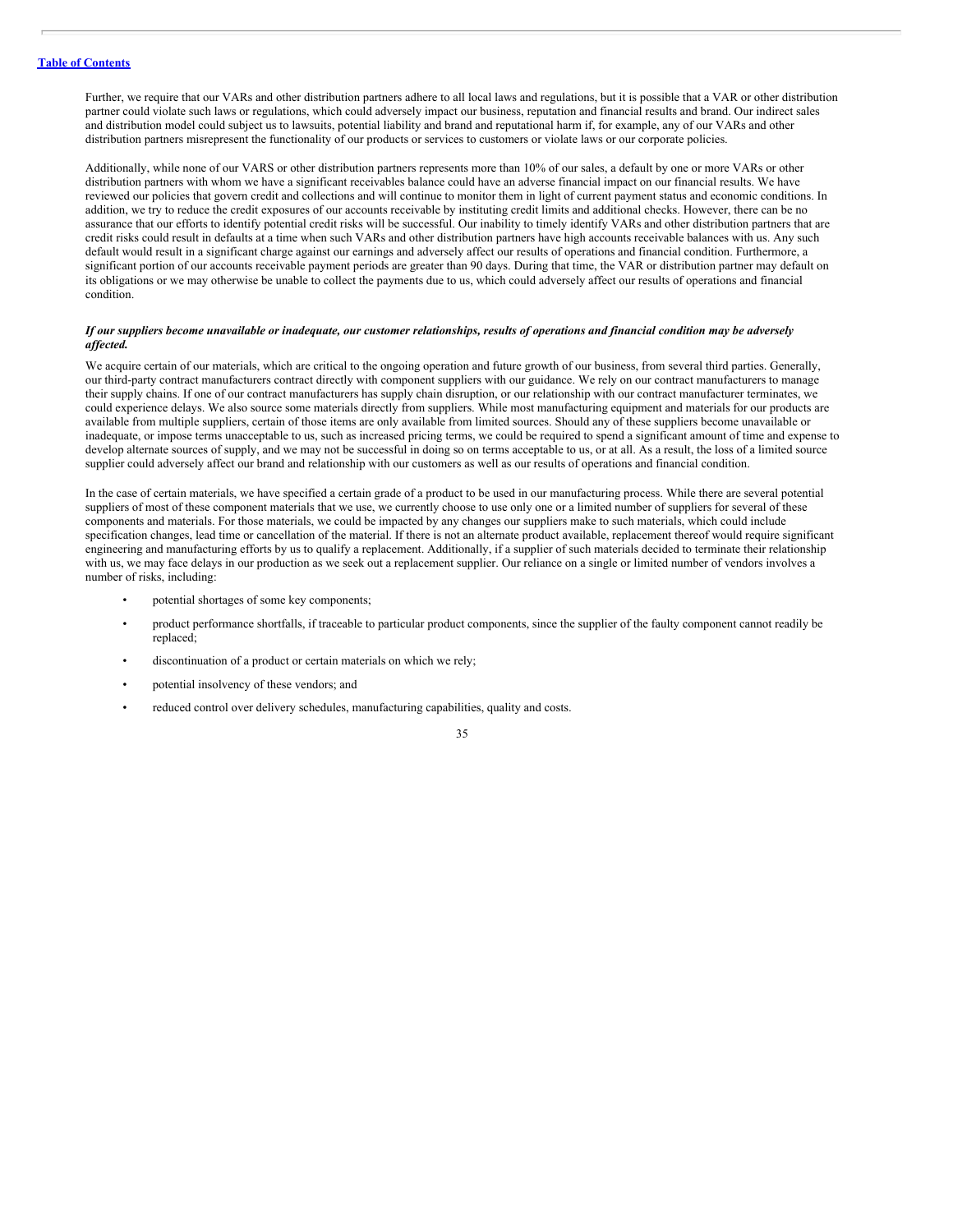In addition, we evaluate new suppliers pursuant to our internal procedures. This process involves evaluations of varying durations, which may cause production delays if we were required to qualify a new supplier unexpectedly. We generally assemble our systems and parts based on our internal forecasts and the availability of raw materials, assemblies, components and finished goods that are supplied to us by third parties, which are subject to various lead times. If certain suppliers were to decide to discontinue production of an assembly, component or raw material that we use, the unanticipated change in the availability of supplies, or unanticipated supply limitations, could cause delays in, or loss of, sales, increased production or related costs and consequently reduced margins, and damage to our reputation. If we were unable to find a suitable supplier for a particular component, material or compound, we could be required to modify our existing products or the end-parts that we offer to accommodate substitute components, material or compounds. While we monitor risk internally related to our sourcing (particularly concerning raw materials), there is no guarantee that will sufficiently protect us if we suddenly lose access to supplies unexpectedly.

Any shortage of a particular component, material or compound could materially and adversely affect our ability to manufacture our products and could lead to increased costs to acquire such resources which could adversely affect our business and financial condition. We have in the past experienced and may in the future experience materials shortages and price fluctuations of certain key components, materials and compounds, and the predictability of the availability and pricing of these components, materials and compounds may be limited. Shortages of components, materials or compounds or pricing fluctuations could be material in the future. In the event of a components, materials or compounds shortage, supply interruption or material pricing change from suppliers of these components, materials or compounds, we may not be able to develop alternate sources in a timely manner or at all in the case of sole or limited sources. Developing alternate sources of supply for these components, materials or compounds may be time-consuming, difficult, and costly and we may not be able to source these components, materials or compounds on terms that are acceptable to us, or at all, which may undermine our ability to meet our requirements or to fill customer orders in a timely manner. Any interruption or delay in the supply of any of these components, materials or compounds, or the inability to obtain these components, materials or compounds from alternate sources at acceptable prices and within a reasonable amount of time, would adversely affect our ability to meet our scheduled product deliveries to our customers. This could adversely affect our relationships with our customers and VARs and could cause delays in shipment of our products and adversely affect our operating results. In addition, increased component, material or compound costs could result in lower gross margins. Even where we are able to pass increased costs along to our customers, there may be a lapse of time before we are able to do so such that we must absorb the increased cost. If we are unable to buy these components, materials or compounds in quantities sufficient to meet our requirements on a timely basis, we will not be able to deliver products to our customers, which may result in such customers using competitive products instead of ours.

# Our business model is predicated, in part, on developing or expanding recurring revenues through the sale of our hardware, consumables, and services. If that recurring stream of revenues does not develop as expected, or if our business model changes as the industry evolves, our operating *results may be adversely af ected.*

Our business model is dependent, in part, on our ability to develop, maintain and increase sales of our hardware, consumables, and services as they generate recurring revenues. Existing and future customers of our systems may not purchase our consumables and services at the same rate at which customers currently purchase those offerings. If our current and future customers purchase a lower volume of our consumables and services, resulting overall in lower purchases of consumables and services on average than with our current installed customer base, our recurring revenue stream relative to our total revenues would be reduced and our operating results would be adversely affected.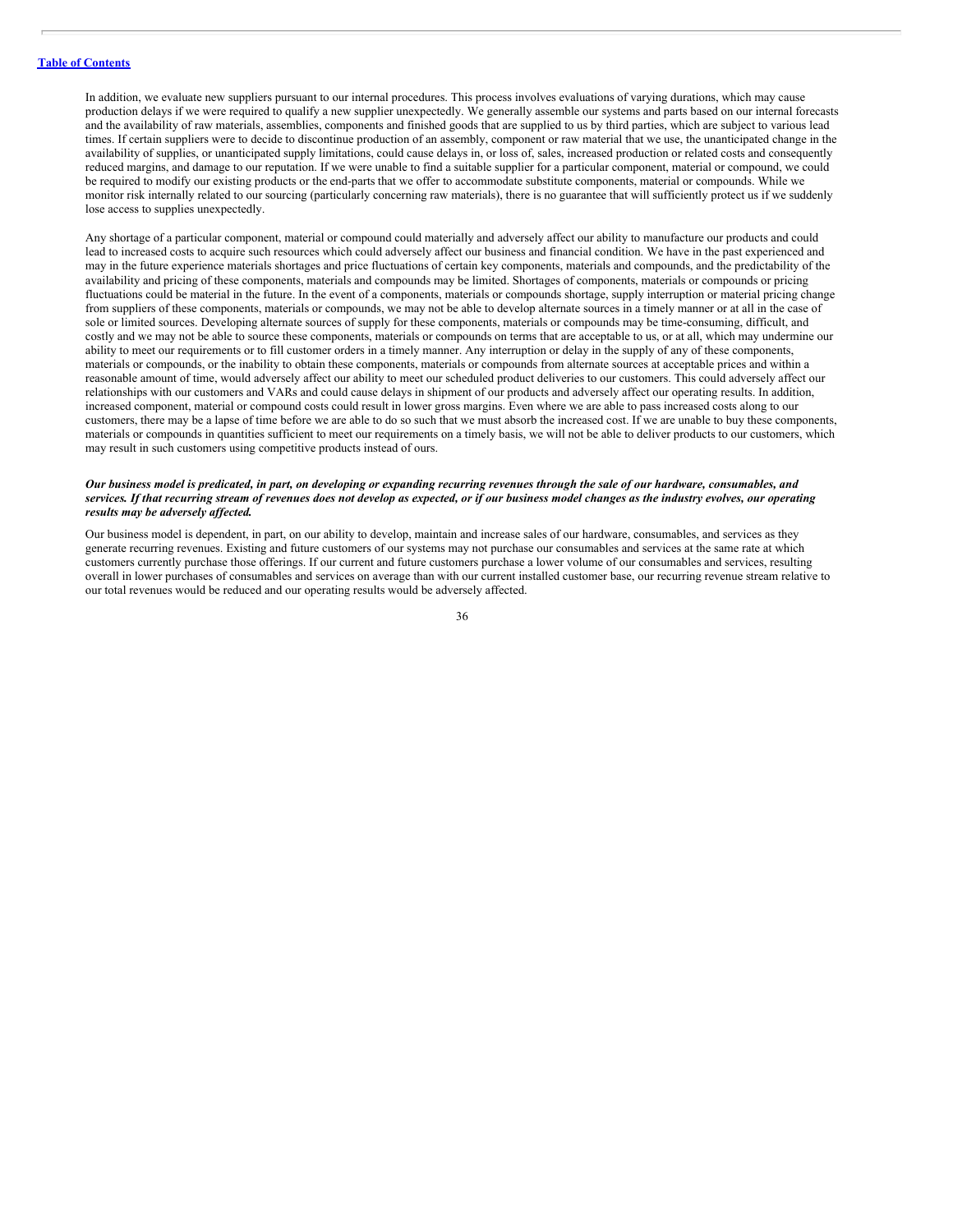### We rely on a limited number of third-party logistics providers for distribution of our products, and their failure to distribute our products effectively *would adversely af ect our sales.*

We rely on a limited number of third-party logistics providers for shipping our products. Each third-party logistics provider stores our products in a limited number of warehouses where they prepare and ship our products based on digital instructions. The use of a limited number of third-party logistics providers increases the risk that a fire or damage from another type of disaster at any of the warehouses may result in a disruption of our commercialization efforts. Additionally, because we use a limited number of third-party logistics providers, if there is a disruption in the distribution channels of such third-party logistics providers, our business and financial condition could be adversely impacted.

If our third-party logistics providers do not fulfill their contractual obligations to us, or refuse or fail to adequately distribute our products, such as by shipping our products to the incorrect recipient, or the agreements are terminated without adequate notice, shipments of our products, and associated revenues, would be adversely affected. In addition, we expect that it may take a significant amount of time if we were required to change our third-party logistics providers and would require significant efforts to provide the systems support required for a new provider to effectively support our operations.

## If demand for our products does not grow as expected, or if market adoption of additive manufacturing does not continue to develop, or develops more *slowly than expected, our revenues may stagnate or decline, and our business may be adversely af ected.*

We believe that the industrial manufacturing market, which today is dominated by conventional manufacturing processes that do not involve additive manufacturing technology, is undergoing a shift towards additive manufacturing. We may not be able to develop effective strategies to raise awareness among potential customers of the benefits of additive manufacturing technologies or our products may not address the specific needs or provide the level of functionality required by potential customers to encourage the continuation of this shift towards additive manufacturing. We must anticipate, sometimes several years in advance, the direction that the additive market is taking. We may not correctly anticipate the direction, which may lead us to invest in the wrong products, which may adversely affect our results of operation and financial condition. If additive manufacturing technology does not continue to gain broader market acceptance as an alternative to conventional manufacturing processes, or if the marketplace adopts additive manufacturing technologies that differ from our technologies, we may not be able to increase or sustain the level of sales of our products, and our operating results would be adversely affected as a result.

### Defects in new products or in enhancements to our existing products that give rise to product returns or warranty or other claims could result in *material expenses, diversion of management time and attention and damage to our reputation.*

Our additive manufacturing solutions are complex and may contain undetected defects or errors when first introduced or as enhancements are released that, despite testing, are not discovered until after a machine has been used. We may not know which products are affected by defects. These defects could be systemic and could affect all of the products we shipped prior to discovery thereof. It may not be economically feasible to identify, replace or repair all affected products. In the event that the defect is severe enough or impacts customer safety, a product recall may be required. This could result in delayed market acceptance of those products or claims from VARs, customers or others, which may result in litigation, increased customer warranty, support and repair or replacement costs, damage to our reputation and business, or significant costs and diversion of support, management and engineering personnel to correct the defect or error. We may from time to time become subject to warranty or product liability claims related to product quality issues that may require us to take remedial action and could, regardless of merit, lead us to incur significant expenses, result in diversion of management time and attention, damage to our business and reputation and brand, and cause us to fail to retain existing customers or fail to attract new customers.

We attempt to include provisions in our agreements with customers that are designed to manage our exposure to potential liability for damages arising from defects or errors in our products. However, it is possible that these provisions may not be effective as a result of unfavorable judicial decisions or laws enacted in the future.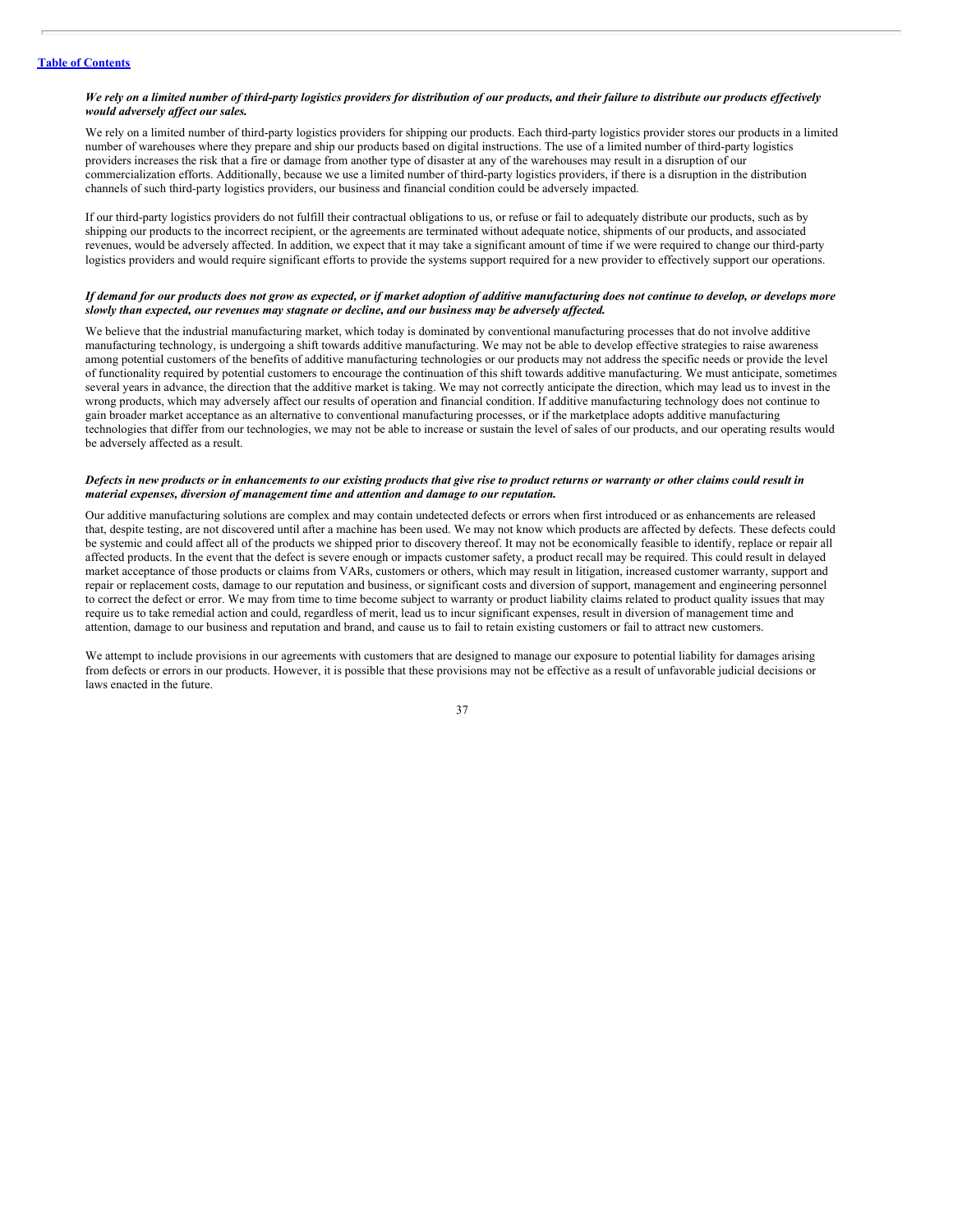### We may be unable to consistently manufacture our products to the necessary specifications or in quantities necessary to meet demand at an acceptable *cost or at an acceptable performance level.*

Our products are integrated solutions with many different components that work together. As such, a quality defect in a single component can compromise the performance of the entire solution. As we continue to grow and introduce new products, and as our products incorporate increasingly sophisticated technology, it will be increasingly difficult to ensure our products are produced in the necessary quantities without sacrificing quality. There is no assurance that we or our third-party manufacturers and any component suppliers will be able to continue to manufacture our products so that they consistently achieve the product specifications and quality that our customers expect. Relatedly, certain of our components are sourced by a single supplier and, if the supply became disrupted as a result of insufficient quality, service delays or any other factor, our manufacturing efforts may be adversely affected. Any future design issues, unforeseen manufacturing problems, such as contamination of our or such third-party facilities, equipment malfunctions, aging components, component obsolescence, business continuity issues, quality issues with components and materials sourced from third party suppliers, or failures to strictly follow procedures or meet specifications, may have a material adverse effect on our brand, business, financial condition and operating results. Furthermore, we or our third-party manufacturers may not be able to increase manufacturing to meet anticipated demand or may experience downtime.

In order to meet our customers' needs, we attempt to forecast demand for our products and components used for the manufacture of our products. If we fail to accurately forecast this demand, we could incur additional costs or experience manufacturing delays and may experience lost sales or significant inventory carrying costs.

The risk of manufacturing defects or quality control issues is generally higher for new products, whether produced by us or a third-party manufacturer, products that are transitioned from one manufacturer to another, particularly if manufacturing is transitioned or initiated with a manufacturer we have not worked with in the past, and products that are transferred from one manufacturing facility to another. We cannot assure investors that we and our thirdparty manufacturers will be able to launch new products on time, transition manufacturing of existing products to new manufacturers, transition our manufacturing capabilities to a new location or transition manufacturing of any additional materials in-house without manufacturing defects. An inability to manufacture products and components that consistently meet specifications, in necessary quantities and at commercially acceptable costs will have a negative impact and may have a material adverse effect on our brand, business, financial condition and results of operations.

Our commercial contracts generally contain product warranties and limitations on liability and we carry liability insurance in amounts that we believe are adequate for our risk exposure and commensurate with industry norms. However, commercial terms and our insurance coverage may not be adequate or available to protect our company in all circumstances, and we might not be able to maintain adequate insurance coverage for our business in the future at an acceptable cost. Any liability claim against us that is not covered by adequate insurance could adversely affect our consolidated results of operations and financial condition. Finally, any liability claim against us may cause harm to our brand, reputation and adversely impact our business.

## We are dependent on the continued services and performance of our senior management and other key employees, as well as on our ability to *successfully hire, train, manage and retain qualified personnel.*

Our future performance depends on the continued services and contributions of our executive team, founders and other key employees to execute on our business plan and to identify and pursue new opportunities and product innovations. Such persons may resign at any time and the loss of their services could delay or prevent the successful implementation of our strategy, commercialization of new applications for our systems or other products, or could otherwise adversely affect our ability to manage our company effectively and carry out our business plan. There is no assurance that if any senior executive, founder or other key employee leaves in the future, we will be able to rapidly replace him or her and transition smoothly towards his or her successor, without any adverse impact on our operations.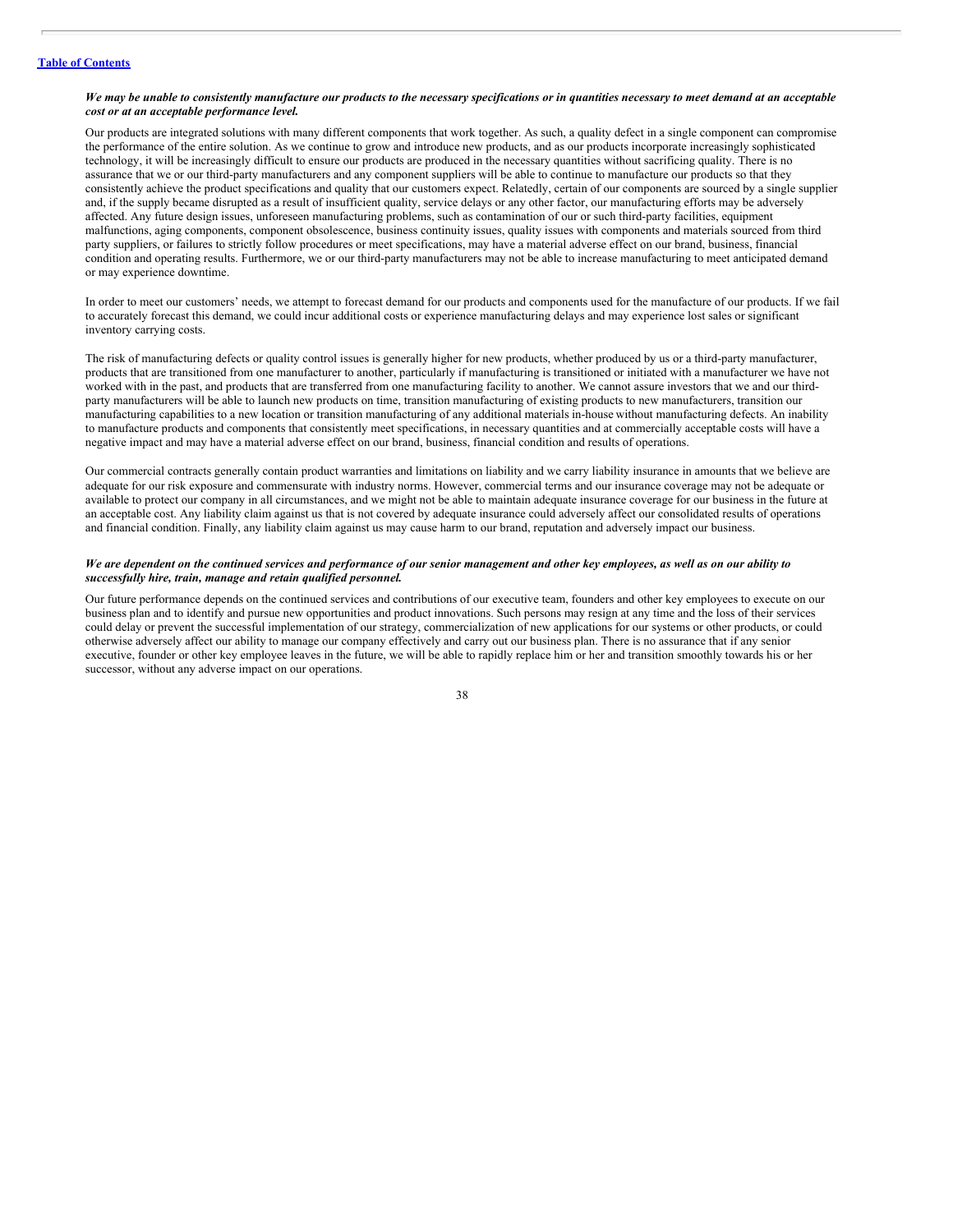Our ability to successfully pursue our growth strategy will also depend on our ability to attract, motivate and retain existing and new personnel. We experience intense competition for qualified senior management and other key personnel (including scientific, technical, manufacturing, engineering, financial and sales personnel) in the additive manufacturing industry, especially in the greater Boston area. Our personnel are generally employed on an at-will basis, which means that they could terminate their employment with us at any time. There can be no assurance that we will be able to retain our current key personnel or attract new persons to join our organization in the future. Some of our competitors for these employees have greater resources and more experience, making it difficult for us to compete successfully for key personnel. These pressures could result in increased costs in order to provide competitive compensation packages to attract and retain key personnel. Moreover, new employees may not be as productive as we expect since we may face challenges in adequately integrating them into our workforce and culture. If we cannot attract and retain sufficiently qualified technical employees for our research product development activities, as well as experienced sales and marketing personnel, we may be unable to develop and commercialize new products and enhancements to existing products.

## As manufacturing becomes a larger part of our operations, we will become exposed to accompanying risks and liabilities.

In-house and outsourced manufacturing has been and continues to be a significant part of our business. As a result, we expect to continue to be subject to various risks associated with the manufacturing and supply of products, including the following:

- If we fail to supply products in accordance with contractual terms, including terms related to time of delivery and performance specifications, we may be required to repair or replace defective products and may become liable for direct, special, consequential and other damages, even if manufacturing or delivery was outsourced;
- Raw materials used in the manufacturing process, labor and other key inputs may become scarce, obsolete and expensive, causing our costs to exceed cost projections and associated revenues;
- Manufacturing processes typically involve large machinery, fuels and chemicals, any or all of which may lead to accidents involving bodily harm, destruction of facilities and environmental contamination and associated liabilities;
- As our manufacturing operations expand, we expect that a significant portion of our manufacturing will be done in regions outside the United States, either by third-party contractors or in a plant owned by the Company. Any manufacturing done in such locations presents risks associated with quality control, currency exchange rates, foreign laws and customs, timing and loss risks associated with international transportation and potential adverse changes in the political, legal and social environment in the host county;
- We have made, and may be required to make, representations as to our right to supply and/or license intellectual property and to our compliance with laws. Such representations are usually supported by indemnification provisions requiring us to defend our customers and otherwise make them whole if we license or supply products that infringe on third-party technologies or violate government regulations;
- As our manufacturing operations scale, so will our dependence on skilled labor at bothin-house and third-party manufacturing facilities. If we are unable to obtain and maintain skilled labor resources, we may unable to meet customer production demands; and
- With scaling production volume, demand for our products may make up a significant percentage of global volume in select categories or commodities. Such commodities could be subject to large pricing swings due to the global political, legal and social environment and could cause our costs to exceed productions and associated revenues.

Any failure to adequately manage risks associated with the manufacture and supply of materials and products could adversely affect profits from that segment of our business and/or lead to significant liabilities, which would harm our brand, business, operations and financial condition.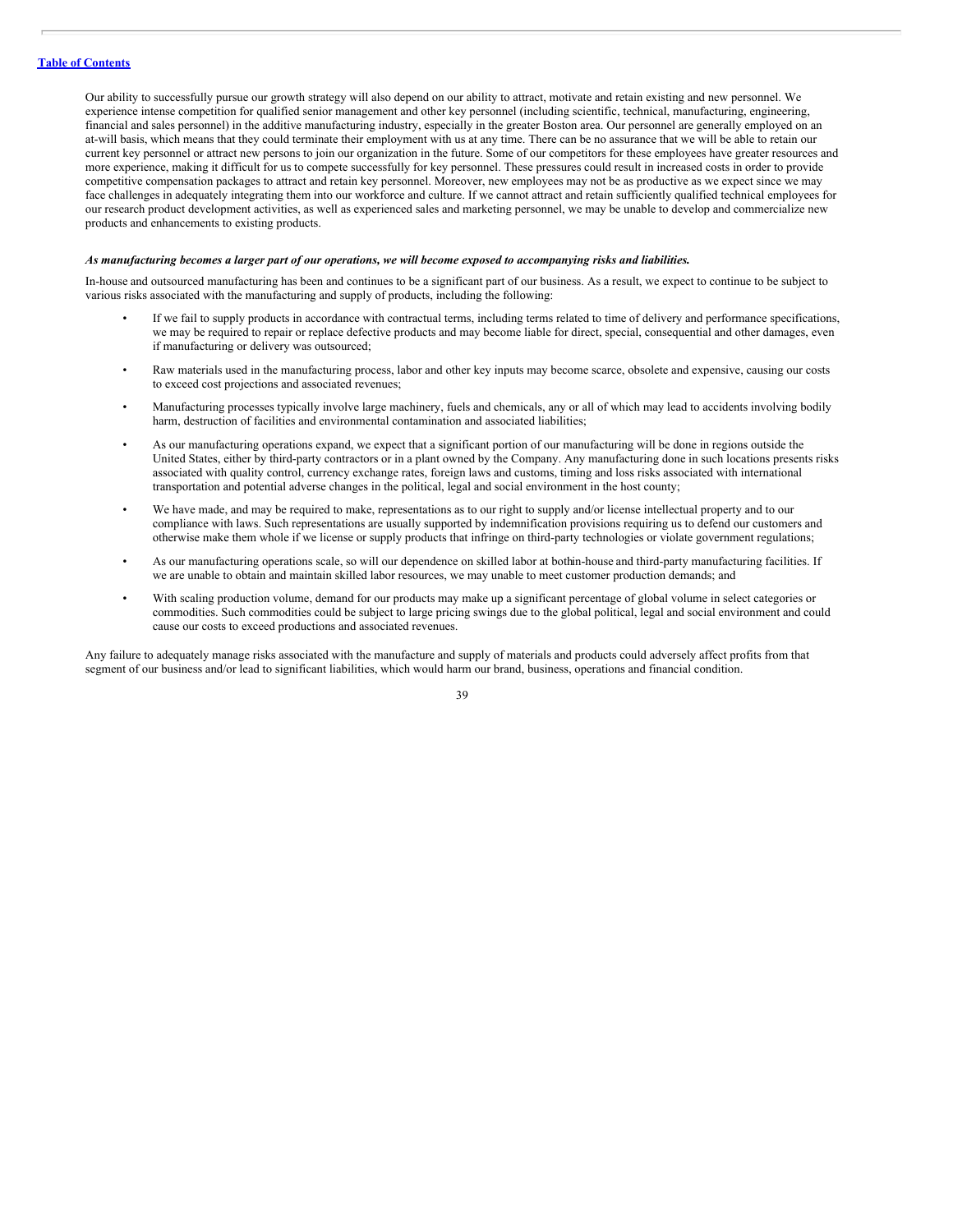### Under applicable employment laws, we may not be able to enforce covenants not to compete and therefore may be unable to prevent our competitors *from benefiting from the expertise of some of our former employees.*

We generally enter into non-competition agreements with our employees. These agreements prohibit our employees from competing directly with us or working for our competitors or clients for a limited period after they cease working for us. We may be unable to enforce these agreements under the laws of the jurisdictions in which our employees work and it may be difficult for us to restrict our competitors from benefiting from the expertise that our former employees or consultants developed while working for us. For example, in Massachusetts, where most of our employees are based, applicable law imposes a number of requirements to enter into a valid non-competition agreement, and in California non-competition agreements with employees are generally unenforceable after termination of employment.

### We expect to continue to experience rapid growth and organizational change. If we fail to manage our growth effectively, we may be unable to execute our business plan, maintain high levels of service and customer satisfaction or attract new employees and customers.

We expect to continue to experience growth in our number of customers, sales, revenues and headcount. We expect to continue to make significant investments in our business, including investments in our infrastructure, software, technology, personnel headcount, facilities, marketing and sales efforts. If our business does not generate the level of revenue required to support our investment, our net sales and profitability will be adversely affected.

To manage growth in our operations and personnel, we will need to continue to scale and improve our operational, financial, and management controls, and our reporting systems and procedures, which will require significant capital expenditures, increasing our cost of operations and the reallocation of valuable management resources. As we scale, it may become more difficult and will require additional capital expenditures to maintain and increase the productivity of our employees, expand production, to address the needs of our actual and prospective customers, to further develop and enhance our products, and remain competitive against our competitors' products. These enhancements and improvements will require significant capital expenditures, investments in additional headcount and other operating expenditures and allocation of valuable management and employee resources. Our future financial performance and our ability to execute on our business plan will depend, in part, on our ability to effectively manage any future growth and expansion. There are no guarantees we will be able to do so in an efficient or timely manner, or at all.

### As we acquire and invest in companies or technologies, we may not realize expected business, technological or financial benefits and the acquisitions or investments could prove difficult to integrate, disrupt our business, dilute stockholder value and adversely affect our business, results of operations, *and financial condition.*

As part of our business strategy, we may evaluate and make investments in, or acquisitions of, complementary companies, products, software and technologies, to further grow and augment our business and product offerings. The success of any attempts to grow our business through acquisitions to complement our business depends in part on the availability of, our ability to identify, and our ability to engage and pursue suitable acquisition candidates. We may not be able to find suitable acquisition candidates, and we may not be able to complete acquisitions on favorable terms, if at all.

If we do complete future acquisitions, we cannot assure you that they will ultimately strengthen our competitive position or that they will be viewed positively by customers, financial markets or investors. Furthermore, future acquisitions could pose numerous additional risks to our operations, including:

- diversion of management's attention from existing operations;
- unanticipated costs or liabilities associated with the acquisition, including risks associated with acquired intellectual property and/or technologies;

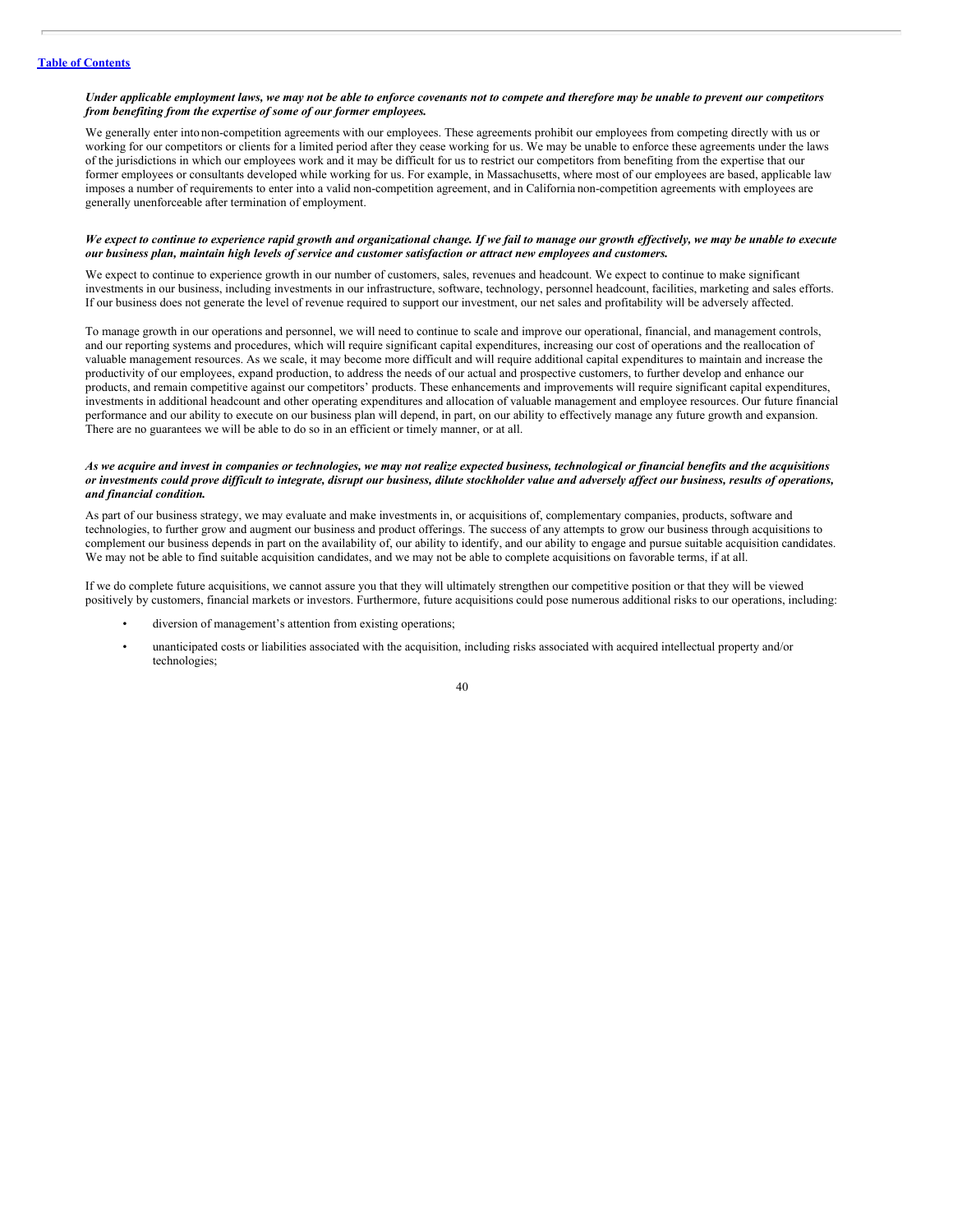# **Table of [Contents](#page-2-0)**

- incurrence of acquisition-related costs, which would be recognized as a current period expense;
- difficulties in, and the cost of, integrating personnel and cultures, operations, technologies, products and services which may lead to failure to achieve the expected benefits on a timely basis or at all;
- challenges in achieving strategic objectives, cost savings and other anticipated benefits;
- inability to maintain relationships with key customers, suppliers, vendors and other third parties on which the purchased business relies;
- the difficulty of incorporating acquired technology and rights into our products and product portfolio and of maintaining quality and security standards consistent with our brand;
- ineffective controls, procedures and policies inherited from the acquired company or during the transition and integration;
- inability to generate sufficient revenue to offset acquisition and/or investment costs;
- negative impact to our results of operations because of the depreciation of amounts related to acquired intangible assets, fixed assets, and deferred compensation;
- requirements to record certain acquisition-related costs and other items as current period expenses, which would have the effect of reducing our reported earnings in the period in which an acquisition is consummated;
- the loss of acquired unearned revenue and unbilled unearned revenue;
- recording goodwill or other long-lived asset impairment charges (if any) in the periods in which they occur, which could result in a significant charge to our earnings in any such period;
- use of substantial portions of our available cash, issuance of dilutive equity or the incurrence of debt to consummate the acquisition;
- potential write-offs of acquired assets or investments, and potential financial and credit risks associated with acquired customers;
- tax effects and costs of any such acquisitions, including the related integration into our tax structure and assessment of the impact on the realizability of our future tax assets or liabilities;
- the potential entry into new markets in which we have little or no experience or where competitors may have stronger market positions; and
- currency and regulatory risks associated with conducting operations in foreign countries.

In addition, acquired technologies and intellectual property may be rendered obsolete or uneconomical by our own or our competitors' technological advances. Management resources may also be diverted from operating our existing businesses to certain acquisition integration challenges. If we are unable to successfully integrate acquired businesses, our anticipated revenues and profits may be lower. Our profit margins may also be lower, or diluted, following the acquisition of companies whose profit margins are less than those of our existing businesses.

# We may require additional capital to support business growth, and this capital might not be available on acceptable terms, if at all.

We intend to continue to make investments to support our business growth and may require additional funds to respond to business challenges and opportunities, including the need to develop new features or enhance our products, improve our operating infrastructure or acquire complementary businesses and technologies. Accordingly, we may need to engage in equity or debt financings to secure additional funds if our existing sources of cash and any funds generated from operations do not provide us with sufficient capital. If we raise additional funds through future issuances of equity or convertible debt securities, our existing stockholders could suffer significant dilution, and any new equity securities we issue could have rights, preferences and privileges superior to those of holders of our common stock. Any debt financing that we may secure in the future could involve restrictive covenants relating to our capital raising activities and other financial and operational matters, which may make it more difficult for us to obtain additional capital and to pursue business opportunities, including potential acquisitions. We may not be able to obtain additional financing on terms favorable to us, if at all. If we are unable to obtain adequate financing or financing on terms satisfactory to us when we require it, our ability to continue to support our business growth and to respond to business challenges and opportunities could be significantly impaired, and our business may be adversely affected.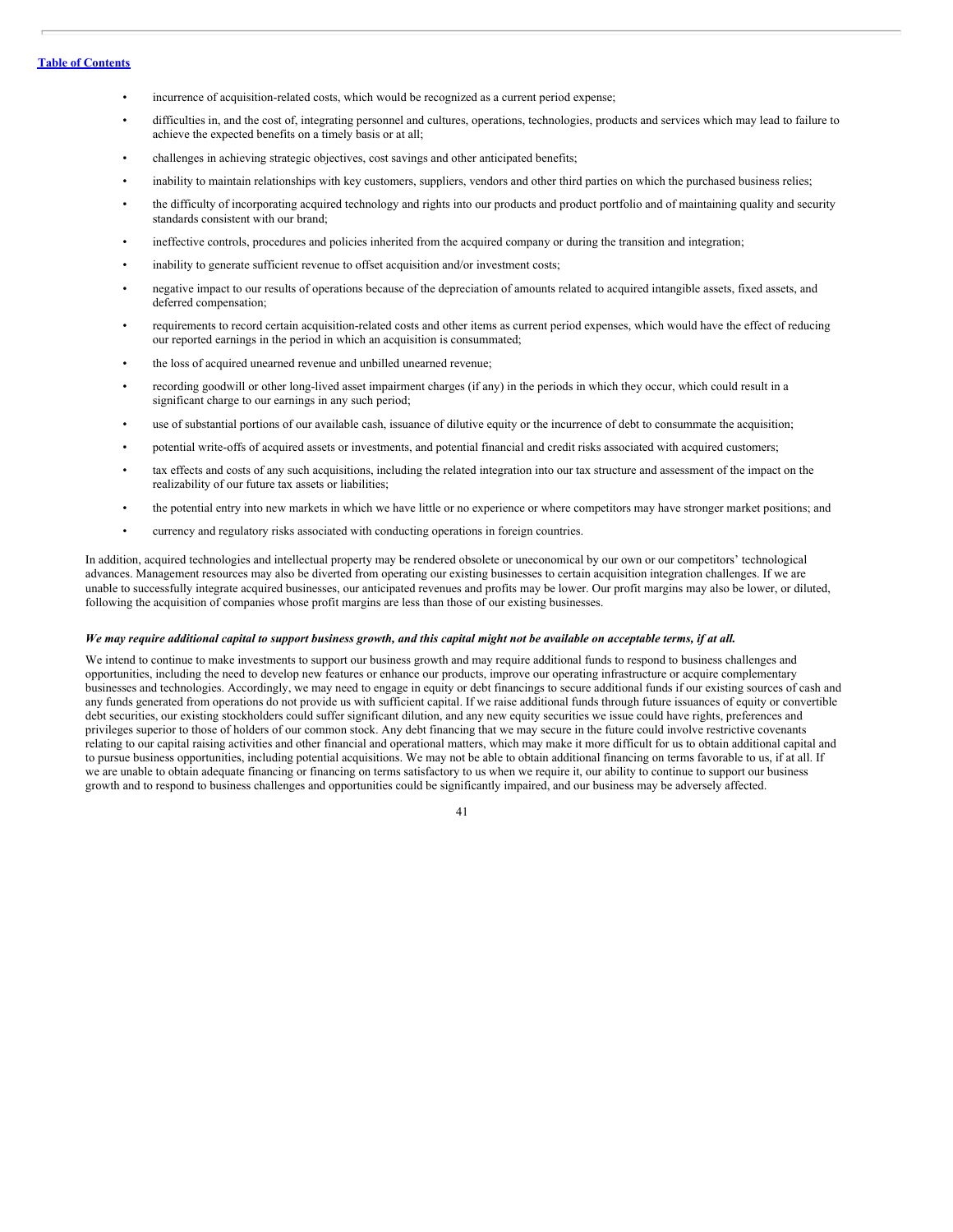#### *Risks Related to Third Parties*

### A real or perceived defect, security vulnerability, error or performance failure in our software or technical problems or disruptions caused by our third-party service providers could cause us to lose revenue, damage our reputation and expose us to liability,

Our hardware products rely upon our complementary software products which are inherently complex and, despite extensive testing and quality control, have in the past and may in the future contain defects or errors, especially when first introduced, or otherwise not perform as contemplated. As the use of our products, including products that were recently acquired or developed, expands to more sensitive, secure or mission critical uses by our customers, we may be subject to increased scrutiny, potential reputational risk or potential liability should our software fail to perform as contemplated in such deployments. We have in the past and may in the future need to issue corrective releases of our software to fix these defects, errors or performance failures and we may encounter technical problems when we attempt to perform routine maintenance or enhance our software, internal applications, and systems, which could require us to allocate significant research and development and customer support resources to address these problems and divert the focus of our management and research and development teams. In addition, our platform may be negatively impacted by technical issues experienced by our thirdparty service providers.

Our business, brands, reputation and ability to attract and retain customers depend upon the satisfactory performance, reliability and availability of our software products, which in turn, with respect to our planned software as a service ("SaaS") offerings depend upon the availability of the internet and our third-party service providers. For example, for our SaaS offerings we outsource our cloud infrastructure to Amazon Web Services ("AWS"), our hosting provider, which hosts our software products. Our hosting provider runs its own platforms upon which our products depend, and we are, therefore, vulnerable to service interruptions at the hosting provider level. We do not control the operation of any of AWS' data center hosting facilities, and they may be subject to damage or interruption from earthquakes, floods, fires, power loss, telecommunications failures, terrorist attacks and similar events. They may also be subject to interruptions due to system failures, computer viruses, software errors or subject to breaches of computer hardware and software security, break-ins, sabotage, intentional acts of vandalism and similar misconduct. And while we rely on service level agreements with our hosting provider, if they do not properly maintain their infrastructure or if they incur unplanned outages, our customers may experience performance issues or unexpected interruptions and we may not meet our service level agreement terms with our customers. We have experienced, and expect that in the future we may experience interruptions, delays and outages in service and availability from time to time due to a variety of factors, including infrastructure changes, human or software errors, website hosting disruptions and capacity constraints.

Any inefficiencies, security vulnerabilities, errors, defects, technical problems or performance failures with our software, internal applications and systems could reduce the quality of our products or interfere with our customers' (and their users') use of our products, which could negatively impact our brand and reputation, reduce demand, lead to a loss of customers or revenue, adversely affect our results of operations and financial condition, increase our costs to resolve such issues and subject us to financial penalties and liabilities under our service level agreements. Any limitation of liability provisions that may be contained in our customer agreements may not be effective as a result of existing or future applicable law or unfavorable judicial decisions. The sale and support of our products entail the risk of liability claims, which could be substantial in light of the use of our products in enterprise-wide environments. In addition, our insurance against this liability may not be adequate to cover a potential claim.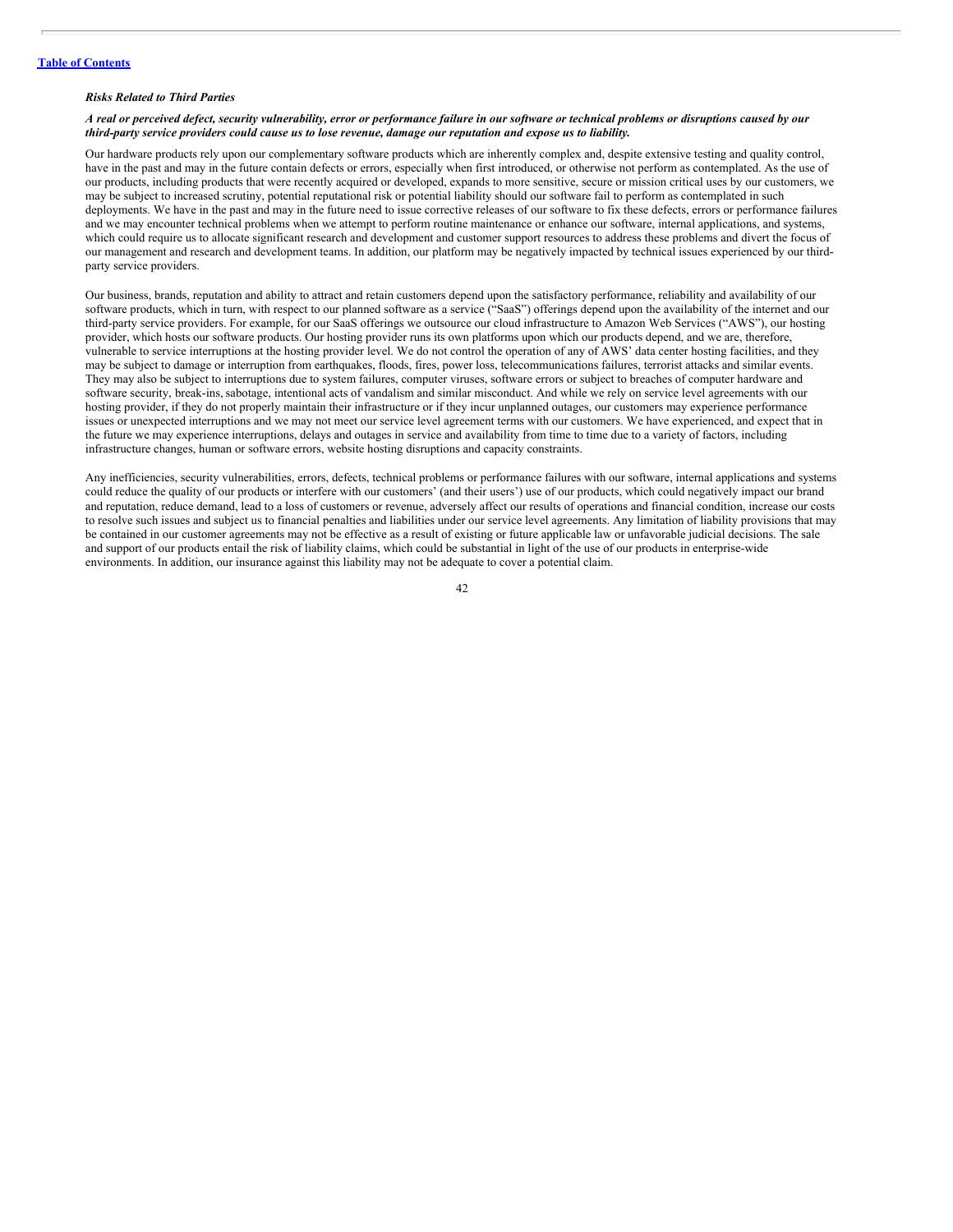# **Table of [Contents](#page-2-0)**

### We depend on a limited number of third-party contract manufacturers for a substantial portion of all of our manufacturing needs and any delay, disruption or quality control problems in their operations, including due to the COVID-19 pandemic, could cause harm to our operations, including *loss of market share and damage to our brand.*

We depend on third-party contract manufacturers for the production of our 3D printers and on third-party suppliers for the components and raw materials used in our products. While there are several potential manufacturers for most of these products, all of our products are manufactured, assembled, tested and generally packaged by a limited number of third-party manufacturers and several single source providers of certain supplies. In most cases, we rely on these manufacturers to procure components and, in some cases, subcontract engineering work. Our reliance on a limited number of contract manufacturers involves a number of risks, including:

- unexpected increases in manufacturing and repair costs;
- inability to control the quality and reliability of products;
- inability to control delivery schedules;
- potential liability for expenses incurred by third-party contract manufacturers in reliance on our forecasts that later prove to be inaccurate;
- potential lack of adequate capacity to manufacture all or a part of the products we require;
- potential labor unrest affecting the ability of the third-party manufacturers to produce our products; and
- unexpected component or process obsolescence making key components unavailable.

If any of our third-party contract manufacturers experience a delay, disruption or quality control problems in their operations, including due to the COVID-19 pandemic, or if a primary third-party contract manufacturer does not renew its agreement with us, our operations could be significantly disrupted and our product shipments could be delayed. Qualifying a new manufacturer and commencing volume production is expensive and time consuming. Ensuring that a contract manufacturer is qualified to manufacture our products to our standards is time consuming. In addition, there is no assurance that a contract manufacturer can scale its production of our products at the volumes and in the quality that we require. If a contract manufacturer is unable to do these things, we may have to move production for the products to a new or existing third-party manufacturer, which would take significant effort and our brand, business, results of operations and financial condition could be materially adversely affected. Finally, if a contract manufacturer producing a highly specified product changes its materials or is unable to meet our production demands, it could lead to specification changes, increased lead time or cancellation of the product.

As we contemplate moving manufacturing into different jurisdictions, we may be subject to additional significant challenges in ensuring that quality, processes, and costs, among other issues, are consistent with our expectations.

In addition, because we use a limited number of third-party contract manufacturers, increases in the prices charged may have an adverse effect on our results of operations, as we may be unable to find a contract manufacturer who can supply us at a lower price. As a result, the loss of a limited source supplier could adversely affect our relationships with our customers and our results of operations and financial condition.

All of our products must satisfy safety and regulatory standards and some of our products must also receive government certifications. We rely on thirdparty providers to conduct the tests that support our applications for most regulatory approvals for our products. As part of the certification process, our third-party contract manufacturers are subject to audit and must receive approvals from third-parties providing such certifications. Failure to meet these certifications by our third-party contract manufacturers could adversely impact our business. Moreover, if our third-party contract manufacturers fail to timely and accurately conduct the tests supporting our applications for regulatory approvals, we may be unable to obtain the necessary domestic or foreign regulatory approvals or certifications to sell our products in certain jurisdictions. As a result, we would be unable to sell our products and our sales and profitability could be reduced, our relationships with our sales channel could be harmed and our reputation and brand would suffer.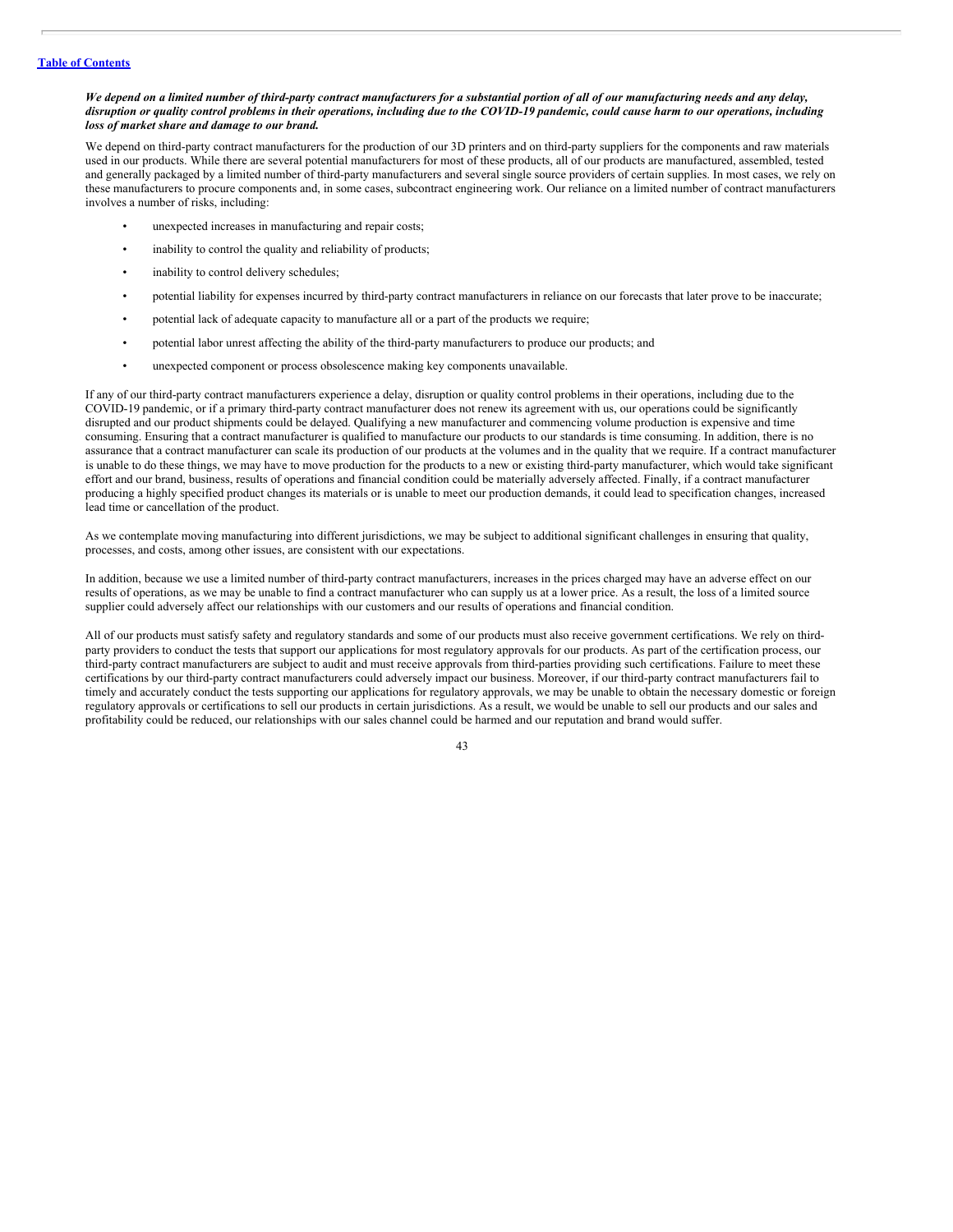### Our manufacturing facility and those of our third-party contract manufacturers and suppliers, as well as our customers' facilities and our third-party logistics providers, are vulnerable to disruption due to natural or other disasters, strikes and other events beyond our control.

A major earthquake, fire, tsunami, hurricane, cyclone or other disaster, such as a major flood, seasonal storms, nuclear event or terrorist attack affecting our facilities or the areas in which they are located, or affecting those of our customers or third-party manufacturers, suppliers or fulfillment centers, could significantly disrupt our or their operations and delay or prevent product shipment or installation during the time required to repair, rebuild or replace our or their damaged manufacturing facilities. These delays could be lengthy and costly. If any of our facilities, or those of our third-party contract manufacturers, suppliers, third-party logistics providers or customers are negatively impacted by such a disaster, production, shipment and installation of our additive manufacturing machines could be delayed, which can impact the period in which we recognize the revenue related to that additive manufacturing machine sale. Additionally, customers may delay purchases of our products until operations return to normal. Even if we are able to respond quickly to a disaster, the continued effects of the disaster could create uncertainty in our business operations. In addition, concerns about terrorism, the effects of a terrorist attack, political turmoil, labor strikes, war or the outbreak of epidemic or pandemic diseases (including the outbreak of the coronavirus disease COVID-19) could have a negative effect on our operations and sales.

### *Risks Related to International Operations*

## Our existing and planned global operations subject us to a variety of risks and uncertainties that could adversely affect our business and operating results. Our business is subject to risks associated with selling machines and other products in non-United States locations.

As of August 2021, our products and services are distributed across the world, and we derive a substantial percentage of our sales from these international markets. Accordingly, we face significant operational risks from doing business internationally.

Our operating results may be affected by volatility in currency exchange rates and our ability to effectively manage our currency transaction risks. Although we currently invoice customers in United States dollars, increases in the value of the dollar relative to foreign currencies may make our products less attractive to foreign customers. We may also incur currency transaction risks if we were to enter into either a purchase or a sale transaction using a different currency from the currency in which we report revenues. In such cases we may suffer an exchange loss because we do not currently engage in currency swaps or other currency hedging strategies to address this risk. As we realize our strategy to expand internationally, our exposure to currency risks may increase. Given the volatility of exchange rates, we can give no assurance that we will be able to effectively manage our currency transaction risks or that any volatility in currency exchange rates will not have an adverse effect on our results of operations.

The shipments of our products to foreign customers and/or end-users may be subject to tariffs and other restrictions imposed by the destination countries. As we procure equipment and materials from foreign suppliers, we may be required to pay import duties and comply with regulations imposed by the U.S. Customs and Border Protection. Both the U.S. and foreign tariff rates and import restrictions may change from time to time, which could adversely impact our global operations, for example, by decreasing the price competitiveness of our products in foreign markets and/or by increasing our manufacturing costs.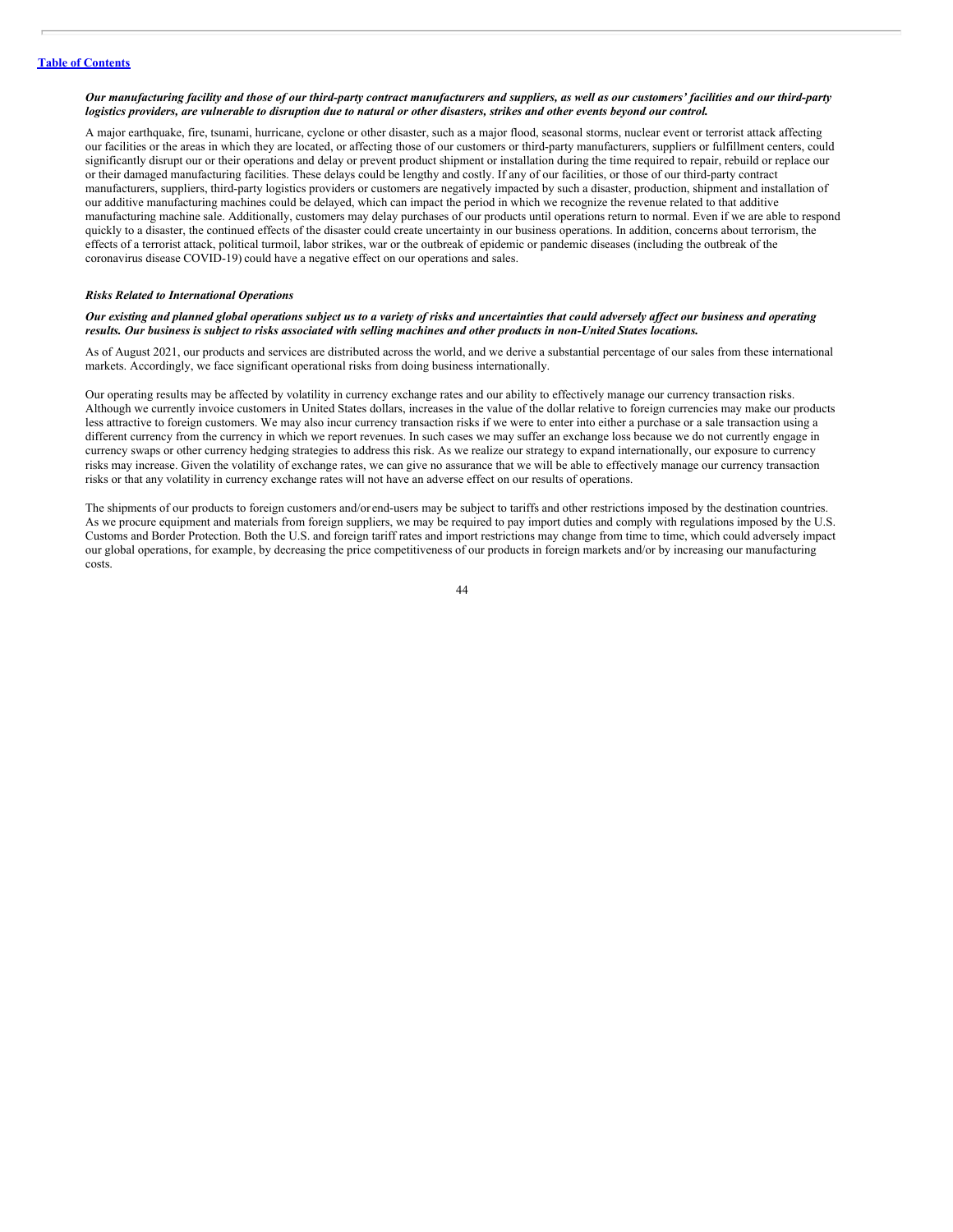# **Table of [Contents](#page-2-0)**

Other risks and uncertainties we face from our global operations include:

- difficulties in staffing and managing foreign operations;
- limited protection for the enforcement of contract and intellectual property rights in certain countries where we may sell our products or work with suppliers or other third parties;
- potentially longer sales and payment cycles and potentially greater difficulties in collecting accounts receivable;
- costs and difficulties of customizing products for foreign countries;
- challenges in providing solutions across a significant distance, in different languages and among different cultures;
- laws and business practices favoring local competition;
- being subject to a wide variety of complex foreign laws, treaties and regulations and adjusting to any unexpected changes in such laws, treaties and regulations, including local labor laws;
- strict laws and regulations governing privacy and data security, including the European Union's General Data Protection Regulation;
- uncertainty and resultant political, financial and market instability arising from the United Kingdom's exit from the European Union;
- compliance with U.S. laws affecting activities of U.S. companies abroad, including the U.S. Foreign Corrupt Practices Act;
- tariffs, trade barriers and other regulatory or contractual limitations on our ability to sell or develop our products in certain foreign markets;
- operating in countries with a higher incidence of corruption and fraudulent business practices;
- changes in regulatory requirements, including export controls, tariffs and embargoes, other trade restrictions, competition, corporate practices and data privacy concerns;
- failure by our VARs or other distribution partners to comply with local laws or regulations, export controls, tariffs and embargoes or other trade restrictions;
- potential adverse tax consequences arising from global operations;
- seasonal reductions in business activity in certain parts of the world, particularly during the summer months in Europe and at year end globally;
- rapid changes in government, economic and political policies and conditions; and
- political or civil unrest or instability, terrorism or epidemics and other similar outbreaks or events.

In addition, additive manufacturing has been identified by the U.S. government as an emerging technology and is currently being further evaluated for national security impacts. We expect additional regulatory changes to be implemented that will result in increased and/or new export controls related to additive manufacturing technologies, components and related materials and software. These changes, if implemented, may result in our being required to obtain additional approvals and/or licenses to sell 3D printers in the global market.

Our failure to effectively manage the risks and uncertainties associated with our global operations could limit the future growth of our business and adversely affect our business and operating results.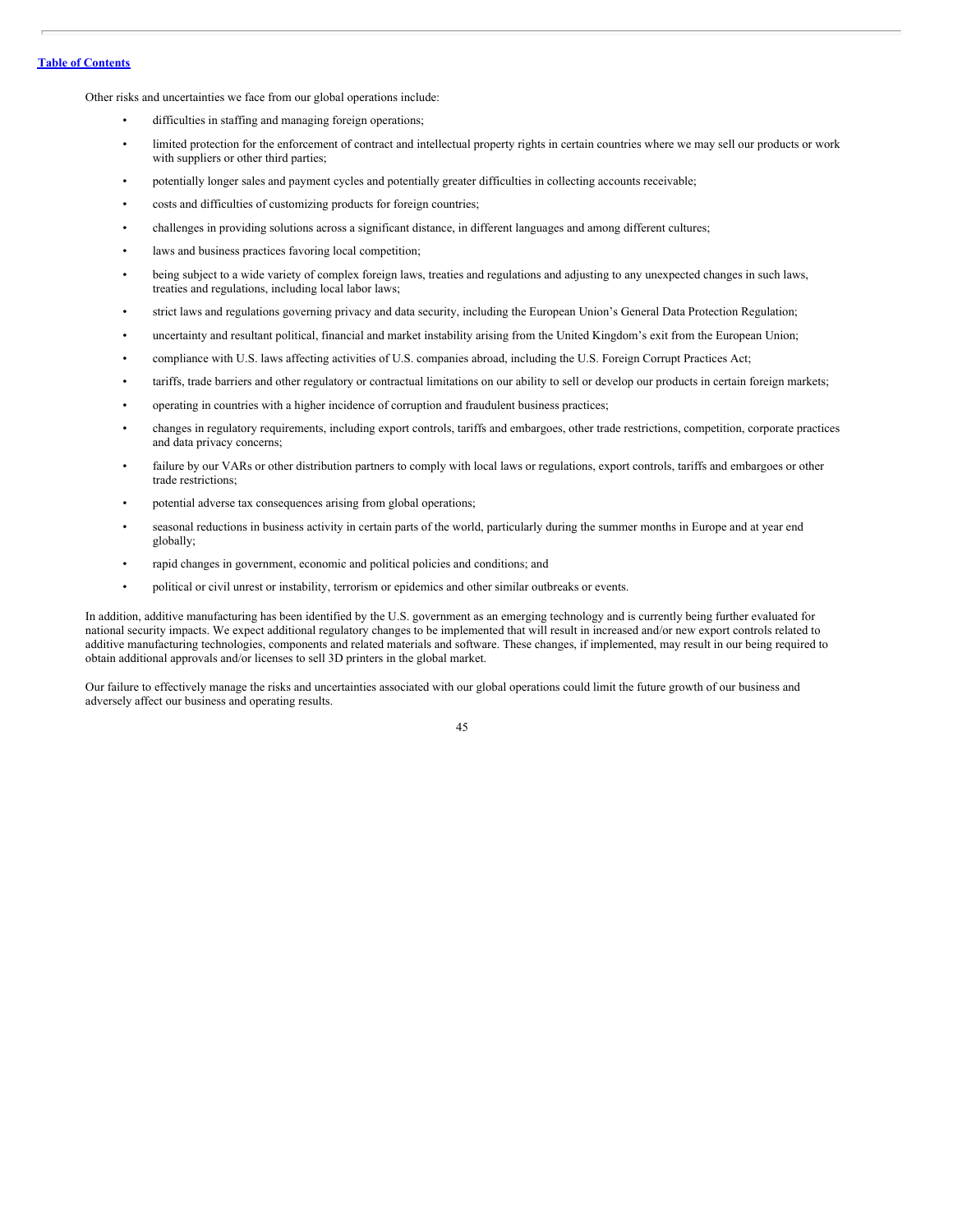#### Global economic, political and social conditions and uncertainties in the market that we serve may adversely impact our business.

Our performance depends on the financial health and strength of our customers, which in turn is dependent on the economic conditions of the markets in which we and our customers operate. Declines in the global economy, difficulties in the financial services sector and credit markets, continuing geopolitical uncertainties and other macroeconomic factors all affect the spending behavior of potential customers. Economic uncertainty in Europe, the United States, India, Japan, China and other countries may cause customers and potential customers to further delay or reduce technology purchases.

We also face risks from financial difficulties or other uncertainties experienced by our suppliers, distributors or other third parties on which we rely. If third parties are unable to supply us with required materials or components or otherwise assist us in operating our business, our business could be harmed.

Other changes in U.S. social, political, regulatory and economic conditions or in laws and policies governing foreign trade, manufacturing, development and investment could also adversely affect our business. In particular, on June 23, 2016, the U.K. held a referendum in which a majority of the eligible members of the electorate voted to leave the EU, commonly referred to as Brexit. Pursuant to Article 50 of the Treaty on EU, the U.K. ceased being a member state of the EU on January 31, 2020. The implementation period began February 1, 2020 and continued until December 31, 2020, during which U.K. continued to follow all of the EU's rules, the EU's pharmaceutical law remained applicable to the U.K. and the U.K.'s trading relationship remained the same. The U.K. and the EU have signed an EU-UK Trade and Cooperation Agreement, or TCA, which became provisionally applicable on January 1, 2021 and will become formally applicable once ratified by both the U.K. and the EU. This agreement provides details on how some aspects of the U.K. and EU's relationship will operate going forwards however there are still many uncertainties and how the TCA will take effect in practice is still largely unknown. Additionally, there is a risk that other countries may decide to leave the European Union. This uncertainty surrounding this transition not only potentially affects our business in the United Kingdom and the European Union, but also may have an effect on global economic conditions and the stability of global financial markets, which in turn could have a material adverse effect on our business, financial condition and results of operations. In extreme cases, we could experience interruptions in production due to the processing of customs formalities or reduced customer spending in the wake of weaker economic performance. If global economic conditions remain volatile for a prolonged period or if European economies experience further disruptions, our results of operations could be adversely affected.

# *The ef ects of regulations relating to conflict minerals may adversely af ect our business.*

On August 22, 2012, under the Dodd-Frank Wall Street Reform and Consumer Protection Act of 2010, the SEC adopted new requirements for companies that use certain minerals and metals, known as conflict minerals, in their products, whether or not these products are manufactured by third parties. These requirements require companies to research, disclose and report whether or not such minerals originate from the Democratic Republic of Congo and adjoining countries. The implementation of these requirements could adversely affect the sourcing, availability and pricing of such minerals if they are found to be used in the manufacture of our products, including our 3D printers or materials. In addition, we expect to continue to incur additional costs to comply with the disclosure requirements, including costs related to determining the source of any of the relevant minerals and metals used in our products. Since our supply chain is complex, we may not be able to sufficiently verify the origins for these minerals and metals used in our products through the due diligence procedures that we implement, which may harm our reputation. In such event, we may also face difficulties in satisfying customers who require that all of the components of our products are certified as conflict mineral free.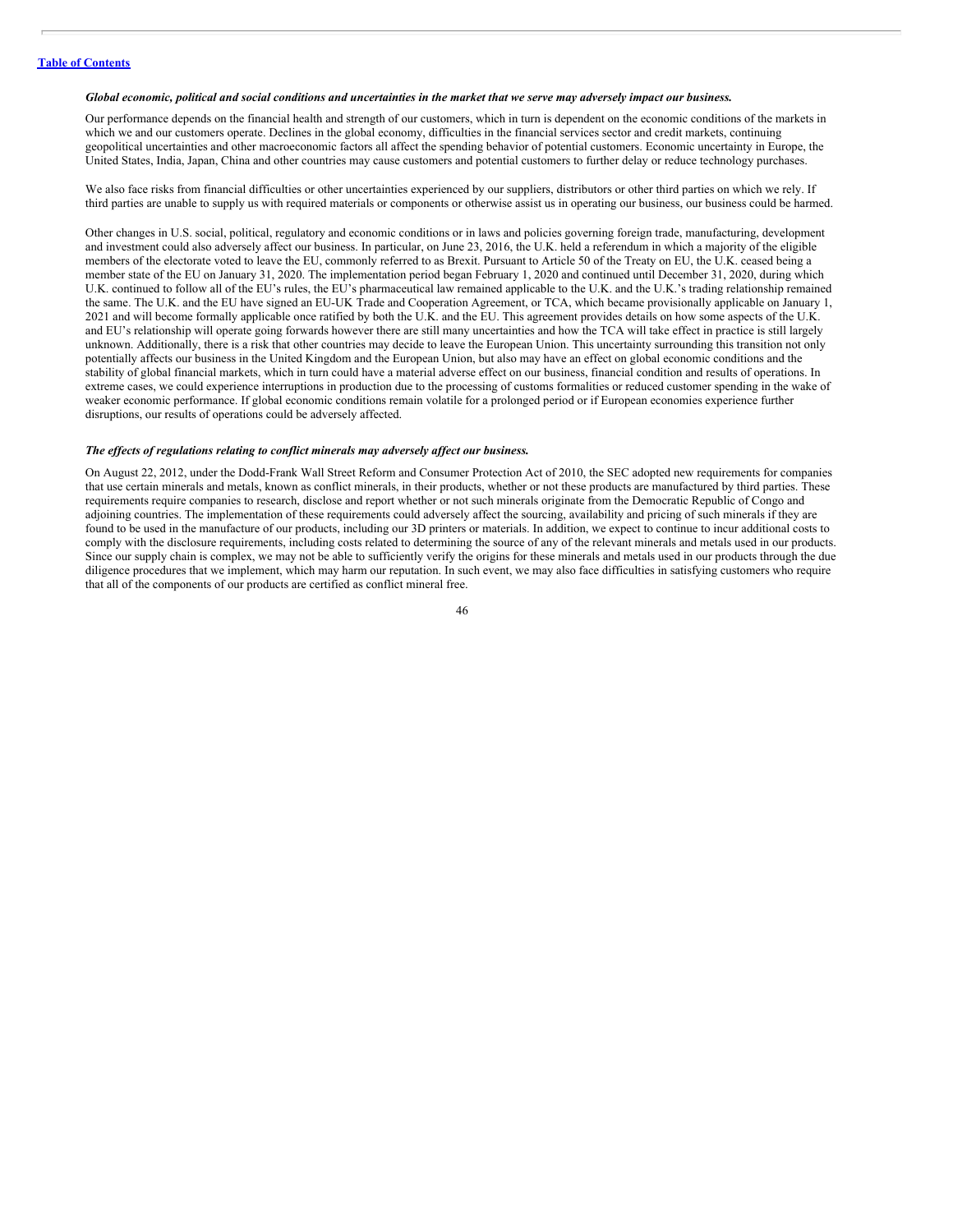#### *Risks Related to Sales of Products to U.S. and Foreign Governments*

# A significant portion of our business depends on sales to the public sector, and our failure to receive and maintain government contracts or changes in the contracting or fiscal policies of the public sector could have a material adverse effect on our business.

We derive a significant portion of our revenue from contracts that we have, either directly or through distribution partners and VARs, with federal, state, local and foreign governments and government agencies, and we believe that the success and growth of our business will continue to depend on our successful procurement of government contracts. For example, we have historically derived, and expect to continue to derive, a significant portion of our revenue from sales to agencies of the U.S. federal government and governments of other nations, either directly by us or through other distribution partners. Sales to such governments and their agencies are subject to a number of challenges and risks. The procurement process for governments and their agencies is highly competitive, time-consuming, and may, in certain circumstances, be subject to political influence. We incur significant up-front time and expense, which subjects us to additional compliance risks and costs, without any assurance that we (or a third-party distributor or reseller) will win a contract.

Accordingly, our business, financial condition, results of operations, and prospects may be adversely affected by certain events or activities, including, but not limited to:

- changes in fiscal or contracting policies or decrease in available government funding;
- changes in government programs or applicable requirements;
- changes in the political environment, including before or after a change to the leadership within the government administration, and any resulting uncertainty or changes in policy or priorities and resultant funding;
- appeals, disputes or litigation relating to government procurement, including but not limited to bid protests by unsuccessful bidders on potential or actual awards of contracts to us or our partners by the government;
- the adoption of new laws or regulations or changes to existing laws or regulations;
- budgetary constraints, including automatic reductions as a result of "sequestration" or similar measures and constraints imposed by lapses in appropriations for the federal government or certain of its departments and agencies;
- influence by, or competition from, third parties with respect to pending, new or existing contracts with government customers;
- potential delays or changes in the government appropriations or procurement processes, including as a result of events such as war, incidents of terrorism, natural disasters, and public health concerns or epidemics, such as the COVID-19 pandemic; and
- increased or unexpected costs or unanticipated delays caused by other factors outside of our control, such as performance failures of our partners and subcontractors.

Any such event or activity, among others, could cause governments and governmental agencies to delay or refrain from purchasing our products and services in the future, reduce the size or payment amounts of purchases from existing or new government customers, or otherwise have an adverse effect on our business, results of operations, financial condition and prospects.

### Government programs are limited by budgetary constraints and political considerations and are subject to uncertain future funding levels that could *result in the termination of programs.*

Government agency and department purchases are often strategic in nature and large in size. Therefore, reductions in funding levels that impact our customers could negatively affect the size of our customers' orders or lead to cancellation of orders. Government contracts are often subject to more extensive scrutiny and publicity than commercial contracts. The number and terms of new government contracts signed can be affected significantly by political and economic factors, such as pending elections and revisions to government tax policies. Negative publicity related to our government contracts, regardless of its accuracy, may damage our business by affecting our ability to compete for new contracts. A decline in security-related government spending for any reason, or a shift away from programs that we address, could hurt our sales, put pressure on our prices and reduce our revenue and margins. Relatedly, the use of our products by militaries or other government agencies or departments in a way that is perceived negatively by the public could adversely affect our business and reputation.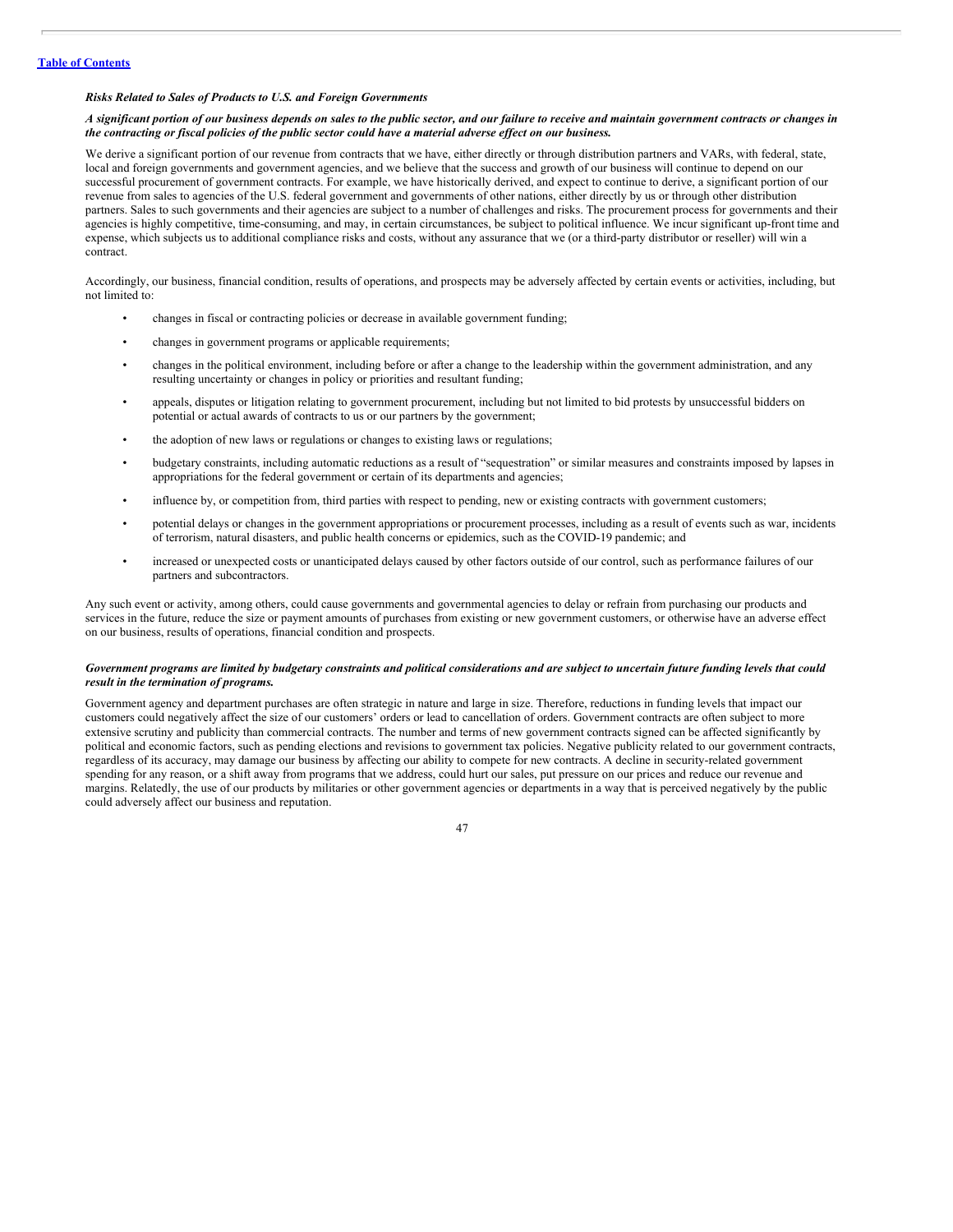A multi-year U.S. government program may be implemented through the award of many different individual contracts, grants, cooperative agreements and subcontracts or other subawards. For U.S. government programs, program funding is subject to congressional appropriations. Congress generally appropriates funds on a fiscal year basis even though a program may continue for several years. Government programs are often only partially funded initially, and additional funds are committed only as Congress makes further appropriations. The termination of a program or failure to commit funds to a program would result in a loss of anticipated future revenue attributable to that program, which could materially harm our business.

## *We are subject to audits by the U.S. government which could adversely af ect our business.*

U.S. government agencies routinely audit and investigate government contractors to monitor performance, cost allocations, cost accounting and compliance with applicable laws, regulations and standards. Since some of our contracts provide for cost reimbursement, the U.S. government has the right to audit our costs even after job completion and after we have billed and recognized the corresponding revenue. The U.S. government also may review the adequacy of, and a contractor's compliance with, its internal control systems and policies, including the contractor's purchasing, property, estimating, compensation and management information systems. Any costs found to be improperly allowed or improperly allocated to a specific contract will not be reimbursed, and any such costs that have already been reimbursed must be refunded, which would affect associated revenue that had already been recognized. While we intend to implement uniform procurement and compliance programs for all of our business, we may be subject to more risks from these audits until we are able to implement such a program effectively.

Responding to governmental audits, inquiries or investigations may involve significant expense and divert the attention of our management. If a government review or investigation uncovers improper or illegal activities, we may be subject to civil and criminal penalties and administrative sanctions, including termination of contracts, forfeiture of profits, suspension of payments, damages, fines and suspension or debarment from doing business with U.S. government agencies. In addition, our reputation could be seriously harmed by allegations of impropriety, even if unfounded. Our internal controls may not prevent or detect all improper or illegal activities.

#### Our business is subject to laws and regulations that are more restrictive because we are a contractor and subcontractor to the U.S. government.

As a contractor and subcontractor to the U.S. government, we are subject to various laws and regulations that are more restrictive than those applicable to non-government contractors, including the Federal Acquisition Regulations and its supplements, which comprehensively regulate the formation, administration and performance of U.S. government contracts, and the Truth in Negotiations Act and various other laws, which require certain certifications and disclosures. These laws and regulations, among other things:

- require that we obtain and maintain material governmental authorizations and approvals to conduct our business as it is currently conducted;
- require certification and disclosure of cost and pricing data in connection with certain contract negotiations;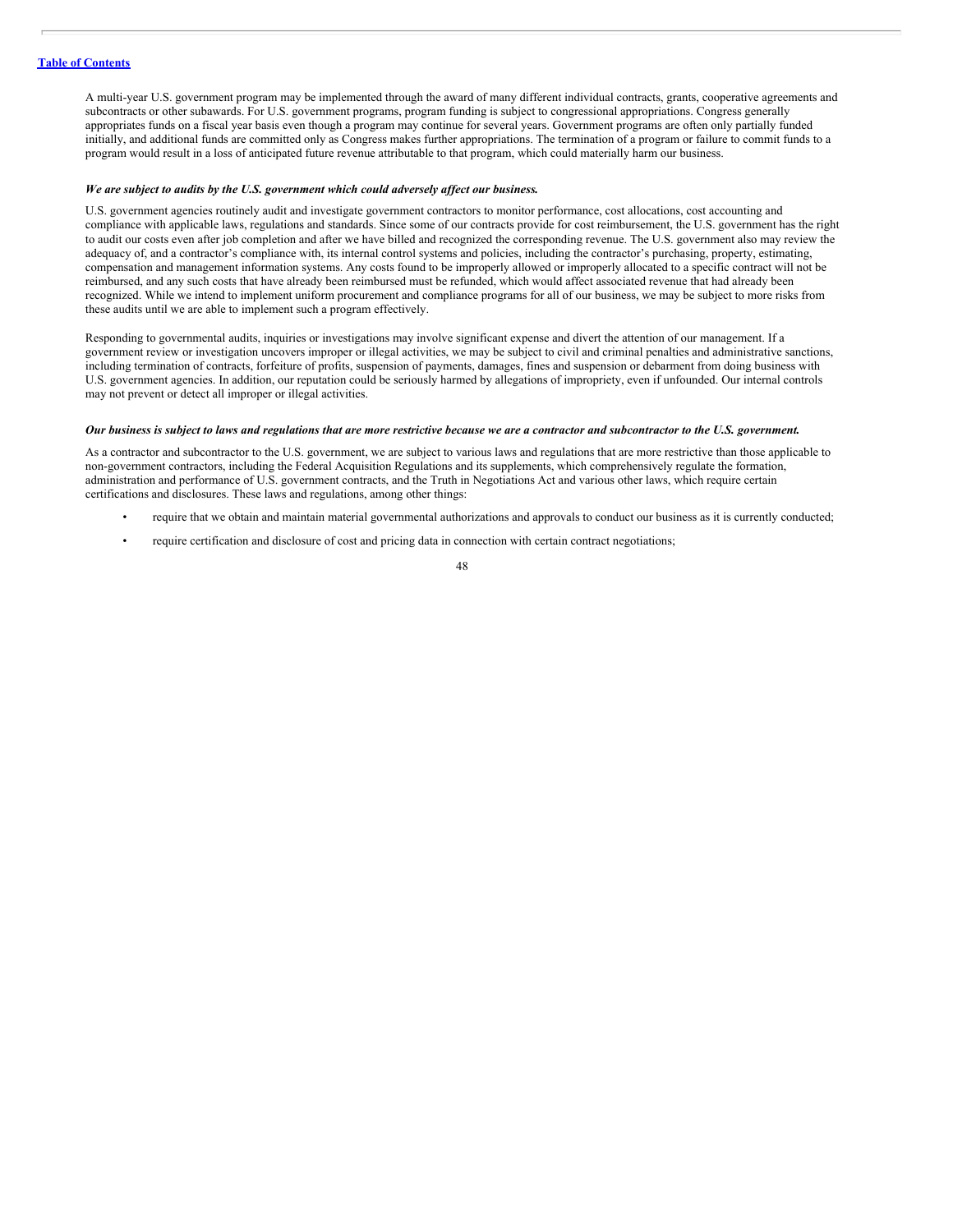- impose rules that define allowable and unallowable costs and otherwise govern our right to reimbursement under certain cost-based U.S. government contracts;
- restrict the use and dissemination of information classified for national security purposes and the export of certain products and technical data; and
- impose requirements relating to ethics and business practices, which carry penalties for noncompliance ranging from monetary fines and damages to loss of the ability to do business with the U.S. government as a prime contractor or subcontractor.

In addition, we may be subject to industrial security regulations of the U.S. Department of Defense and other federal agencies that are designed to safeguard against unauthorized access by foreigners and others to classified and other sensitive U.S. government information. If we were to come under foreign ownership, control or influence, our U.S. government customers could terminate, or decide not to renew, our contracts, or we may be subjected to burdensome industrial security compliance measures. Such a situation could impair our ability to obtain new contracts and subcontracts. The government may also change its procurement practices or adopt new contracting rules and regulations that could be costly to satisfy or that could impair our ability to obtain new contracts.

## Our contracts and those of our VARs with governments may impose requirements that may be unfavorable to us and that may have a material adverse *ef ect on our growth prospects and operating results.*

Most of our sales to government entities have been made indirectly through our VARs and other distribution partners. In some cases, we have entered contracts directly with government customers. There are inherent risks in contracting with governments and their agencies. Government customers can typically terminate, reduce orders under or otherwise modify any of its contracts with us or our VARs for its convenience (*i.e.*, without cause) whether or not we have failed to perform under the terms of the applicable contract. In such case, the government would not be required to pay our VARs or us for the lost profits for the unperformed work. A termination arising out of our VARs or our default could expose our VARs or us to liability and harm our VARs or our ability to compete for future contracts and orders. In addition to unfavorable termination provisions, our VARs or our U.S. government contracts and related regulations contain provisions that allow the U.S. government to unilaterally suspend our VARs or us from receiving new contracts pending resolution of alleged violations of procurement laws or regulations, reduce the value of existing contracts, issue modifications to a contract and potentially restrict exports of our products, services and associated materials.

Our VARs or our contracts with government agencies may subject our VARs or us to other risks and give the government additional rights and remedies not typically found in commercial contracts, including rights that allow the government to, for example:

- obtain detailed cost or pricing information;
- receive "most favored customer" pricing;
- require us to prioritize orders from our government customers above our other customers' existing orders, which we may fail to do and, even if we do prioritize such orders, may impact our relationships with our other customers;
- perform routine audits;
- impose equal employment and hiring standards;
- require products to be manufactured in specified countries;
- restrict non-U.S. ownership or investment in our company; and/or
- pursue administrative, civil or criminal remedies for contractual violations.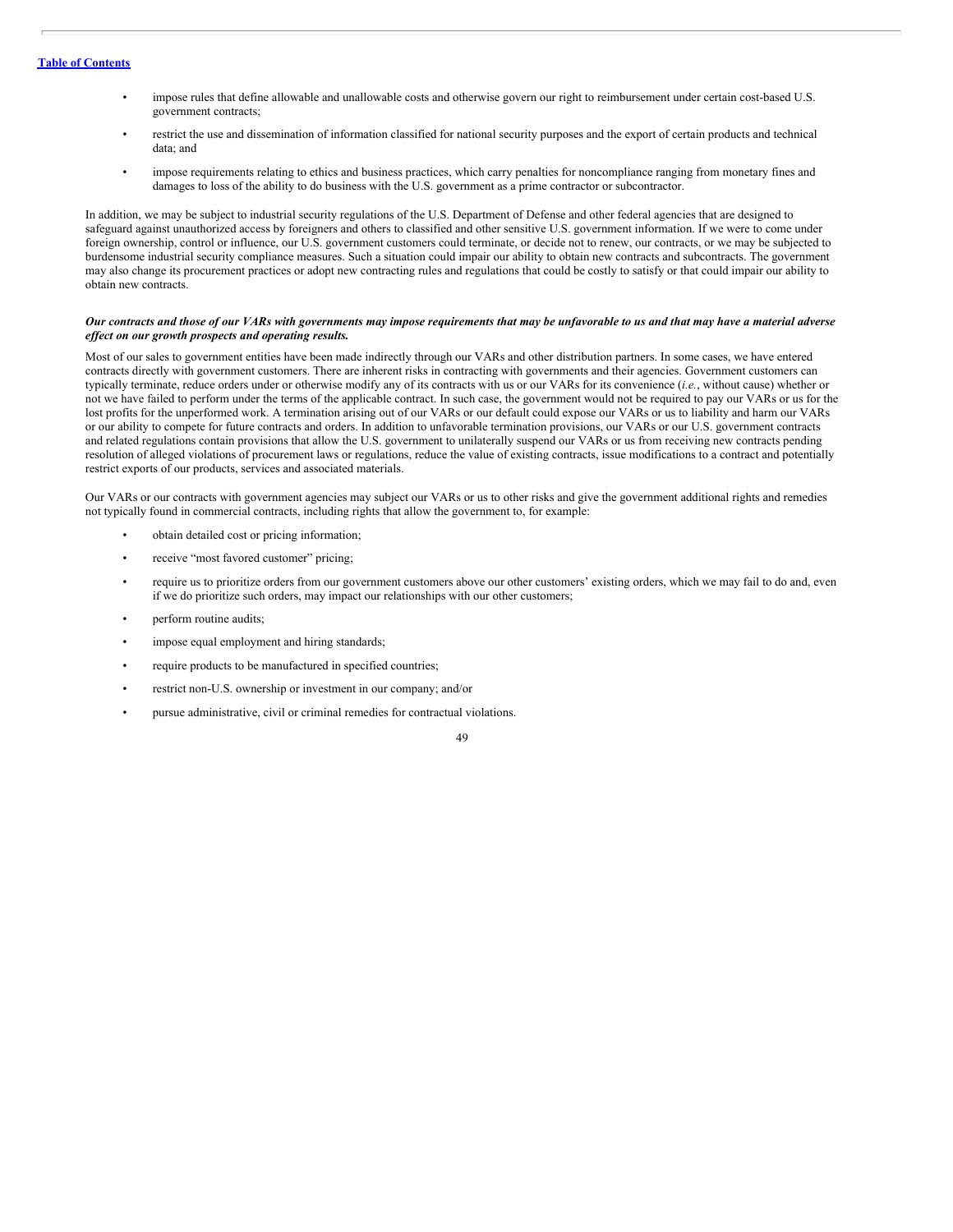These rights and remedies have the potential to limit our VARs or our sales to, and increase our VARs or our costs of, doing business with both government and commercial customers, which could materially adversely affect our growth prospects and operating results.

Additionally, we sometimes rely on our VARs and other distribution partners to satisfy certain regulatory obligations that we would otherwise have to satisfy if we sold directly to the government entities, and our VARs and other distribution partners may be unable or unwilling to satisfy these obligations in the future. In the event of such termination or change, it may be difficult for us to arrange for another VAR or other distribution partner to sell our solutions to these government entities in a timely manner, and we could lose sales opportunities during the transition.

#### *Risks Related to Litigation and Liability*

# *We are, and have been in the recent past, subject to business and intellectual property litigation.*

We have been in the recent past involved in litigation, and we could be involved in additional litigation in the future. In March 2018, Desktop Metal, Inc. ("Desktop Metal"), a direct competitor in the additive manufacturing industry, brought a claim in Massachusetts federal court against us regarding patent infringement and trade secret misappropriation. We counterclaimed for trade secret misappropriation, breach of fiduciary duty, and other matters. A jury trial was held in July 2018 on Desktop Metal's claims for patent infringement. We prevailed against Desktop Metal's claims of patent infringement via a jury verdict that found no infringement of the asserted patents. A second jury trial began in September 2018 primarily in connection with our counterclaims, and the parties entered into a confidential settlement agreement (the "Settlement Agreement") covering the disputes between them in October 2018. In October 2019, we submitted an Arbitration Demand with JAMS against Desktop Metal alleging breach of the parties' Settlement Agreement pursuant to the non-disparagement obligations therein, as well as a violation of M.G.L. c. 93A. Desktop Metal counterclaimed against us for breach of the parties' Settlement Agreement pursuant to the confidentiality provision therein. The matter proceeded in confidential arbitration and a hearing was held in December 2020. The Arbitration decision was issued on February 26, 2021, and the Arbitrator ruled that neither we nor Desktop Metal were liable pursuant to their respective claims, and that neither party therefore owed any damages to the other.

In July 2021, Continuous Composites Inc. ("Continuous Composites"), a company based out of Idaho, brought a claim in the United States District Court for the District of Delaware against us regarding patent infringement. We intend to mount a vigorous defense against Continuous Composites in court. However, we can provide no assurance as to the outcome of any such disputes, and any such actions may result in judgments against us for significant damages. Resolution of any such matters can be prolonged and costly, and the ultimate results or judgments are uncertain due to the inherent uncertainty in litigation and other proceedings.

In addition, the additive manufacturing industry has been, and may continue to be, litigious, particularly with respect to intellectual property claims. Moreover, our potential liabilities are subject to change over time due to new developments, changes in settlement strategy or the impact of evidentiary requirements. Regardless of the outcome, litigation has resulted in the past, and may result in the future, in significant legal expenses and require significant attention and resources of management. As a result, any present or future litigation that may be brought against us by any third party could result in reputational harm, losses, damages and expenses that may have a significant adverse effect on our financial condition.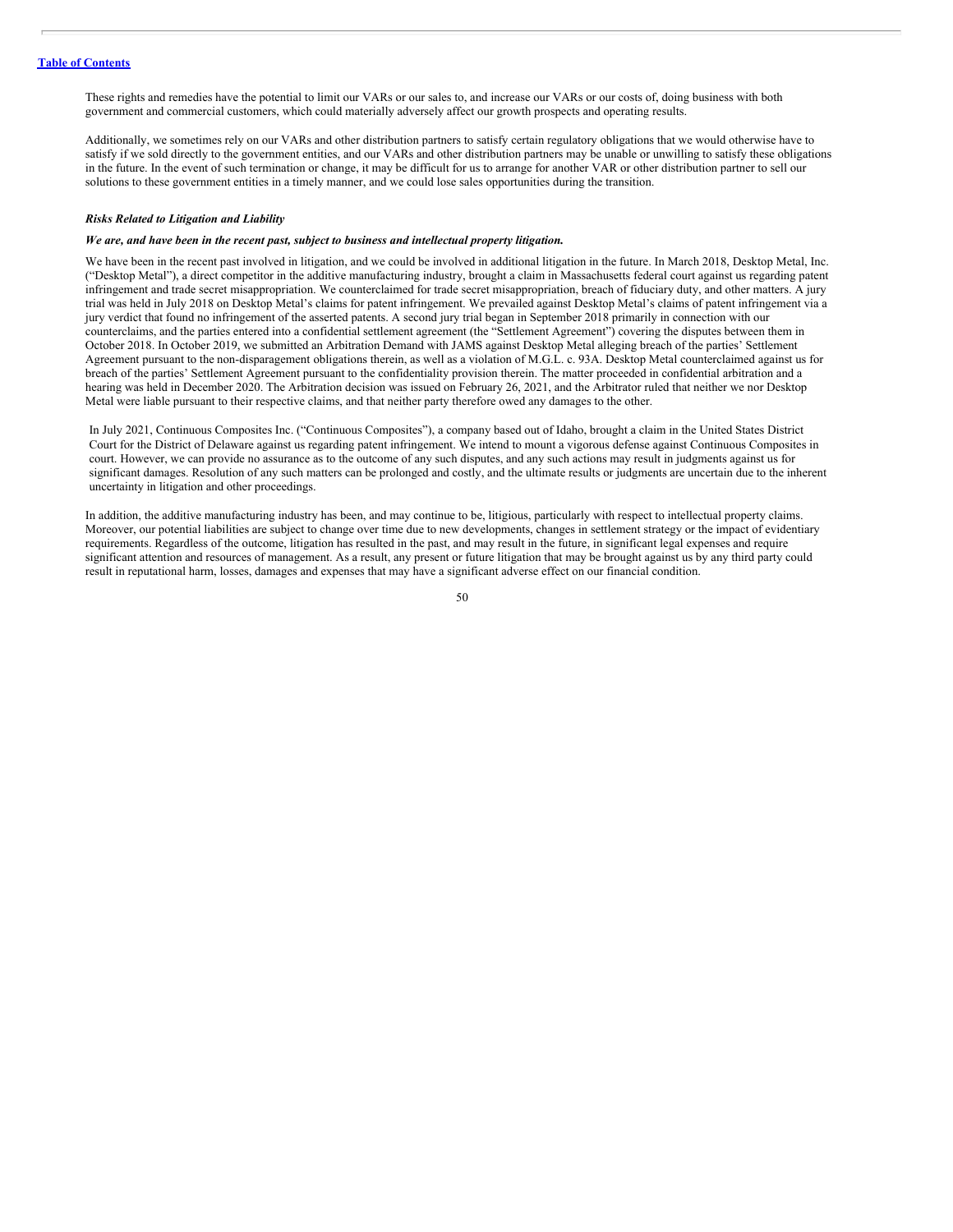### We could be subject to personal injury, property damage, product liability, warranty and other claims involving allegedly defective products that we *supply.*

The products we supply are sometimes used in potentially hazardous or critical applications, such as the assembled parts of an aircraft, medical device or automobile. The sale of our products and the provision of related services in general, and to customers in the foregoing industries in particular, exposes us to possible claims for property damage and personal injury or death, which may result from the use of these end-use parts. While we have not experienced any such claims to date, actual or claimed defects in the products we supply could result in our being named as a defendant in lawsuits asserting potentially large claims. We may be potentially liable, in significant amounts, and face significant harm to our reputation if an aircraft, medical or automotive part, component or accessory or any other aviation, medical or automotive product that we have sold, produced or repaired fails due to our fault, in whole or in part, or if an aircraft or automobile for which we have provided services or in which their parts are installed crashes, and the cause can be linked to those parts or cannot be determined. A similar risk arises in connection with sales of our products to customers in the aerospace industry to the extent that the parts produced by those products do not function properly and are responsible for damages. Our commercial contracts generally contain product warranties and limitations on liability and we carry liability insurance in amounts that we believe are adequate for our risk exposure and commensurate with industry norms. While we intend to monitor our insurance coverage as our business continues to grow, claims may arise in the future, and that insurance coverage may not be adequate or available to protect our consolidated company in all circumstances. Additionally, we might not be able to maintain adequate insurance coverage for our business in the future at an acceptable cost. Any liability claim against us that is not covered by adequate insurance could adversely affect our consolidated results of operations and financial condition. Finally, any liability claim against us may cause harm to our brand, reputation and adversely impact our business.

## We could face liability if our additive manufacturing solutions are used by our customers to print dangerous objects.

Customers may use our 3D printers to print parts that could be used in a harmful way or could otherwise be dangerous. For example, there have been news reports that additive manufacturing machines were used to print guns or other weapons. We have little, if any, control over what objects our customers print using our products, and it may be difficult, if not impossible, for us to monitor and prevent customers from printing weapons with our products. Additionally, individuals or entities unaffiliated with us could disseminate plans or digital files that could be used with our products to produce parts and items that could be deemed illegal or harmful. While we have never printed weapons on any printers in our offices, there can be no assurance that we will not be held liable if someone were injured or killed by a weapon printed by a customer using one of our products. Additionally, association of such an incident with our products may cause harm to our brand reputation and adversely impact our business.

## *Third parties may produce or sell counterfeit or imitation versions of our materials.*

Third parties may sell counterfeit or imitation versions of our materials that are inferior or pose safety risks. If consumers confuse these counterfeit products or materials for our products or materials or have a bad experience with the counterfeit products or materials, they might refrain from purchasing our products or materials in the future, which could harm our reputation and sales. Further, if third parties develop materials that compete favorably on price, and/or meet or exceed the quality and performance of our own materials, we may lose recurring revenue from lost sales of our materials. If we do not maintain favorable perceptions of our products and materials, and if we are unable to compete successfully with third party manufacturers of materials, our brand, business, financial condition, results of operations and cash flows could be adversely impacted.

### Failure of our global operations to comply with anti-corruption laws and various trade restrictions, such as sanctions and export controls, could have *an adverse ef ect on our business.*

We operate in a number of countries throughout the world, including countries known to have a reputation for corruption. Doing business on a global basis requires us to comply with anti-corruption laws and regulations imposed by governments around the world with jurisdiction over our operations, including the U.S. Foreign Corrupt Practices Act and the U.K. Bribery Act 2010, as well as the laws of the countries where we do business.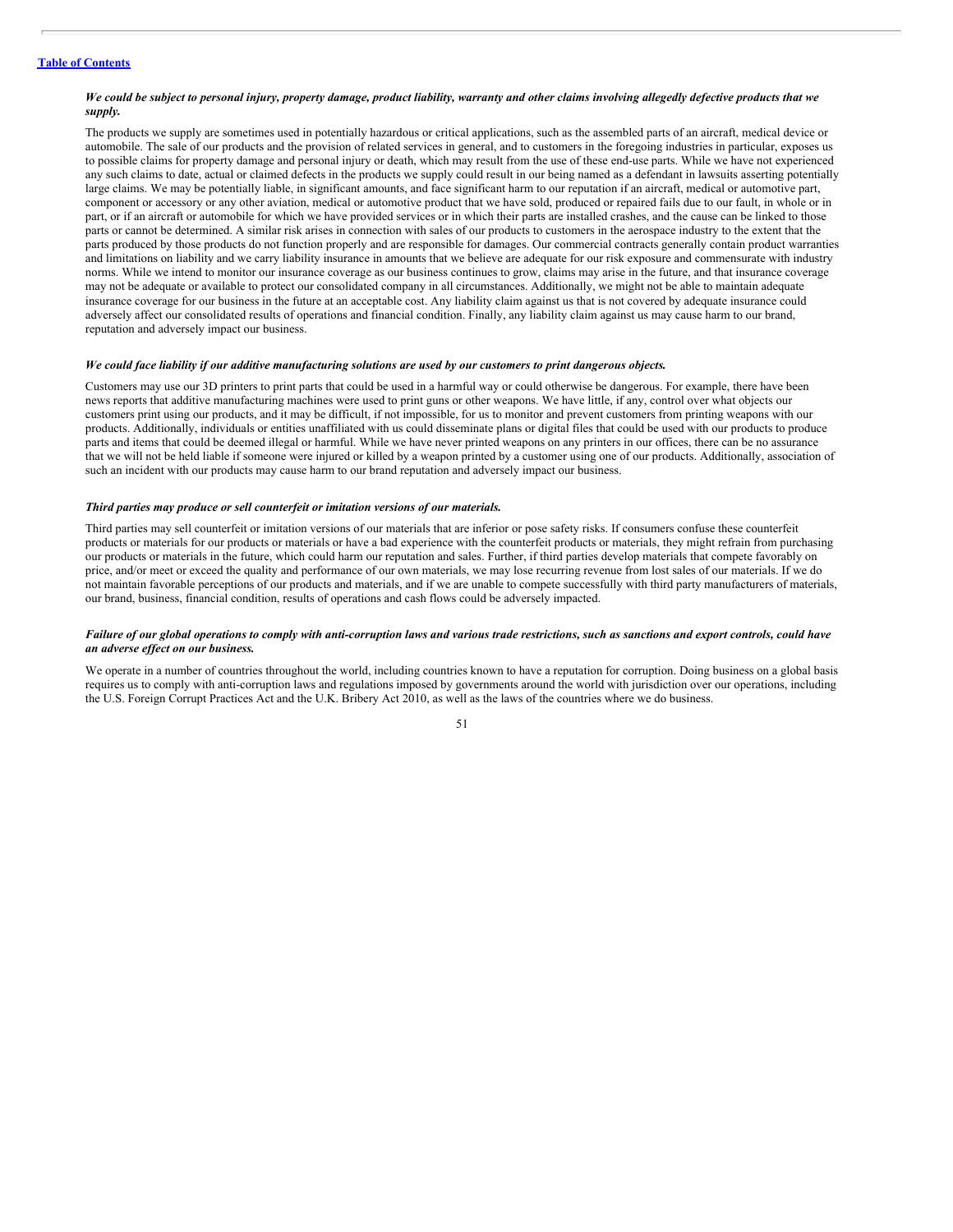We are also subject to various trade restrictions, including trade and economic sanctions and export controls, imposed by governments around the world with jurisdiction over our operations. For example, in accordance with trade sanctions administered by the Office of Foreign Assets Control and the U.S. Department of Commerce, we are prohibited from engaging in transactions involving certain persons and certain designated countries or territories, including Cuba, Iran, Syria, North Korea and the Crimea Region of Ukraine. In addition, our products are subject to export regulations that can involve significant compliance time and may add additional overhead cost to our products. In recent years the United States government has a renewed focus on export matters. For example, the Export Control Reform Act of 2018 and regulatory guidance thereunder have imposed additional controls, and may result in the imposition of further additional controls, on the export of certain "emerging and foundational technologies." Our current and future products may be subject to these heightened regulations, which could increase our compliance costs. For instance, recent amendments to the U.S. Export Administration Regulations ("EAR") increased restrictions on exports to certain "military end-users" and for "military end-uses" by certain persons in China, Russia, or Venezuela, which requires us to perform due diligence on customers and end-users in those countries for potential military connections.

We also need to monitor the changes in export-related laws and regulations, such as International Traffic in Arms Regulations ("ITAR"), and their applicability to our products and services. If our products or services become subject to the ITAR, we may be required to obtain licenses, clearances, or authorizations from various regulatory entities. If we are not allowed to export our products or services, or if the clearance process is burdensome, our ability to generate revenue would be adversely affected and our operating costs could increase.

In addition, international sales of certain of our products may be subject to local laws and regulations in foreign jurisdictions which we may not be familiar with. We may not be allowed to ship our products to certain countries without meeting their local laws and regulations. The failure to comply with any of these laws or regulations could adversely affect our ability to conduct our business and generate revenues.

We are committed to doing business in accordance with applicable anti-corruption laws and regulations and with applicable trade restrictions. We are subject, however, to the risk that our affiliated entities or our and our affiliates' respective officers, directors, employees and agents (including distributors and VARs of our products) may take action determined to be in violation of such laws and regulations. Any violation by us or by any of these persons could result in substantial fines, sanctions, civil and/or criminal penalties, or curtailment of operations in certain jurisdictions, and might adversely affect our operating results. In addition, actual or alleged violations could damage our reputation and ability to do business.

Although we take precautions to prevent violations of applicable anti-corruption laws and regulations and applicable trade restrictions, we may have exported products in the past in apparent violation of the EAR. If we are found to be in violation of U.S. export control laws, it could result in substantial fines and penalties for us and for the individuals working for us. We may also be adversely affected through other penalties, reputational harm, loss of access to certain markets or otherwise.

## We are subject to environmental, health and safety laws and regulations related to our operations and the use of our 3D printers and materials, which *could subject us to compliance costs and/or potential liability.*

We are subject to domestic and foreign environmental, health and safety laws and regulations governing our operations. A certain risk of environmental liability is inherent in our production activities. These laws and regulations govern, among other things, the generation, use, storage, registration, handling, transport and disposal of chemicals and waste materials, the presence of specified substances in electrical products; the emission and discharge of hazardous materials into the ground, air or water; the investigation and cleanup of contaminated sites, including any contamination that results from spills due to our failure to properly dispose of chemicals and other waste materials and the health and safety of our employees. As such, our operations, including our production activities, carry an inherent risk of environmental, health and safety liabilities. Under these laws and regulations, we could be subject to liability for improper disposal of chemicals and waste materials, including those resulting from the use of our systems and accompanying materials by end-users. Accidents or other incidents that occur at our facilities or involve our personnel or operations could result in claims for damages against us. In the event we are found to be financially responsible, as a result of environmental or other laws or by court order, for environmental damages alleged to have been caused by us or occurring on our premises, we could be required to pay substantial monetary damages or undertake expensive remedial obligations. If our operations fail to comply with such laws or regulations, we may be subject to fines and other civil, administrative or criminal sanctions, including the revocation of permits and licenses necessary to continue our business activities, or may be required to make significant expenditures to achieve compliance. In addition, we may be required to pay damages or civil judgments in respect of third-party claims, including those relating to personal injury (including exposure to hazardous substances that we generate, use, store, handle, transport, manufacture or dispose of), property damage or contribution claims. Some environmental laws allow for strict, joint and several liabilities for remediation costs, regardless of fault. We may be identified as a potentially responsible party under such laws. The amount of any costs, including fines or damages payments that we might incur under such circumstances could substantially exceed any insurance we have to cover such losses. Any of these events, alone or in combination, could have a material adverse effect on our business, financial condition and results of operations and could adversely affect our reputation.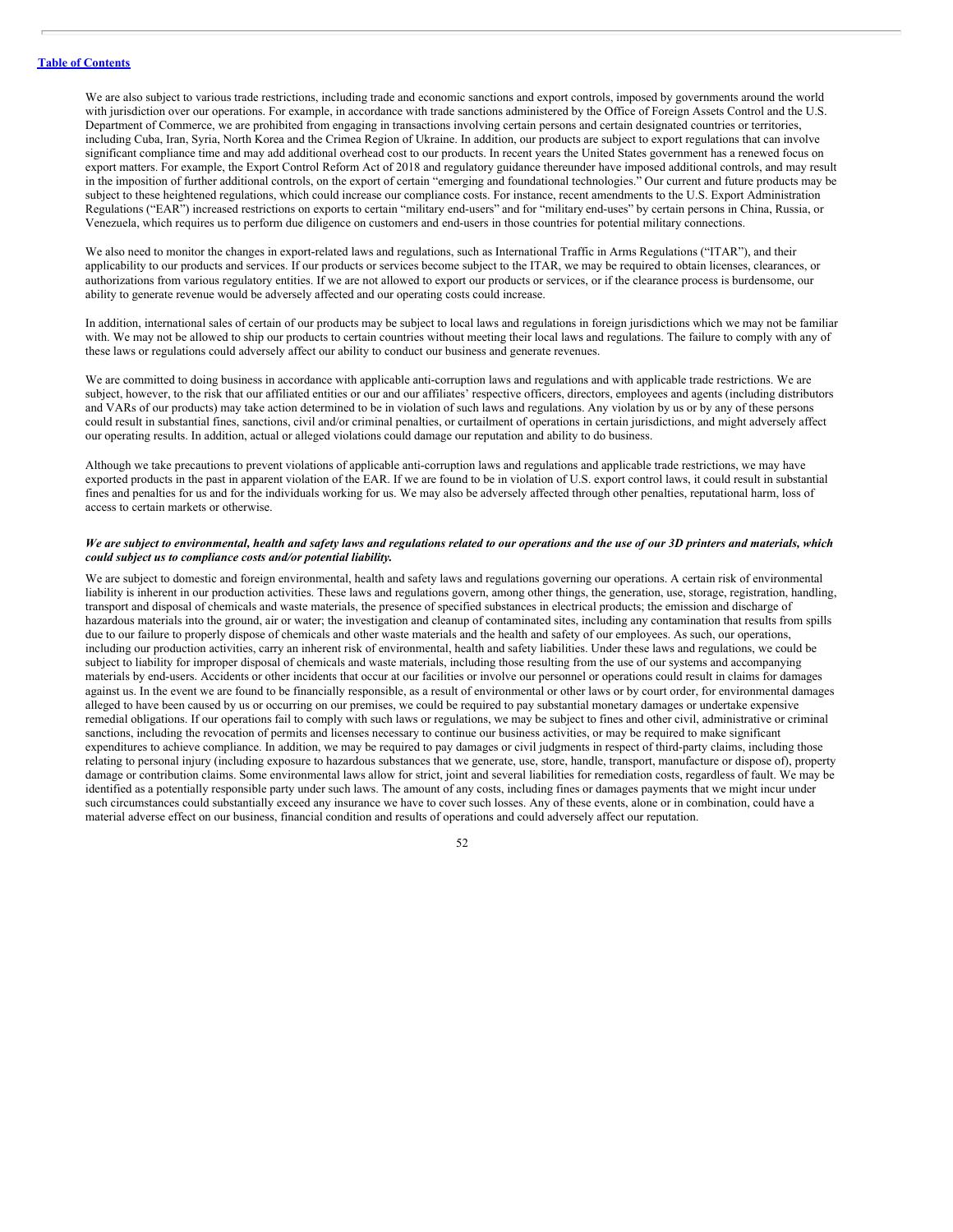#### **Table of [Contents](#page-2-0)**

We may be subject to environmental laws and regulations concerning the import and export of chemicals and hazardous substances including, without limitation, the United States Toxic Substances Control Act ("TSCA") and the Registration, Evaluation, Authorization and Restriction of Chemical Substances ("REACH"). These laws and regulations require the testing and registration of some chemicals that we ship along with, or that form a part of, our systems and other products. If we fail to comply with these or similar laws and regulations, we may be required to make significant expenditures to reformulate the chemicals that we use in our products and materials or incur costs to register such chemicals to gain and/or regain compliance. Additionally, we could be subject to significant fines or other civil and criminal penalties should we not achieve such compliance.

The cost of complying with current and future environmental, health and safety laws applicable to our operations, or the liabilities arising from releases of, or exposure to, hazardous substances, may result in future expenditures. Any of these developments, alone or in combination, could have an adverse effect on our business, financial condition and results of operations.

Aspects of our business are subject to laws and regulations governing privacy and data security. Changes in laws, regulations, and public perception concerning data protection and privacy, or changes in the interpretation or patterns of enforcement of existing laws and regulations, could impair our efforts to maintain and expand our customer base or the ability of our customers to use our services. Breaches of laws and regulations concerning data *protection and privacy could expose us to significant fines and other penalties.*

We hold personal information about a variety of individuals, such as our employees, prospects, and our customers. Processing of personal information is increasingly subject to legislation and regulation in numerous jurisdictions around the world.

For example, relevant applicable laws and regulations governing the collection, use, disclosure or other processing of personal information include, in the United States, rules and regulations promulgated under the authority of the Federal Trade Commission, the California Consumer Privacy Act of 2018 (the "CCPA") and state breach notification laws. In particular, the CCPA, among other things, requires covered 'Businesses' to provide new disclosures to California consumers and afford such consumers new rights with respect to their personal information. The CCPA provides for civil penalties for violations, as well as a private right of action for certain data breaches that result in the loss of personal information. This private right of action may increase the likelihood of, and risks associated with, data breach litigation.

The CCPA has prompted a number of proposals for new federal and state-level privacy legislation. Such proposed legislation, if enacted, may add additional complexity, variation in requirements, restrictions and potential legal risk, require additional investment of resources in compliance programs, impact strategies and the availability of previously useful data and could result in increased compliance costs and/or changes in business practices and policies.

Moreover, we maintain offices in the European Union ("EU") (Ireland) and we have customers in the EU and the United Kingdom ("UK"). Accordingly, we are subject to the General Data Protection Regulation (EU) 2016/679 (the "GDPR"), and related member state implementing legislation, and to the UK's Data Protection Act 2018 (collectively, "European Data Protection Law"). European Data Protection Law places obligations on controllers and processors of personal data, while establishing rights for individuals with respect to their personal data. European Data Protection Law is also explicitly extraterritorial in its application, and could affect our business activities in jurisdictions outside the EU and the UK. Additionally, European Data Protection Law imposes strict rules on the transfer of personal data outside of the EU to countries that do not ensure an adequate level of protection, like the United States. These transfers are prohibited unless an appropriate safeguard specified by the GDPR is implemented, such as the Standard Contractual Clauses (SCCs) or binding corporate rules. The Court of Justice of the European Union (the "CJEU") recently deemed that these transfers need to be analyzed on a case-by-case basis to ensure EU standards of data protection are met in the jurisdiction where the data importer is based. European regulators have issued recent guidance following the CJEU case that imposes significant new diligence requirements on transferring data outside the EU. Complying with this guidance is and will continue to be expensive and time consuming and may ultimately prevent us from transferring personal data outside the EU, which would cause significant business disruption. The GDPR imposes sanctions for violations up to the greater of  $\epsilon$ 20 million and 4% of worldwide gross annual revenue, enables individuals to claim damages for violations and introduces the right for non-profit organizations to bring claims on behalf of data subjects.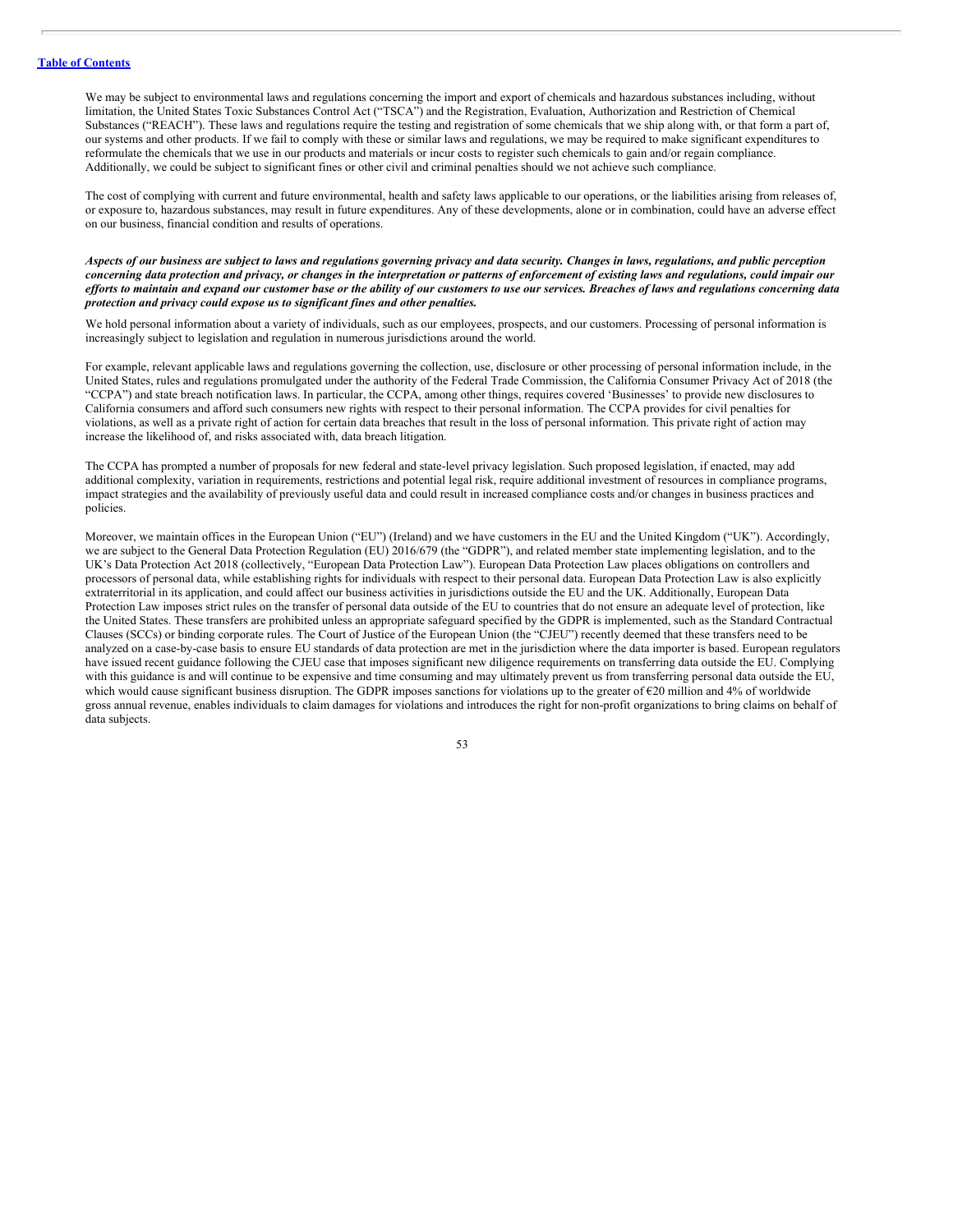The regulatory framework governing the collection, processing, storage, use and sharing of personal information is rapidly evolving and is likely to continue to be subject to uncertainty and varying interpretations. It is possible that these laws may be interpreted and applied in a manner that is inconsistent with our existing data management practices or the features of our services and platform capabilities. We cannot yet fully determine the impact these or future laws, rules, regulations and industry standards may have on our business or operations. Additionally, our customers may be subject to differing privacy laws, rules and legislation, which may mean that they require us to be bound by varying contractual requirements applicable to certain other jurisdictions. Adherence to such contractual requirements may impact our collection, use, processing, storage, sharing and disclosure of personal information and may mean we become bound by, or voluntarily comply with, self-regulatory or other industry standards relating to these matters that may further change as laws, rules and regulations evolve. We have incurred, and may continue to incur, significant expenses to comply with evolving mandatory privacy and security standards and protocols imposed by law, regulation, industry standards, shifting merchant and customer expectations, or contractual obligations, and we may not be able to respond quickly or effectively to regulatory, legislative and other developments. These changes may in turn impair our ability to offer our existing or planned features, products and services and/or increase our cost of doing business.

We publicly post documentation regarding our privacy practices. Although we endeavor to comply with our published policies and documentation, we may at times fail to do so or be alleged to have failed to do so. Any failure or perceived failure by us to comply with our privacy policies or any applicable privacy, security or data protection, information security or consumer-protection related laws, regulations, orders or industry standards could expose us to costly litigation, significant awards, fines or judgments, civil and/or criminal penalties or negative publicity, and could materially and adversely affect our business, financial condition and results of operations. The publication of our privacy policy and other documentation that provide promises and assurances about privacy and security can subject us to potential state and federal action if they are found to be deceptive, unfair, or misrepresentative of our actual practices, which could, individually or in the aggregate, materially and adversely affect our business, financial condition and results of operations.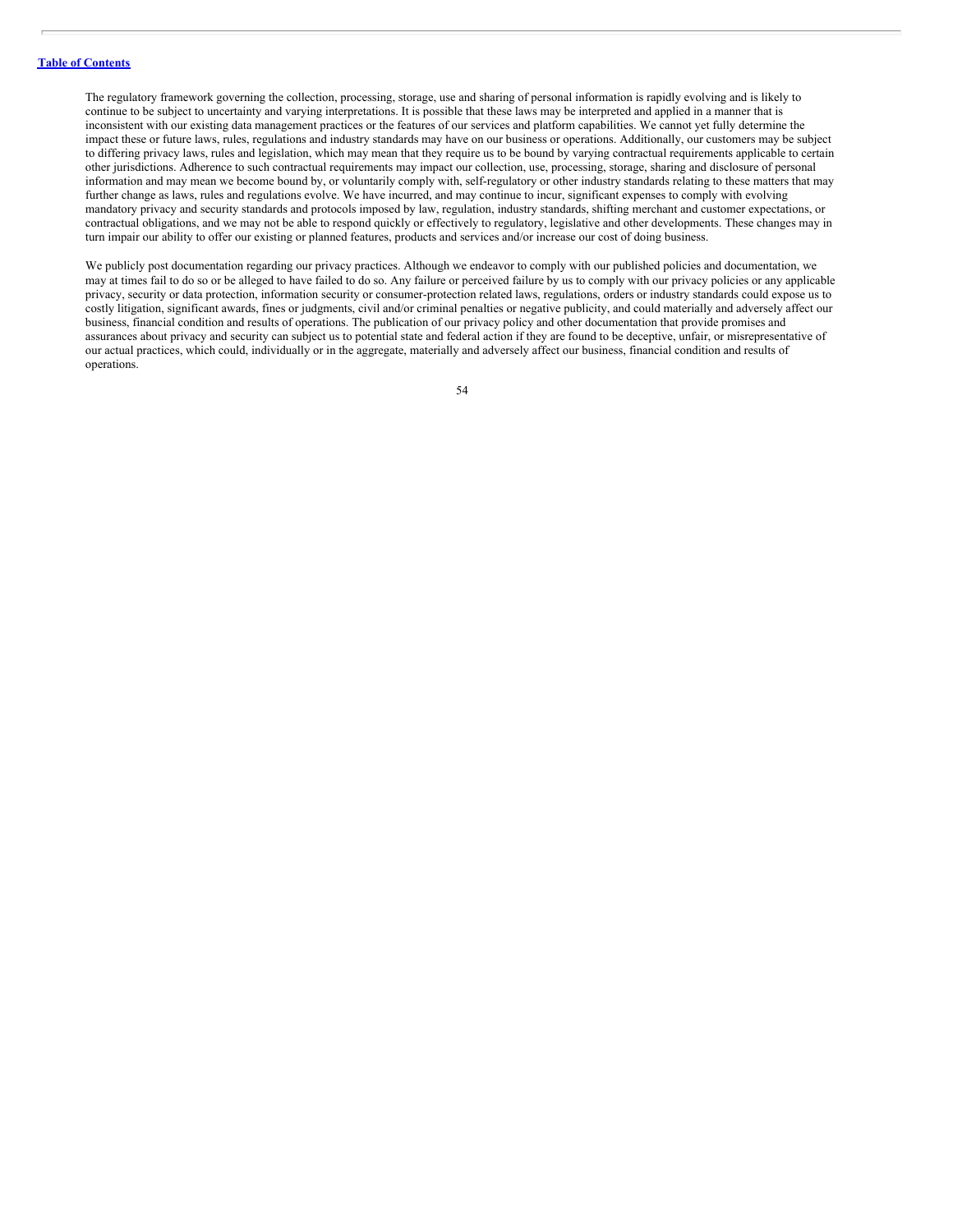### We rely on our software and information technology systems to manage numerous aspects of our business and a disruption of these systems could *adversely af ect our business.*

We rely on our information technology systems to manage numerous aspects of our business, including to efficiently purchase products from our suppliers, provide procurement and logistic services, ship products to our customers, receive orders from our customers, manage our accounting and financial functions, including our internal controls, and maintain our research and development data. Our information technology systems are an essential component of our business and any disruption could significantly limit our ability to manage and operate our business efficiently. A failure of our information technology systems to perform properly could disrupt our supply chain, product development and customer experience, which may lead to increased overhead costs and decreased sales and have an adverse effect on our reputation and our financial condition. In particular, our integrated software platform is an essential system that virtually all of our customers depend on for their design needs. If our integrated software platform were to fail, we could face adverse consequences to our results of operations, financial condition and business reputation. In addition, during the COVID-19 pandemic, a substantial portion of our employees have conducted work remotely, making us more dependent on potentially vulnerable communications systems and making us more vulnerable to cyberattacks.

Although we take steps and incur significant costs to secure our information technology systems, including our computer systems, intranet and internet sites, email and other telecommunications and data networks, our security measures may not be effective and our systems may be vulnerable to damage or interruption. Disruption to our information technology systems could result from power outages, computer and telecommunications failures, computer viruses, cyber-attack or other security breaches, catastrophic events such as fires, floods, earthquakes, tornadoes, hurricanes, acts of war, terrorism and usage errors by our employees.

Our reputation and financial condition could be adversely affected if, as a result of a significant cyber-event or otherwise:

- our operations are disrupted or shut down;
- our confidential, proprietary information is stolen or disclosed;
- we incur costs or are required to pay fines in connection with stolen customer, employee or other confidential information; or
- we must dedicate significant resources to system repairs or increase cyber security protection.

In addition, any unauthorized access, disclosure or other loss or unauthorized use of information or data could result in legal claims or proceedings, regulatory investigations or actions, and other types of liability under laws that protect the privacy and security of personal information, including federal, state and foreign data protection and privacy regulations, violations of which could result in significant penalties and fines. In addition, although we seek to detect and investigate all data security incidents, security breaches and other incidents of unauthorized access to our information technology systems and data can be difficult to detect and any delay in identifying such breaches or incidents may lead to increased harm and legal exposure.

The cost of investigating, mitigating and responding to potential data security breaches and complying with applicable breach notification obligations to individuals, regulators, partners and others can be significant. Our insurance policies may not be adequate to compensate us for the potential costs and other losses arising from such disruptions, failures or security breaches. In addition, such insurance may not be available to us in the future on economically reasonable terms, or at all. Further, defending a suit, regardless of its merit, could be costly, divert management attention and harm our reputation.

If our computer systems are damaged or cease to function properly, or, if we do not replace or upgrade certain systems, we may incur substantial costs to repair or replace them and may experience an interruption of our normal business activities or loss of critical data. Any such disruption could adversely affect our reputation and financial condition.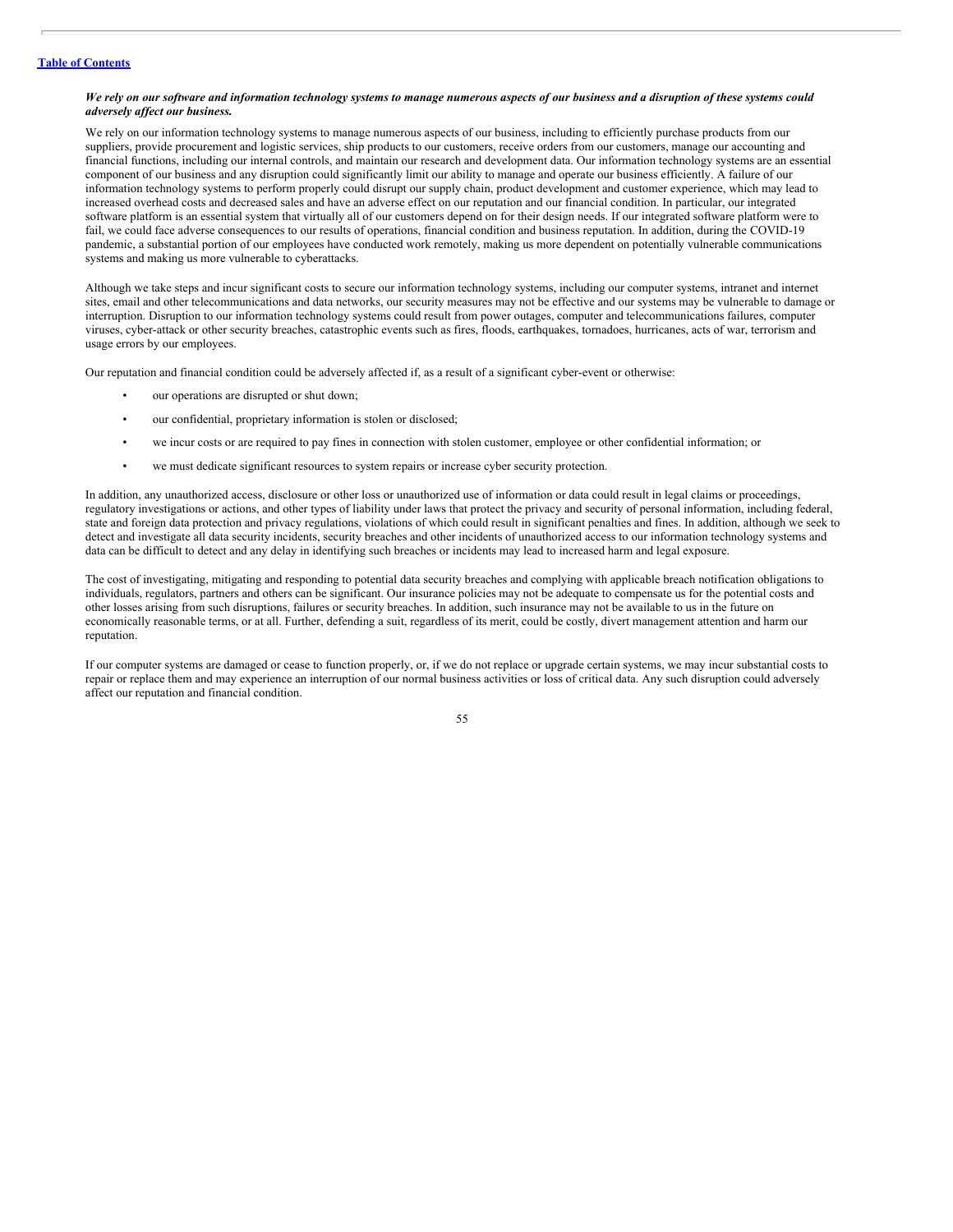We also rely on information technology systems maintained by third parties, including third-party cloud computing services and the computer systems of our suppliers for both our internal operations and our customer-facing infrastructure related to our additive manufacturing solutions. These systems are also vulnerable to the types of interruption and damage described above but we have less ability to take measures to protect against such disruptions or to resolve them if they were to occur. Information technology problems faced by third parties on which we rely could adversely impact our business and financial condition as well as negatively impact our brand reputation.

## Any unauthorized control or manipulation of our products' systems could result in loss of confidence in us and our products and harm our business.

Our products contain complex information technology systems. For example, our additive manufacturing machines are designed withbuilt-in data connectivity to accept and install periodic remote updates from us to monitor, improve and update their functionality. We have designed, implemented and tested security measures intended to prevent unauthorized access to our information technology networks, our products and their systems. However, hackers may attempt to gain unauthorized access to modify, alter and use such networks, products and systems to gain control of, or to change, our products' functionality, user interface and performance characteristics, or to gain access to data stored in or generated by our products. We encourage reporting of potential vulnerabilities in the security of our products and we aim to remedy any reported and verified vulnerability. Accordingly, we have received reports of potential vulnerabilities in the past and have attempted to remedy them. However, there can be no assurance that vulnerabilities will not be exploited in the future before they can be identified, or that our remediation efforts are or will be successful.

Any unauthorized access to or control of our products or their systems or any loss of data could result in legal claims or proceedings. In addition, regardless of their veracity, reports of unauthorized access to our products, their systems or data, as well as other factors that may result in the perception that our products, their systems or data are capable of being "hacked," could negatively affect our brand and harm our business, prospects, financial condition and operating results.

#### *Our business has risks that may not be adequately covered by insurance or indemnity.*

We may face unanticipated risks of legal liability for damages caused by the actual or alleged failure of our products. While we have attempted to secure liability insurance coverage at an appropriate cost, it is impossible to adequately insure against all risks inherent in our industry, nor can we assure you that our insurers will pay a particular claim, or that we will be able to maintain coverage at reasonable rates in the future. Our insurance policies also contain deductibles, limitations and exclusions, which increase our costs in the event of a claim. Even a partially uninsured claim of significant size, if successful, could have an adverse effect on our financial condition. In addition, we may not be able to continue to obtain insurance coverage on commercially reasonable terms, or at all, and our existing policies may be cancelled or otherwise terminated by the insurer. Maintaining adequate insurance and successfully accessing insurance coverage that may be due for a claim can require a significant amount of our management's time, and we may be forced to spend a substantial amount of money in that process. Substantial claims in excess of or not otherwise covered by indemnity or insurance could harm our financial condition and operating results.

## *Risks Related to Intellectual Property*

## We may not be able to adequately protect our proprietary and intellectual property rights in our data or technology.

Our success is dependent, in part, upon protecting our proprietary information and technology. Our intellectual property portfolio primarily consists of patents, patent applications, registered and unregistered trademarks, unregistered copyrights, domain names, know-how, and trade secrets. We may be unsuccessful in adequately protecting our intellectual property.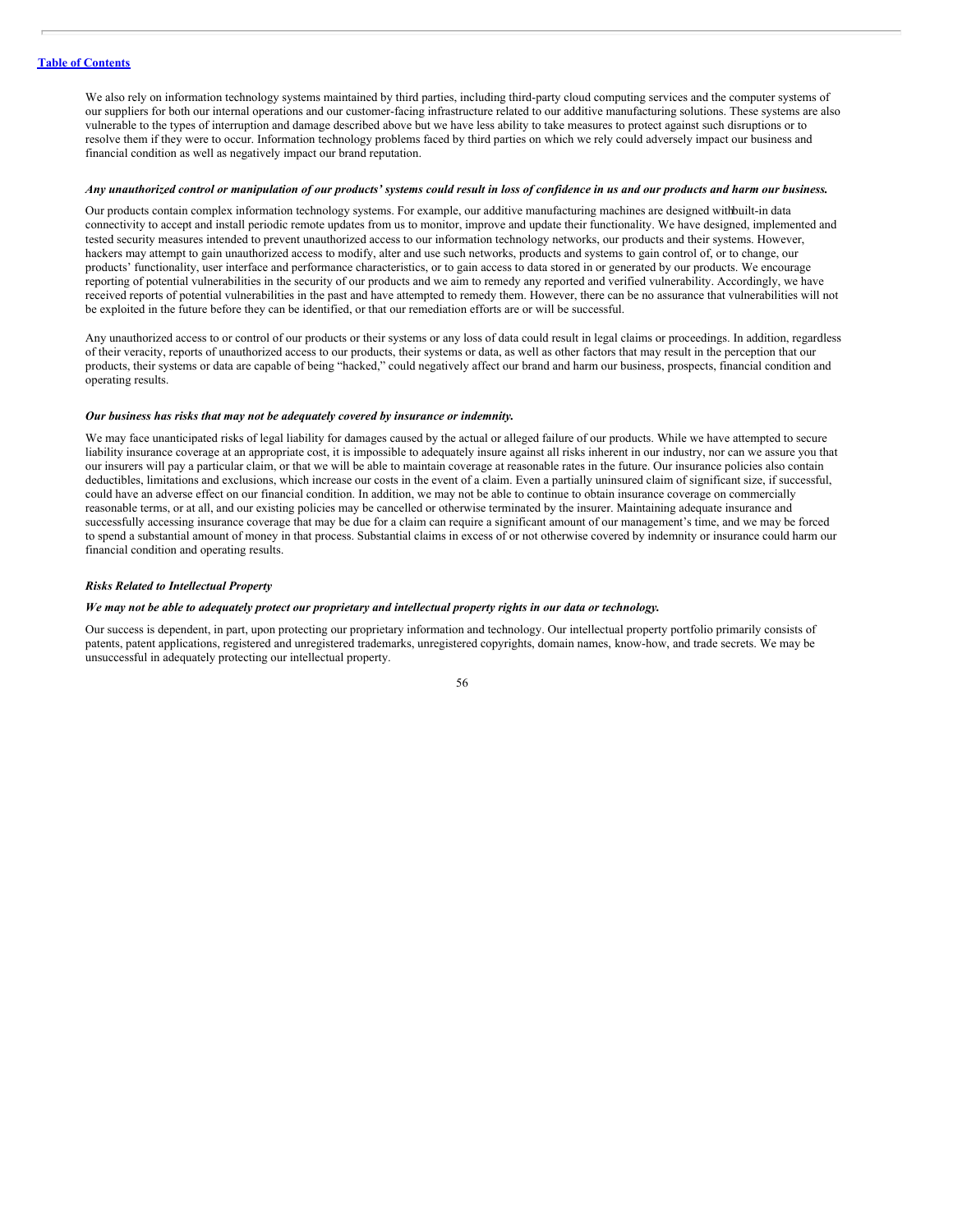Our trade secrets, know-how and other unregistered proprietary rights are a key aspect of our intellectual property portfolio. While we take reasonable steps to protect our trade secrets and confidential information and enter into confidentiality and invention assignment agreements intended to protect such rights, such agreements can be difficult and costly to enforce or may not provide adequate remedies if violated, and we may not have entered into such agreements with all relevant parties. Such agreements may be breached and trade secrets or confidential information may be willfully or unintentionally disclosed, including by employees who may leave our company and join our competitors, or our competitors or other parties may learn of the information in some other way. Additionally, certain unauthorized use of our intellectual property may go undetected, or we may face legal or practical barriers to enforcing our legal rights even where unauthorized use is detected. The disclosure to, or independent development by, a competitor of any of our trade secrets, know-how or other technology not protected by a patent or other intellectual property system could materially reduce or eliminate any competitive advantage that we may have over such competitor. This concern could manifest itself in particular with respect to our proprietary materials that are used with our systems. Portions of our proprietary materials may not be afforded patent protection. Chemical companies or other producers of raw materials used in our materials may be able to develop materials that are compatible to a large extent with our products, whether independently or in contravention of our trade secret rights and related proprietary and contractual rights. If such materials are made available to owners of our systems, and are purchased in place of our proprietary materials, our revenues and profitability would be reduced, and we could be forced to reduce prices for our proprietary materials.

Current laws may not provide for adequate protection of our products, especially in foreign jurisdictions which may have laws that provide insufficient protections to companies. In addition, legal standards relating to the validity, enforceability, and scope of protection of proprietary rights in internet-related businesses are uncertain and evolving, and changes in these standards may adversely impact the viability or value of our proprietary rights. Some license provisions protecting against unauthorized use, copying, transfer, and disclosure of our products, or certain aspects of our products may be unenforceable under the laws of certain jurisdictions. Further, the laws of some countries do not protect proprietary rights to the same extent as the laws of the United States, and the laws and mechanisms for protection and enforcement of intellectual property rights in some foreign countries may be inadequate. As we continue to operate in foreign countries and expand our international activities, we have encountered and may in the future encounter challenges in navigating the laws of foreign countries, which may adversely affect our ability to protect our proprietary rights. Further, competitors, foreign governments, foreign government-backed actors, criminals, or other third parties may gain unauthorized access to our proprietary information and technology. Accordingly, despite our efforts, we may be unable to prevent third parties from infringing upon or misappropriating our technology and intellectual property or claiming that we infringe upon or misappropriate their technology and intellectual property.

To protect our intellectual property rights, we may be required to spend significant resources to monitor, protect, and defend these rights, and we may or may not be able to detect infringement by our customers or third parties. Litigation has been and may be necessary in the future to enforce our intellectual property rights and to protect our trade secrets. Such litigation could be costly, time consuming, and distracting to management and could result in the impairment or loss of portions of our intellectual property. Furthermore, our efforts to enforce our intellectual property rights may be met with defenses, counterclaims, and countersuits attacking the validity and enforceability of our intellectual property rights. Our inability to protect our proprietary technology against unauthorized copying or use, as well as any costly litigation or diversion of our management's attention and resources, could delay further sales or the implementation of our platform, impair the functionality of our platform, delay introductions of new features, integrations, and capabilities, result in our substituting inferior or more costly technologies into our platform, or injure our reputation. In addition, we may be required to license additional technology from third parties to develop and market new features, integrations, and capabilities, and we cannot be certain that we could license that technology on commercially reasonable terms or at all, and our inability to license this technology could harm our ability to compete.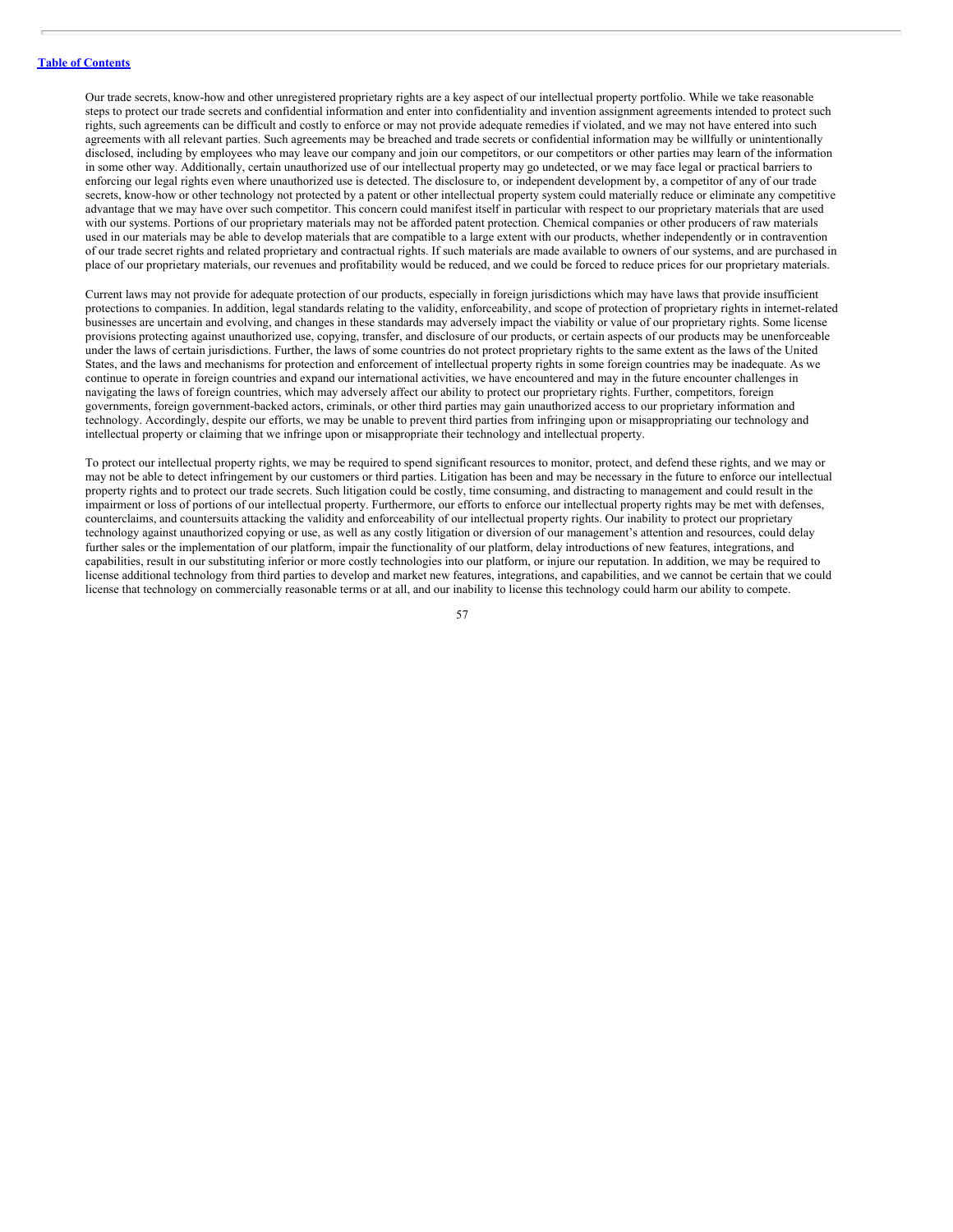#### If third parties claim that we infringe upon or otherwise violate their intellectual property rights, our business could be adversely affected.

We have in the past and may in the future be subject to claims that we have infringed or otherwise violated third parties' intellectual property rights. There is patent, copyright and other intellectual property development and enforcement activity in our industry and relating to the additive manufacturing technology we use in our business. Our future success depends in part on not infringing upon or otherwise violating the intellectual property rights of others. From time to time, our competitors or other third parties (including non-practicing entities and patent holding companies) may claim that we are infringing upon or otherwise violating their intellectual property rights, and we may be found to be infringing upon or otherwise violating such rights. We may be unaware of the intellectual property rights of others that may cover some or all of our current or future technology or conflict with our rights, and the patent, copyright, and other intellectual property rights of others may limit our ability to improve our technology and compete effectively. Any claims of intellectual property infringement or other intellectual property violations, even those without merit, could:

- be expensive and time consuming to defend;
- cause us to cease making, licensing or using our platform or products that incorporate the challenged intellectual property;
- require us to modify, redesign, reengineer or rebrand our platform or products, if feasible;
- divert management's attention and resources; or
- require us to enter into royalty or licensing agreements to obtain the right to use a third-party's intellectual property.

Any royalty or licensing agreements, if required, may not be available to us on acceptable terms or at all. A successful claim of infringement against us could result in our being required to pay significant damages, enter into costly settlement agreements, or prevent us from offering our platform or products, any of which could have a negative impact on our operating profits and harm our future prospects. We may also be obligated to indemnify our customers or business partners in connection with any such litigation and to obtain licenses, modify our platform or products, or refund premium subscription fees, which could further exhaust our resources. Such disputes could also disrupt our platform or products, adversely affecting our customer satisfaction and ability to attract customers.

# If we are unable to adequately protect or enforce our intellectual property rights, such information may be used by others to compete against us, in particular in developing materials that could be used with our printing systems in place of our proprietary materials.

We have devoted substantial resources to the development of our technology and related intellectual property rights. Our success and future revenue growth will depend, in part, on our ability to protect our intellectual property. We rely on a combination of registered and unregistered intellectual property and protect our rights using patents, licenses, trademarks, trade secrets, confidentiality and assignment of invention agreements and other methods.

Despite our efforts to protect our proprietary rights, it is possible that competitors or other unauthorized third parties may obtain, copy, use or disclose our technologies, inventions, processes or improvements. We cannot assure you that any of our existing or future patents or other intellectual property rights will not be challenged, invalidated or circumvented, or will otherwise provide us with meaningful protection. Our pending patent applications may not be granted, and we may not be able to obtain foreign patents or pending applications corresponding to our U.S. patents. Even if foreign patents are granted, effective enforcement in foreign countries may not be available.

Our trade secrets, know-how and other unregistered proprietary rights are a key aspect of our intellectual property portfolio. While we take reasonable steps to protect our trade secrets and confidential information and enter into confidentiality and invention assignment agreements intended to protect such rights, such agreements can be difficult and costly to enforce or may not provide adequate remedies if violated, and we may not have entered into such agreements with all relevant parties. Such agreements may be breached and trade secrets or confidential information may be willfully or unintentionally disclosed, including by employees who may leave our company and join our competitors, or our competitors or other parties may learn of the information in some other way. The disclosure to, or independent development by, a competitor of any of our trade secrets, know-how or other technology not protected by a patent or other intellectual property system could materially reduce or eliminate any competitive advantage that we may have over such competitor. This concern could manifest itself in particular with respect to our proprietary materials that are used with our systems. Portions of our proprietary materials may not be afforded patent protection. Chemical companies or other producers of raw materials used in our materials may be able to develop materials that are compatible to a large extent with our products, whether independently or in contravention of our trade secret rights and related proprietary and contractual rights. If such materials are made available to owners of our systems, and are purchased in place of our proprietary materials, our revenues and profitability would be reduced, and we could be forced to reduce prices for our proprietary materials.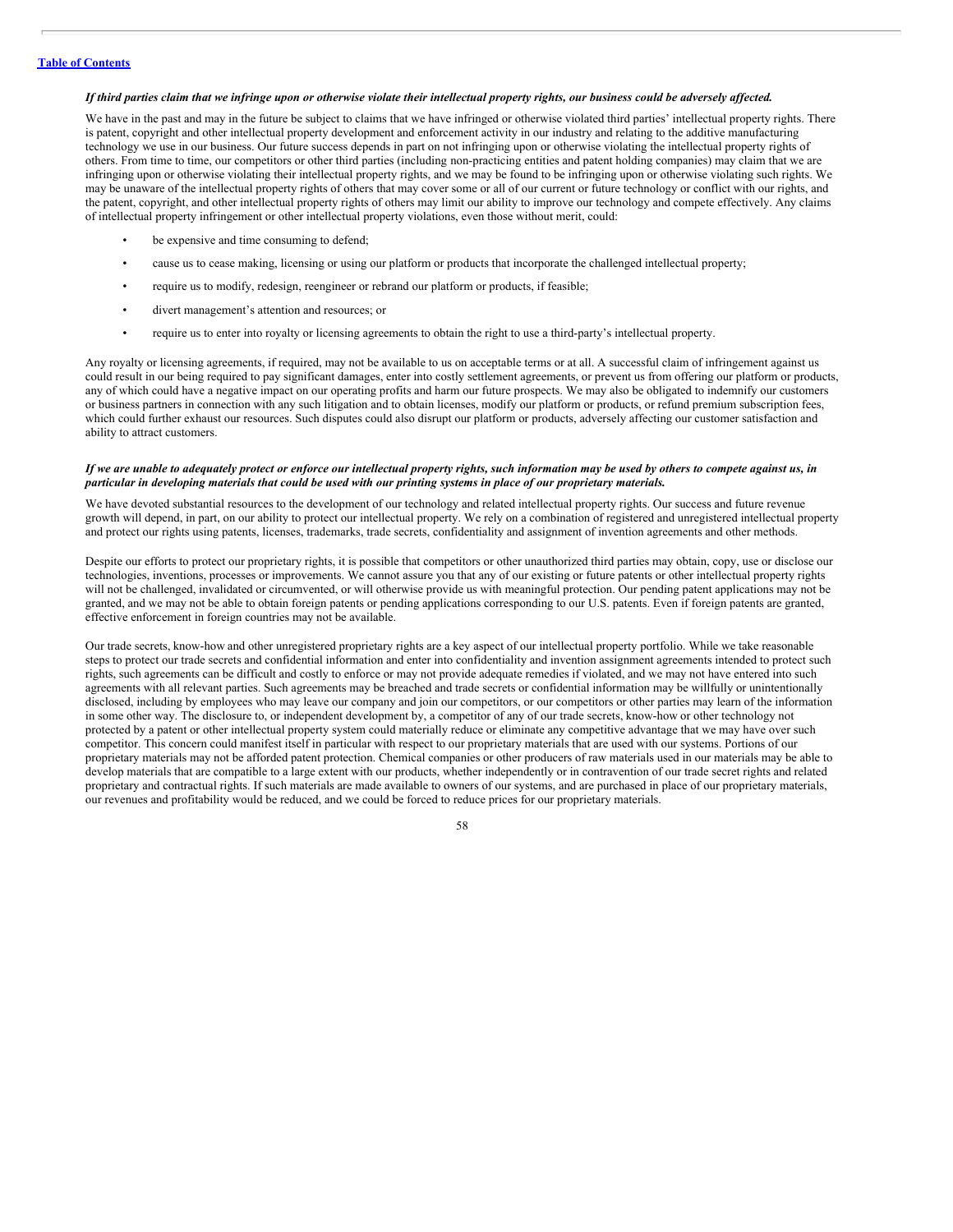If our patents and other intellectual property do not adequately protect our technology, our competitors may be able to offer products similar to ours. Our competitors may also be able to develop similar technology independently or design around our patents and other intellectual property. Any of the foregoing events would lead to increased competition and reduce our revenue or gross margin, which would adversely affect our operating results.

If we attempt enforcement of our intellectual property rights, we may be, and have been in the past, subject or party to claims, negotiations or complex, protracted litigation. Intellectual property disputes and litigation, regardless of merit, can be costly and disruptive to our business operations by diverting attention and energies of management and key technical personnel and by increasing our costs of doing business. Any of the foregoing could adversely affect our business and financial condition.

As part of any settlement or other compromise to avoid complex, protracted litigation, we may agree not to pursue future claims against a third party, including related to alleged infringement of our intellectual property rights. Part of any settlement or other compromise with another party may resolve a potentially costly dispute but may also have future repercussions on our ability to defend and protect our intellectual property rights, which in turn could adversely affect our business.

## Our additive manufacturing technology contains third-party open-source software components, and failure to comply with the terms of the underlying *open-source software licenses could restrict our ability to commercialize our products.*

Our additive manufacturing technology contains components that are licensed underso-called "open source," "free" or other similar licenses. Open source software is made available to the general public on an "as-is" basis under the terms of a non-negotiable license. We currently combine our proprietary software with open source software and intend to continue doing so in the future. Additionally, we make some of our source code available under open source licenses, which may limit our ability to protect our intellectual property rights in our source code and prevent our competitors or others from using such source code. Our use and distribution of open source software may entail greater risks than use of third-party commercial software because open source licensors generally do not provide warranties or other contractual protections regarding infringement claims or the quality of the code. In addition, if we combine our proprietary software with open source software in a certain manner, we could, under certain open source licenses, be required to disclose or make available the source code of our proprietary software to third parties. We may also face claims alleging noncompliance with open source license terms or infringement or misappropriation of third-party intellectual property rights in open source software. These claims could result in litigation, require us to purchase a costly license or remove the software. In addition, if the license terms for open source software that we use change, we may be forced to re-engineer our solutions, incur additional costs or discontinue the sale of our offerings ifre-engineering could not be accomplished on a timely basis. Although we monitor our use of open source software to avoid subjecting our offerings to unintended conditions, there is a risk that these licenses could be construed in a way that could impose unanticipated conditions or restrictions on our ability to commercialize our offerings. We cannot guarantee that we have incorporated open source software in our software in a manner that will not subject us to liability or in a manner that is consistent with our current policies and procedures.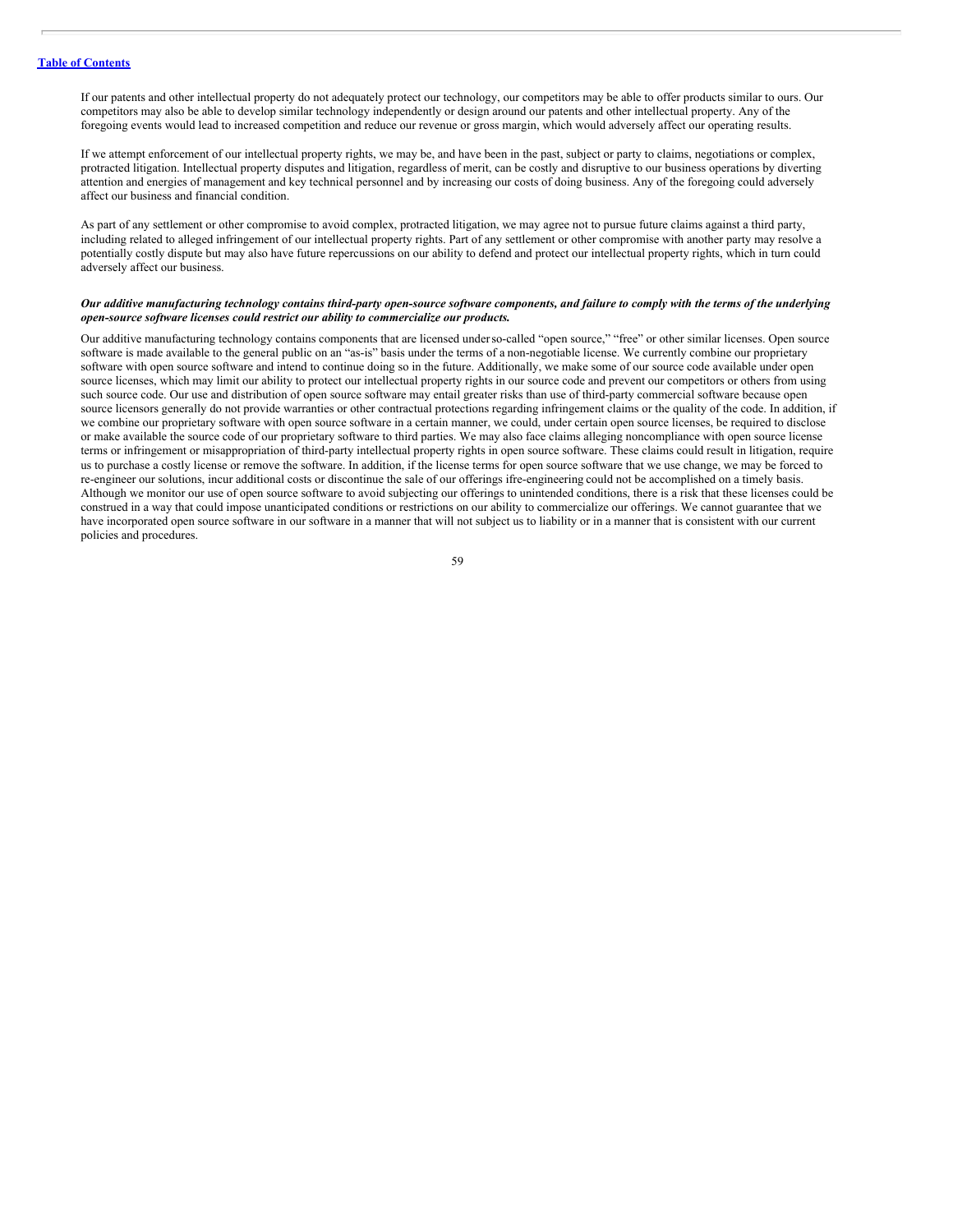#### *General Risk Factors*

## We will continue to incur increased costs as a result of operating as a public company, and our management are required to devote substantial time to *new compliance initiatives.*

As a public company, we incur significant legal, accounting and other expenses that we did not incur as a private company. In addition, the Sarbanes Oxley Act of 2002 and rules subsequently implemented by the Securities and Exchange Commission and NYSE have imposed various requirements on public companies, including establishment and maintenance of effective disclosure and financial controls and corporate governance practices. Our management and other personnel need to devote a substantial amount of time to these compliance initiatives. Moreover, these rules and regulations increase our legal and financial compliance costs and make some activities more time-consuming and costly. For example, we expect that these rules and regulations may make it more difficult and more expensive for us to obtain director and officer liability insurance.

Pursuant to Section 404 of the Sarbanes Oxley Act of 2002 (the "Sarbanes Oxley Act"), we are required to furnish a report by our management on our internal control over financial reporting, including an attestation report on internal control over financial reporting issued by our independent registered public accounting firm. However, while we remain an emerging growth company, we are not required to include an attestation report on internal control over financial reporting issued by our independent registered public accounting firm. To achieve compliance with Section 404 of the Sarbanes Oxley Act within the prescribed period, we are engaged in a process to document and evaluate our internal control over financial reporting, which is both costly and challenging. In this regard, we need to continue to dedicate internal resources, potentially engage outside consultants and adopt a detailed work plan to assess and document the adequacy of internal control over financial reporting, continue steps to improve control processes as appropriate, validate through testing that controls are functioning as documented and implement a continuous reporting and improvement process for internal control over financial reporting. Despite our efforts, there is a risk that neither we nor our independent registered public accounting firm will be able to conclude within the prescribed timeframe that our internal control over financial reporting is effective as required by Section 404 of the Sarbanes Oxley Act. This could result in an adverse reaction in the financial markets due to a loss of confidence in the reliability of our financial statements. In addition, if we are not able to continue to meet these requirements, we may not be able to remain listed on NYSE.

# Changes in accounting rules and regulations, or interpretations thereof, could result in unfavorable accounting charges or require us to change our *compensation policies.*

Accounting methods and policies for public companies are subject to review, interpretation and guidance from our independent registered accounting firm and relevant accounting authorities, including the SEC. Changes to accounting methods or policies, or interpretations thereof, may require us to reclassify, restate or otherwise change or revise our consolidated financial statements.

#### *Our disclosure controls and procedures may not prevent or detect all errors or acts of fraud.*

We designed our disclosure controls and procedures to reasonably assure that information we must disclose in reports we file or submit under the Exchange Act is accumulated and communicated to management, and recorded, processed, summarized and reported within the time periods specified in the rules and forms of the SEC. We believe that any disclosure controls and procedures or internal controls and procedures, no matter how wellconceived and operated, can provide only reasonable, not absolute, assurance that the objectives of the control system are met. These inherent limitations include the realities that judgments in decision-making can be faulty, and that breakdowns can occur because of simple error or mistake. Additionally, controls can be circumvented by the individual acts of some persons, by collusion of two or more people or by an unauthorized override of the controls.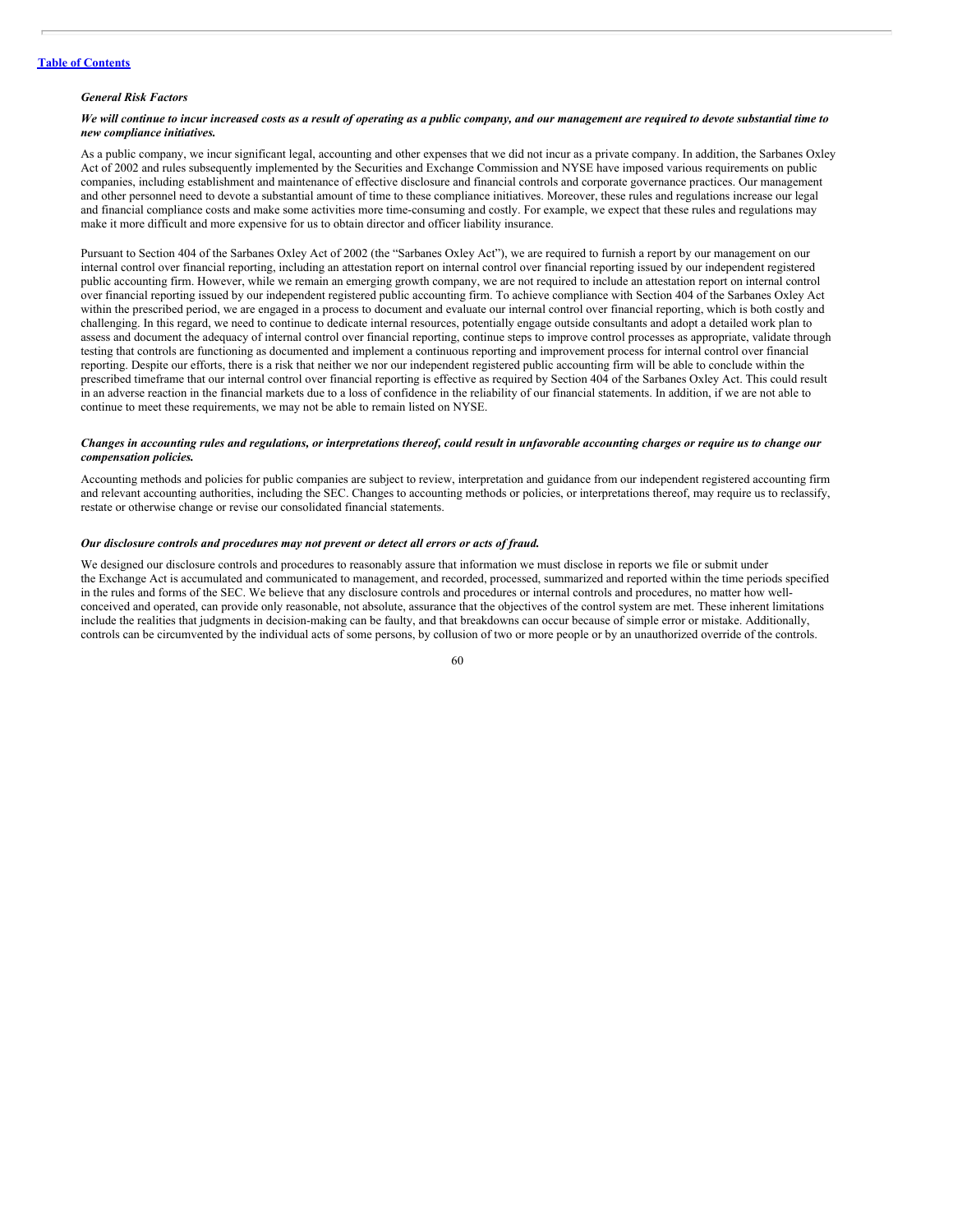#### *Our management team has limited experience managing a public company.*

Our management team has limited experience managing a publicly traded company, interacting with public company investors, and complying with the increasingly complex laws, rules and regulations that govern public companies. As a public company, we are subject to significant obligations relating to reporting, procedures and internal controls, and our management team may not successfully or efficiently manage such obligations. These obligations and scrutiny require significant attention from our management and could divert their attention away from the day-to-day management of our business, which could adversely affect our business, financial condition and results of operations.

Our internal controls over financial reporting currently do not meet all of the standards contemplated by Section 404 of the Sarbanes Oxley Act, and failure to achieve and maintain effective internal controls over financial reporting in accordance with Section 404 of the Sarbanes Oxley Act could impair our ability to produce timely and accurate financial statements or comply with applicable regulations and have a material adverse effect on our *business.*

We operated as a private company until July 2021. Our management has significant requirements for enhanced financial reporting and internal controls as a public company. The process of designing and implementing effective internal controls is a continuous effort that requires us to anticipate and react to changes in our business and the economic and regulatory environments and to expend significant resources to maintain a system of internal controls that is adequate to satisfy our reporting obligations as a public company. If we are unable to establish or maintain appropriate internal financial reporting controls and procedures, it could cause us to fail to meet our reporting obligations on a timely basis or result in material misstatements in our consolidated financial statements, which could harm our operating results. In addition, we are required, pursuant to Section 404 of the Sarbanes Oxley Act, to furnish a report by management on, among other things, the effectiveness of our internal control over financial reporting. This assessment needs to include disclosure of any material weaknesses identified by our management in our internal control over financial reporting.

The rules governing the standards that must be met for our management to assess our internal control over financial reporting are complex and require significant documentation, testing, and possible remediation. Testing and maintaining internal controls may divert management's attention from other matters that are important to our business. Our independent registered public accounting firm will be required to attest to the effectiveness of our internal control over financial reporting on an annual basis. However, while we remain an emerging growth company, we will not be required to include an attestation report on internal control over financial reporting issued by our independent registered public accounting firm. If we are not able to complete our initial assessment of our internal controls and otherwise implement the requirements of Section 404 of the Sarbanes Oxley Act in a timely manner or with adequate compliance, our independent registered public accounting firm may not be able to certify as to the adequacy of our internal control over financial reporting.

In addition to our results determined in accordance with GAAP, we believe certainnon-GAAP measures may be useful in evaluating our operating performance. We present certain non-GAAP financial measures in this prospectus and intend to continue to present certainnon-GAAP financial measures in future filings with the SEC and other public statements. Any failure to accurately report and present our non-GAAP financial measures could cause investors to lose confidence in our reported financial and other information, which would likely have a negative effect on the trading price of our common stock.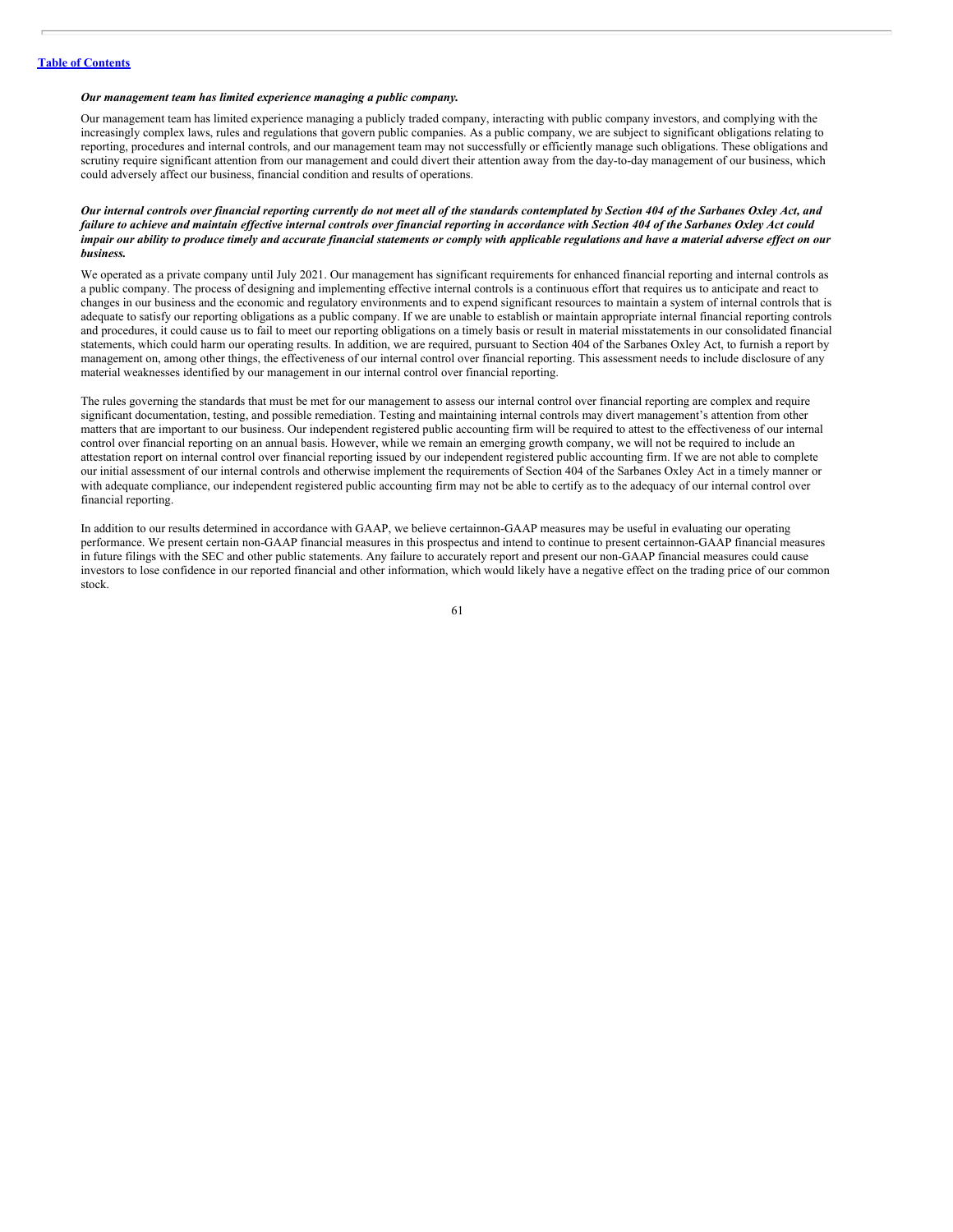## We have identified material weaknesses in our internal control over financial reporting and may identify additional material weaknesses in the future or fail to maintain effective internal control over financial reporting, which may result in material misstatements of our consolidated financial *statements or cause us to fail to meet our periodic reporting obligations.*

We have identified material weaknesses in our internal control over financial reporting. A material weakness is a deficiency, or a combination of deficiencies, in internal control over financial reporting such that there is a reasonable possibility that a material misstatement of our annual or interim financial statements will not be prevented or detected on a timely basis. These material weaknesses are as follows:

- We did not design and maintain an effective control environment commensurate with our financial reporting requirements. Specifically, we lacked a sufficient complement of resources with (i) an appropriate level of accounting knowledge, experience and training to appropriately analyze, record and disclose accounting matters timely and accurately, and (ii) an appropriate level of knowledge and experience to establish effective processes and controls. Additionally, the lack of a sufficient number of professionals resulted in an inability to consistently establish appropriate authorities and responsibilities in pursuit of our financial reporting objectives, as demonstrated by, among other things, insufficient segregation of duties in our finance and accounting functions. This material weakness contributed to the following additional material weaknesses:
- We did not design and maintain effective controls related to theperiod-end financial reporting process, including designing and maintaining formal accounting policies, procedures and controls to achieve complete, accurate and timely financial accounting, reporting and disclosures. Additionally, we did not design and maintain controls over the preparation and review of account reconciliations and journal entries, including maintaining appropriate segregation of duties.
- We did not design and maintain effective controls related to the identification of and accounting for certainnon-routine, unusual or complex transactions, including the proper application of U.S. GAAP of such transactions. Specifically, we did not design and maintain controls to timely identify and account for share repurchase transactions and warrant instruments.

These material weaknesses resulted in audit adjustments to the following financial statement line items in the historical Markforged financial statements: operating expense, other expense, interest expense, other assets, other liabilities, additional paid in capital, treasury stock, retained earnings, note receivable—equity, and series D preferred stock. These adjustments were recorded prior to the issuance of the consolidated financial statements as of and for the years ended December 31, 2020 and 2019. The material weakness related to accounting for warrant instruments resulted in the restatement of the previously issued financial statements of the entity acquired as part of the July 14, 2021 merger agreement related to warrant liabilities and equity. Additionally, these material weaknesses could result in a misstatement of substantially all of our accounts or disclosures that would result in a material misstatement to the annual or interim consolidated financial statements that would not be prevented or detected.

We did not design and maintain effective controls over information technology ("IT") general controls for information systems that are relevant to the preparation of our financial statements. Specifically, we did not design and maintain (i) program change management controls for financial systems to ensure that information technology program and data changes affecting financial IT applications and underlying accounting records are identified, tested, authorized and implemented appropriately; (ii) user access controls to ensure appropriate segregation of duties and that adequately restrict user and privileged access to financial applications, programs, and data to appropriate Company personnel; (iii) computer operations controls to ensure that critical batch jobs are monitored, privileges are appropriately granted, and data backups are authorized and monitored; and (iv) testing and approval controls for program development to ensure that new software development is aligned with business and IT requirements. These IT deficiencies did not result in any misstatements to the financial statements, however, the deficiencies, when aggregated, could impact our ability to maintain effective segregation of duties, as well as the effectiveness of IT-dependent controls (such as automated controls that address the risk of material misstatement to one or more assertions, along with the IT controls and underlying data that support the effectiveness of system-generated data and reports) that could result in misstatements potentially impacting all financial statement accounts and disclosures that would result in a material misstatement to the annual or interim financial statements that would not be prevented or detected. Accordingly, management has determined these deficiencies in the aggregate constitute a material weakness.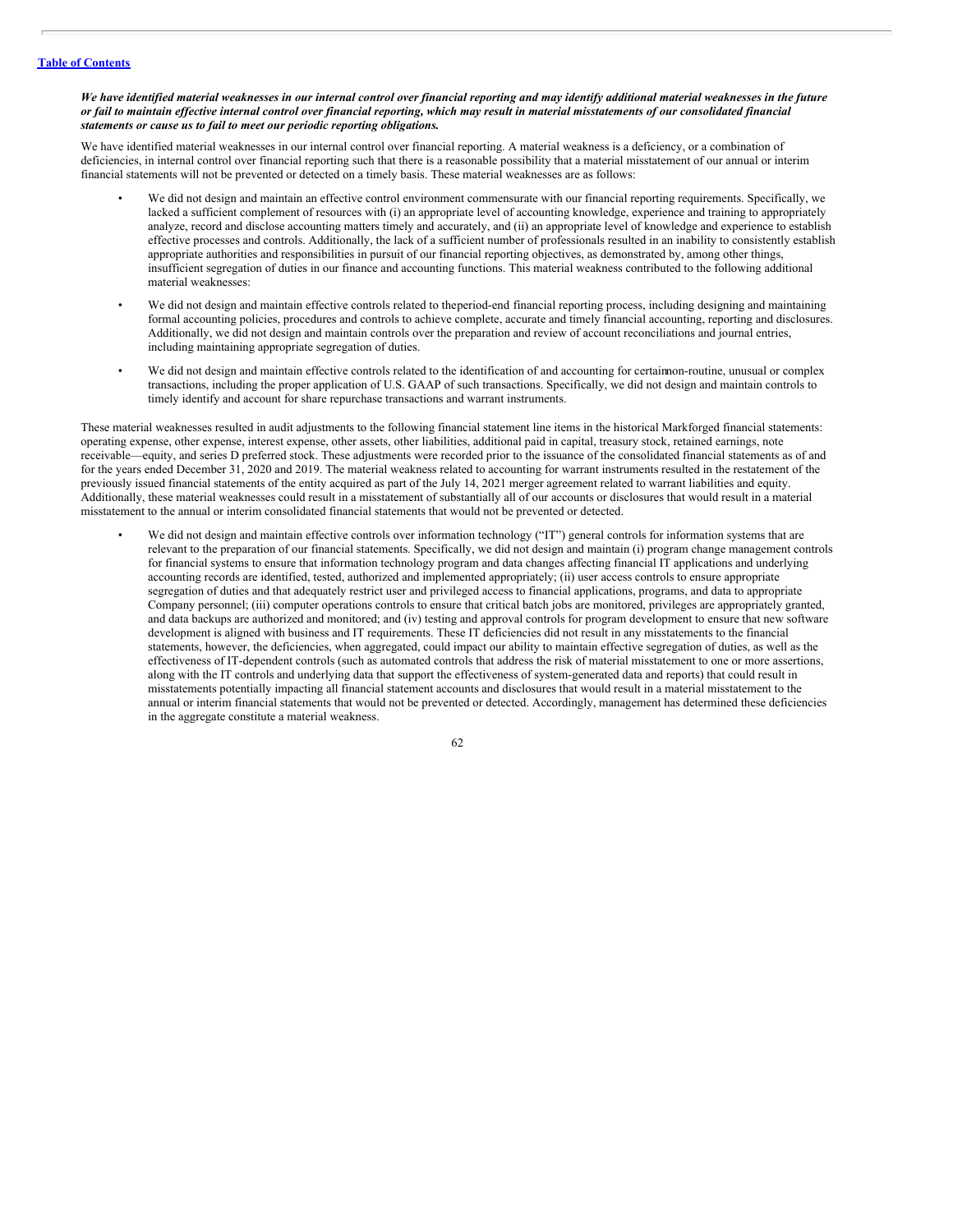# **Table of [Contents](#page-2-0)**

We will take certain measures to remediate the material weaknesses described above, including the following:

- Hiring additional accounting and IT personnel, including a new chief financial officer, to bolster our reporting, technical accounting and IT capabilities.
- Engaging a third party to assist in designing and implementing controls related toperiod-end financial reporting, segregation of duties, and IT general controls.
- Designing and implementing controls to formalize roles and review responsibilities to align with the our team's skills and experience and designing and implementing controls over segregation of duties.
- Designing and implementing controls to timely identify and account fornon-routine, unusual or complex transactions and other technical accounting and financial reporting matters, including controls over the preparation and review of accounting memoranda addressing these matters.
- Designing and implementing formal accounting policies, procedures and controls supporting ourperiod-end financial reporting process, including controls over the preparation and review of account reconciliations and journal entries.
- Designing and implementing IT general controls, including controls over change management, the review and update of user access rights and privileges, controls over batch jobs and data backups, and program development approvals and testing.

We have begun to hire additional accounting and IT personnel, including the hiring of a new chief financial officer in March 2021, engaged third party resources to assist it in designing and implementing controls related to period-end financial reporting, segregation of duties, and IT general controls, and begun to implement appropriate segregation of duties in the operation of manual controls. The material weaknesses will not be considered remediated until management completes the design and implementation of the measures described above and the controls operate for a sufficient period of time and management has concluded, through testing, that these controls are effective.

We are working to remediate the material weaknesses as efficiently and effectively as possible and expects full remediation could potentially go beyond December 31, 2021. At this time, we cannot provide an estimate of costs expected to be incurred in connection with implementing this remediation plan; however, these remediation measures will be time consuming, will result in us incurring significant costs, and will place significant demands on our financial and operational resources.

# *Comprehensive tax reform legislation could adversely af ect our business and financial condition.*

On December 22, 2017, the U.S. government enacted comprehensive tax legislation that includes significant changes to the taxation of business entities. These changes include, among others, a permanent reduction to the corporate income tax rate. Notwithstanding the reduction in the corporate income tax rate, the overall impact of this tax reform is uncertain, and our business and financial condition could be adversely affected. The U.S. government in the future may enact additional legislation that affects the taxation of business entities, including with respect to the treatment of NOLs.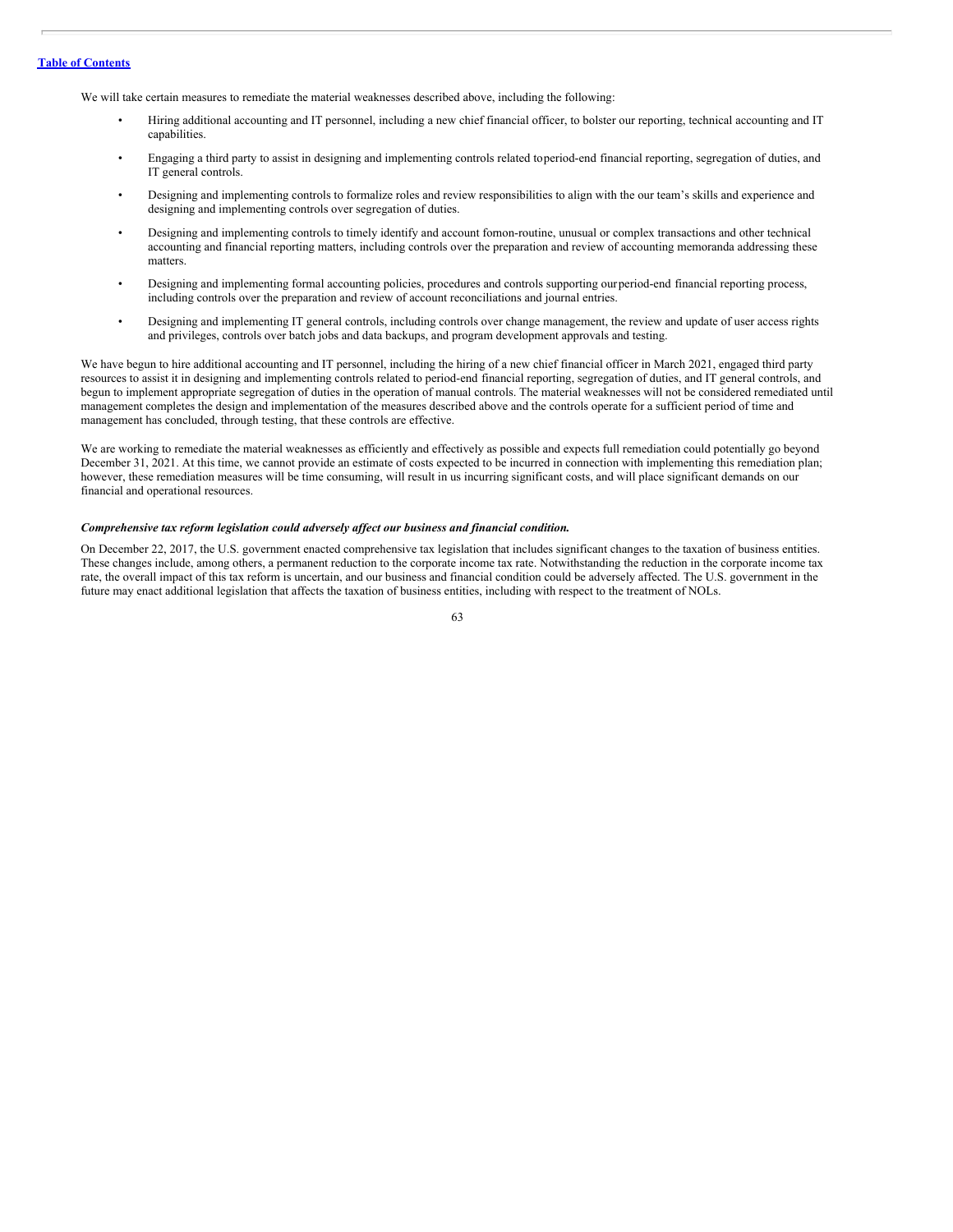# **Table of [Contents](#page-2-0)**

Further, the changes in tax laws could negatively impact our effective tax rate. Prior to the U.S. presidential election, President Biden proposed an increase in the U.S. corporate income tax rate from 21% to 28%, doubling the rate of tax on certain earnings of foreign subsidiaries, the creation of a 10% surtax on certain imports and a 15% minimum tax on worldwide book income. If any or all of these (or similar) proposals are ultimately enacted into law, in whole or in part, they could have a negative impact to our effective tax rate. Holders of our securities are urged to consult with their legal and tax advisors with respect to any such legislation and the potential tax consequences of holding our securities.

Currently, we incur losses in certain countries where we do not receive a financial statement benefit, and we operate in countries which have different statutory rates. Consequently, changes in the mix and source of earnings between countries could have a material impact on our overall effective tax rate.

# The historical financial results of Markforged and unaudited pro forma financial information included elsewhere in this prospectus may not be indicative of what Markforged Holding Corporation's actual financial position or results of operations would have been.

The historical financial results of Markforged included in this prospectus do not reflect the financial condition, results of operations or cash flows they would have achieved as a standalone company during the periods presented or those Markforged Holding Corporation will achieve in the future. This is primarily the result of the following factors: (i) Markforged Holding Corporation will incur additional ongoing costs as a result of the Merger, including costs related to public company reporting, investor relations and compliance with the Sarbanes-Oxley Act; and (ii) Markforged Holding Corporation's capital structure is different from that reflected in Markforged's historical financial statements. Markforged Holding Corporation's financial condition and future results of operations could be materially different from amounts reflected in its historical financial statements included elsewhere in this prospectus, so it may be difficult for investors to compare Markforged Holding Corporation's future results to historical results or to evaluate its relative performance or trends in its business.

Similarly, the unaudited pro forma financial information in this prospectus is presented for illustrative purposes only and has been prepared based on a number of assumptions including, but not limited to, AONE being treated as the "acquired" company for financial reporting purposes in the Merger and the total debt obligations and the cash and cash equivalents of Markforged on the Closing Date. Accordingly, such pro forma financial information may not be indicative of Markforged Holding Corporation's future operating or financial performance and Markforged Holding Corporation's actual financial condition and results of operations may vary materially from Markforged Holding Corporation's pro forma results of operations and balance sheet contained elsewhere in this prospectus, including as a result of such assumptions not being accurate. See "*Unaudited Pro Forma Condensed Combined Financial Information*".

# **Additional Risks Related to Ownership of Our Common Stock and Us Operating as a Public Company**

# *The price of our common stock and warrants may be volatile.*

The price of our Common Stock as well as our Warrants may fluctuate due to a variety of factors, including:

- changes in the industries in which we and our customers operate;
- developments involving our competitors;
- changes in laws and regulations affecting its business;
- variations in its operating performance and the performance of its competitors in general;
- actual or anticipated fluctuations in our quarterly or annual operating results;
- publication of research reports by securities analysts about us or our competitors or its industry;
- the public's reaction to our press releases, its other public announcements and its filings with the SEC;
- actions by stockholders, including the sale by the PIPE Investors of any of their shares of our common stock;
- additions and departures of key personnel;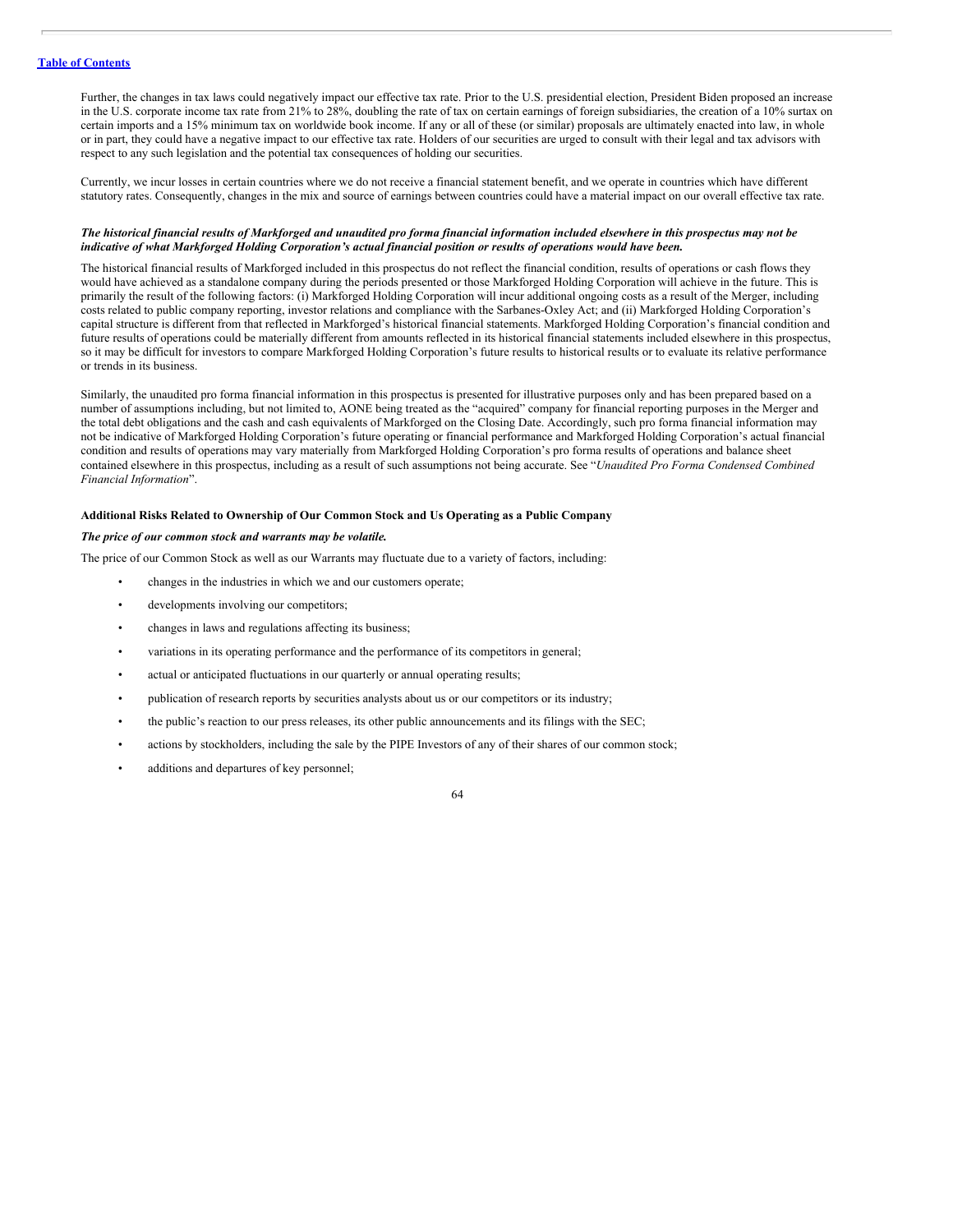- commencement of, or involvement in, litigation involving the combined company;
- changes in its capital structure, such as future issuances of securities or the incurrence of additional debt;
- the volume of shares of our Common Stock available for public sale; and
- general economic and political conditions, such as the effects of the COVID-19 pandemic, recessions, interest rates, local and national elections, fuel prices, international currency fluctuations, corruption, political instability and acts of war or terrorism.

These market and industry factors may materially reduce the market price of our Common Stock and warrants regardless of the operating performance of us.

#### *We do not intend to pay cash dividends for the foreseeable future.*

We currently intend to retain our future earnings, if any, to finance the further development and expansion of our business and do not intend to pay cash dividends in the foreseeable future. Any future determination to pay dividends will be at the discretion of our board of directors and will depend on our financial condition, results of operations, capital requirements, restrictions contained in future agreements and financing instruments, business prospects and such other factors as its board of directors deems relevant.

### If analysts do not publish research about our business or if they publish inaccurate or unfavorable research, our stock price and trading volume could *decline.*

The trading market for our common stock depends in part on the research and reports that analysts publish about our business. We do not have any control over these analysts. If one or more of the analysts who cover us downgrade our common stock or publish inaccurate or unfavorable research about our business, the price of our common stock would likely decline. If few analysts cover us, demand for our common stock could decrease and our common stock price and trading volume may decline. Similar results may occur if one or more of these analysts stop covering us in the future or fail to publish reports on us regularly.

# *We may be subject to securities litigation, which is expensive and could divert management attention.*

The market price of our common stock may be volatile and, in the past, companies that have experienced volatility in the market price of their stock have been subject to securities class action litigation. We may be the target of this type of litigation in the future. Securities litigation against us could result in substantial costs and divert management's attention from other business concerns, which could seriously harm our business.

## Future resales of common stock may cause the market price of our securities to drop significantly, even if our business is doing well.

Pursuant to the lock-up restrictions agreed to into in connection with the Merger Agreement, subject to certain exceptions, the Sponsor and certain related parties and certain of our Stockholders (who collectively own approximately 77.6% of our outstanding Common Stock) are contractually restricted from selling or transferring any of its or their shares of common stock (the "Lock-up Shares"). Such restrictions began at Closing and end 180 days after Closing. The lock-up restrictions described above supersede the lock-up provisions set forth in Section 7 of that certain letter agreement, dated as of August 17, 2020, by and among AONE, the Sponsor and each of the other parties thereto (the "Insider Letter") which provisions in Section 7 of the Insider Letter shall be of no further force or effect as of the date of the Registration Rights Agreement and the Lock-Up Agreement. However, following the expiration of the respective lockups described above, the Sponsor and our Stockholders will not be restricted from selling shares of our Common Stock held by them, other than by applicable securities laws. In addition, upon certain events, up to 2,610,000 Sponsor Earnout Shares will vest and become salable by Sponsor or its transferees. Additionally, the PIPE Investors will not be restricted from selling any of the shares of our Common Stock acquired in the PIPE Investment, other than by applicable securities laws. As such, sales of a substantial number of shares of our Common Stock in the public market could occur at any time. These sales, or the perception in the market that the holders of a large number of shares intend to sell shares, could reduce the market price of our Common Stock. The Sponsor and the Markforged Stockholders collectively own approximately 80.1% of the outstanding shares of our Common Stock.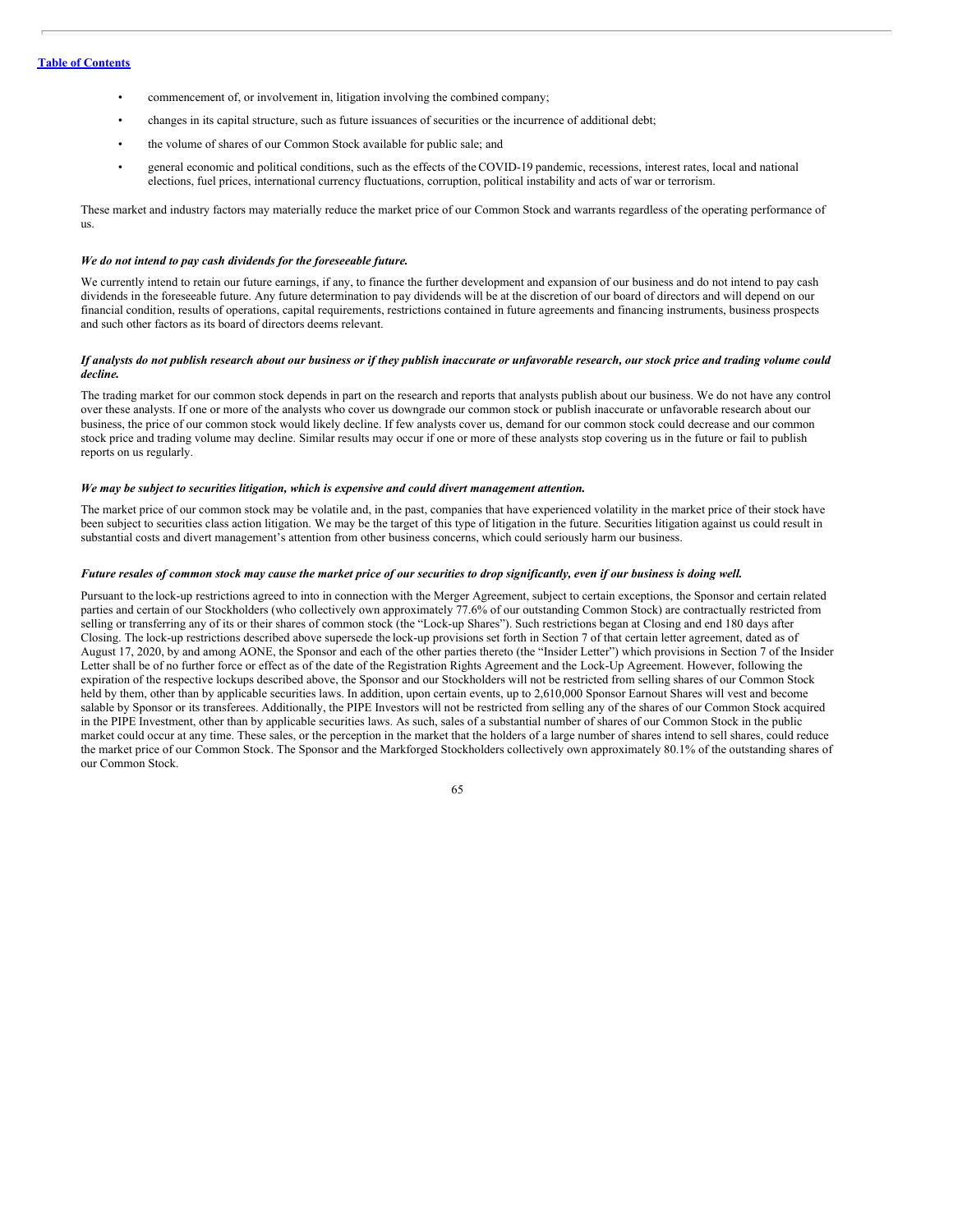# **Table of [Contents](#page-2-0)**

The shares held by Sponsor and our Stockholders may be sold after the expiration of the applicablelock-up periods agreed to in connection with the Merger Agreement. As restrictions on resale end, and registration statements (filed after the Closing to provide for the resale of such shares from time to time) are available for use, the sale or possibility of sale of these shares could have the effect of increasing the volatility in our share price, or the market price of our Common Stock could decline if the holders of currently restricted shares sell them or are perceived by the market as intending to sell them.

### The obligations associated with being a public company involve significant expenses and require significant resources and management attention, *which may divert from our business operations.*

As a public company, we are subject to the reporting requirements of the Exchange Act and the Sarbanes-Oxley Act. The Exchange Act requires the filing of annual, quarterly and current reports with respect to a public company's business and financial condition. The Sarbanes-Oxley Act requires, among other things, that a public company establish and maintain effective internal control over financial reporting. As a result, we incur significant legal, accounting and other expenses that we did not previously incur. Our entire management team and many of its other employees will need to devote substantial time to compliance, and may not effectively or efficiently manage its transition into a public company.

These rules and regulations result in us incurring substantial legal and financial compliance costs and make some activities more time-consuming and costly. For example, these rules and regulations will likely continue to make it more difficult and more expensive for us to obtain director and officer liability insurance, and it may be required to accept reduced policy limits and coverage or incur substantially higher costs to obtain the same or similar coverage. As a result, it may be difficult for us to attract and retain qualified people to serve on its board of directors, its board committees or as executive officers.

### We are currently an emerging growth company within the meaning of the Securities Act, and to the extent we have taken advantage of certain exemptions from disclosure requirements available to emerging growth companies or smaller reporting companies, this could make our securities less attractive to investors and may make it more difficult to compare our performance with other public companies.

We are currently an "emerging growth company" within the meaning of the Securities Act, as modified by the JOBS Act, and we may take advantage of certain exemptions from various reporting requirements that are applicable to other public companies that are not emerging growth companies including, but not limited to, not being required to comply with the auditor attestation requirements of Section 404 of the Sarbanes-Oxley Act, reduced disclosure obligations regarding executive compensation in our periodic reports and proxy statements, and exemptions from the requirements of holding a nonbinding advisory vote on executive compensation and shareholder approval of any golden parachute payments not previously approved. As a result, our shareholders may not have access to certain information they may deem important. We cannot predict whether investors will find our securities less attractive because we will rely on these exemptions. If some investors find our securities less attractive as a result of our reliance on these exemptions, the trading prices of our securities may be lower than they otherwise would be, there may be a less active trading market for our securities and the trading prices of our securities may be more volatile.

Further, Section 102(b)(1) of the JOBS Act exempts emerging growth companies from being required to comply with new or revised financial accounting standards until private companies (that is, those that have not had a Securities Act registration statement declared effective or do not have a class of securities registered under the Exchange Act) are required to comply with the new or revised financial accounting standards. The JOBS Act provides that a company can elect to opt out of the extended transition period and comply with the requirements that apply to non-emerging growth companies but any such election to opt out is irrevocable. We have elected not to opt out of such extended transition period, which means that when a standard is issued or revised and it has different application dates for public or private companies, we, as an emerging growth company, can adopt the new or revised standard at the time private companies adopt the new or revised standard. This may make comparison of our financial statements with another public company, which is neither an emerging growth company nor an emerging growth company which has opted out of using the extended transition period, difficult or impossible because of the potential differences in accounting standards used.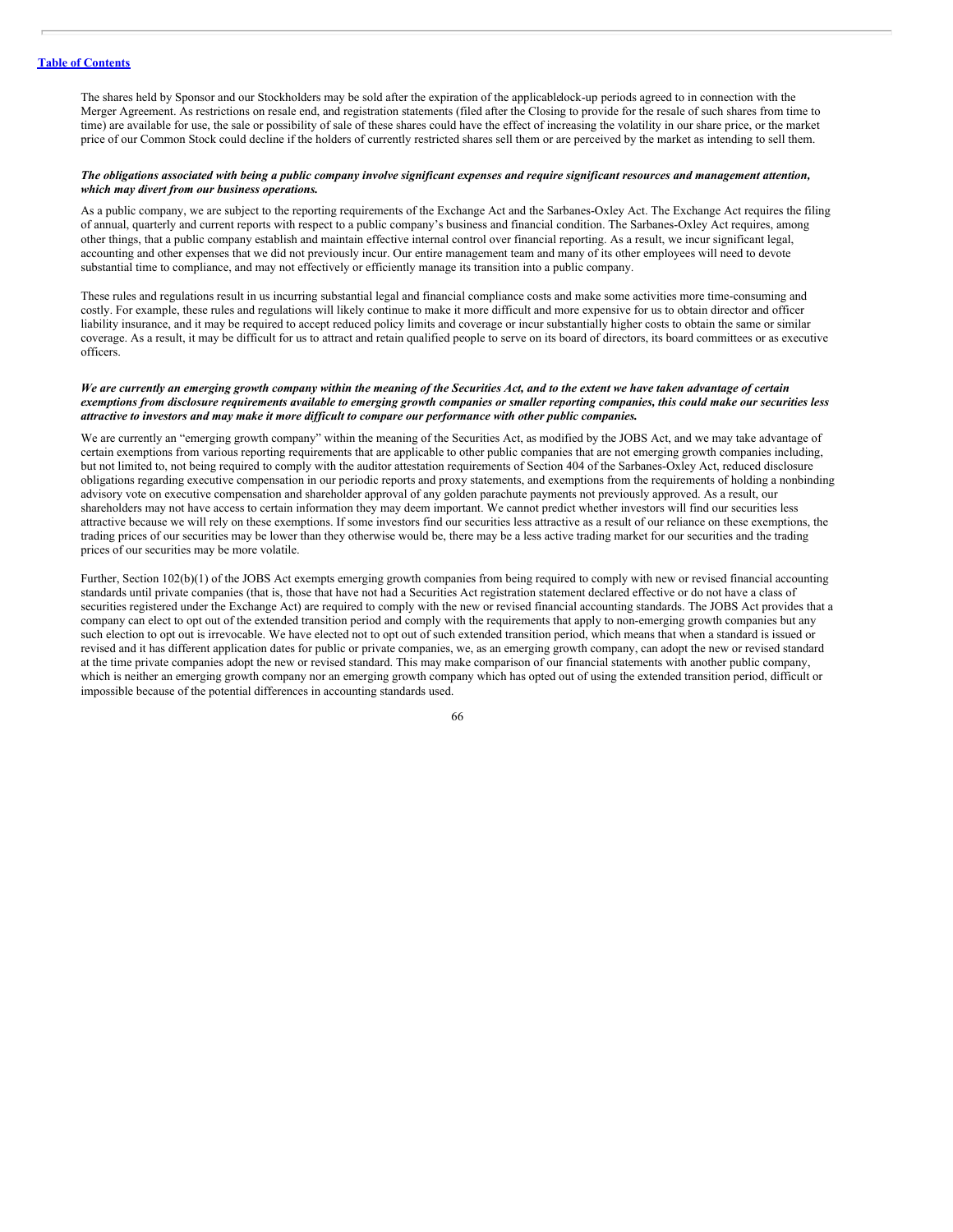When we cease to be an emerging growth company, we will no longer be able to take advantage of certain exemptions from reporting, and, absent other exemptions or relief available from the SEC, we will also be required to comply with the auditor attestation requirements of Section 404 of the Sarbanes-Oxley Act. We will incur additional expenses in connection with such compliance and our management will need to devote additional time and effort to implement and comply with such requirements.

### Delaware law and the Organizational Documents contain certain provisions, including anti-takeover provisions that limit the ability of stockholders to *take certain actions and could delay or discourage takeover attempts that stockholders may consider favorable.*

The Organizational Documents and the DGCL contain provisions that could have the effect of rendering more difficult, delaying, or preventing an acquisition that stockholders may consider favorable, including transactions in which stockholders might otherwise receive a premium for their shares. These provisions could also limit the price that investors might be willing to pay in the future for shares of our common stock, and therefore depress the trading price of our Common Stock. These provisions could also make it difficult for stockholders to take certain actions, including electing directors who are not nominated by the current members of our board of directors or taking other corporate actions, including effecting changes in our management. Among other things, the Organizational Documents include provisions regarding:

- the ability of our board of directors to issue shares of preferred stock, including "blank check" preferred stock and to determine the price and other terms of those shares, including preferences and voting rights, without stockholder approval, which could be used to significantly dilute the ownership of a hostile acquirer;
- the board of directors are classified into three classes, with only one class being elected each year to serve three-year terms. As a result, in most circumstances, a person can gain control of our board only by successfully engaging in a proxy contest at two or more annual stockholders meetings;
- the certificate of incorporation will prohibit cumulative voting in the election of directors, which limits the ability of minority stockholders to elect director candidates;
- the limitation of the liability of, and the indemnification of, our directors and officers;
- the ability of our board of directors to amend the bylaws, which may allow our board of directors to take additional actions to prevent an unsolicited takeover and inhibit the ability of an acquirer to amend the bylaws to facilitate an unsolicited takeover attempt; and
- advance notice procedures with which stockholders must comply to nominate candidates to our board of directors or to propose matters to be acted upon at a stockholders' meeting, which could preclude stockholders from bringing matters before annual or special meetings of stockholders and delay changes in our board of directors and also may discourage or deter a potential acquirer from conducting a solicitation of proxies to elect the acquirer's own slate of directors or otherwise attempting to obtain control of us.

These provisions, alone or together, could delay or prevent hostile takeovers and changes in control or changes in our board of directors or management.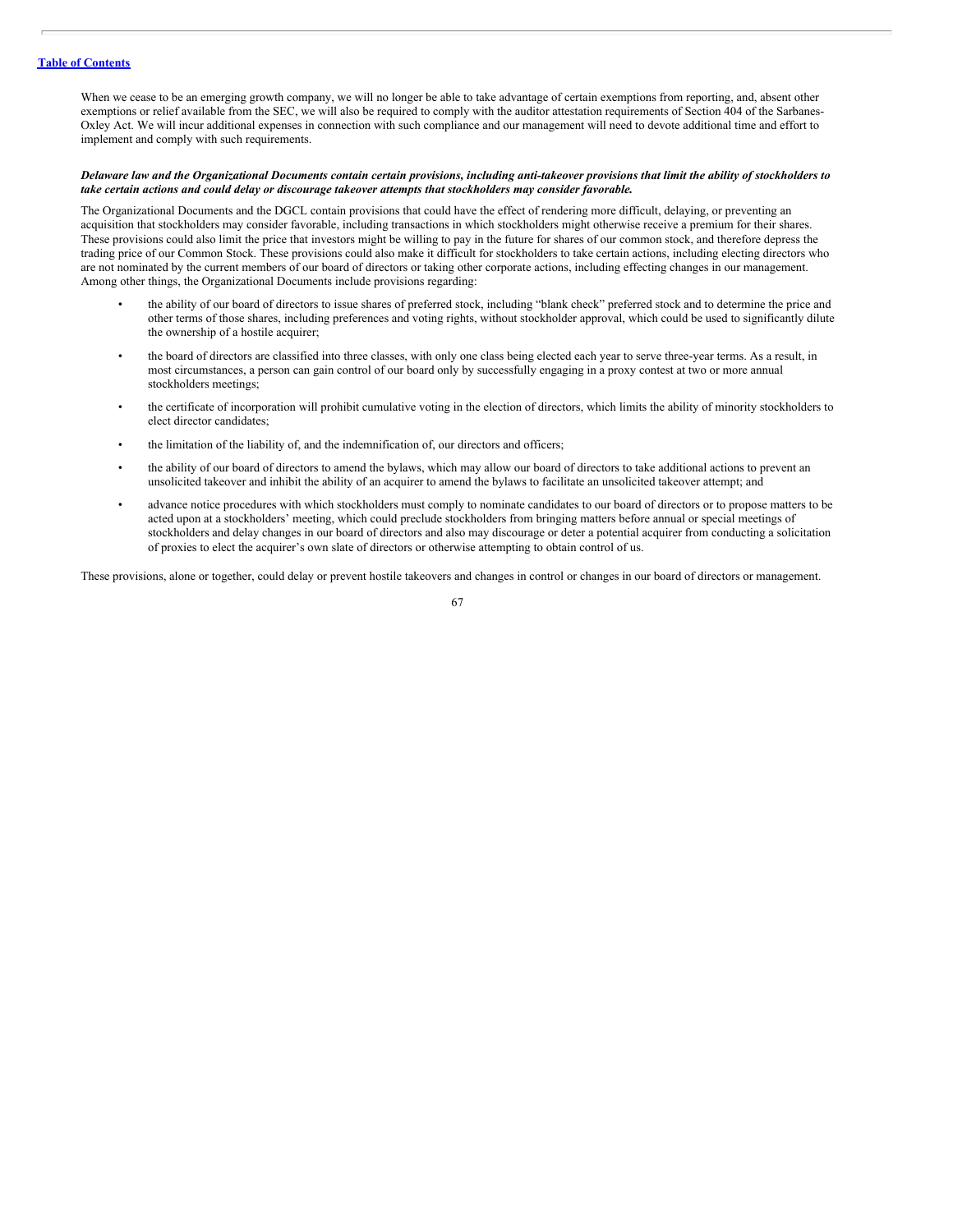### The provisions of the Bylaws requiring exclusive forum in the Court of Chancery of the State of Delaware and the federal district courts of the United States for certain types of lawsuits may have the effect of discouraging certain lawsuits, including derivative lawsuits and lawsuits against the directors and officers of us, by limiting plaintiffs' ability to bring a claim in a judicial forum that they find favorable.

The Bylaws provide that, to the fullest extent permitted by law, and unless we consent in writing to the selection of an alternative forum, the Court of Chancery of the State of Delaware (or, in the event that such court does not have jurisdiction, the federal district court for the District of Delaware or other state courts of the State of Delaware) will be the sole and exclusive forum for any state law claims for (i) any derivative action or proceeding brought on behalf of us, (ii) any action asserting a claim for or based on a breach of a fiduciary duty owed by any current or former director, officer or other employee of us to us or our stockholders, (iii) any action asserting a claim arising pursuant to any provision of the DGCL or the Bylaws or Certificate of Incorporation (as either may be amended from time to time) (including the interpretation, validity and enforceability thereof), (iv) any action asserting a claim related to or involving us that is governed by the internal affairs doctrine, and (v) any action asserting an "internal corporate claim" as that term is defined in Section 115 of the DGCL (the "Delaware Forum Provision"). The Delaware Forum Provision, however, does not apply to actions or claims arising under the Exchange Act. The Bylaws also provide that, unless we consent in writing to the selection of an alternate forum, the sole and exclusive forum for the resolution of any complaint asserting a cause of action arising under the Securities Act, and the rules and regulations promulgated thereunder, will be the Federal District Courts of the United States (the "Federal Forum Provision," and with the Delaware Forum Provision, the "Exclusive Forum Provisions"). In addition, the Bylaws provide that any person or entity purchasing or otherwise acquiring any interest in shares of our capital stock is deemed to have notice of and consented to the Delaware Forum Provision and the Federal Forum Provision. However, Section 27 of the Exchange Act creates exclusive federal jurisdiction over all suits brought to enforce any duty or liability created by the Exchange Act or the rules and regulations thereunder; our cannot and will not be deemed to have waived compliance with the U.S. federal securities laws and the rules and regulations thereunder.

These provisions may impose additional litigation costs on stockholders in pursuing any such claims and have the effect of discouraging certain lawsuits, including derivative lawsuits and lawsuits against our directors and officers of, by limiting plaintiffs' ability to bring a claim in a judicial forum that they find favorable. In addition, while the Delaware Supreme Court ruled in March 2020 that federal forum selection provisions purporting to require claims under the Securities Act be brought in federal court are "facially valid" under Delaware law, there is uncertainty as to whether other courts will enforce our Federal Forum Provision. The Federal Forum Provision may also impose additional litigation costs on stockholders who assert that the provision is not enforceable or invalid, and if the Federal Forum Provision is found to be unenforceable, we may incur additional costs associated with resolving such matters. The Court of Chancery of the State of Delaware and the Federal District Courts of the United States may also reach different judgments or results than would other courts, including courts where a stockholder considering an action may be located or would otherwise choose to bring the action, and such judgments may be more or less favorable to us than our stockholders.

## The private placement warrants are being accounted for as a warrant liability and are being recorded at fair value upon issuance with changes in fair value each period reported in earnings, which may have an adverse effect on the market price of our Common Stock.

Under U.S. GAAP, we are required to evaluate our warrants to determine whether they should be accounted for as a warrant liability or as equity. We have concluded that the warrants contain provisions requiring liability classification. Therefore, as described in the financial statements of AONE included herein, we are accounting for the warrants as a warrant liability and are recording that liability at fair value upon issuance. We will record any subsequent changes in fair value as of the end of each period for which earnings are reported. The impact of changes in fair value on earnings may have an adverse effect on the market price of our common stock and may cause fluctuations in our results of operations based on factors that are outside of our control.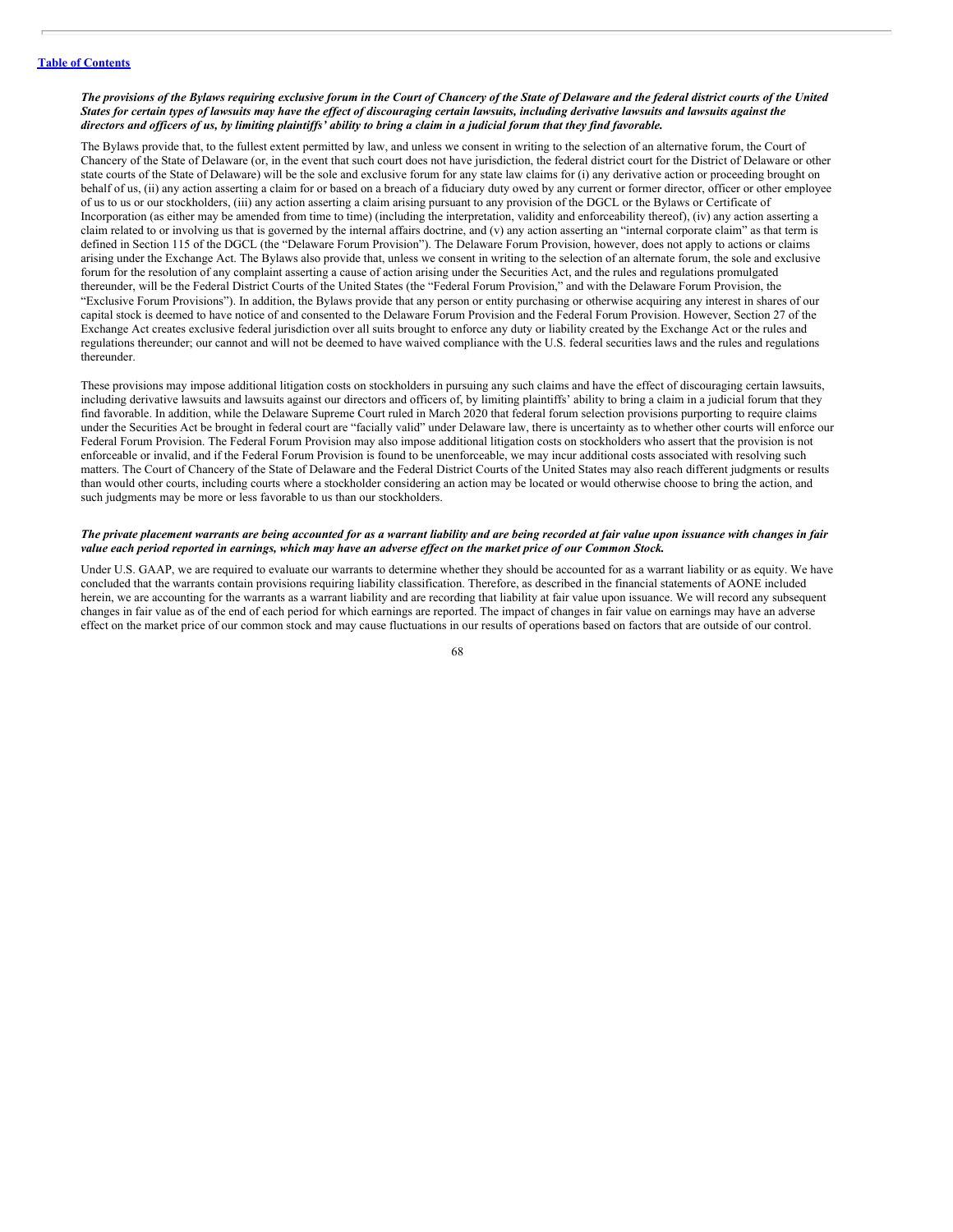#### We have a history of net losses and may not be able to achieve profitability for any period in the future or sustain cash flow from operating activities.

We have a history of losses since our inception in 2013 and have funded our cash flow deficits primarily through the issuance of capital stock. As of June 30, 2021, we had an accumulated deficit of \$100.7 million, including net losses of \$6 million for the six months ended June 30, 2021, and \$18.0 million for 2020 and \$29.9 million for 2019. We expect to continue to incur operating losses and negative cash flow as we continue to invest significantly in research and development efforts, sales and marketing and other aspects of our business.

We cannot make any assurances that these investments will result in increased revenue or growth in our business. Additionally, as a public company, we expect our legal, accounting and other expenses to be substantially higher than the expenses we incurred as a private company. Furthermore, we may encounter unforeseen issues that require us to incur additional costs. Any such increased expenditures make it harder for us to achieve and maintain future profitability. Revenue growth and growth in our customer base may not be sustainable, and we may not achieve sufficient revenue to achieve or maintain profitability. While we have a revenue history, we expect to bring new additive manufacturing products to market that we anticipate will generate a substantial portion of our future revenue, and it is difficult for us to predict our future operating results. We may incur significant losses in the future for a number of reasons, including due to the other risks described in this prospectus, and we may encounter unforeseen expenses, difficulties, complications and delays and other unknown events. As a result, our losses may exceed forecasts, we may incur significant losses for the foreseeable future, and we may not achieve profitability when expected, or at all, and even if we do, we may not be able to maintain or increase profitability. Accordingly, if we are not able to achieve or maintain profitability and we incur significant losses in the future, the market price of our common stock may decline, and you could lose part or all of your investment.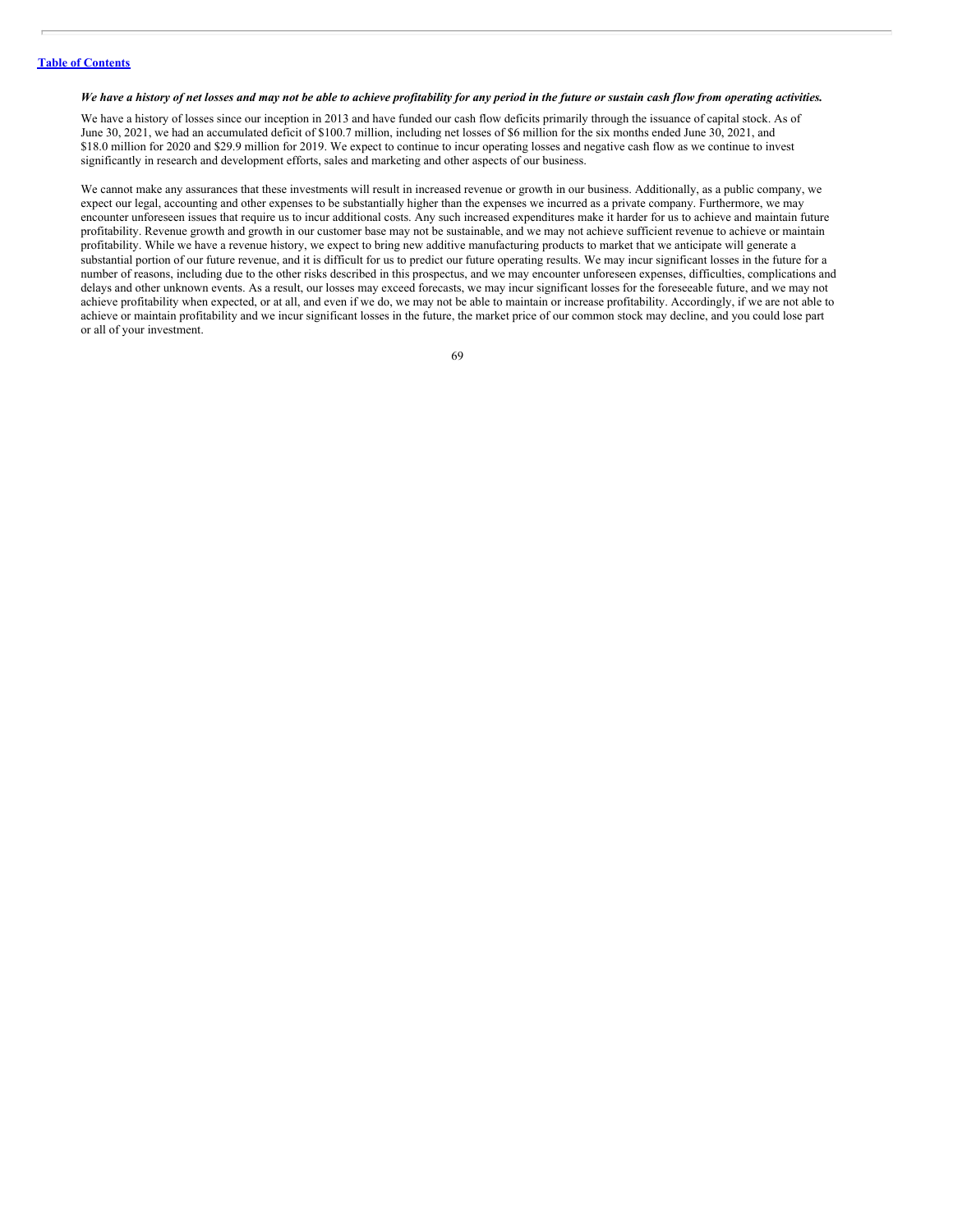## We have a relatively limited operating history and have experienced rapid growth, which makes evaluating our current business and future prospects *dif icult and may increase the risk of your investment.*

Our ability to forecast our future operating results is subject to a number of uncertainties, including our ability to plan for and model future growth. We have encountered, and will continue to encounter, risks and uncertainties frequently experienced by growing companies in rapidly evolving industries, as we continue to grow our business. If our assumptions regarding these uncertainties, which we use to plan our business, are incorrect or change in reaction to changes in our markets, or if we do not address these risks successfully, our operating and financial results could differ materially from our expectations, our business could suffer and the trading price of our stock may decline. We intend to derive a substantial portion of our revenues from sales of new and existing hardware products, which sales are non-recurring and subject to significant risk and fluctuation.

It is difficult to predict our future revenues and appropriately budget for our expenses, and we have limited insight into trends that may emerge and affect our business. If actual results differ from our estimates or we adjust our estimates in future periods, our operating results and financial position could be materially affected. The financial projections included in this prospectus are based on our estimates and assumptions as of the dates indicated in this prospectus concerning various factors, which are subject to significant risks and uncertainties, many of which are beyond our control, and therefore actual results may differ materially. These estimates and assumptions include, among others: the continuing effects of the COVID-19 pandemic, projections of the size and growth of the overall additive manufacturing industry, revenue growth for our existing products, our ability to develop and successfully commercialize new products and services, the mix of hardware, services and consumables revenue, the performance of our VARs, and cost assessments. These estimates and assumptions require the exercise of judgment and may not occur and are subject to various economic, business, competitive, regulatory, legislative, political and other factors beyond our control, including, for example, changes in customer demand, increased costs in our supply chain, and market acceptance of our products and services. There can be no assurance that the prospective results will be realized or that actual results will not be significantly higher or lower than estimated. Our failure to achieve our projected results could harm the trading price of our securities and financial position.

## Our operating results may fluctuate significantly fromperiod-to-period and may fall below expectations in any particular period, which could *adversely af ect the market price of our common stock.*

Our quarterly results of operations may fluctuate significantly fromperiod-to-period. Accordingly, the results of any one quarter should not be relied upon as an indication of future performance. If our revenue or operating results fall below the expectations of investors or any securities analysts that follow our company in any period, the price of our common stock would likely decline. Each of the risks described in this section, as well as other factors, may affect our operating results. For example, factors that may cause our operating results to fluctuate include:

- the degree of market acceptance of our products;
- our ability to compete with competitors and new entrants into our markets;
- changes in our pricing policies or those of our competitors, including our response to price competition;
- the effectiveness of our securing new orders and fulfilling existing orders;
- the impact of the COVID-19 pandemic on our customers, suppliers, manufacturers and operations;
- the mix of products that we sell during any period;
- the timing of our sales and deliveries of our products to customers;
- changes in the amount that we spend to develop and manufacture new products or technologies;
- timing of expenditures to develop and bring to market new or enhanced products and the generation of revenue from those products;
- changes in the amounts that we and our value added resellers ("VARs") spend to promote our products;
- changes in the cost of satisfying our warranty obligations and servicing our products, including with respect to our obligations related to our "success plan" offerings;
- litigation-related expenses and/or liabilities;
- unforeseen liabilities or difficulties in integrating our acquisitions or newly acquired businesses;
- disruptions to our internal and third-party manufacturing facilities and processes;
- disruptions to our information technology systems or our third-party contract manufacturers;
- disruptions to our global supply chain;
- the geographic distribution of our sales;
- general economic and industry conditions that affect customer demand; and
- changes in accounting rules and tax laws.

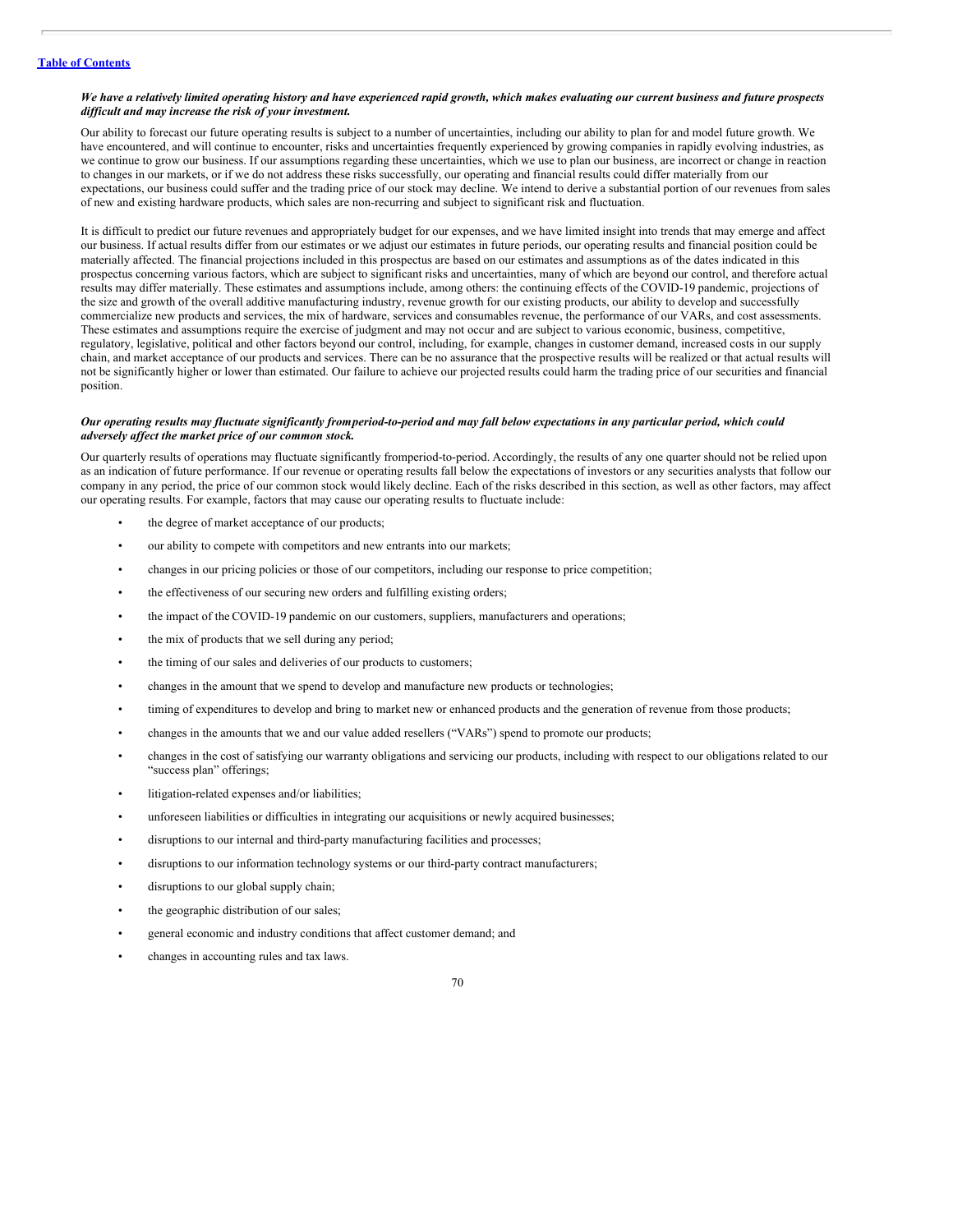#### **Table of [Contents](#page-2-0)**

In addition, sales of our products are subject to the adoption and capital expenditure cycles of our customers sales cycle, and seasonality among our customers may cause our revenues and operating results to fluctuate from period to period. Accordingly, we typically experience increased sales during the fourth quarter and, to a lesser extent, the third quarter of our fiscal year relative to the first and second quarters. Additionally, for our more complex solutions, which may require additional facilities investment and installation support, potential customers may spend a substantial amount of time performing internal assessments prior to making a purchase decision. This may cause us to devote significant effort in advance of a potential sale without any guarantee of receiving any related revenues. As a result, revenues and operating results for future periods are difficult to predict with any significant degree of certainty, which could lead to adverse effects on our inventory levels and overall financial condition. Accordingly, you should not rely on quarter-over-quarter and year-over-year comparisons of our results as an indicator of our future performance.

## *The global COVID-19 pandemic has significantly af ected our business and operations.*

The COVID-19 pandemic and efforts to control its spread have significantly curtailed the movement of people, goods and services worldwide. In light of the uncertain situation relating to the spread of COVID-19, we have taken precautionary measures intended to minimize the risk of the virus to our employees, our customers and the communities in which we operate. These measures include temporarily closing our offices to visitors and limiting the number of employees in our offices to those that are deemed essential for manufacturing and research purposes, as well as virtualizing, postponing or canceling customer, employee and industry events.

The COVID-19 pandemic has also created many negative headwinds that present risks to our business and results of operations. For example, it has generally disrupted the operations of our customers and prospective customers, and may continue to disrupt their operations, including as a result of travel restrictions and/or business shutdowns, uncertainty in the financial markets or other harm to their business and financial results. These disruptions have caused reduced capital expenditures by our existing customers and potential new customers, which negatively impacted our sales, especially during the period between March 2020 and May 2020 in which we experienced a decrease in sales compared to the relevant period in 2019. This reduction was particularly prevalent among customers that are large companies purchasing our more expensive products that require greater on-site installation support. Further, in April 2020, we conducted a reduction in force as a result of reduced demand for our products and uncertainty about future revenues. Because the future effects of the COVID-19 pandemic are unpredictable, the impact could be more prolonged and significant in the future. These disruptions could result in further reductions to capital expenditure budgets, delayed purchasing decisions, longer sales cycles, extended payment terms or missed payments, and postponed or canceled projects, any of which would negatively impact our business and operating results, including sales and cash flows. We cannot predict the long-term impact that the COVID-19 pandemic may have on our business and cannot guarantee that it will not be materially negative. Although vaccines have recently become available to the public and states, including Massachusetts where our headquarters is located, have begun to ease certain restrictions, we continue to monitor the situation and may adjust our current policies as more information and public health guidance become available, the ongoing effects of the COVID-19 pandemic and/or the precautionary measures that we have adopted may create operational and other challenges, any of which could harm our business and results of operations.

Historically, a significant portion of our field sales, customer training events and other application services have been conducted in person, and the rollout of our new products has historically been supported by our participation at industry conferences. Currently, as a result of the work and travel restrictions related to the COVID-19 pandemic, and the precautionary measures that we have adopted, most of our field sales and professional services activities are being conducted remotely, which has resulted in a decrease in our travel expenditures. However, we have begun in-person interactions at trade shows and other customer events where permitted. We expect our travel expenditures to increase in the future, which could negatively impact our financial condition and results of operations. As of the date of this prospectus, we do not yet know the extent of the negative impact of such restrictions and precautionary measures on our ability to attract new customers or retain and expand our relationships with existing customers over the near and long term.

In addition, many of our suppliers are experiencing operational challenges as a result ofCOVID-19, which in turn may destabilize our supply chain or otherwise have an adverse effect on our ability to provide products to our customers. Our suppliers may have to temporarily close a facility for disinfecting after employees tested positive for COVID-19, face staffing shortages from employees who are sick or apprehensive about coming to work or be overwhelmed by unexpected demand. Because of measures we took to increase inventory, the difficulties experienced by our suppliers have had minimal impact on our ability to ship products to our customers; however, these measures had a negative impact on short-term profitability and if the COVID-19 pandemic continues, it may negatively affect our inventory and delay delivery to our customers, which in turn will adversely affect our revenue and results of operations. If our suppliers are unable to deliver the materials we require on a timely basis, we cannot guarantee that we will be able to locate alternative sources of supply for our products on acceptable terms, or at all. If we are unable to adequately purchase appropriate amounts of inventory, our business and results of operations may be materially and adversely affected.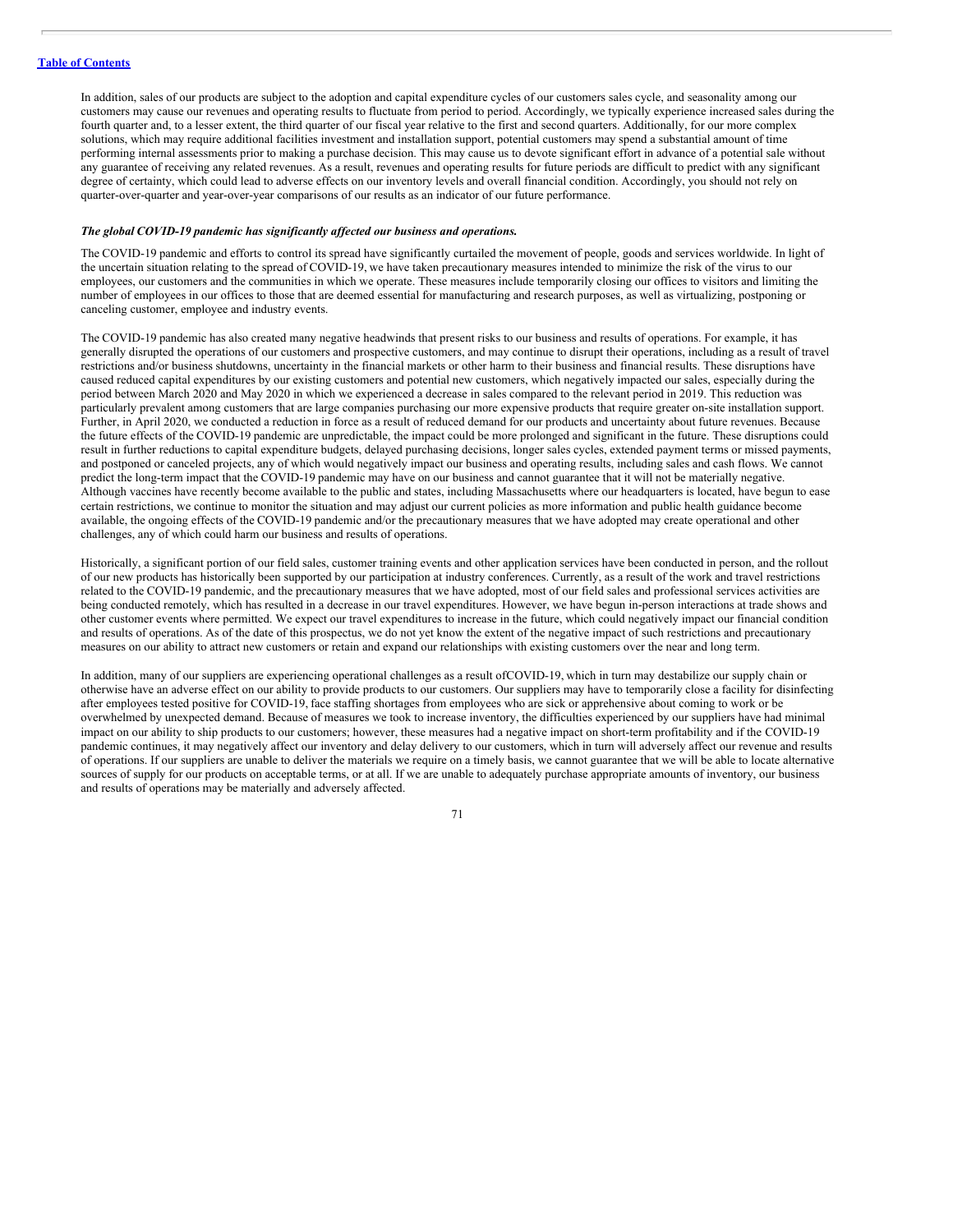Additionally, the COVID-19 pandemic has impacted, and may continue to impact, our headquarters, which is our primary corporate office, sales and marketing center and has also impacted our in-house manufacturing location, including through the effects of facility closures, reductions in operating hours and other social distancing efforts. For example, if even a small number of our employees who work in clusters relating to critical functions such as manufacturing, procurement, supply chain, and research and development, test positive for COVID-19, the entire business function could be temporarily shut down to ensure the safety of our employees and the effectiveness of business would be severely impacted. Additionally, while Massachusetts and other states have begun to ease restrictions on in-person operations, we cannot predict whether these conditions and concerns will continue or whether we will experience more significant or frequent disruptions in the future, including the complete closure of one or more of our facilities. Furthermore, as a result of the COVID-19 pandemic, we have required all employees who are able to do so to work remotely on a full-time or partial basis. It is possible that widespread remote work arrangements may have a negative impact on our operations, the execution of our business plans, the productivity and availability of key personnel and other employees necessary to conduct our business, and on third party service providers who perform critical services for us, or otherwise cause operational failures due to changes in our normal business practices necessitated by the outbreak and related governmental actions. If a natural disaster, power outage, connectivity issue or other event occurred that impacted our employees' ability to work remotely, it may be difficult or, in certain cases, impossible, for us to continue our business for a substantial period of time. The increase in remote working may also result in increased consumer privacy, data security and fraud risks, and our understanding of applicable legal and regulatory requirements, as well as the latest guidance from regulatory authorities in connection with the COVID-19 pandemic, may be subject to legal or regulatory challenge, particularly as regulatory guidance evolves in response to future developments.

More generally, the COVID-19 pandemic has had, and is expected to continue to have, an adverse effect on economies and financial markets globally, leading to a continued economic downturn, which is expected to decrease technology spending generally and could adversely affect demand for our platforms and services. It is not possible at this time to estimate the full impact that COVID-19 will have on our business, as the impact will depend on future developments, which are highly uncertain and cannot be predicted.

To the extent the COVID-19 pandemic adversely affects our business, financial condition and results of operations, it may also have the effect of heightening many of the other risks described in this "Risk Factors" section, including but not limited to, those related to our ability to increase sales to existing and new customers, continue to perform on existing contracts, develop and deploy new technologies, expand our marketing capabilities and sales organization, generate sufficient cash flow to service our indebtedness, and comply with the covenants in the agreements that govern our indebtedness.

## *Risks Related to the Additive Manufacturing Industry*

## The additive manufacturing industry in which we operate is characterized by rapid technological change, requiring continual innovation and *development of new products and innovations to meet constantly evolving customer demands.*

Our revenues are derived from the sale of 3D printers and related materials and services. The additive manufacturing market is subject to rapid innovation and technological change and our customers' needs are rapidly evolving. While we intend to invest substantial resources to remain on the forefront of technological development, continuing advances in additive manufacturing technology, changes in customer requirements and preferences and the emergence of new standards, regulations and certifications could adversely affect adoption of our products. Our ability to compete in the additive manufacturing market depends, in large part, on our success in developing and introducing new 3D printers and technology, in improving our existing products and technology and qualifying new materials which our systems can support. We believe that we must continuously enhance and expand the functionality and features of our products and technologies in order to remain competitive. However, we may not be able to:

- predict future customer demand;
- develop cost effective new products and technologies that address the increasingly complex needs of prospective customers;
- enhance our existing products and technologies;
- respond to technological advances and emerging industry standards and certifications on a cost-effective and timely basis;
- adequately protect our intellectual property as we develop new products and technologies;
- identify the appropriate technology or product to which to devote our resources; or
- ensure the availability of cash resources to fund research and development.

Even if we successfully introduce new additive manufacturing products and technologies and enhance our existing products and technologies, it is possible that these will eventually supplant our existing products or that our competitors will develop new products and technologies that will replace our own. As a result, any of our products may be rendered obsolete or uneconomical by our or our competitors' technological advances, leading to a loss in market share, decline in revenue and adverse effects to our business and prospects.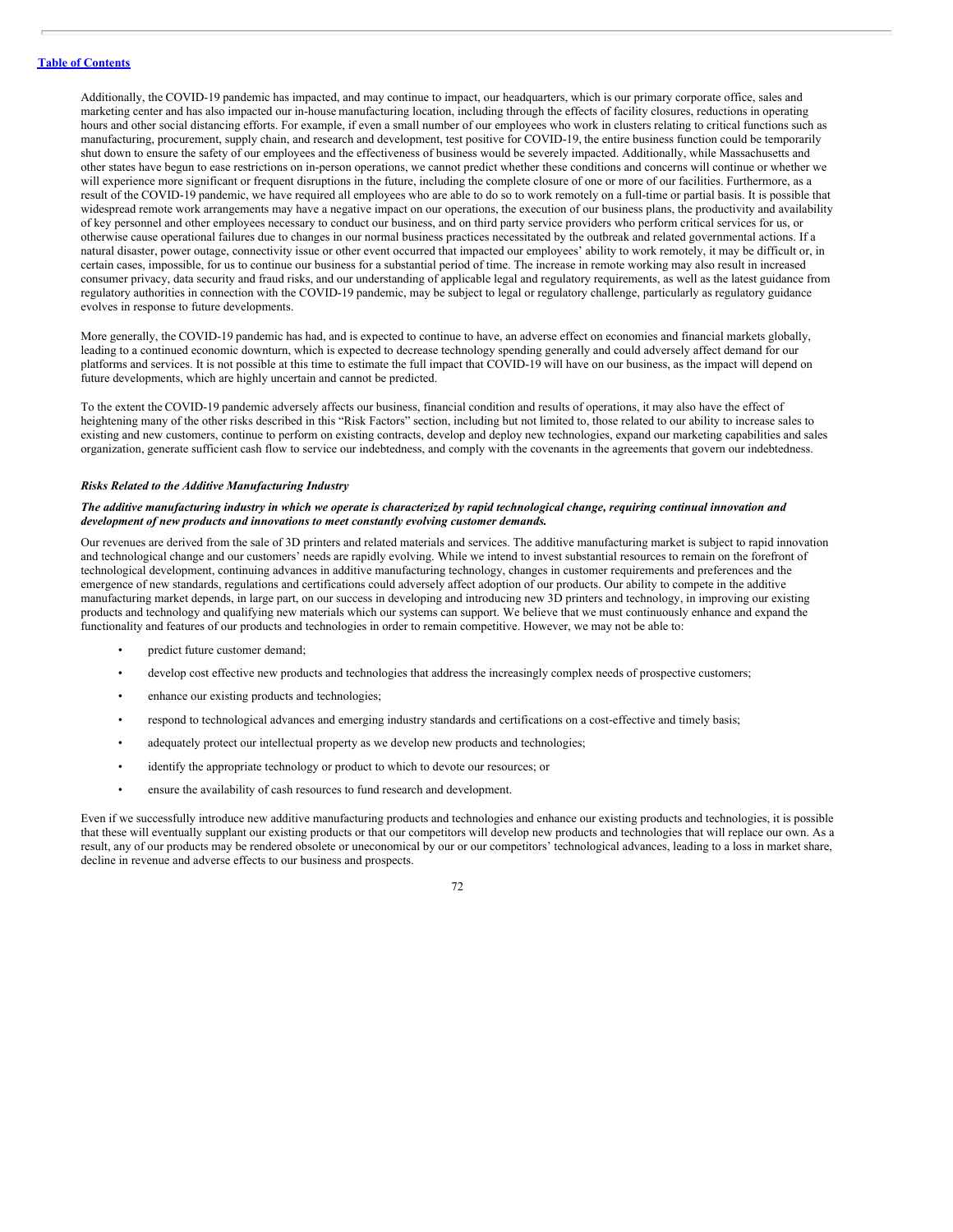#### We face intense and growing competition in the additive manufacturing industry. Our inability to compete effectively with our competitors could affect *our ability to achieve our anticipated market penetration and achieve or sustain profitability.*

The additive manufacturing industry in which we operate is highly competitive. We compete for customers with a wide variety of producers of additive manufacturing equipment that creates 3D objects and end-use parts, as well as with providers of materials and services for this equipment. Some of our existing and potential competitors are researching, designing, developing and marketing other types of products and services that may render our existing or future products obsolete, uneconomical or less competitive. Existing and potential competitors may also have substantially greater financial, technical, marketing and sales, manufacturing, distribution and other resources than us, including name recognition, as well as experience and expertise in intellectual property rights and operating within certain international markets or industry verticals, any of which may enable them to compete effectively against us. Moreover, many of our competitors have more extensive customer and partner relationships than we do, and may therefore be in a better position to identify and respond to market developments or changes in customer demands, including successfully developing technologies that outperform our technologies. Potential customers may also prefer to purchase from their existing suppliers rather than a new supplier regardless of product performance or features. For example, a number of companies that have substantial resources have announced that they are beginning production of 3D printers, which will further enhance the competition we face.

Future competition may arise from the development of allied or related techniques for equipment, materials, software and services that are not encompassed by our patents, from the issuance of patents to other companies that may inhibit our ability to develop certain products and from improvements to existing technologies.

We intend to continue to follow a strategy of continuing product development, VAR and distribution network expansion to enhance our competitive position to the extent practicable. But we cannot assure you that we will be able to maintain our current position or continue to compete successfully against current and future sources of competition. If we do not keep pace with technological change and introduce new products and technologies, demand for our products may decline, and our operating results may suffer.

## Declines in the prices of our products and services, or in our volume of sales, together with our relatively inflexible cost structure, may adversely affect *our financial results.*

Our business is subject to price competition. Such price competition may adversely affect our results of operation, especially during periods of decreased demand. Decreased demand also adversely impacts the volume of our sales. If our business is not able to offset price reductions resulting from these pressures, or decreased volume of sales due to contractions in the market, by improved operating efficiencies and reduced expenditures, then our operating results will be adversely affected.

Although we generally do not have long-term supply agreements, certain of our operating costs are fixed and cannot readily be reduced, which has an impact on our operating results. To the extent the demand for our products slows, or the additive manufacturing market contracts, we may be faced with excess manufacturing capacity and related costs that cannot readily be reduced, which will adversely impact our financial condition and results of operations. Conversely, because we generally do not have long-term supply agreements, we are subject to the risk of significant cost increases by our suppliers.

## Increased consolidation among our customers, suppliers and competitors in the additive manufacturing industry may have an adverse effect on our *business and results of operations.*

Increased consolidation in the additive manufacturing industry among our customers, suppliers and competitors may adversely affect our business and results of operations. Customer consolidation could lead to changes in buying patterns, slowdowns in spending, and impact our distribution channels. Moreover, the significant purchasing power of these large companies can increase pricing and competitive pressures for us, including the potential for decreases in our average selling prices. If one of our customers is acquired by another company that does not rely on us to provide it with products or relies on another provider of similar products, we may lose that customer's business. Any of the foregoing results will adversely affect our business, financial condition and results of operations.

In addition, supplier consolidation may lead to increased prices of materials for our products, deployment delays and/or a disruption in output. In addition, such consolidation may exacerbate the risks relating to our dependence on a small number of suppliers for certain materials that are required to manufacture our products.

## We may experience significant delays in the design, production and launch of our additive manufacturing solutions and enhancements to existing *products, and we may be unable to successfully commercialize products on our planned timelines.*

We have several additive manufacturing solutions and enhancements to existing products that are still under development. There are often delays in the design, testing, manufacture and commercial release of new products, and any delay in the launch of our products could materially damage our brand, business, growth prospects, financial condition and operating results. Even if we successfully complete the design, testing and manufacture for one or all of our products or enhancements under development, we may fail to develop a commercially successful product on the timeline we expect for a number of reasons, including:

- misalignment between the products and customer needs;
- length of sales cycles;
- insufficient product innovation;
- product quality and performance issues;
- insufficient resources or qualified personnel to develop the product;
- failure of the product to perform in accordance with the customer's expectations and industry standards;
- inability to procure parts of adequate quality needed to build the product on commercially acceptable terms, or at all;
- insufficient labor or process stability to build the product to required specifications;
- ineffective distribution, sales and marketing;
- delay in obtaining any required regulatory approvals;
- the impact of the COVID-19 pandemic on production and demand for our products;
- unexpected production costs and delays; or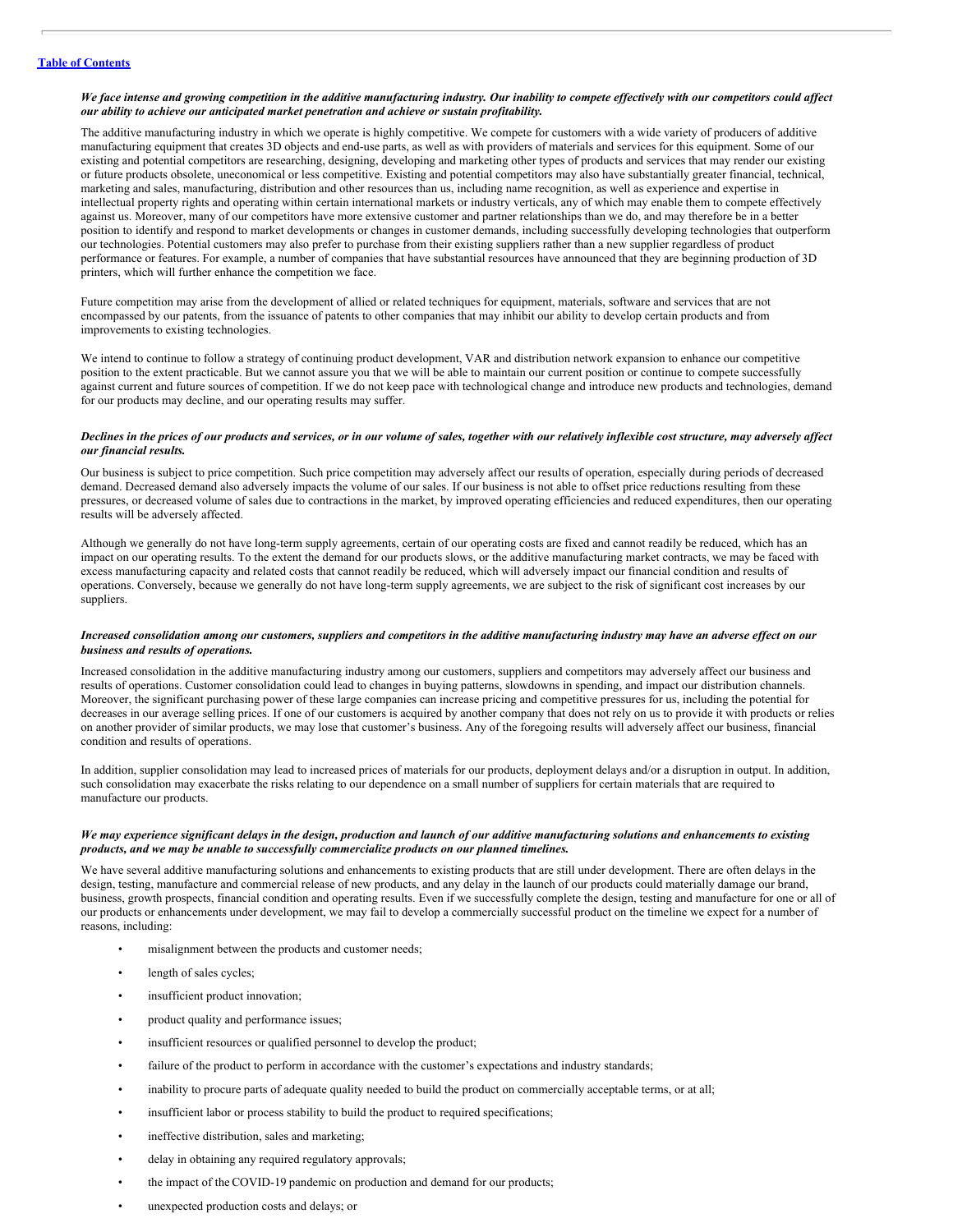• release of competitive products.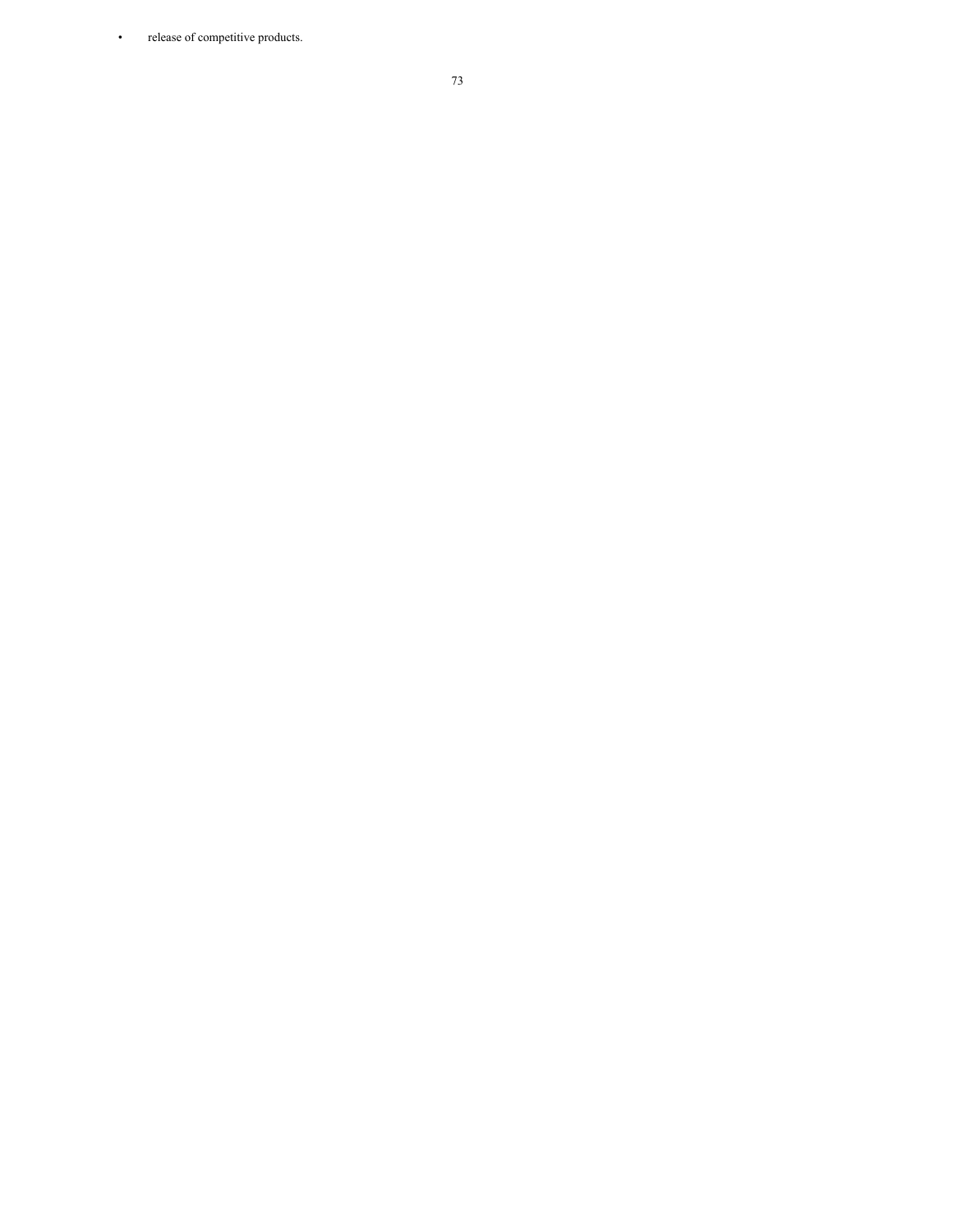#### **Table of [Contents](#page-2-0)**

Our success in the market for the new products we develop will depend in part on our ability to prove our new products' capabilities in a timely manner. Until demonstration, our customers may not believe that our products and/or technology have the capabilities they were designed to have or that we believe they have. Furthermore, even if we do successfully demonstrate our products' capabilities, potential customers may be more comfortable doing business with a competitor, including another larger and more established company, may take longer than expected to make the decision to order our products, or may not have the budget or decision making authority to purchase the product. Significant revenue from new product investments may not be achieved for a number of years, if at all. If the timing of our launch of new products and/or of our customers' acceptance of such products is different than our assumptions, our revenue and results of operations may be adversely affected.

#### *Changes in our product mix may impact our gross margins and financial performance.*

Our financial performance may be affected by the mix of products and services we sell during a given period. We expect to continue to offer products at a variety of price points. Sales of certain of our products have, or are expected to have, higher gross margin contributions than others. If our product mix shifts too far into lower gross margin products, or we are unable to maintain or increase gross margins, and we are not able to sufficiently reduce the engineering, production and other costs associated with those products or substantially increase the sales of our higher gross margin products, our profitability could be reduced. Additionally, the introduction of new products or services may further heighten quarterly fluctuations in gross profit and gross profit margins due to manufacturing ramp-up and start-up costs. Relatedly, if our product mix shifts such that our production rates decrease, our product costs and margins may be negatively impacted. We may experience significant quarterly fluctuations in gross profit margins or operating income or loss due to the impact of the mix of products, channels or geographic areas in which we sell our products from period to period.

## Forecasts of our market and market growth may prove to be inaccurate, and even if the markets in which we compete achieve the forecasted growth, *there can be no assurance that our business will grow at similar rates, or at all.*

Market opportunity estimates and growth forecasts included in this prospectus, including the expected size and growth of the markets for additive manufacturing technology and other markets in which we participate, are subject to significant uncertainty and are based on assumptions and estimates that may not prove to be accurate. Even if these markets experience the forecasted growth described in this prospectus, we may not grow our business at similar rates, or at all. Our future growth is subject to many factors, including market adoption of our products, which is subject to many risks and uncertainties. Accordingly, the forecasts and estimates of market size and growth described in this prospectus, including internally generated estimates and the third-party estimate that the size of the total addressable market is expected to be approximately \$115 billion in 2030, should not be taken as indicative of our future growth. In addition, these forecasts may not adequately consider the impact of the current global COVID-19 pandemic, and we cannot assure you that these forecasts will not be materially and adversely affected as a result.

## *Risks Related to Our Business Operations*

#### Our failure to meet our customers' price expectations would adversely affect our business and results of operations.

Demand for our product lines is sensitive to price. We believe our competitive pricing has been an important factor in our results to date. Therefore, changes in our pricing strategies can have a significant impact on our business and ability to generate revenue. Many factors, including our production and personnel costs, our competitors' pricing and marketing strategies, our customers' budgets, the value our products bring to our customers and our desire to hit revenue goals can significantly impact our pricing strategies. If we fail to meet our customers' price expectations in any given period, demand for our products and product lines could be negatively impacted and our business, results of operations and brand could suffer.

Our revenue model is evolving and we may introduce new revenue models or avenues that may not be accepted by our customers and as such will not materialize.

## We depend on our network of VARs and other distribution partners and if we fail to maintain successful relationships, or if they fail to perform, our ability to market, sell and distribute our products will be limited, and our business, financial position and results of operations will be harmed.

We rely heavily on our global network of VARs and other distribution partners to sell our products and to provide installation and support services to customers in their respective geographic regions. These VARs and other distribution partners may not be as effective in selling our products or installing and supporting our customers as we expect. Moreover, a VAR or other distribution partner may misrepresent the capabilities of our products without our knowledge either intentionally or unintentionally due to the inherent complexity of our products. Further, our VARs and other distribution partners can terminate their contracts with us at any time, and if our contracts with a significant number of VARs and other distribution partners, or with the most effective VARs and other distribution partners, were to terminate or if they would otherwise fail or refuse to sell certain of our products, we may not be able to find replacements that are as qualified or as successful in a timely manner, if at all.

Recruiting and retaining qualified VARs and other distribution partners and training them in our technologies requires significant time and resources. These VARs and other distribution partners may also market, sell and support other technologies in unrelated markets and may devote more resources to the marketing, sales and support of such products.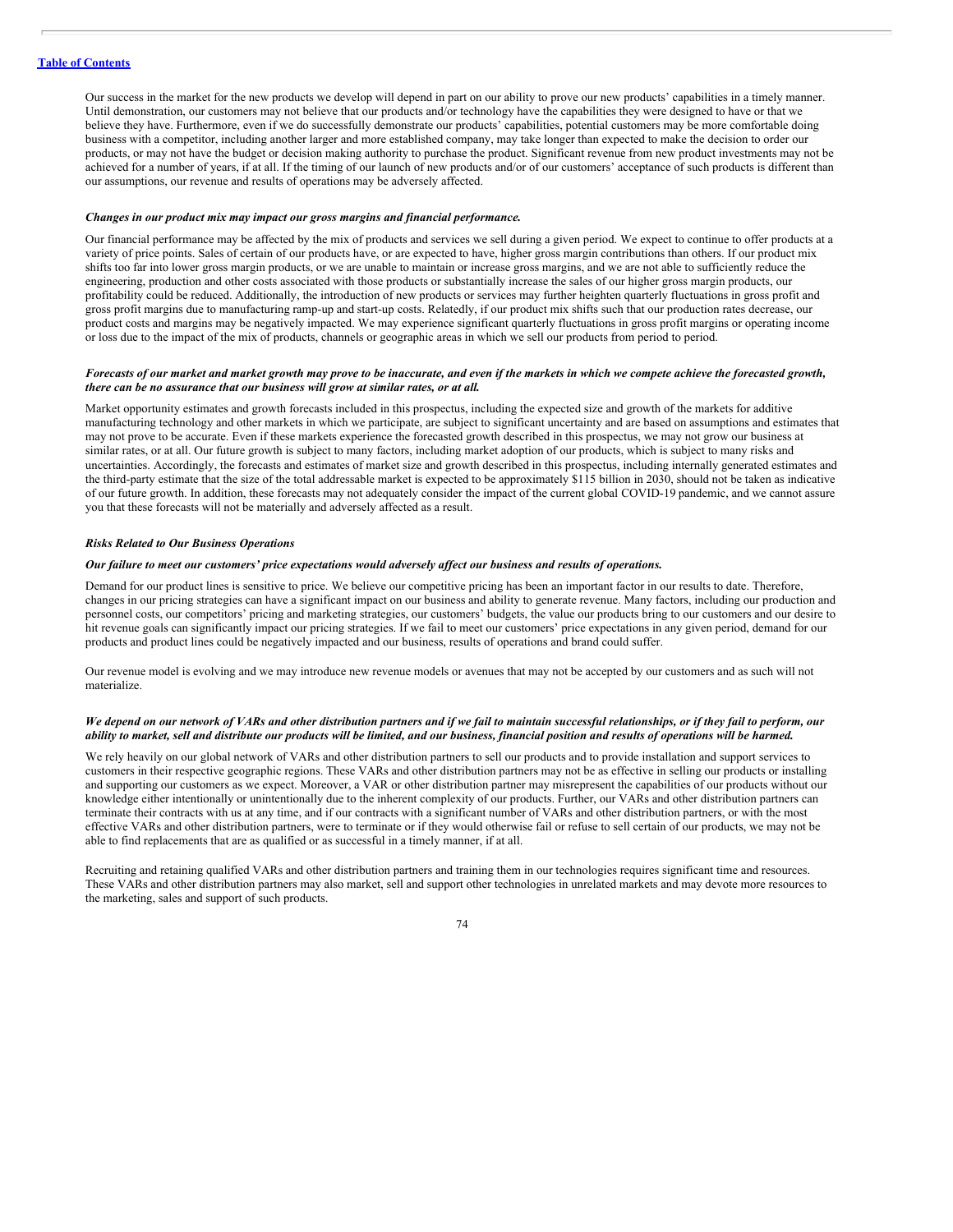In addition, if our VARs and other distribution partners do not perform as anticipated, or if we are unable to secure qualified and successful VARs and other distribution partners, our sales will suffer, which would have an adverse effect on our revenues and operating results. Because we also depend upon our VARs and other distribution partners to provide installation and support services for products, if our VAR or distribution partner relationships were terminated or limited to certain products, we may face disruption in providing support for our customers, which would adversely affect our brand, reputation and our results of operations. Any failure to offer high-quality technical support services may adversely affect our relationships with our customers and adversely affect our financial results and brand.

Further, we require that our VARs and other distribution partners adhere to all local laws and regulations, but it is possible that a VAR or other distribution partner could violate such laws or regulations, which could adversely impact our business, reputation and financial results and brand. Our indirect sales and distribution model could subject us to lawsuits, potential liability and brand and reputational harm if, for example, any of our VARs and other distribution partners misrepresent the functionality of our products or services to customers or violate laws or our corporate policies.

Additionally, while none of our VARS or other distribution partners represents more than 10% of our sales, a default by one or more VARs or other distribution partners with whom we have a significant receivables balance could have an adverse financial impact on our financial results. We have reviewed our policies that govern credit and collections and will continue to monitor them in light of current payment status and economic conditions. In addition, we try to reduce the credit exposures of our accounts receivable by instituting credit limits and additional checks. However, there can be no assurance that our efforts to identify potential credit risks will be successful. Our inability to timely identify VARs and other distribution partners that are credit risks could result in defaults at a time when such VARs and other distribution partners have high accounts receivable balances with us. Any such default would result in a significant charge against our earnings and adversely affect our results of operations and financial condition. Furthermore, a significant portion of our accounts receivable payment periods are greater than 90 days. During that time, the VAR or distribution partner may default on its obligations or we may otherwise be unable to collect the payments due to us, which could adversely affect our results of operations and financial condition.

## If our suppliers become unavailable or inadequate, our customer relationships, results of operations and financial condition may be adversely *af ected.*

We acquire certain of our materials, which are critical to the ongoing operation and future growth of our business, from several third parties. Generally, our third-party contract manufacturers contract directly with component suppliers with our guidance. We rely on our contract manufacturers to manage their supply chains. If one of our contract manufacturers has supply chain disruption, or our relationship with our contract manufacturer terminates, we could experience delays. We also source some materials directly from suppliers. While most manufacturing equipment and materials for our products are available from multiple suppliers, certain of those items are only available from limited sources. Should any of these suppliers become unavailable or inadequate, or impose terms unacceptable to us, such as increased pricing terms, we could be required to spend a significant amount of time and expense to develop alternate sources of supply, and we may not be successful in doing so on terms acceptable to us, or at all. As a result, the loss of a limited source supplier could adversely affect our brand and relationship with our customers as well as our results of operations and financial condition.

In the case of certain materials, we have specified a certain grade of a product to be used in our manufacturing process. While there are several potential suppliers of most of these component materials that we use, we currently choose to use only one or a limited number of suppliers for several of these components and materials. For those materials, we could be impacted by any changes our suppliers make to such materials, which could include specification changes, lead time or cancellation of the material. If there is not an alternate product available, replacement thereof would require significant engineering and manufacturing efforts by us to qualify a replacement. Additionally, if a supplier of such materials decided to terminate their relationship with us, we may face delays in our production as we seek out a replacement supplier. Our reliance on a single or limited number of vendors involves a number of risks, including:

- potential shortages of some key components;
- product performance shortfalls, if traceable to particular product components, since the supplier of the faulty component cannot readily be replaced;
- discontinuation of a product or certain materials on which we rely;
- potential insolvency of these vendors; and
- reduced control over delivery schedules, manufacturing capabilities, quality and costs.

In addition, we evaluate new suppliers pursuant to our internal procedures. This process involves evaluations of varying durations, which may cause production delays if we were required to qualify a new supplier unexpectedly. We generally assemble our systems and parts based on our internal forecasts and the availability of raw materials, assemblies, components and finished goods that are supplied to us by third parties, which are subject to various lead times. If certain suppliers were to decide to discontinue production of an assembly, component or raw material that we use, the unanticipated change in the availability of supplies, or unanticipated supply limitations, could cause delays in, or loss of, sales, increased production or related costs and consequently reduced margins, and damage to our reputation. If we were unable to find a suitable supplier for a particular component, material or compound, we could be required to modify our existing products or the end-parts that we offer to accommodate substitute components, material or compounds. While we monitor risk internally related to our sourcing (particularly concerning raw materials), there is no guarantee that will sufficiently protect us if we suddenly lose access to supplies unexpectedly.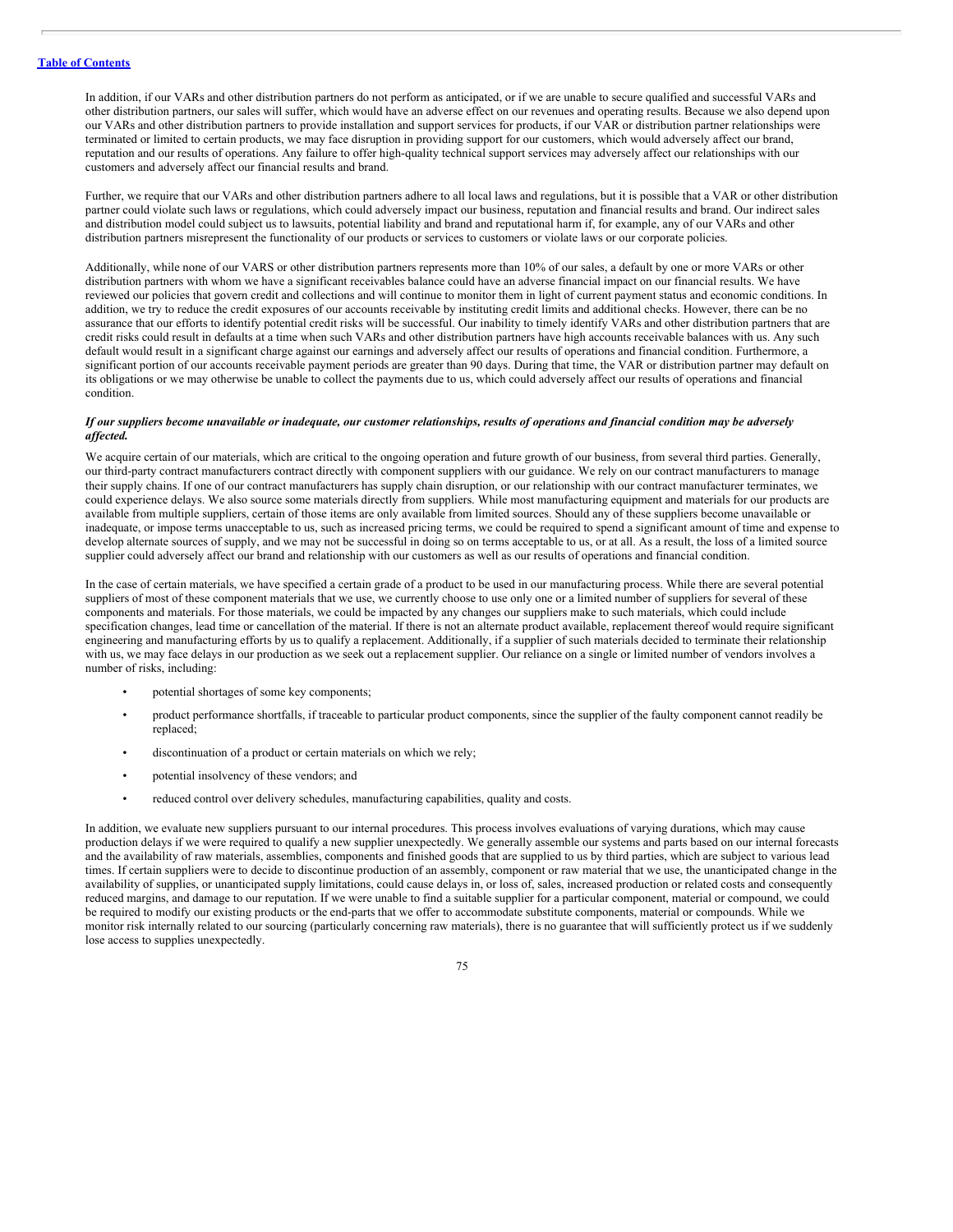Any shortage of a particular component, material or compound could materially and adversely affect our ability to manufacture our products and could lead to increased costs to acquire such resources which could adversely affect our business and financial condition. We have in the past experienced and may in the future experience materials shortages and price fluctuations of certain key components, materials and compounds, and the predictability of the availability and pricing of these components, materials and compounds may be limited. Shortages of components, materials or compounds or pricing fluctuations could be material in the future. In the event of a components, materials or compounds shortage, supply interruption or material pricing change from suppliers of these components, materials or compounds, we may not be able to develop alternate sources in a timely manner or at all in the case of sole or limited sources. Developing alternate sources of supply for these components, materials or compounds may be time-consuming, difficult, and costly and we may not be able to source these components, materials or compounds on terms that are acceptable to us, or at all, which may undermine our ability to meet our requirements or to fill customer orders in a timely manner. Any interruption or delay in the supply of any of these components, materials or compounds, or the inability to obtain these components, materials or compounds from alternate sources at acceptable prices and within a reasonable amount of time, would adversely affect our ability to meet our scheduled product deliveries to our customers. This could adversely affect our relationships with our customers and VARs and could cause delays in shipment of our products and adversely affect our operating results. In addition, increased component, material or compound costs could result in lower gross margins. Even where we are able to pass increased costs along to our customers, there may be a lapse of time before we are able to do so such that we must absorb the increased cost. If we are unable to buy these components, materials or compounds in quantities sufficient to meet our requirements on a timely basis, we will not be able to deliver products to our customers, which may result in such customers using competitive products instead of ours.

## Our business model is predicated, in part, on developing or expanding recurring revenues through the sale of our hardware, consumables, and services. If that recurring stream of revenues does not develop as expected, or if our business model changes as the industry evolves, our operating *results may be adversely af ected.*

Our business model is dependent, in part, on our ability to develop, maintain and increase sales of our hardware, consumables, and services as they generate recurring revenues. Existing and future customers of our systems may not purchase our consumables and services at the same rate at which customers currently purchase those offerings. If our current and future customers purchase a lower volume of our consumables and services, resulting overall in lower purchases of consumables and services on average than with our current installed customer base, our recurring revenue stream relative to our total revenues would be reduced and our operating results would be adversely affected.

## We rely on a limited number of third-party logistics providers for distribution of our products, and their failure to distribute our products effectively *would adversely af ect our sales.*

We rely on a limited number of third-party logistics providers for shipping our products. Each third-party logistics provider stores our products in a limited number of warehouses where they prepare and ship our products based on digital instructions. The use of a limited number of third-party logistics providers increases the risk that a fire or damage from another type of disaster at any of the warehouses may result in a disruption of our commercialization efforts. Additionally, because we use a limited number of third-party logistics providers, if there is a disruption in the distribution channels of such third-party logistics providers, our business and financial condition could be adversely impacted.

If our third-party logistics providers do not fulfill their contractual obligations to us, or refuse or fail to adequately distribute our products, such as by shipping our products to the incorrect recipient, or the agreements are terminated without adequate notice, shipments of our products, and associated revenues, would be adversely affected. In addition, we expect that it may take a significant amount of time if we were required to change our third-party logistics providers and would require significant efforts to provide the systems support required for a new provider to effectively support our operations.

## If demand for our products does not grow as expected, or if market adoption of additive manufacturing does not continue to develop, or develops more *slowly than expected, our revenues may stagnate or decline, and our business may be adversely af ected.*

We believe that the industrial manufacturing market, which today is dominated by conventional manufacturing processes that do not involve additive manufacturing technology, is undergoing a shift towards additive manufacturing. We may not be able to develop effective strategies to raise awareness among potential customers of the benefits of additive manufacturing technologies or our products may not address the specific needs or provide the level of functionality required by potential customers to encourage the continuation of this shift towards additive manufacturing. We must anticipate, sometimes several years in advance, the direction that the additive market is taking. We may not correctly anticipate the direction, which may lead us to invest in the wrong products, which may adversely affect our results of operation and financial condition. If additive manufacturing technology does not continue to gain broader market acceptance as an alternative to conventional manufacturing processes, or if the marketplace adopts additive manufacturing technologies that differ from our technologies, we may not be able to increase or sustain the level of sales of our products, and our operating results would be adversely affected as a result.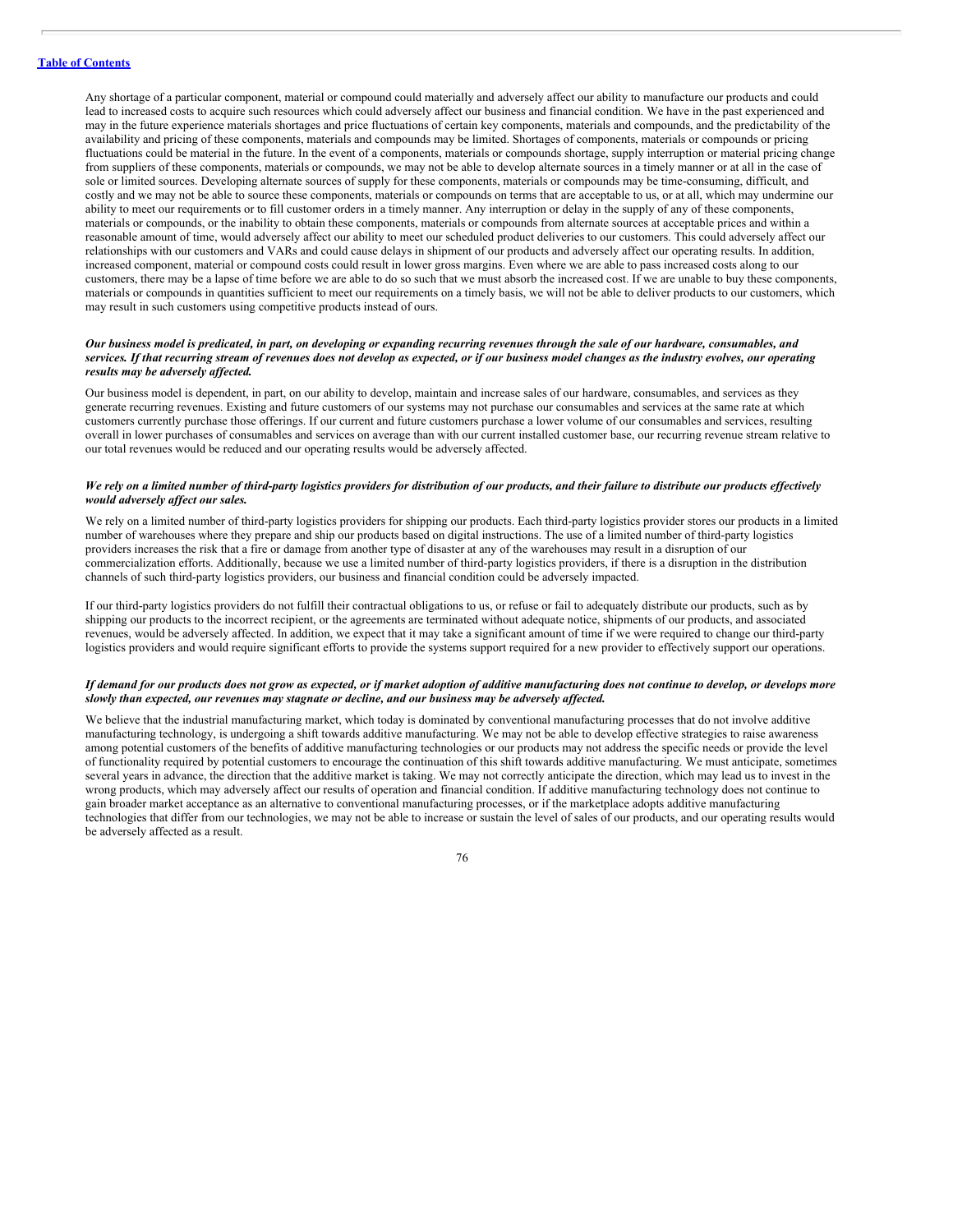#### Defects in new products or in enhancements to our existing products that give rise to product returns or warranty or other claims could result in *material expenses, diversion of management time and attention and damage to our reputation.*

Our additive manufacturing solutions are complex and may contain undetected defects or errors when first introduced or as enhancements are released that, despite testing, are not discovered until after a machine has been used. We may not know which products are affected by defects. These defects could be systemic and could affect all of the products we shipped prior to discovery thereof. It may not be economically feasible to identify, replace or repair all affected products. In the event that the defect is severe enough or impacts customer safety, a product recall may be required. This could result in delayed market acceptance of those products or claims from VARs, customers or others, which may result in litigation, increased customer warranty, support and repair or replacement costs, damage to our reputation and business, or significant costs and diversion of support, management and engineering personnel to correct the defect or error. We may from time to time become subject to warranty or product liability claims related to product quality issues that may require us to take remedial action and could, regardless of merit, lead us to incur significant expenses, result in diversion of management time and attention, damage to our business and reputation and brand, and cause us to fail to retain existing customers or fail to attract new customers.

We attempt to include provisions in our agreements with customers that are designed to manage our exposure to potential liability for damages arising from defects or errors in our products. However, it is possible that these provisions may not be effective as a result of unfavorable judicial decisions or laws enacted in the future.

## We may be unable to consistently manufacture our products to the necessary specifications or in quantities necessary to meet demand at an acceptable *cost or at an acceptable performance level.*

Our products are integrated solutions with many different components that work together. As such, a quality defect in a single component can compromise the performance of the entire solution. As we continue to grow and introduce new products, and as our products incorporate increasingly sophisticated technology, it will be increasingly difficult to ensure our products are produced in the necessary quantities without sacrificing quality. There is no assurance that we or our third-party manufacturers and any component suppliers will be able to continue to manufacture our products so that they consistently achieve the product specifications and quality that our customers expect. Relatedly, certain of our components are sourced by a single supplier and, if the supply became disrupted as a result of insufficient quality, service delays or any other factor, our manufacturing efforts may be adversely affected. Any future design issues, unforeseen manufacturing problems, such as contamination of our or such third-party facilities, equipment malfunctions, aging components, component obsolescence, business continuity issues, quality issues with components and materials sourced from third party suppliers, or failures to strictly follow procedures or meet specifications, may have a material adverse effect on our brand, business, financial condition and operating results. Furthermore, we or our third-party manufacturers may not be able to increase manufacturing to meet anticipated demand or may experience downtime.

In order to meet our customers' needs, we attempt to forecast demand for our products and components used for the manufacture of our products. If we fail to accurately forecast this demand, we could incur additional costs or experience manufacturing delays and may experience lost sales or significant inventory carrying costs.

The risk of manufacturing defects or quality control issues is generally higher for new products, whether produced by us or a third-party manufacturer, products that are transitioned from one manufacturer to another, particularly if manufacturing is transitioned or initiated with a manufacturer we have not worked with in the past, and products that are transferred from one manufacturing facility to another. We cannot assure investors that we and our thirdparty manufacturers will be able to launch new products on time, transition manufacturing of existing products to new manufacturers, transition our manufacturing capabilities to a new location or transition manufacturing of any additional materials in-house without manufacturing defects. An inability to manufacture products and components that consistently meet specifications, in necessary quantities and at commercially acceptable costs will have a negative impact and may have a material adverse effect on our brand, business, financial condition and results of operations.

Our commercial contracts generally contain product warranties and limitations on liability and we carry liability insurance in amounts that we believe are adequate for our risk exposure and commensurate with industry norms. However, commercial terms and our insurance coverage may not be adequate or available to protect our company in all circumstances, and we might not be able to maintain adequate insurance coverage for our business in the future at an acceptable cost. Any liability claim against us that is not covered by adequate insurance could adversely affect our consolidated results of operations and financial condition. Finally, any liability claim against us may cause harm to our brand, reputation and adversely impact our business.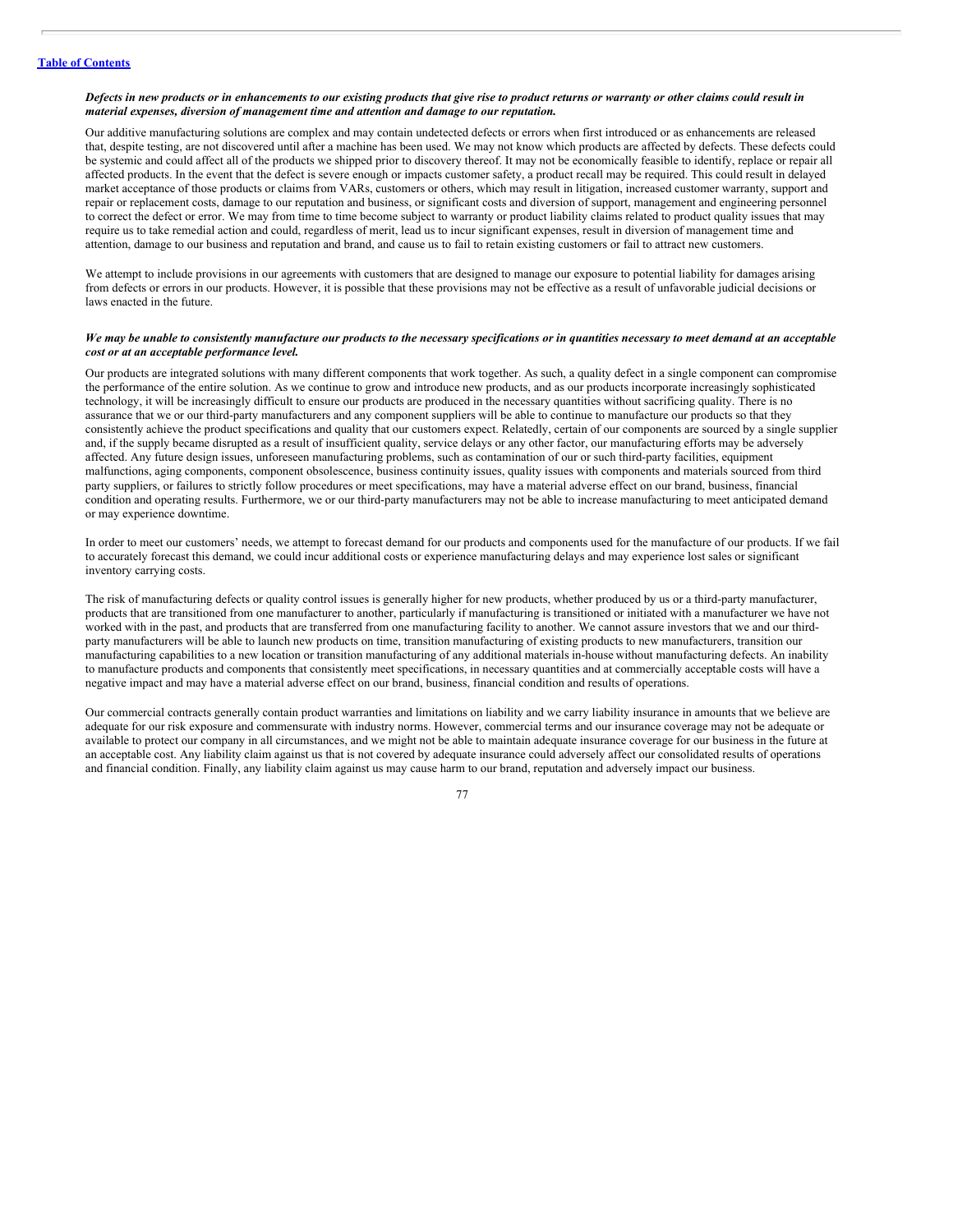## We are dependent on the continued services and performance of our senior management and other key employees, as well as on our ability to *successfully hire, train, manage and retain qualified personnel.*

Our future performance depends on the continued services and contributions of our executive team, founders and other key employees to execute on our business plan and to identify and pursue new opportunities and product innovations. Such persons may resign at any time and the loss of their services could delay or prevent the successful implementation of our strategy, commercialization of new applications for our systems or other products, or could otherwise adversely affect our ability to manage our company effectively and carry out our business plan. There is no assurance that if any senior executive, founder or other key employee leaves in the future, we will be able to rapidly replace him or her and transition smoothly towards his or her successor, without any adverse impact on our operations.

Our ability to successfully pursue our growth strategy will also depend on our ability to attract, motivate and retain existing and new personnel. We experience intense competition for qualified senior management and other key personnel (including scientific, technical, manufacturing, engineering, financial and sales personnel) in the additive manufacturing industry, especially in the greater Boston area. Our personnel are generally employed on an at-will basis, which means that they could terminate their employment with us at any time. There can be no assurance that we will be able to retain our current key personnel or attract new persons to join our organization in the future. Some of our competitors for these employees have greater resources and more experience, making it difficult for us to compete successfully for key personnel. These pressures could result in increased costs in order to provide competitive compensation packages to attract and retain key personnel. Moreover, new employees may not be as productive as we expect since we may face challenges in adequately integrating them into our workforce and culture. If we cannot attract and retain sufficiently qualified technical employees for our research product development activities, as well as experienced sales and marketing personnel, we may be unable to develop and commercialize new products and enhancements to existing products.

## As manufacturing becomes a larger part of our operations, we will become exposed to accompanying risks and liabilities.

In-house and outsourced manufacturing has been and continues to be a significant part of our business. As a result, we expect to continue to be subject to various risks associated with the manufacturing and supply of products, including the following:

- If we fail to supply products in accordance with contractual terms, including terms related to time of delivery and performance specifications, we may be required to repair or replace defective products and may become liable for direct, special, consequential and other damages, even if manufacturing or delivery was outsourced;
- Raw materials used in the manufacturing process, labor and other key inputs may become scarce, obsolete and expensive, causing our costs to exceed cost projections and associated revenues;
- Manufacturing processes typically involve large machinery, fuels and chemicals, any or all of which may lead to accidents involving bodily harm, destruction of facilities and environmental contamination and associated liabilities;
- As our manufacturing operations expand, we expect that a significant portion of our manufacturing will be done in regions outside the United States, either by third-party contractors or in a plant owned by the Company. Any manufacturing done in such locations presents risks associated with quality control, currency exchange rates, foreign laws and customs, timing and loss risks associated with international transportation and potential adverse changes in the political, legal and social environment in the host county;
- We have made, and may be required to make, representations as to our right to supply and/or license intellectual property and to our compliance with laws. Such representations are usually supported by indemnification provisions requiring us to defend our customers and otherwise make them whole if we license or supply products that infringe on third-party technologies or violate government regulations;
- As our manufacturing operations scale, so will our dependence on skilled labor at bothin-house and third-party manufacturing facilities. If we are unable to obtain and maintain skilled labor resources, we may unable to meet customer production demands; and
- With scaling production volume, demand for our products may make up a significant percentage of global volume in select categories or commodities. Such commodities could be subject to large pricing swings due to the global political, legal and social environment and could cause our costs to exceed productions and associated revenues.

Any failure to adequately manage risks associated with the manufacture and supply of materials and products could adversely affect profits from that segment of our business and/or lead to significant liabilities, which would harm our brand, business, operations and financial condition.

#### Under applicable employment laws, we may not be able to enforce covenants not to compete and therefore may be unable to prevent our competitors *from benefiting from the expertise of some of our former employees.*

We generally enter into non-competition agreements with our employees. These agreements prohibit our employees from competing directly with us or working for our competitors or clients for a limited period after they cease working for us. We may be unable to enforce these agreements under the laws of the jurisdictions in which our employees work and it may be difficult for us to restrict our competitors from benefiting from the expertise that our former employees or consultants developed while working for us. For example, in Massachusetts, where most of our employees are based, applicable law imposes a number of requirements to enter into a valid non-competition agreement, and in California non-competition agreements with employees are generally unenforceable after termination of employment.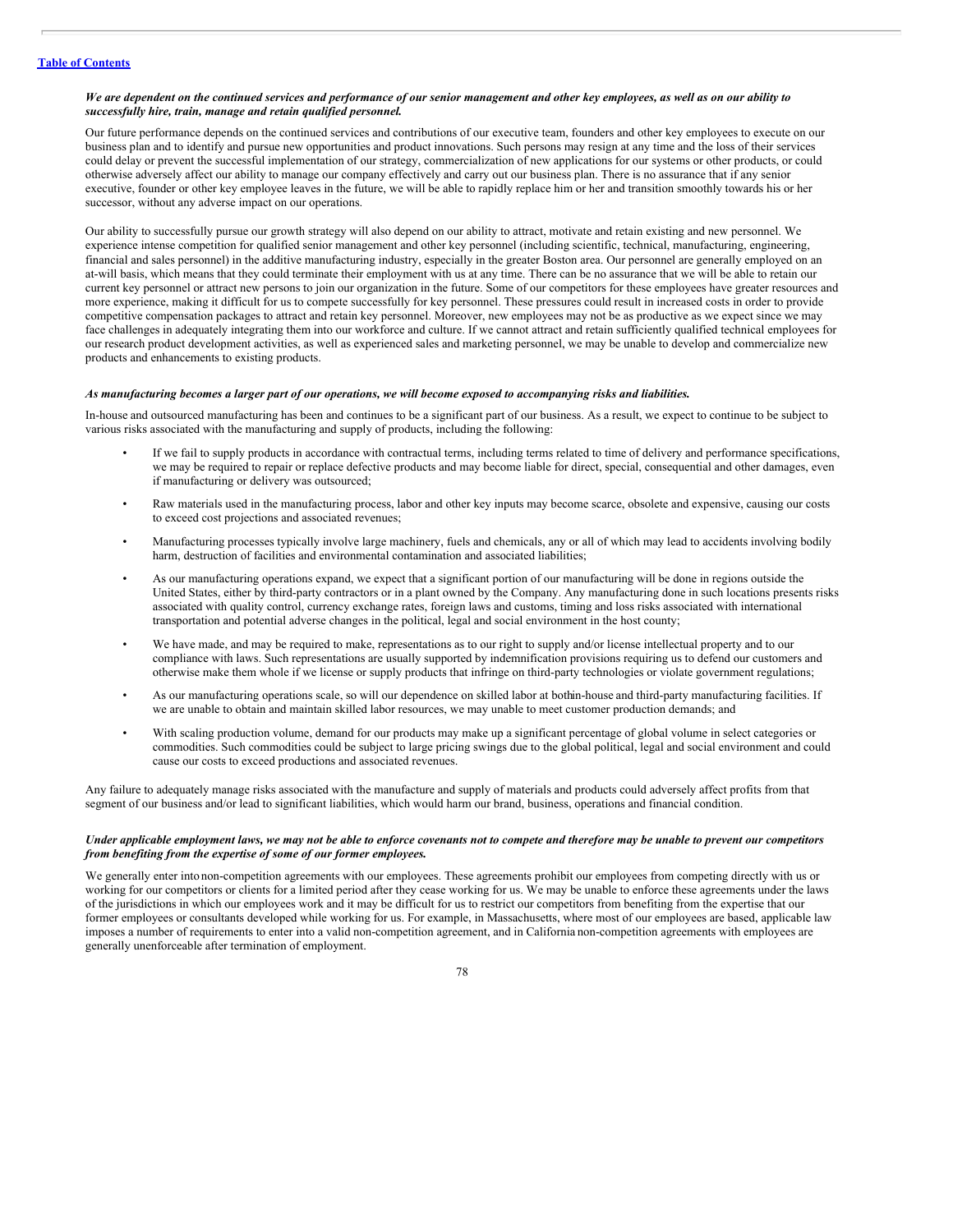## We expect to continue to experience rapid growth and organizational change. If we fail to manage our growth effectively, we may be unable to execute our business plan, maintain high levels of service and customer satisfaction or attract new employees and customers.

We expect to continue to experience growth in our number of customers, sales, revenues and headcount. We expect to continue to make significant investments in our business, including investments in our infrastructure, software, technology, personnel headcount, facilities, marketing and sales efforts. If our business does not generate the level of revenue required to support our investment, our net sales and profitability will be adversely affected.

To manage growth in our operations and personnel, we will need to continue to scale and improve our operational, financial, and management controls, and our reporting systems and procedures, which will require significant capital expenditures, increasing our cost of operations and the reallocation of valuable management resources. As we scale, it may become more difficult and will require additional capital expenditures to maintain and increase the productivity of our employees, expand production, to address the needs of our actual and prospective customers, to further develop and enhance our products, and remain competitive against our competitors' products. These enhancements and improvements will require significant capital expenditures, investments in additional headcount and other operating expenditures and allocation of valuable management and employee resources. Our future financial performance and our ability to execute on our business plan will depend, in part, on our ability to effectively manage any future growth and expansion. There are no guarantees we will be able to do so in an efficient or timely manner, or at all.

## As we acquire and invest in companies or technologies, we may not realize expected business, technological or financial benefits and the acquisitions or investments could prove difficult to integrate, disrupt our business, dilute stockholder value and adversely affect our business, results of operations, *and financial condition.*

As part of our business strategy, we may evaluate and make investments in, or acquisitions of, complementary companies, products, software and technologies, to further grow and augment our business and product offerings. The success of any attempts to grow our business through acquisitions to complement our business depends in part on the availability of, our ability to identify, and our ability to engage and pursue suitable acquisition candidates. We may not be able to find suitable acquisition candidates, and we may not be able to complete acquisitions on favorable terms, if at all.

If we do complete future acquisitions, we cannot assure you that they will ultimately strengthen our competitive position or that they will be viewed positively by customers, financial markets or investors. Furthermore, future acquisitions could pose numerous additional risks to our operations, including:

- diversion of management's attention from existing operations;
- unanticipated costs or liabilities associated with the acquisition, including risks associated with acquired intellectual property and/or technologies;
- incurrence of acquisition-related costs, which would be recognized as a current period expense;
- difficulties in, and the cost of, integrating personnel and cultures, operations, technologies, products and services which may lead to failure to achieve the expected benefits on a timely basis or at all;
- challenges in achieving strategic objectives, cost savings and other anticipated benefits;
- inability to maintain relationships with key customers, suppliers, vendors and other third parties on which the purchased business relies;
- the difficulty of incorporating acquired technology and rights into our products and product portfolio and of maintaining quality and security standards consistent with our brand;
- ineffective controls, procedures and policies inherited from the acquired company or during the transition and integration;
- inability to generate sufficient revenue to offset acquisition and/or investment costs;
- negative impact to our results of operations because of the depreciation of amounts related to acquired intangible assets, fixed assets, and deferred compensation;
- requirements to record certain acquisition-related costs and other items as current period expenses, which would have the effect of reducing our reported earnings in the period in which an acquisition is consummated;
- the loss of acquired unearned revenue and unbilled unearned revenue;
- recording goodwill or other long-lived asset impairment charges (if any) in the periods in which they occur, which could result in a significant charge to our earnings in any such period;
- use of substantial portions of our available cash, issuance of dilutive equity or the incurrence of debt to consummate the acquisition;
- potential write-offs of acquired assets or investments, and potential financial and credit risks associated with acquired customers;
- tax effects and costs of any such acquisitions, including the related integration into our tax structure and assessment of the impact on the realizability of our future tax assets or liabilities;

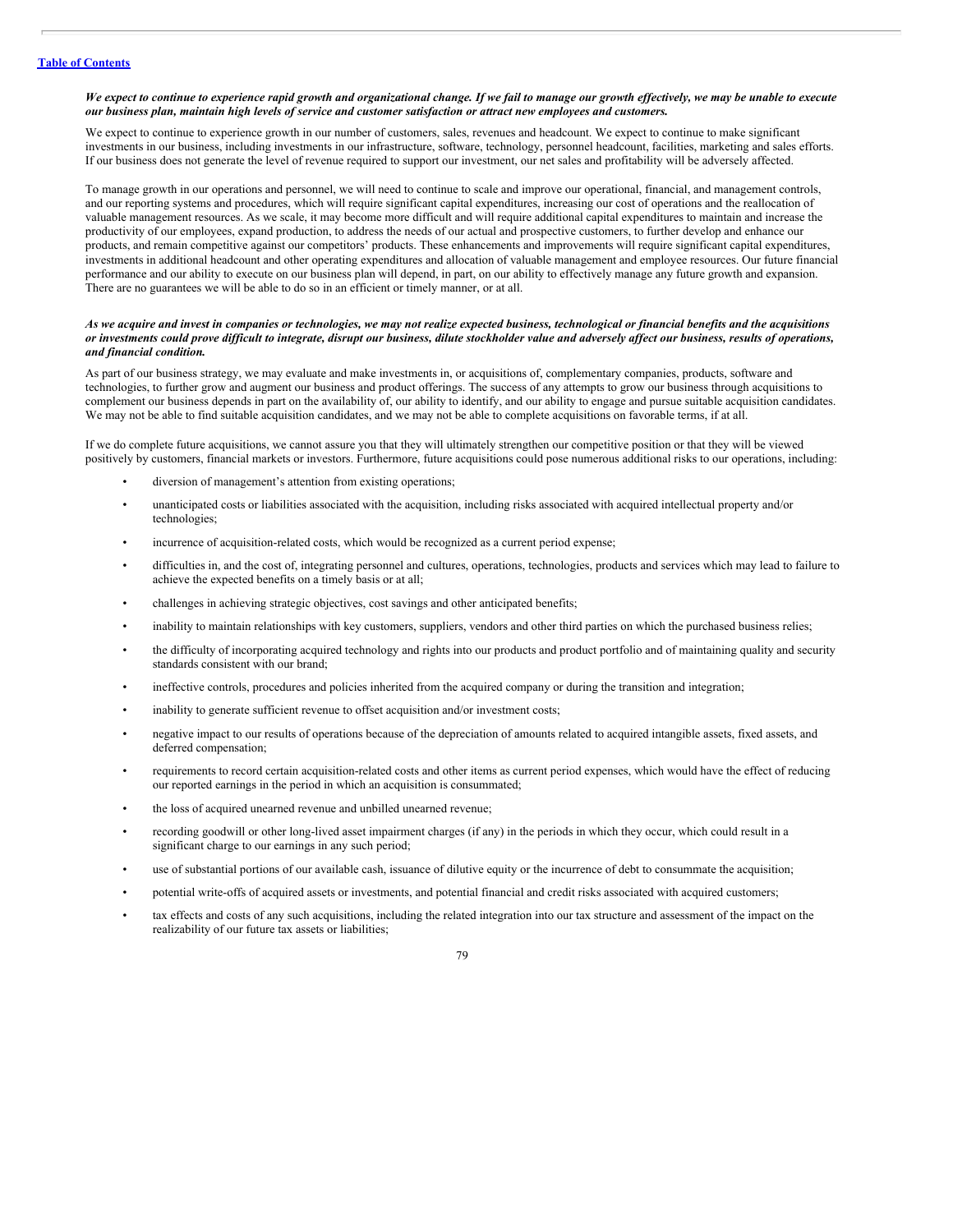- the potential entry into new markets in which we have little or no experience or where competitors may have stronger market positions; and
- currency and regulatory risks associated with conducting operations in foreign countries.

In addition, acquired technologies and intellectual property may be rendered obsolete or uneconomical by our own or our competitors' technological advances. Management resources may also be diverted from operating our existing businesses to certain acquisition integration challenges. If we are unable to successfully integrate acquired businesses, our anticipated revenues and profits may be lower. Our profit margins may also be lower, or diluted, following the acquisition of companies whose profit margins are less than those of our existing businesses.

## We may require additional capital to support business growth, and this capital might not be available on acceptable terms, if at all.

We intend to continue to make investments to support our business growth and may require additional funds to respond to business challenges and opportunities, including the need to develop new features or enhance our products, improve our operating infrastructure or acquire complementary businesses and technologies. Accordingly, we may need to engage in equity or debt financings to secure additional funds if our existing sources of cash and any funds generated from operations do not provide us with sufficient capital. If we raise additional funds through future issuances of equity or convertible debt securities, our existing stockholders could suffer significant dilution, and any new equity securities we issue could have rights, preferences and privileges superior to those of holders of our common stock. Any debt financing that we may secure in the future could involve restrictive covenants relating to our capital raising activities and other financial and operational matters, which may make it more difficult for us to obtain additional capital and to pursue business opportunities, including potential acquisitions. We may not be able to obtain additional financing on terms favorable to us, if at all. If we are unable to obtain adequate financing or financing on terms satisfactory to us when we require it, our ability to continue to support our business growth and to respond to business challenges and opportunities could be significantly impaired, and our business may be adversely affected.

## *Risks Related to Third Parties*

## A real or perceived defect, security vulnerability, error or performance failure in our software or technical problems or disruptions caused by our third-party service providers could cause us to lose revenue, damage our reputation and expose us to liability.

Our hardware products rely upon our complementary software products which are inherently complex and, despite extensive testing and quality control, have in the past and may in the future contain defects or errors, especially when first introduced, or otherwise not perform as contemplated. As the use of our products, including products that were recently acquired or developed, expands to more sensitive, secure or mission critical uses by our customers, we may be subject to increased scrutiny, potential reputational risk or potential liability should our software fail to perform as contemplated in such deployments. We have in the past and may in the future need to issue corrective releases of our software to fix these defects, errors or performance failures and we may encounter technical problems when we attempt to perform routine maintenance or enhance our software, internal applications, and systems, which could require us to allocate significant research and development and customer support resources to address these problems and divert the focus of our management and research and development teams. In addition, our platform may be negatively impacted by technical issues experienced by our thirdparty service providers.

Our business, brands, reputation and ability to attract and retain customers depend upon the satisfactory performance, reliability and availability of our software products, which in turn, with respect to our planned software as a service ("SaaS") offerings depend upon the availability of the internet and our third-party service providers. For example, for our SaaS offerings we outsource our cloud infrastructure to Amazon Web Services ("AWS"), our hosting provider, which hosts our software products. Our hosting provider runs its own platforms upon which our products depend, and we are, therefore, vulnerable to service interruptions at the hosting provider level. We do not control the operation of any of AWS' data center hosting facilities, and they may be subject to damage or interruption from earthquakes, floods, fires, power loss, telecommunications failures, terrorist attacks and similar events. They may also be subject to interruptions due to system failures, computer viruses, software errors or subject to breaches of computer hardware and software security, break-ins, sabotage, intentional acts of vandalism and similar misconduct. And while we rely on service level agreements with our hosting provider, if they do not properly maintain their infrastructure or if they incur unplanned outages, our customers may experience performance issues or unexpected interruptions and we may not meet our service level agreement terms with our customers. We have experienced, and expect that in the future we may experience interruptions, delays and outages in service and availability from time to time due to a variety of factors, including infrastructure changes, human or software errors, website hosting disruptions and capacity constraints.

Any inefficiencies, security vulnerabilities, errors, defects, technical problems or performance failures with our software, internal applications and systems could reduce the quality of our products or interfere with our customers' (and their users') use of our products, which could negatively impact our brand and reputation, reduce demand, lead to a loss of customers or revenue, adversely affect our results of operations and financial condition, increase our costs to resolve such issues and subject us to financial penalties and liabilities under our service level agreements. Any limitation of liability provisions that may be contained in our customer agreements may not be effective as a result of existing or future applicable law or unfavorable judicial decisions. The sale and support of our products entail the risk of liability claims, which could be substantial in light of the use of our products in enterprise-wide environments. In addition, our insurance against this liability may not be adequate to cover a potential claim.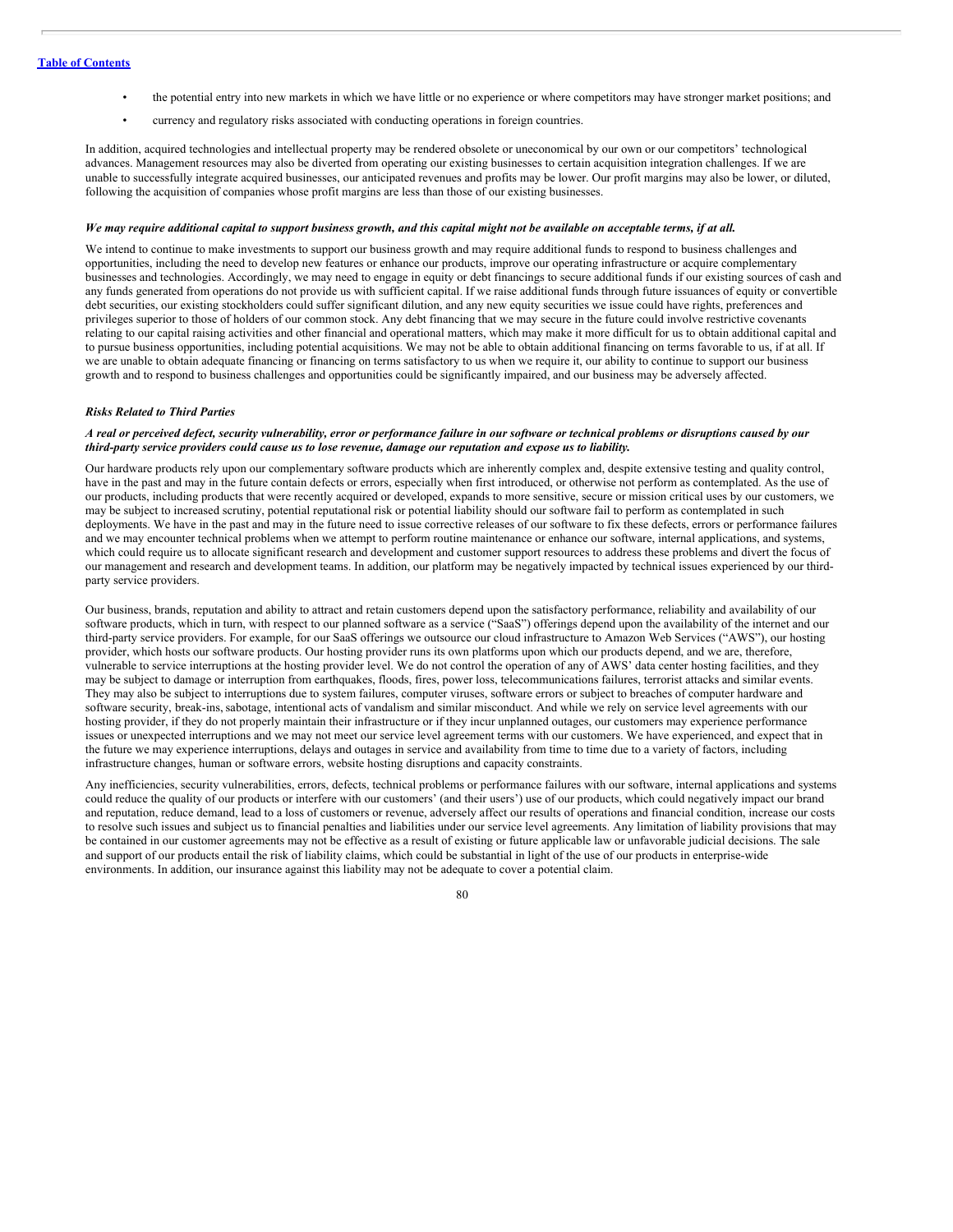## **Table of [Contents](#page-2-0)**

## We depend on a limited number of third-party contract manufacturers for a substantial portion of all of our manufacturing needs and any delay, disruption or quality control problems in their operations, including due to the COVID-19 pandemic, could cause harm to our operations, including *loss of market share and damage to our brand.*

We depend on third-party contract manufacturers for the production of our 3D printers and on third-party suppliers for the components and raw materials used in our products. While there are several potential manufacturers for most of these products, all of our products are manufactured, assembled, tested and generally packaged by a limited number of third-party manufacturers and several single source providers of certain supplies. In most cases, we rely on these manufacturers to procure components and, in some cases, subcontract engineering work. Our reliance on a limited number of contract manufacturers involves a number of risks, including:

- unexpected increases in manufacturing and repair costs;
- inability to control the quality and reliability of products;
- inability to control delivery schedules;
- potential liability for expenses incurred by third-party contract manufacturers in reliance on our forecasts that later prove to be inaccurate;
- potential lack of adequate capacity to manufacture all or a part of the products we require;
- potential labor unrest affecting the ability of the third-party manufacturers to produce our products; and
- unexpected component or process obsolescence making key components unavailable.

If any of our third-party contract manufacturers experience a delay, disruption or quality control problems in their operations, including due to the COVID-19 pandemic, or if a primary third-party contract manufacturer does not renew its agreement with us, our operations could be significantly disrupted and our product shipments could be delayed. Qualifying a new manufacturer and commencing volume production is expensive and time consuming. Ensuring that a contract manufacturer is qualified to manufacture our products to our standards is time consuming. In addition, there is no assurance that a contract manufacturer can scale its production of our products at the volumes and in the quality that we require. If a contract manufacturer is unable to do these things, we may have to move production for the products to a new or existing third-party manufacturer, which would take significant effort and our brand, business, results of operations and financial condition could be materially adversely affected. Finally, if a contract manufacturer producing a highly specified product changes its materials or is unable to meet our production demands, it could lead to specification changes, increased lead time or cancellation of the product.

As we contemplate moving manufacturing into different jurisdictions, we may be subject to additional significant challenges in ensuring that quality, processes, and costs, among other issues, are consistent with our expectations.

In addition, because we use a limited number of third-party contract manufacturers, increases in the prices charged may have an adverse effect on our results of operations, as we may be unable to find a contract manufacturer who can supply us at a lower price. As a result, the loss of a limited source supplier could adversely affect our relationships with our customers and our results of operations and financial condition.

All of our products must satisfy safety and regulatory standards and some of our products must also receive government certifications. We rely on thirdparty providers to conduct the tests that support our applications for most regulatory approvals for our products. As part of the certification process, our third-party contract manufacturers are subject to audit and must receive approvals from third-parties providing such certifications. Failure to meet these certifications by our third-party contract manufacturers could adversely impact our business. Moreover, if our third-party contract manufacturers fail to timely and accurately conduct the tests supporting our applications for regulatory approvals, we may be unable to obtain the necessary domestic or foreign regulatory approvals or certifications to sell our products in certain jurisdictions. As a result, we would be unable to sell our products and our sales and profitability could be reduced, our relationships with our sales channel could be harmed and our reputation and brand would suffer.

## Our manufacturing facility and those of our third-party contract manufacturers and suppliers, as well as our customers' facilities and our third-party logistics providers, are vulnerable to disruption due to natural or other disasters, strikes and other events beyond our control.

A major earthquake, fire, tsunami, hurricane, cyclone or other disaster, such as a major flood, seasonal storms, nuclear event or terrorist attack affecting our facilities or the areas in which they are located, or affecting those of our customers or third-party manufacturers, suppliers or fulfillment centers, could significantly disrupt our or their operations and delay or prevent product shipment or installation during the time required to repair, rebuild or replace our or their damaged manufacturing facilities. These delays could be lengthy and costly. If any of our facilities, or those of our third-party contract manufacturers, suppliers, third-party logistics providers or customers are negatively impacted by such a disaster, production, shipment and installation of our additive manufacturing machines could be delayed, which can impact the period in which we recognize the revenue related to that additive manufacturing machine sale. Additionally, customers may delay purchases of our products until operations return to normal. Even if we are able to respond quickly to a disaster, the continued effects of the disaster could create uncertainty in our business operations. In addition, concerns about terrorism, the effects of a terrorist attack, political turmoil, labor strikes, war or the outbreak of epidemic or pandemic diseases (including the outbreak of the coronavirus disease COVID-19) could have a negative effect on our operations and sales.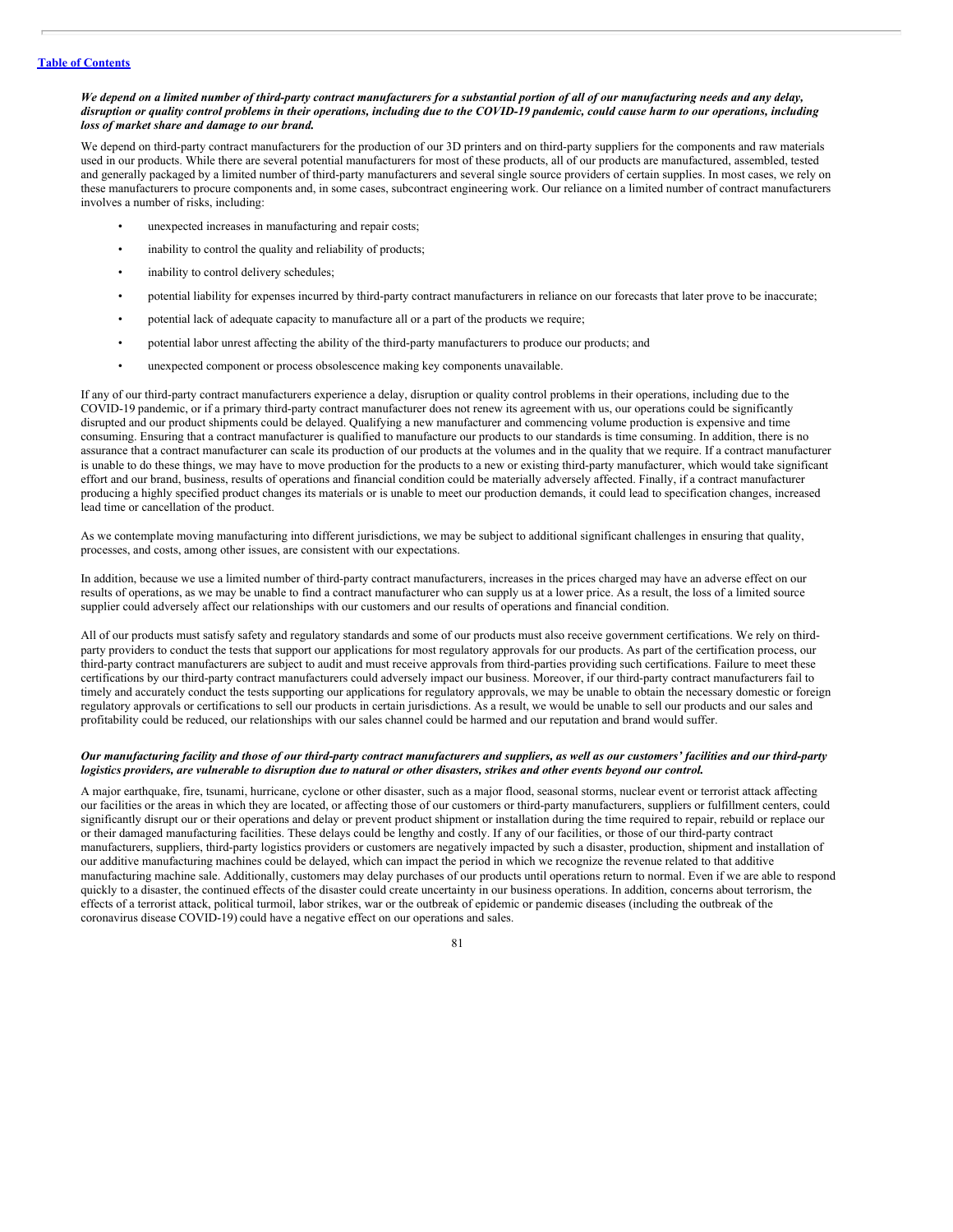#### *Risks Related to International Operations*

## Our existing and planned global operations subject us to a variety of risks and uncertainties that could adversely affect our business and operating results. Our business is subject to risks associated with selling machines and other products in non-United States locations.

As of August 2021, our products and services are distributed across the world, and we derive a substantial percentage of our sales from these international markets. Accordingly, we face significant operational risks from doing business internationally.

Our operating results may be affected by volatility in currency exchange rates and our ability to effectively manage our currency transaction risks. Although we currently invoice customers in United States dollars, increases in the value of the dollar relative to foreign currencies may make our products less attractive to foreign customers. We may also incur currency transaction risks if we were to enter into either a purchase or a sale transaction using a different currency from the currency in which we report revenues. In such cases we may suffer an exchange loss because we do not currently engage in currency swaps or other currency hedging strategies to address this risk. As we realize our strategy to expand internationally, our exposure to currency risks may increase. Given the volatility of exchange rates, we can give no assurance that we will be able to effectively manage our currency transaction risks or that any volatility in currency exchange rates will not have an adverse effect on our results of operations.

The shipments of our products to foreign customers and/or end-users may be subject to tariffs and other restrictions imposed by the destination countries. As we procure equipment and materials from foreign suppliers, we may be required to pay import duties and comply with regulations imposed by the U.S. Customs and Border Protection. Both the U.S. and foreign tariff rates and import restrictions may change from time to time, which could adversely impact our global operations, for example, by decreasing the price competitiveness of our products in foreign markets and/or by increasing our manufacturing costs.

Other risks and uncertainties we face from our global operations include:

- difficulties in staffing and managing foreign operations;
- limited protection for the enforcement of contract and intellectual property rights in certain countries where we may sell our products or work with suppliers or other third parties;
- potentially longer sales and payment cycles and potentially greater difficulties in collecting accounts receivable;
- costs and difficulties of customizing products for foreign countries;
- challenges in providing solutions across a significant distance, in different languages and among different cultures;
- laws and business practices favoring local competition;
- being subject to a wide variety of complex foreign laws, treaties and regulations and adjusting to any unexpected changes in such laws, treaties and regulations, including local labor laws;
- strict laws and regulations governing privacy and data security, including the European Union's General Data Protection Regulation;
- uncertainty and resultant political, financial and market instability arising from the United Kingdom's exit from the European Union;
- compliance with U.S. laws affecting activities of U.S. companies abroad, including the U.S. Foreign Corrupt Practices Act;
- tariffs, trade barriers and other regulatory or contractual limitations on our ability to sell or develop our products in certain foreign markets;
- operating in countries with a higher incidence of corruption and fraudulent business practices;
- changes in regulatory requirements, including export controls, tariffs and embargoes, other trade restrictions, competition, corporate practices and data privacy concerns;
- failure by our VARs or other distribution partners to comply with local laws or regulations, export controls, tariffs and embargoes or other trade restrictions;
- potential adverse tax consequences arising from global operations;
- seasonal reductions in business activity in certain parts of the world, particularly during the summer months in Europe and at year end globally;
- rapid changes in government, economic and political policies and conditions; and
- political or civil unrest or instability, terrorism or epidemics and other similar outbreaks or events.

In addition, additive manufacturing has been identified by the U.S. government as an emerging technology and is currently being further evaluated for national security impacts. We expect additional regulatory changes to be implemented that will result in increased and/or new export controls related to additive manufacturing technologies, components and related materials and software. These changes, if implemented, may result in our being required to obtain additional approvals and/or licenses to sell 3D printers in the global market.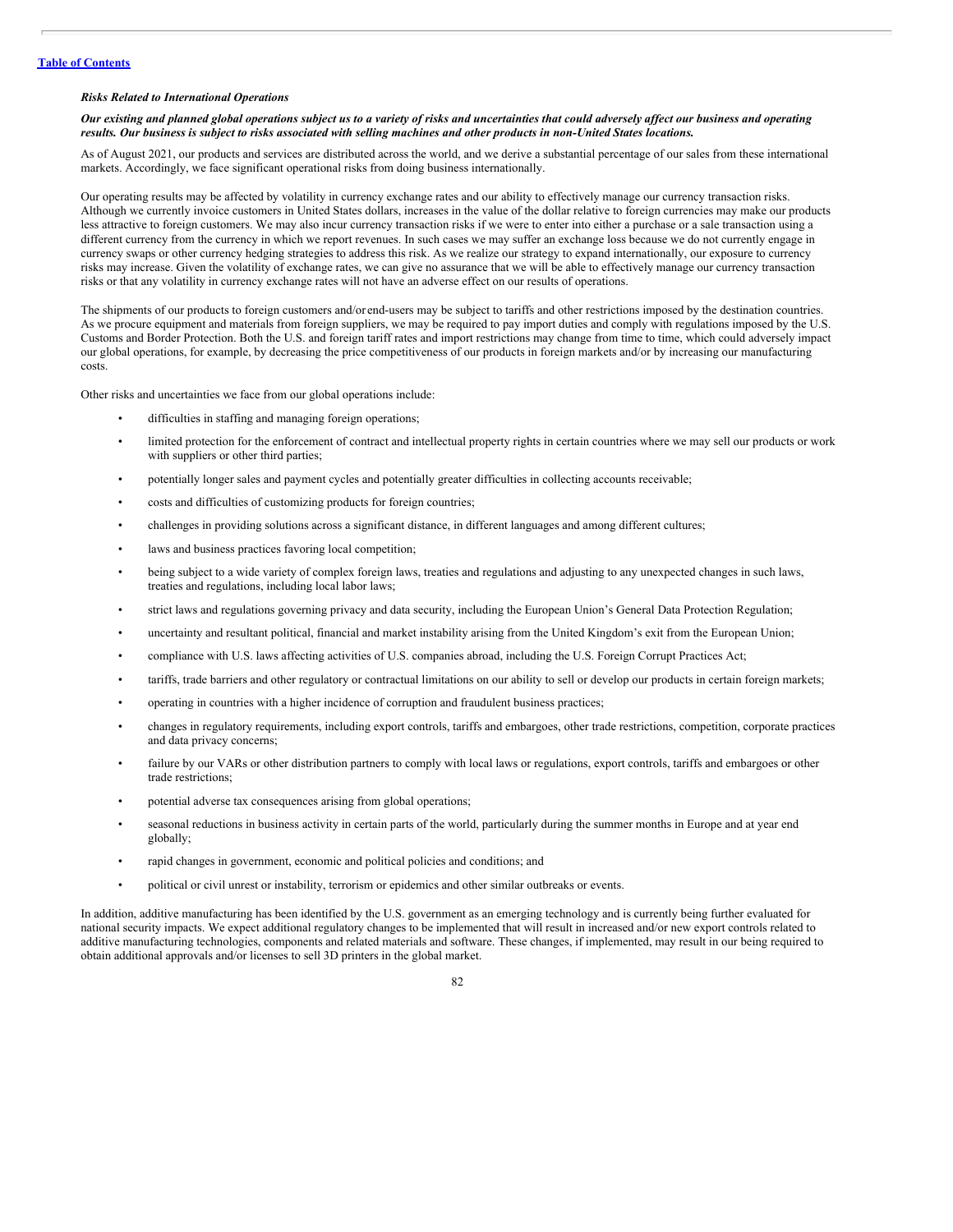Our failure to effectively manage the risks and uncertainties associated with our global operations could limit the future growth of our business and adversely affect our business and operating results.

## Global economic, political and social conditions and uncertainties in the market that we serve may adversely impact our business.

Our performance depends on the financial health and strength of our customers, which in turn is dependent on the economic conditions of the markets in which we and our customers operate. Declines in the global economy, difficulties in the financial services sector and credit markets, continuing geopolitical uncertainties and other macroeconomic factors all affect the spending behavior of potential customers. Economic uncertainty in Europe, the United States, India, Japan, China and other countries may cause customers and potential customers to further delay or reduce technology purchases.

We also face risks from financial difficulties or other uncertainties experienced by our suppliers, distributors or other third parties on which we rely. If third parties are unable to supply us with required materials or components or otherwise assist us in operating our business, our business could be harmed.

Other changes in U.S. social, political, regulatory and economic conditions or in laws and policies governing foreign trade, manufacturing, development and investment could also adversely affect our business. In particular, on June 23, 2016, the U.K. held a referendum in which a majority of the eligible members of the electorate voted to leave the EU, commonly referred to as Brexit. Pursuant to Article 50 of the Treaty on EU, the U.K. ceased being a member state of the EU on January 31, 2020. The implementation period began February 1, 2020 and continued until December 31, 2020, during which U.K. continued to follow all of the EU's rules, the EU's pharmaceutical law remained applicable to the U.K. and the U.K.'s trading relationship remained the same. The U.K. and the EU have signed an EU-UK Trade and Cooperation Agreement, or TCA, which became provisionally applicable on January 1, 2021 and will become formally applicable once ratified by both the U.K. and the EU. This agreement provides details on how some aspects of the U.K. and EU's relationship will operate going forwards however there are still many uncertainties and how the TCA will take effect in practice is still largely unknown. Additionally, there is a risk that other countries may decide to leave the European Union. This uncertainty surrounding this transition not only potentially affects our business in the United Kingdom and the European Union, but also may have an effect on global economic conditions and the stability of global financial markets, which in turn could have a material adverse effect on our business, financial condition and results of operations. In extreme cases, we could experience interruptions in production due to the processing of customs formalities or reduced customer spending in the wake of weaker economic performance. If global economic conditions remain volatile for a prolonged period or if European economies experience further disruptions, our results of operations could be adversely affected.

#### *The ef ects of regulations relating to conflict minerals may adversely af ect our business.*

On August 22, 2012, under the Dodd-Frank Wall Street Reform and Consumer Protection Act of 2010, the SEC adopted new requirements for companies that use certain minerals and metals, known as conflict minerals, in their products, whether or not these products are manufactured by third parties. These requirements require companies to research, disclose and report whether or not such minerals originate from the Democratic Republic of Congo and adjoining countries. The implementation of these requirements could adversely affect the sourcing, availability and pricing of such minerals if they are found to be used in the manufacture of our products, including our 3D printers or materials. In addition, we expect to continue to incur additional costs to comply with the disclosure requirements, including costs related to determining the source of any of the relevant minerals and metals used in our products. Since our supply chain is complex, we may not be able to sufficiently verify the origins for these minerals and metals used in our products through the due diligence procedures that we implement, which may harm our reputation. In such event, we may also face difficulties in satisfying customers who require that all of the components of our products are certified as conflict mineral free.

#### *Risks Related to Sales of Products to U.S. and Foreign Governments*

## A significant portion of our business depends on sales to the public sector, and our failure to receive and maintain government contracts or changes in the contracting or fiscal policies of the public sector could have a material adverse effect on our business.

We derive a significant portion of our revenue from contracts that we have, either directly or through distribution partners and VARs, with federal, state, local and foreign governments and government agencies, and we believe that the success and growth of our business will continue to depend on our successful procurement of government contracts. For example, we have historically derived, and expect to continue to derive, a significant portion of our revenue from sales to agencies of the U.S. federal government and governments of other nations, either directly by us or through other distribution partners. Sales to such governments and their agencies are subject to a number of challenges and risks. The procurement process for governments and their agencies is highly competitive, time-consuming, and may, in certain circumstances, be subject to political influence. We incur significant up-front time and expense, which subjects us to additional compliance risks and costs, without any assurance that we (or a third-party distributor or reseller) will win a contract.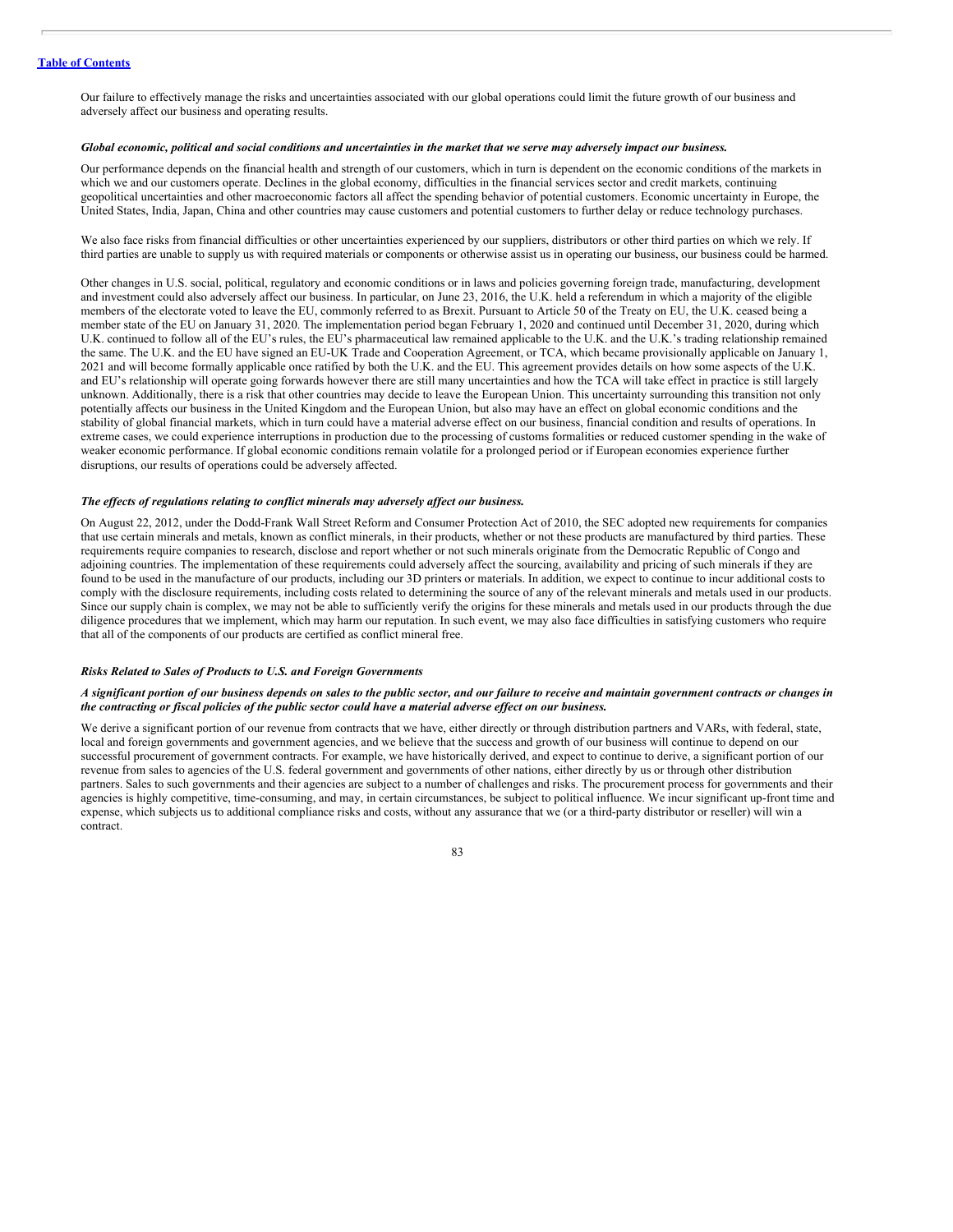Accordingly, our business, financial condition, results of operations, and prospects may be adversely affected by certain events or activities, including, but not limited to:

- changes in fiscal or contracting policies or decrease in available government funding;
- changes in government programs or applicable requirements;
- changes in the political environment, including before or after a change to the leadership within the government administration, and any resulting uncertainty or changes in policy or priorities and resultant funding;
- appeals, disputes or litigation relating to government procurement, including but not limited to bid protests by unsuccessful bidders on potential or actual awards of contracts to us or our partners by the government;
- the adoption of new laws or regulations or changes to existing laws or regulations;
- budgetary constraints, including automatic reductions as a result of "sequestration" or similar measures and constraints imposed by lapses in appropriations for the federal government or certain of its departments and agencies;
- influence by, or competition from, third parties with respect to pending, new or existing contracts with government customers;
- potential delays or changes in the government appropriations or procurement processes, including as a result of events such as war, incidents of terrorism, natural disasters, and public health concerns or epidemics, such as the COVID-19 pandemic; and
- increased or unexpected costs or unanticipated delays caused by other factors outside of our control, such as performance failures of our partners and subcontractors.

Any such event or activity, among others, could cause governments and governmental agencies to delay or refrain from purchasing our products and services in the future, reduce the size or payment amounts of purchases from existing or new government customers, or otherwise have an adverse effect on our business, results of operations, financial condition and prospects.

## Government programs are limited by budgetary constraints and political considerations and are subject to uncertain future funding levels that could *result in the termination of programs.*

Government agency and department purchases are often strategic in nature and large in size. Therefore, reductions in funding levels that impact our customers could negatively affect the size of our customers' orders or lead to cancellation of orders. Government contracts are often subject to more extensive scrutiny and publicity than commercial contracts. The number and terms of new government contracts signed can be affected significantly by political and economic factors, such as pending elections and revisions to government tax policies. Negative publicity related to our government contracts, regardless of its accuracy, may damage our business by affecting our ability to compete for new contracts. A decline in security-related government spending for any reason, or a shift away from programs that we address, could hurt our sales, put pressure on our prices and reduce our revenue and margins. Relatedly, the use of our products by militaries or other government agencies or departments in a way that is perceived negatively by the public could adversely affect our business and reputation.

A multi-year U.S. government program may be implemented through the award of many different individual contracts, grants, cooperative agreements and subcontracts or other subawards. For U.S. government programs, program funding is subject to congressional appropriations. Congress generally appropriates funds on a fiscal year basis even though a program may continue for several years. Government programs are often only partially funded initially, and additional funds are committed only as Congress makes further appropriations. The termination of a program or failure to commit funds to a program would result in a loss of anticipated future revenue attributable to that program, which could materially harm our business.

## *We are subject to audits by the U.S. government which could adversely af ect our business.*

U.S. government agencies routinely audit and investigate government contractors to monitor performance, cost allocations, cost accounting and compliance with applicable laws, regulations and standards. Since some of our contracts provide for cost reimbursement, the U.S. government has the right to audit our costs even after job completion and after we have billed and recognized the corresponding revenue. The U.S. government also may review the adequacy of, and a contractor's compliance with, its internal control systems and policies, including the contractor's purchasing, property, estimating, compensation and management information systems. Any costs found to be improperly allowed or improperly allocated to a specific contract will not be reimbursed, and any such costs that have already been reimbursed must be refunded, which would affect associated revenue that had already been recognized. While we intend to implement uniform procurement and compliance programs for all of our business, we may be subject to more risks from these audits until we are able to implement such a program effectively.

Responding to governmental audits, inquiries or investigations may involve significant expense and divert the attention of our management. If a government review or investigation uncovers improper or illegal activities, we may be subject to civil and criminal penalties and administrative sanctions, including termination of contracts, forfeiture of profits, suspension of payments, damages, fines and suspension or debarment from doing business with U.S. government agencies. In addition, our reputation could be seriously harmed by allegations of impropriety, even if unfounded. Our internal controls may not prevent or detect all improper or illegal activities.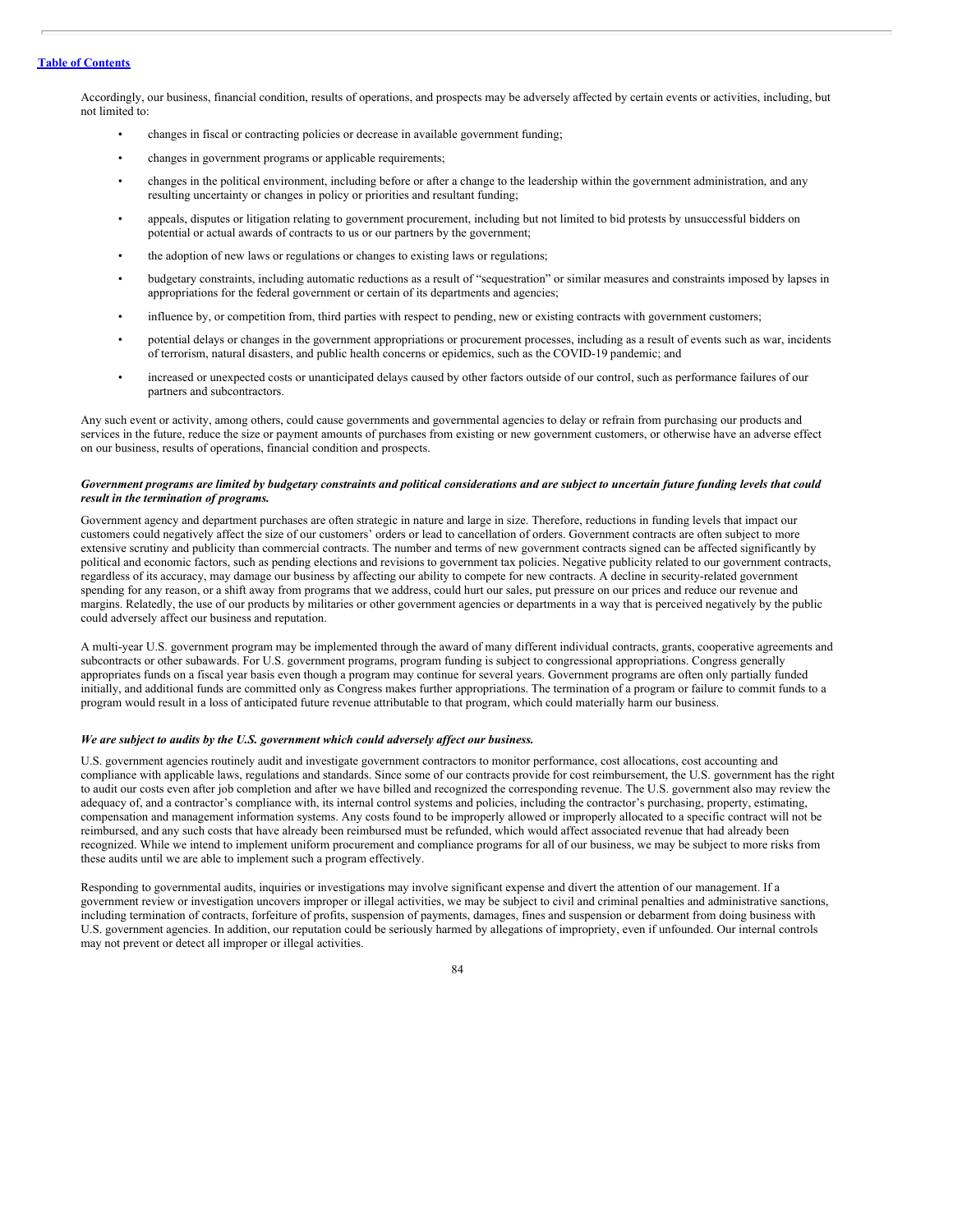#### Our business is subject to laws and regulations that are more restrictive because we are a contractor and subcontractor to the U.S. government.

As a contractor and subcontractor to the U.S. government, we are subject to various laws and regulations that are more restrictive than those applicable to non-government contractors, including the Federal Acquisition Regulations and its supplements, which comprehensively regulate the formation, administration and performance of U.S. government contracts, and the Truth in Negotiations Act and various other laws, which require certain certifications and disclosures. These laws and regulations, among other things:

- require that we obtain and maintain material governmental authorizations and approvals to conduct our business as it is currently conducted;
- require certification and disclosure of cost and pricing data in connection with certain contract negotiations;
- impose rules that define allowable and unallowable costs and otherwise govern our right to reimbursement under certain cost-based U.S. government contracts;
- restrict the use and dissemination of information classified for national security purposes and the export of certain products and technical data; and
- impose requirements relating to ethics and business practices, which carry penalties for noncompliance ranging from monetary fines and damages to loss of the ability to do business with the U.S. government as a prime contractor or subcontractor.

In addition, we may be subject to industrial security regulations of the U.S. Department of Defense and other federal agencies that are designed to safeguard against unauthorized access by foreigners and others to classified and other sensitive U.S. government information. If we were to come under foreign ownership, control or influence, our U.S. government customers could terminate, or decide not to renew, our contracts, or we may be subjected to burdensome industrial security compliance measures. Such a situation could impair our ability to obtain new contracts and subcontracts. The government may also change its procurement practices or adopt new contracting rules and regulations that could be costly to satisfy or that could impair our ability to obtain new contracts.

#### Our contracts and those of our VARs with governments may impose requirements that may be unfavorable to us and that may have a material adverse *ef ect on our growth prospects and operating results.*

Most of our sales to government entities have been made indirectly through our VARs and other distribution partners. In some cases, we have entered contracts directly with government customers. There are inherent risks in contracting with governments and their agencies. Government customers can typically terminate, reduce orders under or otherwise modify any of its contracts with us or our VARs for its convenience (*i.e.*, without cause) whether or not we have failed to perform under the terms of the applicable contract. In such case, the government would not be required to pay our VARs or us for the lost profits for the unperformed work. A termination arising out of our VARs or our default could expose our VARs or us to liability and harm our VARs or our ability to compete for future contracts and orders. In addition to unfavorable termination provisions, our VARs or our U.S. government contracts and related regulations contain provisions that allow the U.S. government to unilaterally suspend our VARs or us from receiving new contracts pending resolution of alleged violations of procurement laws or regulations, reduce the value of existing contracts, issue modifications to a contract and potentially restrict exports of our products, services and associated materials.

Our VARs or our contracts with government agencies may subject our VARs or us to other risks and give the government additional rights and remedies not typically found in commercial contracts, including rights that allow the government to, for example:

- obtain detailed cost or pricing information;
- receive "most favored customer" pricing;
- require us to prioritize orders from our government customers above our other customers' existing orders, which we may fail to do and, even if we do prioritize such orders, may impact our relationships with our other customers;
- perform routine audits;
- impose equal employment and hiring standards;
- require products to be manufactured in specified countries;
- restrict non-U.S. ownership or investment in our company; and/or
- pursue administrative, civil or criminal remedies for contractual violations.

These rights and remedies have the potential to limit our VARs or our sales to, and increase our VARs or our costs of, doing business with both government and commercial customers, which could materially adversely affect our growth prospects and operating results.

Additionally, we sometimes rely on our VARs and other distribution partners to satisfy certain regulatory obligations that we would otherwise have to satisfy if we sold directly to the government entities, and our VARs and other distribution partners may be unable or unwilling to satisfy these obligations in the future. In the event of such termination or change, it may be difficult for us to arrange for another VAR or other distribution partner to sell our solutions to these government entities in a timely manner, and we could lose sales opportunities during the transition.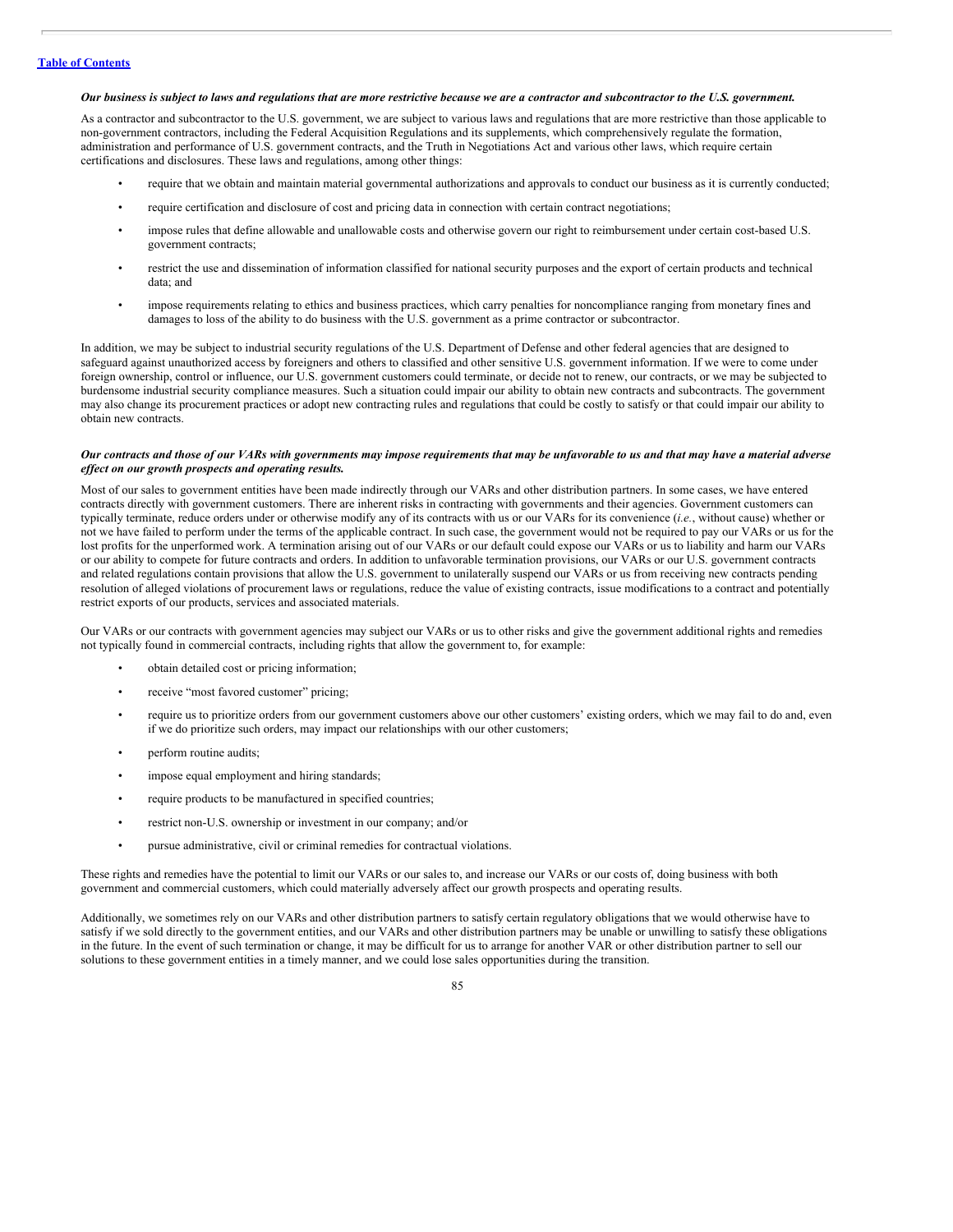## *Risks Related to Litigation and Liability*

## *We are, and have been in the recent past, subject to business and intellectual property litigation.*

We have been in the recent past involved in litigation, and we could be involved in additional litigation in the future. In March 2018, Desktop Metal, Inc. ("Desktop Metal"), a direct competitor in the additive manufacturing industry, brought a claim in Massachusetts federal court against us regarding patent infringement and trade secret misappropriation. We counterclaimed for trade secret misappropriation, breach of fiduciary duty, and other matters. A jury trial was held in July 2018 on Desktop Metal's claims for patent infringement. We prevailed against Desktop Metal's claims of patent infringement via a jury verdict that found no infringement of the asserted patents. A second jury trial began in September 2018 primarily in connection with our counterclaims, and the parties entered into a confidential settlement agreement (the "Settlement Agreement") covering the disputes between them in October 2018. In October 2019, we submitted an Arbitration Demand with JAMS against Desktop Metal alleging breach of the parties' Settlement Agreement pursuant to the non-disparagement obligations therein, as well as a violation of M.G.L. c. 93A. Desktop Metal counterclaimed against us for breach of the parties' Settlement Agreement pursuant to the confidentiality provision therein. The matter proceeded in confidential arbitration and a hearing was held in December 2020. The Arbitration decision was issued on February 26, 2021, and the Arbitrator ruled that neither we nor Desktop Metal were liable pursuant to their respective claims, and that neither party therefore owed any damages to the other.

In July 2021, Continuous Composites Inc. ("Continuous Composites"), a company based out of Idaho, brought a claim in the United States District Court for the District of Delaware federal court against us regarding patent infringement. While we take any claims of infringement seriously, we believe that Continuous Composite's claims are baseless and without merit. We intend to mount a vigorous defense against Continuous Composites in court. However, we can provide no assurance as to the outcome of any such disputes, and any such actions may result in judgments against us for significant damages. Resolution of any such matters can be prolonged and costly, and the ultimate results or judgments are uncertain due to the inherent uncertainty in litigation and other proceedings.

In addition, the additive manufacturing industry has been, and may continue to be, litigious, particularly with respect to intellectual property claims. Moreover, our potential liabilities are subject to change over time due to new developments, changes in settlement strategy or the impact of evidentiary requirements. Regardless of the outcome, litigation has resulted in the past, and may result in the future, in significant legal expenses and require significant attention and resources of management. As a result, any present or future litigation that may be brought against us by any third party could result in reputational harm, losses, damages and expenses that may have a significant adverse effect on our financial condition.

## We could be subject to personal injury, property damage, product liability, warranty and other claims involving allegedly defective products that we *supply.*

The products we supply are sometimes used in potentially hazardous or critical applications, such as the assembled parts of an aircraft, medical device or automobile. The sale of our products and the provision of related services in general, and to customers in the foregoing industries in particular, exposes us to possible claims for property damage and personal injury or death, which may result from the use of these end-use parts. While we have not experienced any such claims to date, actual or claimed defects in the products we supply could result in our being named as a defendant in lawsuits asserting potentially large claims. We may be potentially liable, in significant amounts, and face significant harm to our reputation if an aircraft, medical or automotive part, component or accessory or any other aviation, medical or automotive product that we have sold, produced or repaired fails due to our fault, in whole or in part, or if an aircraft or automobile for which we have provided services or in which their parts are installed crashes, and the cause can be linked to those parts or cannot be determined. A similar risk arises in connection with sales of our products to customers in the aerospace industry to the extent that the parts produced by those products do not function properly and are responsible for damages. Our commercial contracts generally contain product warranties and limitations on liability and we carry liability insurance in amounts that we believe are adequate for our risk exposure and commensurate with industry norms. While we intend to monitor our insurance coverage as our business continues to grow, claims may arise in the future, and that insurance coverage may not be adequate or available to protect our consolidated company in all circumstances. Additionally, we might not be able to maintain adequate insurance coverage for our business in the future at an acceptable cost. Any liability claim against us that is not covered by adequate insurance could adversely affect our consolidated results of operations and financial condition. Finally, any liability claim against us may cause harm to our brand, reputation and adversely impact our business.

## We could face liability if our additive manufacturing solutions are used by our customers to print dangerous objects.

Customers may use our 3D printers to print parts that could be used in a harmful way or could otherwise be dangerous. For example, there have been news reports that additive manufacturing machines were used to print guns or other weapons. We have little, if any, control over what objects our customers print using our products, and it may be difficult, if not impossible, for us to monitor and prevent customers from printing weapons with our products. Additionally, individuals or entities unaffiliated with us could disseminate plans or digital files that could be used with our products to produce parts and items that could be deemed illegal or harmful. While we have never printed weapons on any printers in our offices, there can be no assurance that we will not be held liable if someone were injured or killed by a weapon printed by a customer using one of our products. Additionally, association of such an incident with our products may cause harm to our brand reputation and adversely impact our business.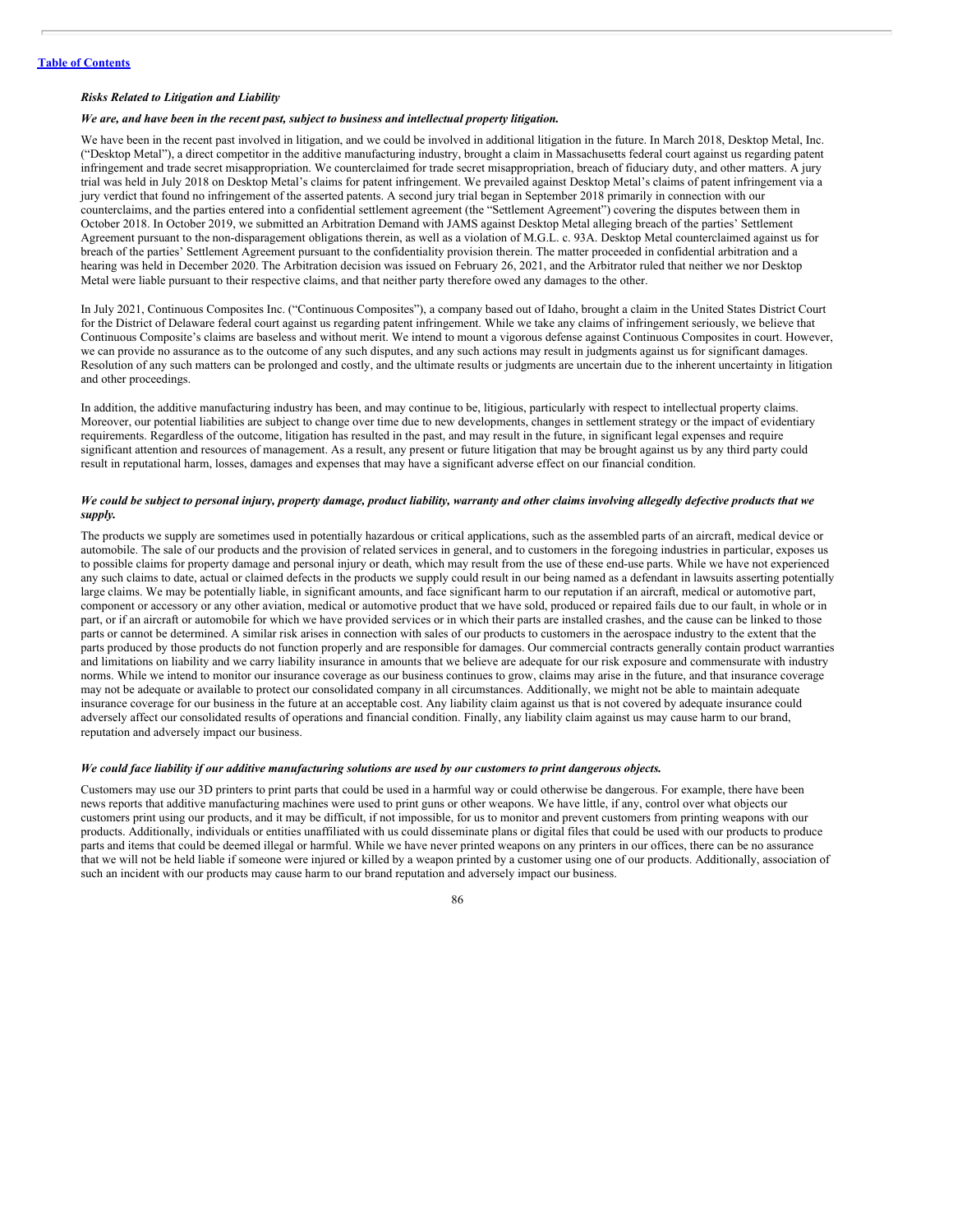#### *Third parties may produce or sell counterfeit or imitation versions of our materials.*

Third parties may sell counterfeit or imitation versions of our materials that are inferior or pose safety risks. If consumers confuse these counterfeit products or materials for our products or materials or have a bad experience with the counterfeit products or materials, they might refrain from purchasing our products or materials in the future, which could harm our reputation and sales. Further, if third parties develop materials that compete favorably on price, and/or meet or exceed the quality and performance of our own materials, we may lose recurring revenue from lost sales of our materials. If we do not maintain favorable perceptions of our products and materials, and if we are unable to compete successfully with third party manufacturers of materials, our brand, business, financial condition, results of operations and cash flows could be adversely impacted.

#### Failure of our global operations to comply with anti-corruption laws and various trade restrictions, such as sanctions and export controls, could have *an adverse ef ect on our business.*

We operate in a number of countries throughout the world, including countries known to have a reputation for corruption. Doing business on a global basis requires us to comply with anti-corruption laws and regulations imposed by governments around the world with jurisdiction over our operations, including the U.S. Foreign Corrupt Practices Act and the U.K. Bribery Act 2010, as well as the laws of the countries where we do business.

We are also subject to various trade restrictions, including trade and economic sanctions and export controls, imposed by governments around the world with jurisdiction over our operations. For example, in accordance with trade sanctions administered by the Office of Foreign Assets Control and the U.S. Department of Commerce, we are prohibited from engaging in transactions involving certain persons and certain designated countries or territories, including Cuba, Iran, Syria, North Korea and the Crimea Region of Ukraine. In addition, our products are subject to export regulations that can involve significant compliance time and may add additional overhead cost to our products. In recent years the United States government has a renewed focus on export matters. For example, the Export Control Reform Act of 2018 and regulatory guidance thereunder have imposed additional controls, and may result in the imposition of further additional controls, on the export of certain "emerging and foundational technologies." Our current and future products may be subject to these heightened regulations, which could increase our compliance costs. For instance, recent amendments to the U.S. Export Administration Regulations ("EAR") increased restrictions on exports to certain "military end-users" and for "military end-uses" by certain persons in China, Russia, or Venezuela, which requires us to perform due diligence on customers and end-users in those countries for potential military connections.

We also need to monitor the changes in export-related laws and regulations, such as International Traffic in Arms Regulations ("ITAR"), and their applicability to our products and services. If our products or services become subject to the ITAR, we may be required to obtain licenses, clearances, or authorizations from various regulatory entities. If we are not allowed to export our products or services, or if the clearance process is burdensome, our ability to generate revenue would be adversely affected and our operating costs could increase.

In addition, international sales of certain of our products may be subject to local laws and regulations in foreign jurisdictions which we may not be familiar with. We may not be allowed to ship our products to certain countries without meeting their local laws and regulations. The failure to comply with any of these laws or regulations could adversely affect our ability to conduct our business and generate revenues.

We are committed to doing business in accordance with applicable anti-corruption laws and regulations and with applicable trade restrictions. We are subject, however, to the risk that our affiliated entities or our and our affiliates' respective officers, directors, employees and agents (including distributors and VARs of our products) may take action determined to be in violation of such laws and regulations. Any violation by us or by any of these persons could result in substantial fines, sanctions, civil and/or criminal penalties, or curtailment of operations in certain jurisdictions, and might adversely affect our operating results. In addition, actual or alleged violations could damage our reputation and ability to do business.

Although we take precautions to prevent violations of applicable anti-corruption laws and regulations and applicable trade restrictions, we may have exported products in the past in apparent violation of the EAR. If we are found to be in violation of U.S. export control laws, it could result in substantial fines and penalties for us and for the individuals working for us. We may also be adversely affected through other penalties, reputational harm, loss of access to certain markets or otherwise.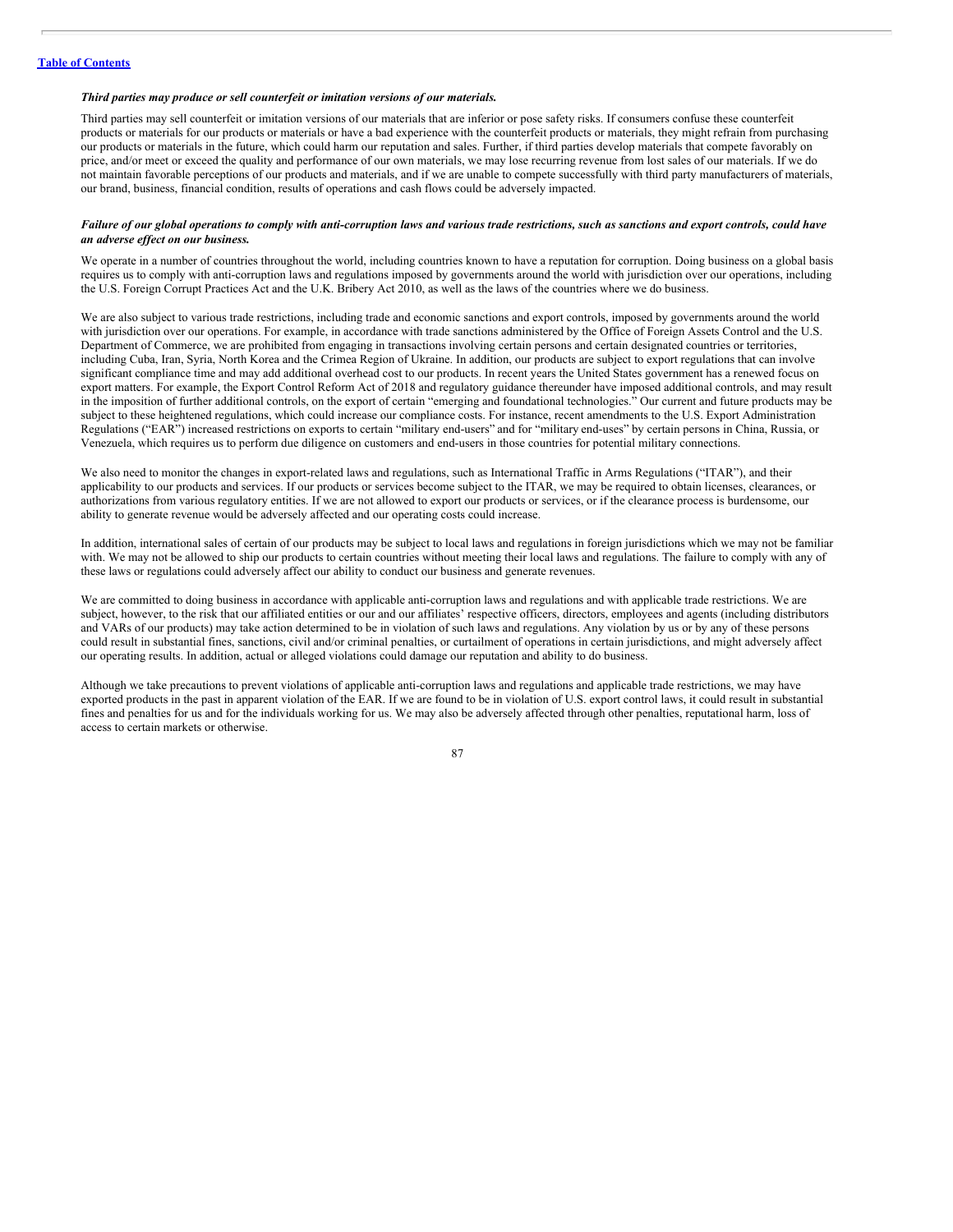#### We are subject to environmental, health and safety laws and regulations related to our operations and the use of our 3D printers and materials, which *could subject us to compliance costs and/or potential liability.*

We are subject to domestic and foreign environmental, health and safety laws and regulations governing our operations. A certain risk of environmental liability is inherent in our production activities. These laws and regulations govern, among other things, the generation, use, storage, registration, handling, transport and disposal of chemicals and waste materials, the presence of specified substances in electrical products; the emission and discharge of hazardous materials into the ground, air or water; the investigation and cleanup of contaminated sites, including any contamination that results from spills due to our failure to properly dispose of chemicals and other waste materials and the health and safety of our employees. As such, our operations, including our production activities, carry an inherent risk of environmental, health and safety liabilities. Under these laws and regulations, we could be subject to liability for improper disposal of chemicals and waste materials, including those resulting from the use of our systems and accompanying materials by end-users. Accidents or other incidents that occur at our facilities or involve our personnel or operations could result in claims for damages against us. In the event we are found to be financially responsible, as a result of environmental or other laws or by court order, for environmental damages alleged to have been caused by us or occurring on our premises, we could be required to pay substantial monetary damages or undertake expensive remedial obligations. If our operations fail to comply with such laws or regulations, we may be subject to fines and other civil, administrative or criminal sanctions, including the revocation of permits and licenses necessary to continue our business activities, or may be required to make significant expenditures to achieve compliance. In addition, we may be required to pay damages or civil judgments in respect of third-party claims, including those relating to personal injury (including exposure to hazardous substances that we generate, use, store, handle, transport, manufacture or dispose of), property damage or contribution claims. Some environmental laws allow for strict, joint and several liabilities for remediation costs, regardless of fault. We may be identified as a potentially responsible party under such laws. The amount of any costs, including fines or damages payments that we might incur under such circumstances could substantially exceed any insurance we have to cover such losses. Any of these events, alone or in combination, could have a material adverse effect on our business, financial condition and results of operations and could adversely affect our reputation.

We may be subject to environmental laws and regulations concerning the import and export of chemicals and hazardous substances including, without limitation, the United States Toxic Substances Control Act ("TSCA") and the Registration, Evaluation, Authorization and Restriction of Chemical Substances ("REACH"). These laws and regulations require the testing and registration of some chemicals that we ship along with, or that form a part of, our systems and other products. If we fail to comply with these or similar laws and regulations, we may be required to make significant expenditures to reformulate the chemicals that we use in our products and materials or incur costs to register such chemicals to gain and/or regain compliance. Additionally, we could be subject to significant fines or other civil and criminal penalties should we not achieve such compliance.

The cost of complying with current and future environmental, health and safety laws applicable to our operations, or the liabilities arising from releases of, or exposure to, hazardous substances, may result in future expenditures. Any of these developments, alone or in combination, could have an adverse effect on our business, financial condition and results of operations.

Aspects of our business are subject to laws and regulations governing privacy and data security. Changes in laws, regulations, and public perception concerning data protection and privacy, or changes in the interpretation or patterns of enforcement of existing laws and regulations, could impair our efforts to maintain and expand our customer base or the ability of our customers to use our services. Breaches of laws and regulations concerning data *protection and privacy could expose us to significant fines and other penalties.*

We hold personal information about a variety of individuals, such as our employees, prospects, and our customers. Processing of personal information is increasingly subject to legislation and regulation in numerous jurisdictions around the world.

For example, relevant applicable laws and regulations governing the collection, use, disclosure or other processing of personal information include, in the United States, rules and regulations promulgated under the authority of the Federal Trade Commission, the California Consumer Privacy Act of 2018 (the "CCPA") and state breach notification laws. In particular, the CCPA, among other things, requires covered 'Businesses' to provide new disclosures to California consumers and afford such consumers new rights with respect to their personal information. The CCPA provides for civil penalties for violations, as well as a private right of action for certain data breaches that result in the loss of personal information. This private right of action may increase the likelihood of, and risks associated with, data breach litigation.

The CCPA has prompted a number of proposals for new federal and state-level privacy legislation. Such proposed legislation, if enacted, may add additional complexity, variation in requirements, restrictions and potential legal risk, require additional investment of resources in compliance programs, impact strategies and the availability of previously useful data and could result in increased compliance costs and/or changes in business practices and policies.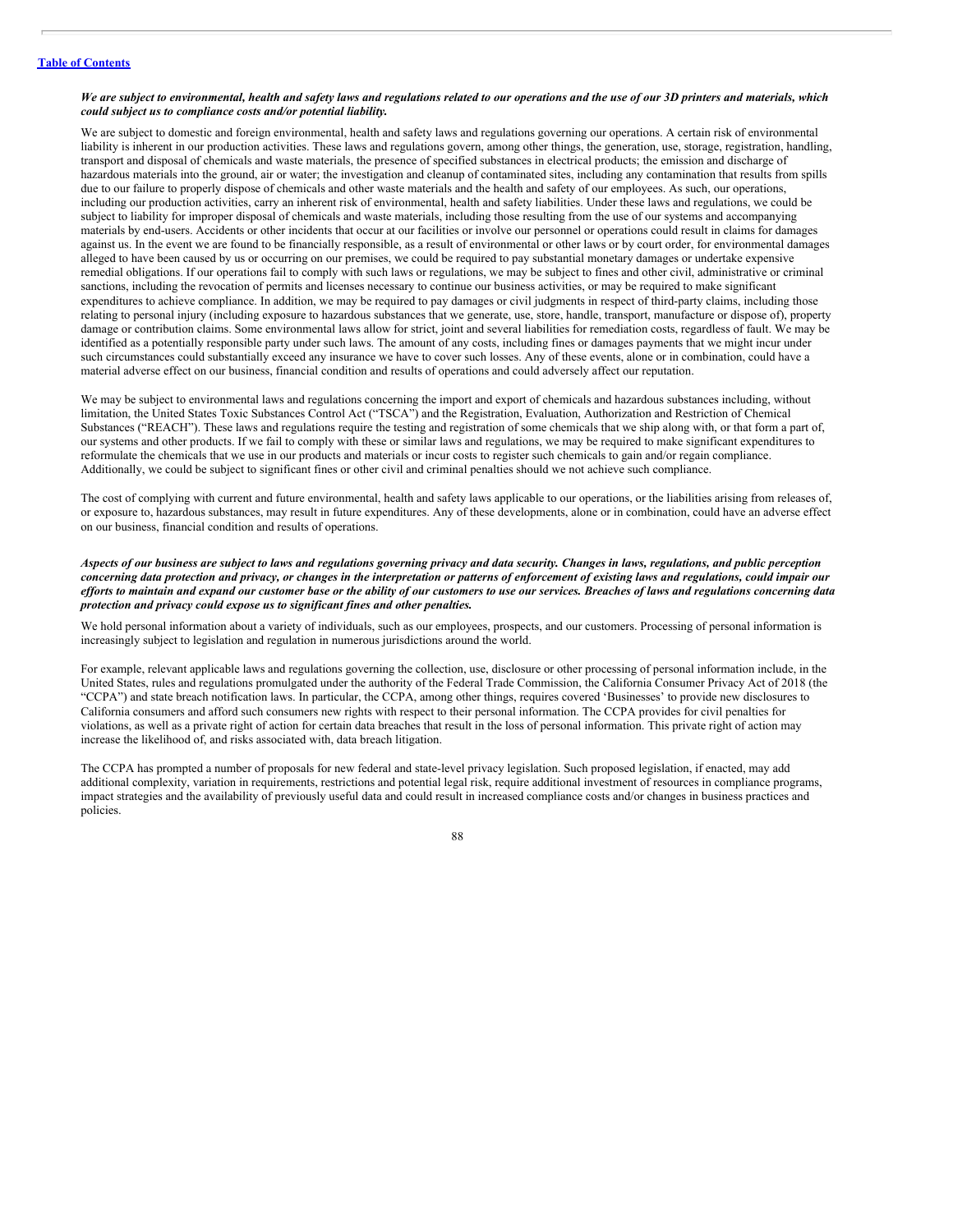Moreover, we maintain offices in the European Union ("EU") (Ireland) and we have customers in the EU and the United Kingdom ("UK"). Accordingly, we are subject to the General Data Protection Regulation (EU) 2016/679 (the "GDPR"), and related member state implementing legislation, and to the UK's Data Protection Act 2018 (collectively, "European Data Protection Law"). European Data Protection Law places obligations on controllers and processors of personal data, while establishing rights for individuals with respect to their personal data. European Data Protection Law is also explicitly extraterritorial in its application, and could affect our business activities in jurisdictions outside the EU and the UK. Additionally, European Data Protection Law imposes strict rules on the transfer of personal data outside of the EU to countries that do not ensure an adequate level of protection, like the United States. These transfers are prohibited unless an appropriate safeguard specified by the GDPR is implemented, such as the Standard Contractual Clauses (SCCs) or binding corporate rules. The Court of Justice of the European Union (the "CJEU") recently deemed that these transfers need to be analyzed on a case-by-case basis to ensure EU standards of data protection are met in the jurisdiction where the data importer is based. European regulators have issued recent guidance following the CJEU case that imposes significant new diligence requirements on transferring data outside the EU. Complying with this guidance is and will continue to be expensive and time consuming and may ultimately prevent us from transferring personal data outside the EU, which would cause significant business disruption. The GDPR imposes sanctions for violations up to the greater of  $E20$  million and 4% of worldwide gross annual revenue, enables individuals to claim damages for violations and introduces the right for non-profit organizations to bring claims on behalf of data subjects.

The regulatory framework governing the collection, processing, storage, use and sharing of personal information is rapidly evolving and is likely to continue to be subject to uncertainty and varying interpretations. It is possible that these laws may be interpreted and applied in a manner that is inconsistent with our existing data management practices or the features of our services and platform capabilities. We cannot yet fully determine the impact these or future laws, rules, regulations and industry standards may have on our business or operations. Additionally, our customers may be subject to differing privacy laws, rules and legislation, which may mean that they require us to be bound by varying contractual requirements applicable to certain other jurisdictions. Adherence to such contractual requirements may impact our collection, use, processing, storage, sharing and disclosure of personal information and may mean we become bound by, or voluntarily comply with, self-regulatory or other industry standards relating to these matters that may further change as laws, rules and regulations evolve. We have incurred, and may continue to incur, significant expenses to comply with evolving mandatory privacy and security standards and protocols imposed by law, regulation, industry standards, shifting merchant and customer expectations, or contractual obligations, and we may not be able to respond quickly or effectively to regulatory, legislative and other developments. These changes may in turn impair our ability to offer our existing or planned features, products and services and/or increase our cost of doing business.

We publicly post documentation regarding our privacy practices. Although we endeavor to comply with our published policies and documentation, we may at times fail to do so or be alleged to have failed to do so. Any failure or perceived failure by us to comply with our privacy policies or any applicable privacy, security or data protection, information security or consumer-protection related laws, regulations, orders or industry standards could expose us to costly litigation, significant awards, fines or judgments, civil and/or criminal penalties or negative publicity, and could materially and adversely affect our business, financial condition and results of operations. The publication of our privacy policy and other documentation that provide promises and assurances about privacy and security can subject us to potential state and federal action if they are found to be deceptive, unfair, or misrepresentative of our actual practices, which could, individually or in the aggregate, materially and adversely affect our business, financial condition and results of operations.

## We rely on our software and information technology systems to manage numerous aspects of our business and a disruption of these systems could *adversely af ect our business.*

We rely on our information technology systems to manage numerous aspects of our business, including to efficiently purchase products from our suppliers, provide procurement and logistic services, ship products to our customers, receive orders from our customers, manage our accounting and financial functions, including our internal controls, and maintain our research and development data. Our information technology systems are an essential component of our business and any disruption could significantly limit our ability to manage and operate our business efficiently. A failure of our information technology systems to perform properly could disrupt our supply chain, product development and customer experience, which may lead to increased overhead costs and decreased sales and have an adverse effect on our reputation and our financial condition. In particular, our integrated software platform is an essential system that virtually all of our customers depend on for their design needs. If our integrated software platform were to fail, we could face adverse consequences to our results of operations, financial condition and business reputation. In addition, during the COVID-19 pandemic, a substantial portion of our employees have conducted work remotely, making us more dependent on potentially vulnerable communications systems and making us more vulnerable to cyberattacks.

Although we take steps and incur significant costs to secure our information technology systems, including our computer systems, intranet and internet sites, email and other telecommunications and data networks, our security measures may not be effective and our systems may be vulnerable to damage or interruption. Disruption to our information technology systems could result from power outages, computer and telecommunications failures, computer viruses, cyber-attack or other security breaches, catastrophic events such as fires, floods, earthquakes, tornadoes, hurricanes, acts of war, terrorism and usage errors by our employees.

Our reputation and financial condition could be adversely affected if, as a result of a significant cyber-event or otherwise:

- our operations are disrupted or shut down;
- our confidential, proprietary information is stolen or disclosed;
- we incur costs or are required to pay fines in connection with stolen customer, employee or other confidential information; or
- we must dedicate significant resources to system repairs or increase cyber security protection.

In addition, any unauthorized access, disclosure or other loss or unauthorized use of information or data could result in legal claims or proceedings, regulatory investigations or actions, and other types of liability under laws that protect the privacy and security of personal information, including federal, state and foreign data protection and privacy regulations, violations of which could result in significant penalties and fines. In addition, although we seek to detect and investigate all data security incidents, security breaches and other incidents of unauthorized access to our information technology systems and data can be difficult to detect and any delay in identifying such breaches or incidents may lead to increased harm and legal exposure.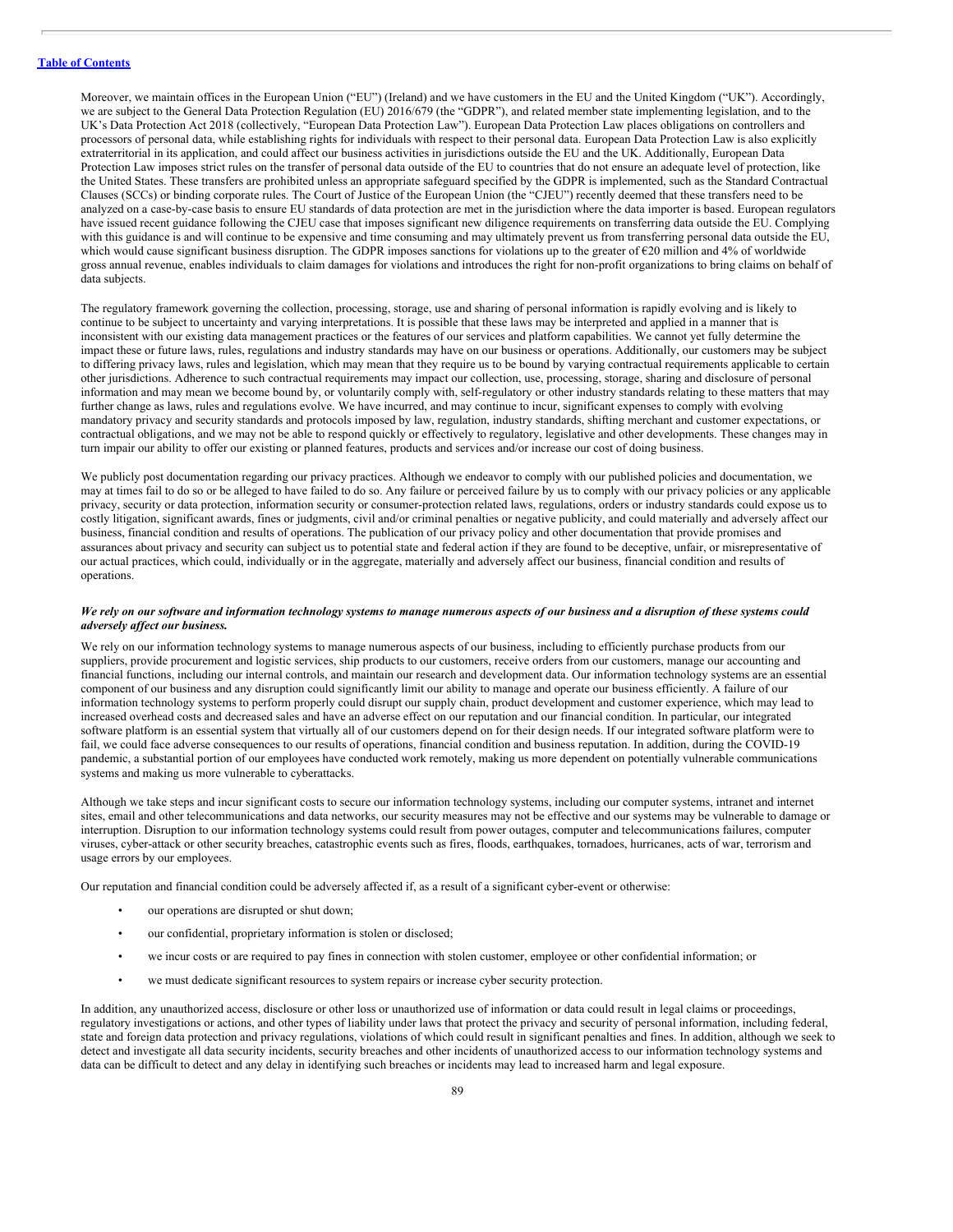#### **Table of [Contents](#page-2-0)**

The cost of investigating, mitigating and responding to potential data security breaches and complying with applicable breach notification obligations to individuals, regulators, partners and others can be significant. Our insurance policies may not be adequate to compensate us for the potential costs and other losses arising from such disruptions, failures or security breaches. In addition, such insurance may not be available to us in the future on economically reasonable terms, or at all. Further, defending a suit, regardless of its merit, could be costly, divert management attention and harm our reputation.

If our computer systems are damaged or cease to function properly, or, if we do not replace or upgrade certain systems, we may incur substantial costs to repair or replace them and may experience an interruption of our normal business activities or loss of critical data. Any such disruption could adversely affect our reputation and financial condition.

We also rely on information technology systems maintained by third parties, including third-party cloud computing services and the computer systems of our suppliers for both our internal operations and our customer-facing infrastructure related to our additive manufacturing solutions. These systems are also vulnerable to the types of interruption and damage described above but we have less ability to take measures to protect against such disruptions or to resolve them if they were to occur. Information technology problems faced by third parties on which we rely could adversely impact our business and financial condition as well as negatively impact our brand reputation.

## Any unauthorized control or manipulation of our products' systems could result in loss of confidence in us and our products and harm our business.

Our products contain complex information technology systems. For example, our additive manufacturing machines are designed withbuilt-in data connectivity to accept and install periodic remote updates from us to monitor, improve and update their functionality. We have designed, implemented and tested security measures intended to prevent unauthorized access to our information technology networks, our products and their systems. However, hackers may attempt to gain unauthorized access to modify, alter and use such networks, products and systems to gain control of, or to change, our products' functionality, user interface and performance characteristics, or to gain access to data stored in or generated by our products. We encourage reporting of potential vulnerabilities in the security of our products and we aim to remedy any reported and verified vulnerability. Accordingly, we have received reports of potential vulnerabilities in the past and have attempted to remedy them. However, there can be no assurance that vulnerabilities will not be exploited in the future before they can be identified, or that our remediation efforts are or will be successful.

Any unauthorized access to or control of our products or their systems or any loss of data could result in legal claims or proceedings. In addition, regardless of their veracity, reports of unauthorized access to our products, their systems or data, as well as other factors that may result in the perception that our products, their systems or data are capable of being "hacked," could negatively affect our brand and harm our business, prospects, financial condition and operating results.

## *Our business has risks that may not be adequately covered by insurance or indemnity.*

We may face unanticipated risks of legal liability for damages caused by the actual or alleged failure of our products. While we have attempted to secure liability insurance coverage at an appropriate cost, it is impossible to adequately insure against all risks inherent in our industry, nor can we assure you that our insurers will pay a particular claim, or that we will be able to maintain coverage at reasonable rates in the future. Our insurance policies also contain deductibles, limitations and exclusions, which increase our costs in the event of a claim. Even a partially uninsured claim of significant size, if successful, could have an adverse effect on our financial condition. In addition, we may not be able to continue to obtain insurance coverage on commercially reasonable terms, or at all, and our existing policies may be cancelled or otherwise terminated by the insurer. Maintaining adequate insurance and successfully accessing insurance coverage that may be due for a claim can require a significant amount of our management's time, and we may be forced to spend a substantial amount of money in that process. Substantial claims in excess of or not otherwise covered by indemnity or insurance could harm our financial condition and operating results.

## *Risks Related to Intellectual Property*

#### We may not be able to adequately protect our proprietary and intellectual property rights in our data or technology.

Our success is dependent, in part, upon protecting our proprietary information and technology. Our intellectual property portfolio primarily consists of patents, patent applications, registered and unregistered trademarks, unregistered copyrights, domain names, know-how, and trade secrets. We may be unsuccessful in adequately protecting our intellectual property.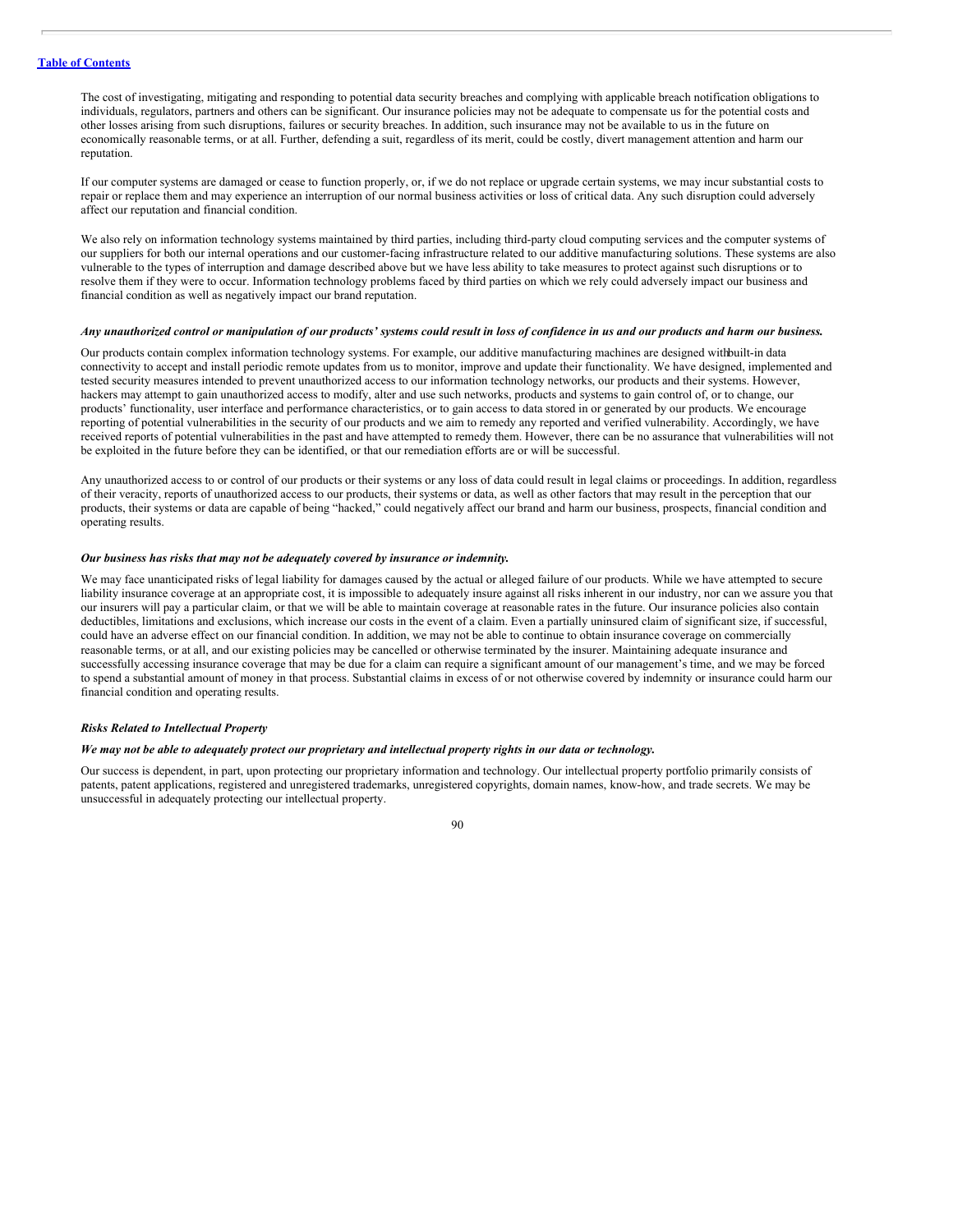Our trade secrets, know-how and other unregistered proprietary rights are a key aspect of our intellectual property portfolio. While we take reasonable steps to protect our trade secrets and confidential information and enter into confidentiality and invention assignment agreements intended to protect such rights, such agreements can be difficult and costly to enforce or may not provide adequate remedies if violated, and we may not have entered into such agreements with all relevant parties. Such agreements may be breached and trade secrets or confidential information may be willfully or unintentionally disclosed, including by employees who may leave our company and join our competitors, or our competitors or other parties may learn of the information in some other way. Additionally, certain unauthorized use of our intellectual property may go undetected, or we may face legal or practical barriers to enforcing our legal rights even where unauthorized use is detected. The disclosure to, or independent development by, a competitor of any of our trade secrets, know-how or other technology not protected by a patent or other intellectual property system could materially reduce or eliminate any competitive advantage that we may have over such competitor. This concern could manifest itself in particular with respect to our proprietary materials that are used with our systems. Portions of our proprietary materials may not be afforded patent protection. Chemical companies or other producers of raw materials used in our materials may be able to develop materials that are compatible to a large extent with our products, whether independently or in contravention of our trade secret rights and related proprietary and contractual rights. If such materials are made available to owners of our systems, and are purchased in place of our proprietary materials, our revenues and profitability would be reduced, and we could be forced to reduce prices for our proprietary materials.

Current laws may not provide for adequate protection of our products, especially in foreign jurisdictions which may have laws that provide insufficient protections to companies. In addition, legal standards relating to the validity, enforceability, and scope of protection of proprietary rights in internet-related businesses are uncertain and evolving, and changes in these standards may adversely impact the viability or value of our proprietary rights. Some license provisions protecting against unauthorized use, copying, transfer, and disclosure of our products, or certain aspects of our products may be unenforceable under the laws of certain jurisdictions. Further, the laws of some countries do not protect proprietary rights to the same extent as the laws of the United States, and the laws and mechanisms for protection and enforcement of intellectual property rights in some foreign countries may be inadequate. As we continue to operate in foreign countries and expand our international activities, we have encountered and may in the future encounter challenges in navigating the laws of foreign countries, which may adversely affect our ability to protect our proprietary rights. Further, competitors, foreign governments, foreign government-backed actors, criminals, or other third parties may gain unauthorized access to our proprietary information and technology. Accordingly, despite our efforts, we may be unable to prevent third parties from infringing upon or misappropriating our technology and intellectual property or claiming that we infringe upon or misappropriate their technology and intellectual property.

To protect our intellectual property rights, we may be required to spend significant resources to monitor, protect, and defend these rights, and we may or may not be able to detect infringement by our customers or third parties. Litigation has been and may be necessary in the future to enforce our intellectual property rights and to protect our trade secrets. Such litigation could be costly, time consuming, and distracting to management and could result in the impairment or loss of portions of our intellectual property. Furthermore, our efforts to enforce our intellectual property rights may be met with defenses, counterclaims, and countersuits attacking the validity and enforceability of our intellectual property rights. Our inability to protect our proprietary technology against unauthorized copying or use, as well as any costly litigation or diversion of our management's attention and resources, could delay further sales or the implementation of our platform, impair the functionality of our platform, delay introductions of new features, integrations, and capabilities, result in our substituting inferior or more costly technologies into our platform, or injure our reputation. In addition, we may be required to license additional technology from third parties to develop and market new features, integrations, and capabilities, and we cannot be certain that we could license that technology on commercially reasonable terms or at all, and our inability to license this technology could harm our ability to compete.

#### If third parties claim that we infringe upon or otherwise violate their intellectual property rights, our business could be adversely affected.

We have in the past and may in the future be subject to claims that we have infringed or otherwise violated third parties' intellectual property rights. There is patent, copyright and other intellectual property development and enforcement activity in our industry and relating to the additive manufacturing technology we use in our business. Our future success depends in part on not infringing upon or otherwise violating the intellectual property rights of others. From time to time, our competitors or other third parties (including non-practicing entities and patent holding companies) may claim that we are infringing upon or otherwise violating their intellectual property rights, and we may be found to be infringing upon or otherwise violating such rights. We may be unaware of the intellectual property rights of others that may cover some or all of our current or future technology or conflict with our rights, and the patent, copyright, and other intellectual property rights of others may limit our ability to improve our technology and compete effectively. Any claims of intellectual property infringement or other intellectual property violations, even those without merit, could:

- be expensive and time consuming to defend;
- cause us to cease making, licensing or using our platform or products that incorporate the challenged intellectual property;
- require us to modify, redesign, reengineer or rebrand our platform or products, if feasible;
- divert management's attention and resources; or
- require us to enter into royalty or licensing agreements to obtain the right to use a third-party's intellectual property.

Any royalty or licensing agreements, if required, may not be available to us on acceptable terms or at all. A successful claim of infringement against us could result in our being required to pay significant damages, enter into costly settlement agreements, or prevent us from offering our platform or products, any of which could have a negative impact on our operating profits and harm our future prospects. We may also be obligated to indemnify our customers or business partners in connection with any such litigation and to obtain licenses, modify our platform or products, or refund premium subscription fees, which could further exhaust our resources. Such disputes could also disrupt our platform or products, adversely affecting our customer satisfaction and ability to attract customers.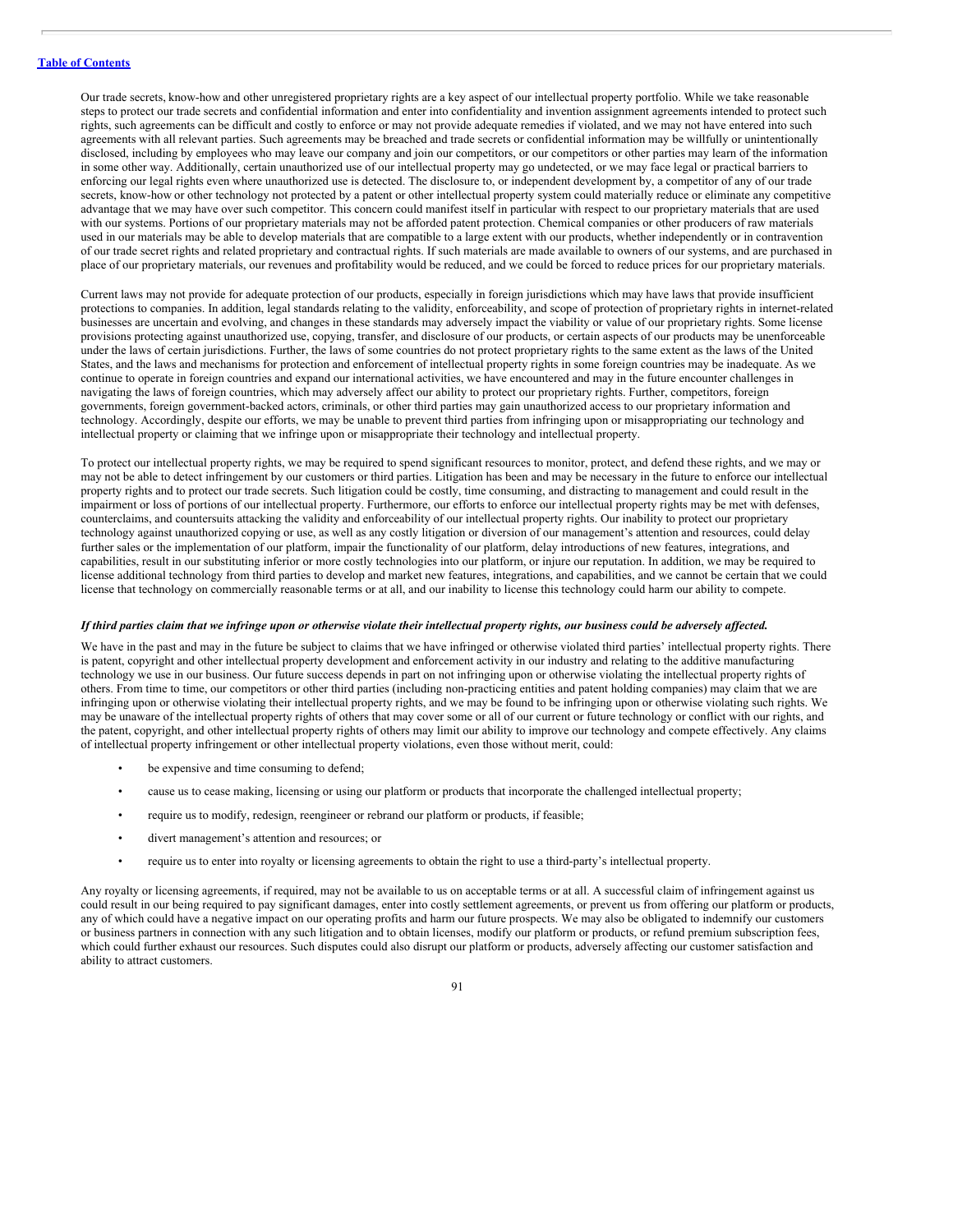## **Table of [Contents](#page-2-0)**

#### If we are unable to adequately protect or enforce our intellectual property rights, such information may be used by others to compete against us, in particular in developing materials that could be used with our printing systems in place of our proprietary materials.

We have devoted substantial resources to the development of our technology and related intellectual property rights. Our success and future revenue growth will depend, in part, on our ability to protect our intellectual property. We rely on a combination of registered and unregistered intellectual property and protect our rights using patents, licenses, trademarks, trade secrets, confidentiality and assignment of invention agreements and other methods.

Despite our efforts to protect our proprietary rights, it is possible that competitors or other unauthorized third parties may obtain, copy, use or disclose our technologies, inventions, processes or improvements. We cannot assure you that any of our existing or future patents or other intellectual property rights will not be challenged, invalidated or circumvented, or will otherwise provide us with meaningful protection. Our pending patent applications may not be granted, and we may not be able to obtain foreign patents or pending applications corresponding to our U.S. patents. Even if foreign patents are granted, effective enforcement in foreign countries may not be available.

Our trade secrets, know-how and other unregistered proprietary rights are a key aspect of our intellectual property portfolio. While we take reasonable steps to protect our trade secrets and confidential information and enter into confidentiality and invention assignment agreements intended to protect such rights, such agreements can be difficult and costly to enforce or may not provide adequate remedies if violated, and we may not have entered into such agreements with all relevant parties. Such agreements may be breached and trade secrets or confidential information may be willfully or unintentionally disclosed, including by employees who may leave our company and join our competitors, or our competitors or other parties may learn of the information in some other way. The disclosure to, or independent development by, a competitor of any of our trade secrets, know-how or other technology not protected by a patent or other intellectual property system could materially reduce or eliminate any competitive advantage that we may have over such competitor. This concern could manifest itself in particular with respect to our proprietary materials that are used with our systems. Portions of our proprietary materials may not be afforded patent protection. Chemical companies or other producers of raw materials used in our materials may be able to develop materials that are compatible to a large extent with our products, whether independently or in contravention of our trade secret rights and related proprietary and contractual rights. If such materials are made available to owners of our systems, and are purchased in place of our proprietary materials, our revenues and profitability would be reduced, and we could be forced to reduce prices for our proprietary materials.

If our patents and other intellectual property do not adequately protect our technology, our competitors may be able to offer products similar to ours. Our competitors may also be able to develop similar technology independently or design around our patents and other intellectual property. Any of the foregoing events would lead to increased competition and reduce our revenue or gross margin, which would adversely affect our operating results.

If we attempt enforcement of our intellectual property rights, we may be, and have been in the past, subject or party to claims, negotiations or complex, protracted litigation. Intellectual property disputes and litigation, regardless of merit, can be costly and disruptive to our business operations by diverting attention and energies of management and key technical personnel and by increasing our costs of doing business. Any of the foregoing could adversely affect our business and financial condition.

As part of any settlement or other compromise to avoid complex, protracted litigation, we may agree not to pursue future claims against a third party, including related to alleged infringement of our intellectual property rights. Part of any settlement or other compromise with another party may resolve a potentially costly dispute but may also have future repercussions on our ability to defend and protect our intellectual property rights, which in turn could adversely affect our business.

#### Our additive manufacturing technology contains third-party open-source software components, and failure to comply with the terms of the underlying *open-source software licenses could restrict our ability to commercialize our products.*

Our additive manufacturing technology contains components that are licensed underso-called "open source," "free" or other similar licenses. Open source software is made available to the general public on an "as-is" basis under the terms of a non-negotiable license. We currently combine our proprietary software with open source software and intend to continue doing so in the future. Additionally, we make some of our source code available under open source licenses, which may limit our ability to protect our intellectual property rights in our source code and prevent our competitors or others from using such source code. Our use and distribution of open source software may entail greater risks than use of third-party commercial software because open source licensors generally do not provide warranties or other contractual protections regarding infringement claims or the quality of the code. In addition, if we combine our proprietary software with open source software in a certain manner, we could, under certain open source licenses, be required to disclose or make available the source code of our proprietary software to third parties. We may also face claims alleging noncompliance with open source license terms or infringement or misappropriation of third-party intellectual property rights in open source software. These claims could result in litigation, require us to purchase a costly license or remove the software. In addition, if the license terms for open source software that we use change, we may be forced to re-engineer our solutions, incur additional costs or discontinue the sale of our offerings ifre-engineering could not be accomplished on a timely basis. Although we monitor our use of open source software to avoid subjecting our offerings to unintended conditions, there is a risk that these licenses could be construed in a way that could impose unanticipated conditions or restrictions on our ability to commercialize our offerings. We cannot guarantee that we have incorporated open source software in our software in a manner that will not subject us to liability or in a manner that is consistent with our current policies and procedures.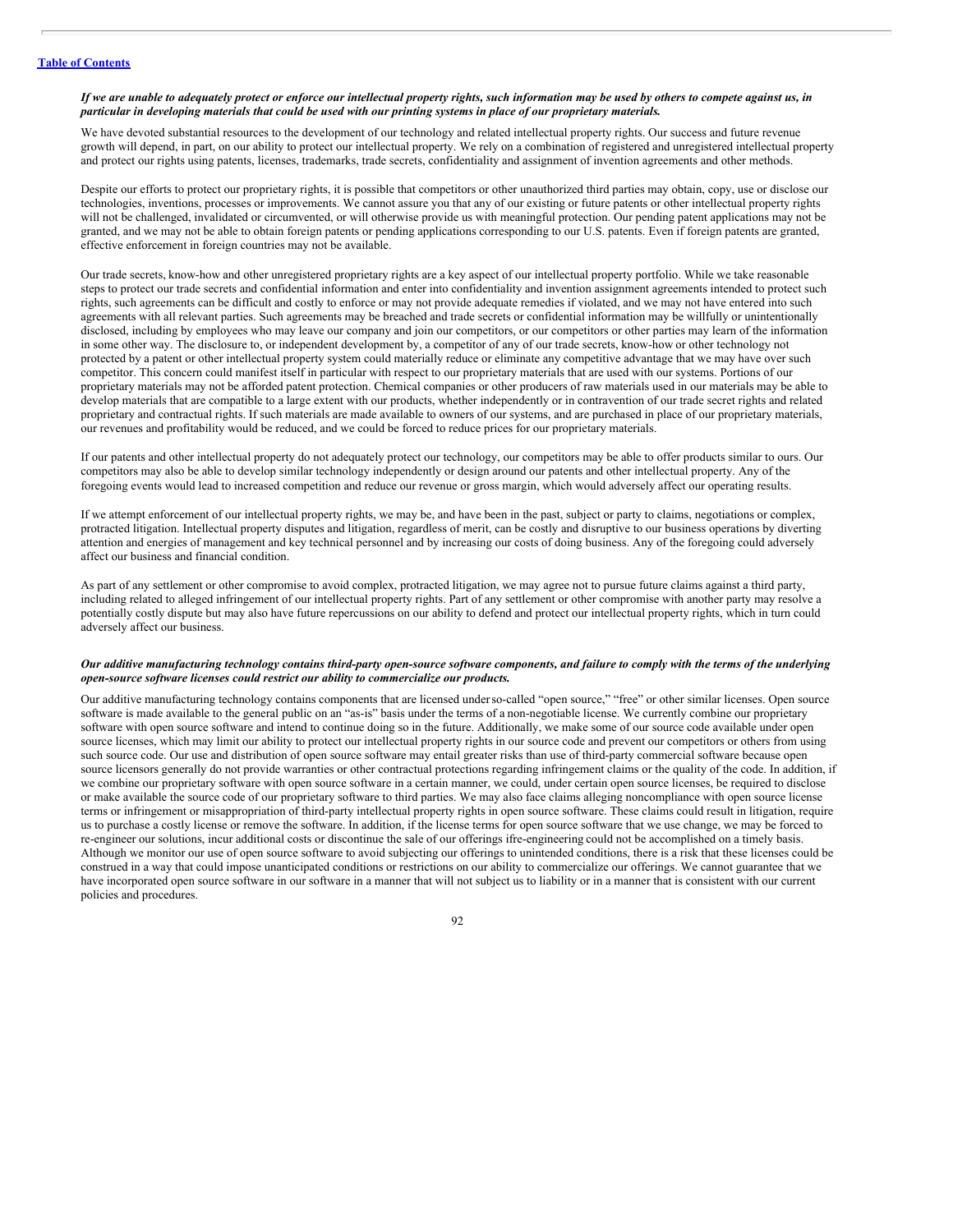#### *General Risk Factors*

## We will continue to incur increased costs as a result of operating as a public company, and our management are required to devote substantial time to *new compliance initiatives.*

As a public company, we incur significant legal, accounting and other expenses that we did not incur as a private company. In addition, the Sarbanes Oxley Act of 2002 and rules subsequently implemented by the Securities and Exchange Commission and NYSE have imposed various requirements on public companies, including establishment and maintenance of effective disclosure and financial controls and corporate governance practices. Our management and other personnel need to devote a substantial amount of time to these compliance initiatives. Moreover, these rules and regulations increase our legal and financial compliance costs and make some activities more time-consuming and costly. For example, we expect that these rules and regulations may make it more difficult and more expensive for us to obtain director and officer liability insurance.

Pursuant to Section 404 of the Sarbanes Oxley Act of 2002 (the "Sarbanes Oxley Act"), we are required to furnish a report by our management on our internal control over financial reporting, including an attestation report on internal control over financial reporting issued by our independent registered public accounting firm. However, while we remain an emerging growth company, we are not required to include an attestation report on internal control over financial reporting issued by our independent registered public accounting firm. To achieve compliance with Section 404 of the Sarbanes Oxley Act within the prescribed period, we are engaged in a process to document and evaluate our internal control over financial reporting, which is both costly and challenging. In this regard, we need to continue to dedicate internal resources, potentially engage outside consultants and adopt a detailed work plan to assess and document the adequacy of internal control over financial reporting, continue steps to improve control processes as appropriate, validate through testing that controls are functioning as documented and implement a continuous reporting and improvement process for internal control over financial reporting. Despite our efforts, there is a risk that neither we nor our independent registered public accounting firm are able to conclude within the prescribed timeframe that our internal control over financial reporting is effective as required by Section 404 of the Sarbanes Oxley Act. This could result in an adverse reaction in the financial markets due to a loss of confidence in the reliability of our financial statements. In addition, if we are not able to continue to meet these requirements, we may not be able to remain listed on NYSE.

## Changes in accounting rules and regulations, or interpretations thereof, could result in unfavorable accounting charges or require us to change our *compensation policies.*

Accounting methods and policies for public companies are subject to review, interpretation and guidance from our independent registered accounting firm and relevant accounting authorities, including the SEC. Changes to accounting methods or policies, or interpretations thereof, may require us to reclassify, restate or otherwise change or revise our consolidated financial statements.

#### *Our disclosure controls and procedures may not prevent or detect all errors or acts of fraud.*

We designed our disclosure controls and procedures to reasonably assure that information we must disclose in reports we file or submit under the Exchange Act is accumulated and communicated to management, and recorded, processed, summarized and reported within the time periods specified in the rules and forms of the SEC. We believe that any disclosure controls and procedures or internal controls and procedures, no matter how wellconceived and operated, can provide only reasonable, not absolute, assurance that the objectives of the control system are met. These inherent limitations include the realities that judgments in decision-making can be faulty, and that breakdowns can occur because of simple error or mistake. Additionally, controls can be circumvented by the individual acts of some persons, by collusion of two or more people or by an unauthorized override of the controls.

#### *Our management team has limited experience managing a public company.*

Our management team has limited experience managing a publicly traded company, interacting with public company investors, and complying with the increasingly complex laws, rules and regulations that govern public companies. As a public company, we are subject to significant obligations relating to reporting, procedures and internal controls, and our management team may not successfully or efficiently manage such obligations. These obligations and scrutiny require significant attention from our management and could divert their attention away from the day-to-day management of our business, which could adversely affect our business, financial condition and results of operations.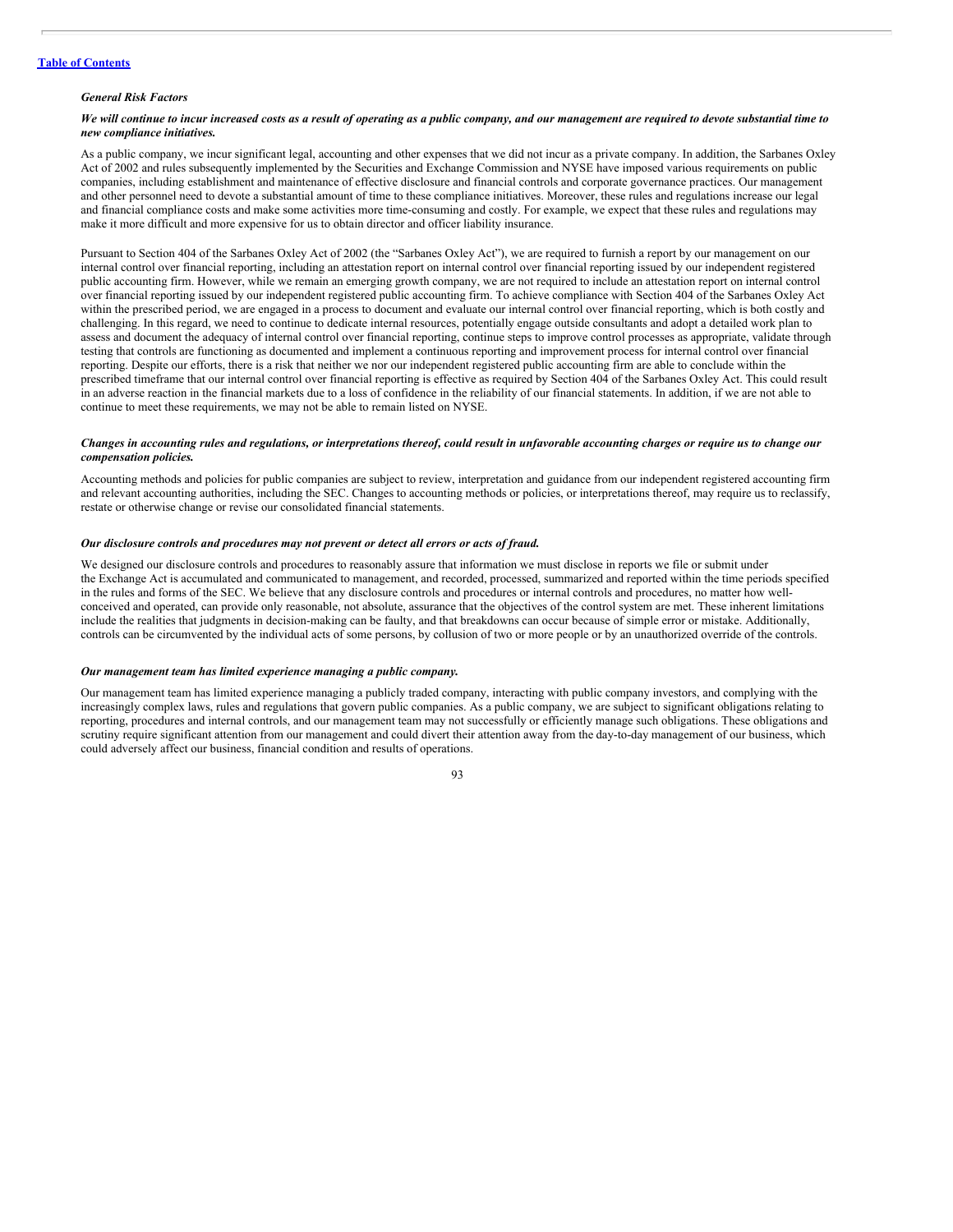## Our internal controls over financial reporting currently do not meet all of the standards contemplated by Section 404 of the Sarbanes Oxley Act, and failure to achieve and maintain effective internal controls over financial reporting in accordance with Section 404 of the Sarbanes Oxley Act could impair our ability to produce timely and accurate financial statements or comply with applicable regulations and have a material adverse effect on our *business.*

We operated as a private company until July 2021. Our management has significant requirements for enhanced financial reporting and internal controls as a public company. The process of designing and implementing effective internal controls is a continuous effort that requires us to anticipate and react to changes in our business and the economic and regulatory environments and to expend significant resources to maintain a system of internal controls that is adequate to satisfy our reporting obligations as a public company. If we are unable to establish or maintain appropriate internal financial reporting controls and procedures, it could cause us to fail to meet our reporting obligations on a timely basis or result in material misstatements in our consolidated financial statements, which could harm our operating results. In addition, we are required, pursuant to Section 404 of the Sarbanes Oxley Act, to furnish a report by management on, among other things, the effectiveness of our internal control over financial reporting. This assessment needs to include disclosure of any material weaknesses identified by our management in our internal control over financial reporting.

The rules governing the standards that must be met for our management to assess our internal control over financial reporting are complex and require significant documentation, testing, and possible remediation. Testing and maintaining internal controls may divert management's attention from other matters that are important to our business. Our independent registered public accounting firm will be required to attest to the effectiveness of our internal control over financial reporting on an annual basis. However, while we remain an emerging growth company, we will not be required to include an attestation report on internal control over financing reporting issued by our independent registered public accounting firm. If we are not able to complete our initial assessment of our internal controls and otherwise implement the requirements of Section 404 of the Sarbanes Oxley Act in a timely manner or with adequate compliance, our independent registered public accounting firm may not be able to certify as to the adequacy of our internal control over financial reporting.

In addition to our results determined in accordance with GAAP, we believe certainnon-GAAP measures may be useful in evaluating our operating performance. We present certain non-GAAP financial measures in this prospectus and intend to continue to present certainnon-GAAP financial measures in future filings with the SEC and other public statements. Any failure to accurately report and present our non-GAAP financial measures could cause investors to lose confidence in our reported financial and other information, which would likely have a negative effect on the trading price of our common stock.

## We have identified material weaknesses in our internal control over financial reporting and may identify additional material weaknesses in the future or fail to maintain effective internal control over financial reporting, which may result in material misstatements of our consolidated financial *statements or cause us to fail to meet its periodic reporting obligations*.

In connection with the preparation of our consolidated financial statements, material weaknesses in our internal control over financial reporting were identified as of December 31, 2020. A material weakness is a deficiency, or a combination of deficiencies, in internal control over financial reporting such that there is a reasonable possibility that a material misstatement of our annual or interim financial statements will not be prevented or detected on a timely basis. These material weaknesses are as follows:

- We did not design and maintain an effective control environment commensurate with its financial reporting requirements. Specifically, we lacked a sufficient complement of resources with (i) an appropriate level of accounting knowledge, experience and training to appropriately analyze, record and disclose accounting matters timely and accurately, and (ii) an appropriate level of knowledge and experience to establish effective processes and controls. Additionally, the lack of a sufficient number of professionals resulted in an inability to consistently establish appropriate authorities and responsibilities in pursuit of its financial reporting objectives, as demonstrated by, among other things, insufficient segregation of duties in our finance and accounting functions. This material weakness contributed to the following additional material weaknesses:
- We did not design and maintain effective controls related to theperiod-end financial reporting process, including designing and maintaining formal accounting policies, procedures and controls to achieve complete, accurate and timely financial accounting, reporting and disclosures. Additionally, we did not design and maintain controls over the preparation and review of account reconciliations and journal entries, including maintaining appropriate segregation of duties.
- We did not design and maintain effective controls related to the identification of and accounting for certainnon-routine, unusual or complex transactions, including the proper application of U.S. GAAP of such transactions. Specifically, we did not design and maintain controls to timely identify and account for share repurchase transactions and issuance of stock warrants.

These material weaknesses resulted in audit adjustments to the following financial statement line items: operating expense, other expense, interest expense, other assets, other liabilities, additional paid in capital, treasury stock, retained earnings, note receivable - equity, and series D preferred stock. These adjustments were recorded prior to the issuance of the consolidated financial statements as of and for the years ended December 31, 2020 and 2019. Additionally, these material weaknesses could result in a misstatement of substantially all of our accounts or disclosures that would result in a material misstatement to the annual or interim consolidated financial statements that would not be prevented or detected.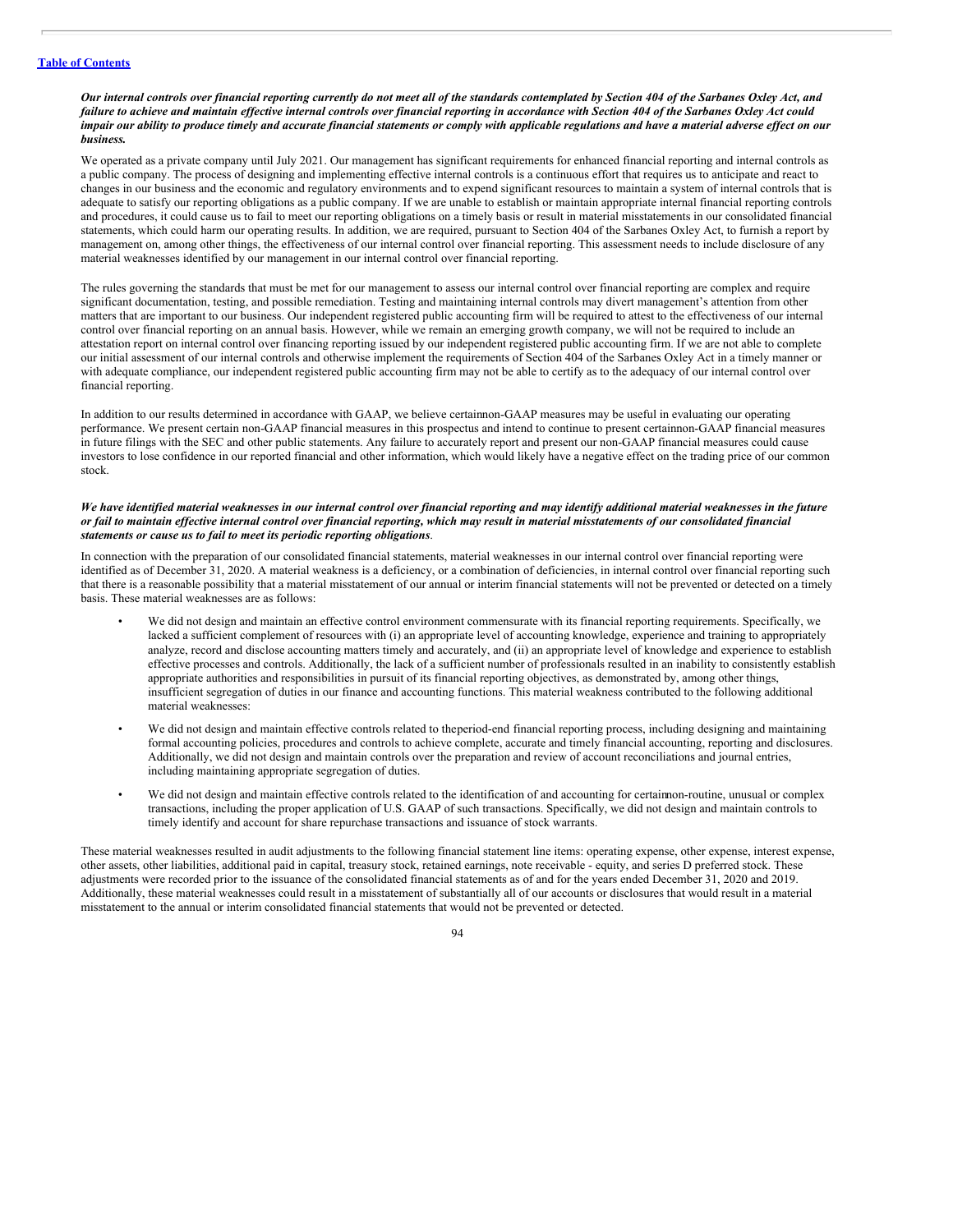• We did not design and maintain effective controls over information technology ("IT") general controls for information systems that are relevant to the preparation of its financial statements. Specifically, we did not design and maintain (i) program change management controls for financial systems to ensure that information technology program and data changes affecting financial IT applications and underlying accounting records are identified, tested, authorized and implemented appropriately; (ii) user access controls to ensure appropriate segregation of duties and that adequately restrict user and privileged access to financial applications, programs, and data to appropriate Company personnel; (iii) computer operations controls to ensure that critical batch jobs are monitored, privileges are appropriately granted, and data backups are authorized and monitored; and (iv) testing and approval controls for program development to ensure that new software development is aligned with business and IT requirements. These IT deficiencies did not result in any misstatements to the financial statements, however, the deficiencies, when aggregated, could impact our ability to maintain effective segregation of duties, as well as the effectiveness of IT-dependent controls (such as automated controls that address the risk of material misstatement to one or more assertions, along with the IT controls and underlying data that support the effectiveness of system-generated data and reports) that could result in misstatements potentially impacting all financial statement accounts and disclosures that would result in a material misstatement to the annual or interim financial statements that would not be prevented or detected. Accordingly, management has determined these deficiencies in the aggregate constitute a material weakness.

We will take certain measures to remediate the material weaknesses described above, including the following:

- Hiring additional accounting and IT personnel, including a new chief financial officer, to bolster its reporting, technical accounting and IT capabilities.
- Engaging a third party to assist in designing and implementing controls related toperiod-end financial reporting, segregation of duties, and IT general controls.
- Designing and implementing controls to formalize roles and review responsibilities to align with the our team's skills and experience and designing and implementing controls over segregation of duties.
- Designing and implementing controls to timely identify and account fornon-routine, unusual or complex transactions and other technical accounting and financial reporting matters, including controls over the preparation and review of accounting memoranda addressing these matters.
- Designing and implementing formal accounting policies, procedures and controls supporting ourperiod-end financial reporting process, including controls over the preparation and review of account reconciliations and journal entries.
- Designing and implementing IT general controls, including controls over change management, the review and update of user access rights and privileges, controls over batch jobs and data backups, and program development approvals and testing.

We have begun to hire additional accounting and IT personnel, including the hiring of a new chief financial officer in March 2021, engaged third party resources to assist it in designing and implementing controls related to period-end financial reporting, segregation of duties, and IT general controls, and begun to implement appropriate segregation of duties in the operation of manual controls. The material weaknesses will not be considered remediated until management completes the design and implementation of the measures described above and the controls operate for a sufficient period of time and management has concluded, through testing, that these controls are effective.

We are working to remediate the material weaknesses as efficiently and effectively as possible and expects full remediation could potentially go beyond December 31, 2021. At this time, we cannot provide an estimate of costs expected to be incurred in connection with implementing this remediation plan; however, these remediation measures will be time consuming, will result in us incurring significant costs, and will place significant demands on our financial and operational resources.

## Our ability to use net operating loss ("NOL") carryforwards and other tax attributes may be limited in connection with the proposed business *combination and other ownership changes.*

We have incurred substantial losses during our history and our ability to become profitable in the near future is uncertain. To the extent that we continue to generate taxable losses, unused losses will carry forward to offset future taxable income, if any, until such unused losses expire (if at all). As of December 31, 2020, we had federal NOL carryforwards of approximately \$65.3 million, of which \$15.0 million are subject to expire at various times beginning in 2033, and \$50.3 million that have no expiration date and will be carried forward indefinitely. We also had state NOL carryforwards of approximately \$33.1 million that will begin to expire in 2027, unless previously utilized. On December 31, 2020, we had federal and state research and development credit carryforwards of approximately \$2.0 million and \$1.3 million, respectively. The federal research and development credit carryforwards will begin expiring in 2033 while the state credit carryforwards will begin expiring in 2029, unless previously utilized.

Federal NOLs incurred in tax years beginning after December 31, 2017 and before January 1, 2021 may be carried back to each of the five tax years preceding such loss, and NOLs arising in tax years beginning after December 31, 2020 may not be carried back. Because we have had no taxable income in prior years, we do not anticipate carrying back any of our net operating losses. Moreover, federal NOLs generated in taxable years ending after December 31, 2017, may be carried forward indefinitely, but the deductibility of such federal NOLs may be limited to 80% of our taxable income annually for tax years beginning after December 31, 2020. Our NOL carryforwards are subject to review and possible adjustment by the IRS, and state tax authorities. In addition, in general, under Sections 382 and 383 of the Code, a corporation that undergoes an "ownership change" is subject to limitations on its ability to utilize its pre-change NOLs or tax credits to offset future taxable income or taxes. For these purposes, an ownership change generally occurs where the aggregate stock ownership of one or more stockholders or groups of stockholders who own at least 5% of a corporation's stock increases their ownership by more than 50 percentage points over their lowest ownership percentage within a specified testing period. Our existing NOLs or credits may be subject to limitations arising from previous ownership changes, and if we undergo an ownership change in connection with, or undergo an ownership change following, the proposed business combination, our ability to utilize NOLs or credits could be further limited by Sections 382 and 383 of the Code. In addition, future changes in our stock ownership, many of which are outside of our control, could result in an ownership change under Sections 382 and 383 of the Code. Our NOLs or credits may also be impaired under state law. Accordingly, we may not be able to utilize a material portion of our NOLs or credits. If we determine that an ownership change has occurred and our ability to use our historical NOLs or credits is materially limited, it would harm our future operating results by effectively increasing our future tax obligations. Section 382 and 383 of the Code would apply to all net operating loss and tax credit carryforwards, whether the carryforward period is indefinite or not. If we earn taxable income, such limitations could result in increased future tax liability to us and our future cash flows could be adversely affected. We have recorded a full valuation allowance related to our NOLs and other deferred tax assets due to the uncertainty of the ultimate realization of the future benefits of those assets.

## *Comprehensive tax reform legislation could adversely af ect our business and financial condition.*

On December 22, 2017, the U.S. government enacted comprehensive tax legislation that includes significant changes to the taxation of business entities. These changes include, among others, a permanent reduction to the corporate income tax rate. Notwithstanding the reduction in the corporate income tax rate, the overall impact of this tax reform is uncertain, and our business and financial condition could be adversely affected. The U.S. government in the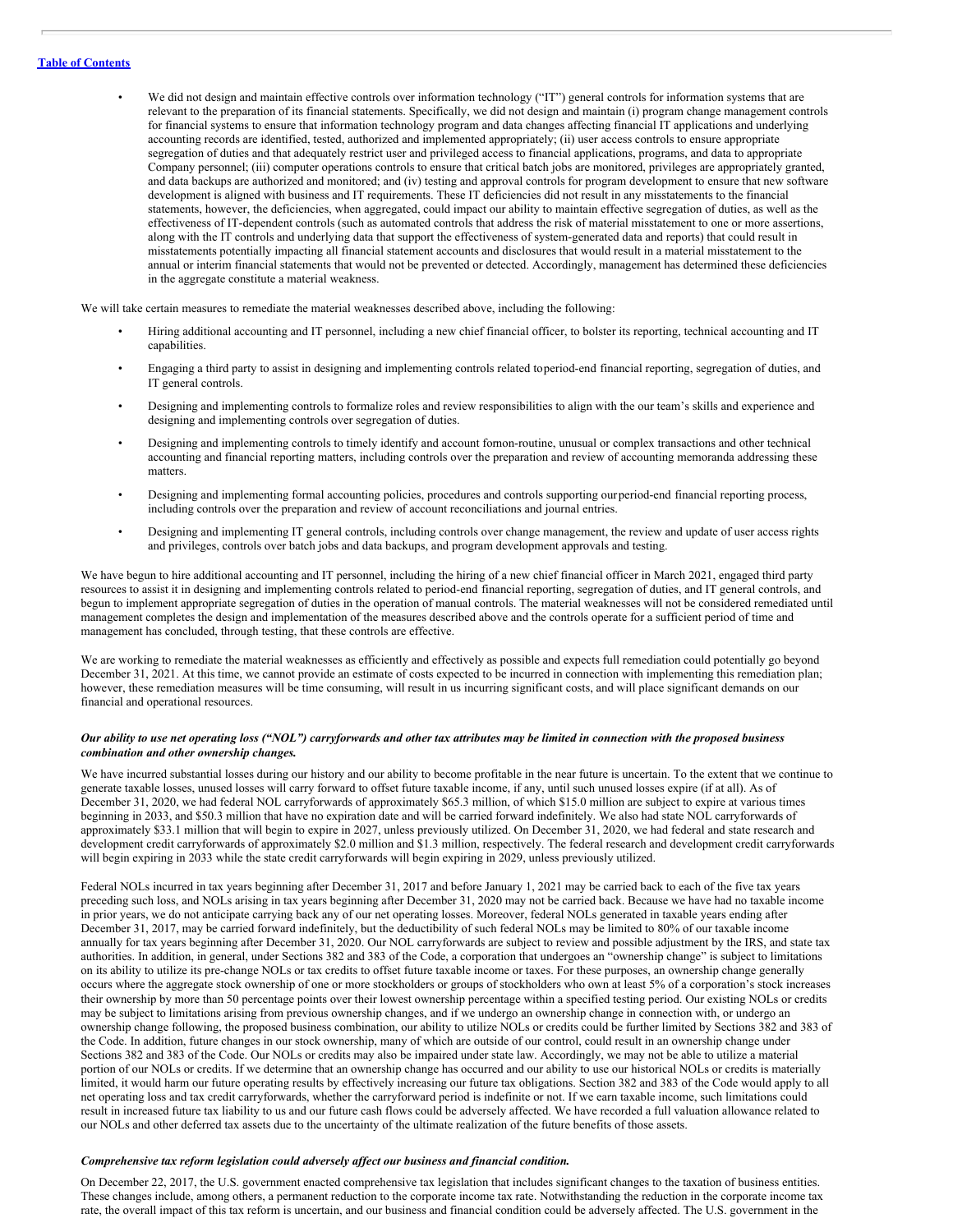future may enact additional legislation that affects the taxation of business entities, including with respect to the treatment of NOLs.

Further, the changes in tax laws could negatively impact our effective tax rate. Prior to the U.S. presidential election, President Biden proposed an increase in the U.S. corporate income tax rate from 21% to 28%, doubling the rate of tax on certain earnings of foreign subsidiaries, the creation of a 10% surtax on certain imports and a 15% minimum tax on worldwide book income. If any or all of these (or similar) proposals are ultimately enacted into law, in whole or in part, they could have a negative impact to our effective tax rate. Holders of our securities are urged to consult with their legal and tax advisors with respect to any such legislation and the potential tax consequences of holding our securities.

Currently, we incur losses in certain countries where we do not receive a financial statement benefit, and we operate in countries which have different statutory rates. Consequently, changes in the mix and source of earnings between countries could have a material impact on our overall effective tax rate.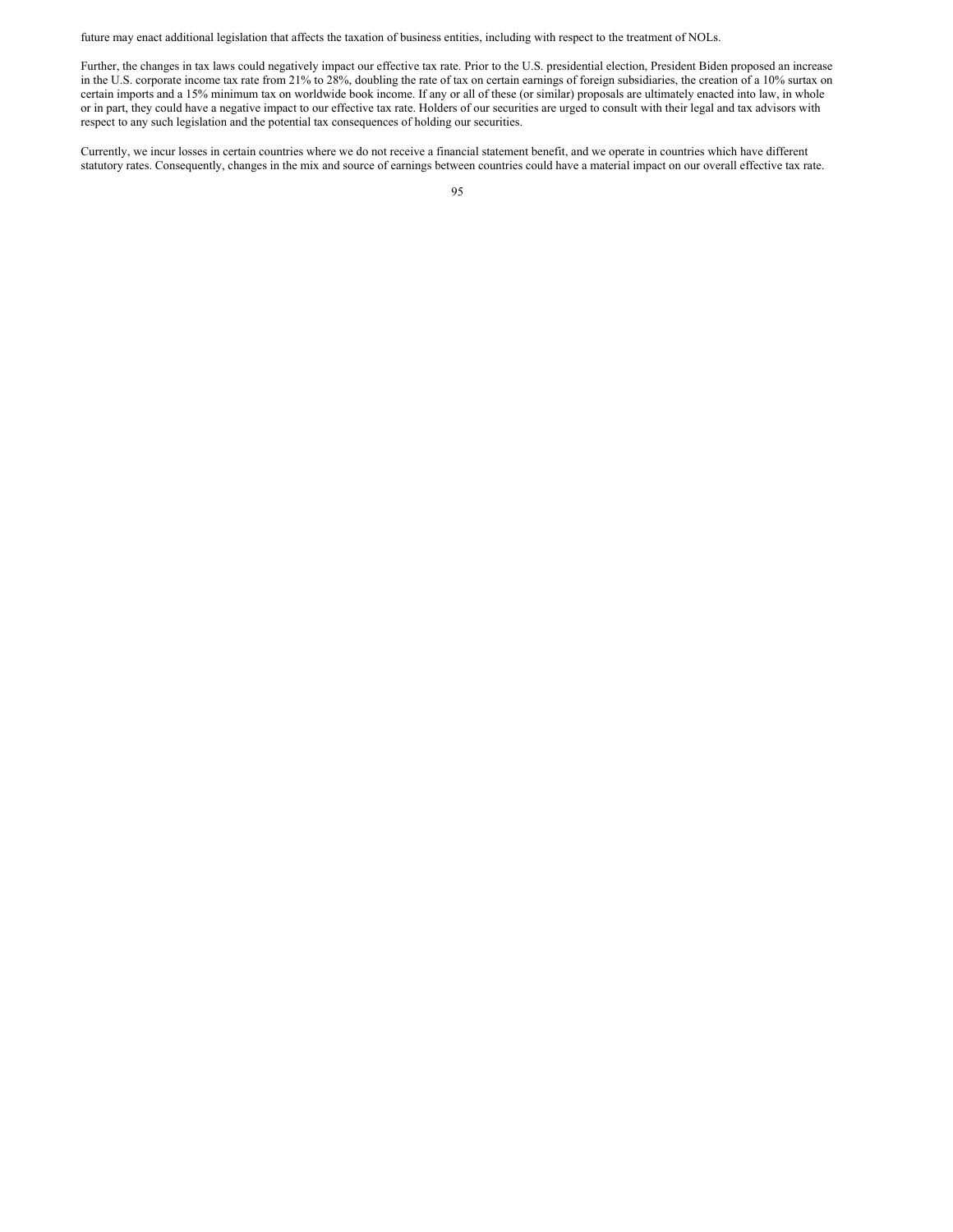#### **Table of [Contents](#page-2-0)**

#### **Additional Risks Related to Ownership of Our Common Stock and Us Operating as a Public Company**

# *The price of our common stock and warrants may be volatile.*

The price of our Common Stock as well as our Warrants may fluctuate due to a variety of factors, including:

- changes in the industries in which we and our customers operate;
- developments involving our competitors;
- changes in laws and regulations affecting its business;
- variations in its operating performance and the performance of its competitors in general;
- actual or anticipated fluctuations in our quarterly or annual operating results;
- publication of research reports by securities analysts about us or our competitors or its industry;
- the public's reaction to our press releases, its other public announcements and its filings with the SEC;
- actions by stockholders, including the sale by the PIPE Investors of any of their shares of our common stock;
- additions and departures of key personnel;
- commencement of, or involvement in, litigation involving the combined company;
- changes in its capital structure, such as future issuances of securities or the incurrence of additional debt;
- the volume of shares of our Common Stock available for public sale; and
- general economic and political conditions, such as the effects of the COVID-19 pandemic, recessions, interest rates, local and national elections, fuel prices, international currency fluctuations, corruption, political instability and acts of war or terrorism.

These market and industry factors may materially reduce the market price of our Common Stock and warrants regardless of the operating performance of us.

## *We do not intend to pay cash dividends for the foreseeable future.*

We currently intend to retain our future earnings, if any, to finance the further development and expansion of our business and do not intend to pay cash dividends in the foreseeable future. Any future determination to pay dividends will be at the discretion of our board of directors and will depend on our financial condition, results of operations, capital requirements, restrictions contained in future agreements and financing instruments, business prospects and such other factors as its board of directors deems relevant.

#### If analysts do not publish research about our business or if they publish inaccurate or unfavorable research, our stock price and trading volume could *decline.*

The trading market for our common stock depends in part on the research and reports that analysts publish about our business. We do not have any control over these analysts. If one or more of the analysts who cover us downgrade our common stock or publish inaccurate or unfavorable research about our business, the price of our common stock would likely decline. If few analysts cover us, demand for our common stock could decrease and our common stock price and trading volume may decline. Similar results may occur if one or more of these analysts stop covering us in the future or fail to publish reports on us regularly.

#### *We may be subject to securities litigation, which is expensive and could divert management attention.*

The market price of our common stock may be volatile and, in the past, companies that have experienced volatility in the market price of their stock have been subject to securities class action litigation. We may be the target of this type of litigation in the future. Securities litigation against us could result in substantial costs and divert management's attention from other business concerns, which could seriously harm our business.

## Future resales of common stock may cause the market price of our securities to drop significantly, even if our business is doing well.

Pursuant to the lock-up restrictions agreed to into in connection with the Merger Agreement, subject to certain exceptions, the Sponsor and certain related parties and certain of our Stockholders (who collectively own approximately 77.6% of our outstanding Common Stock) are contractually restricted from selling or transferring any of its or their shares of common stock (the "Lock-up Shares"). Such restrictions began at Closing and end 180 days after Closing. The lock-up restrictions described above supersede the lock-up provisions set forth in Section 7 of that certain letter agreement, dated as of August 17, 2020, by and among AONE, the Sponsor and each of the other parties thereto (the "Insider Letter") which provisions in Section 7 of the Insider Letter shall be of no further force or effect as of the date of the Registration Rights Agreement and the Lock-Up Agreement.

However, following the expiration of the respective lockups described above, the Sponsor and our Stockholders will not be restricted from selling shares of our Common Stock held by them, other than by applicable securities laws. In addition, upon certain events, up to 2,610,000 Sponsor Earnout Shares will vest and become salable by Sponsor or its transferees. Additionally, the PIPE Investors will not be restricted from selling any of the shares of our Common Stock acquired in the PIPE Investment, other than by applicable securities laws. As such, sales of a substantial number of shares of our Common Stock in the public market could occur at any time. These sales, or the perception in the market that the holders of a large number of shares intend to sell shares, could reduce the market price of our Common Stock. The Sponsor and the Markforged Stockholders collectively own approximately 80.1% of the outstanding shares of our Common Stock.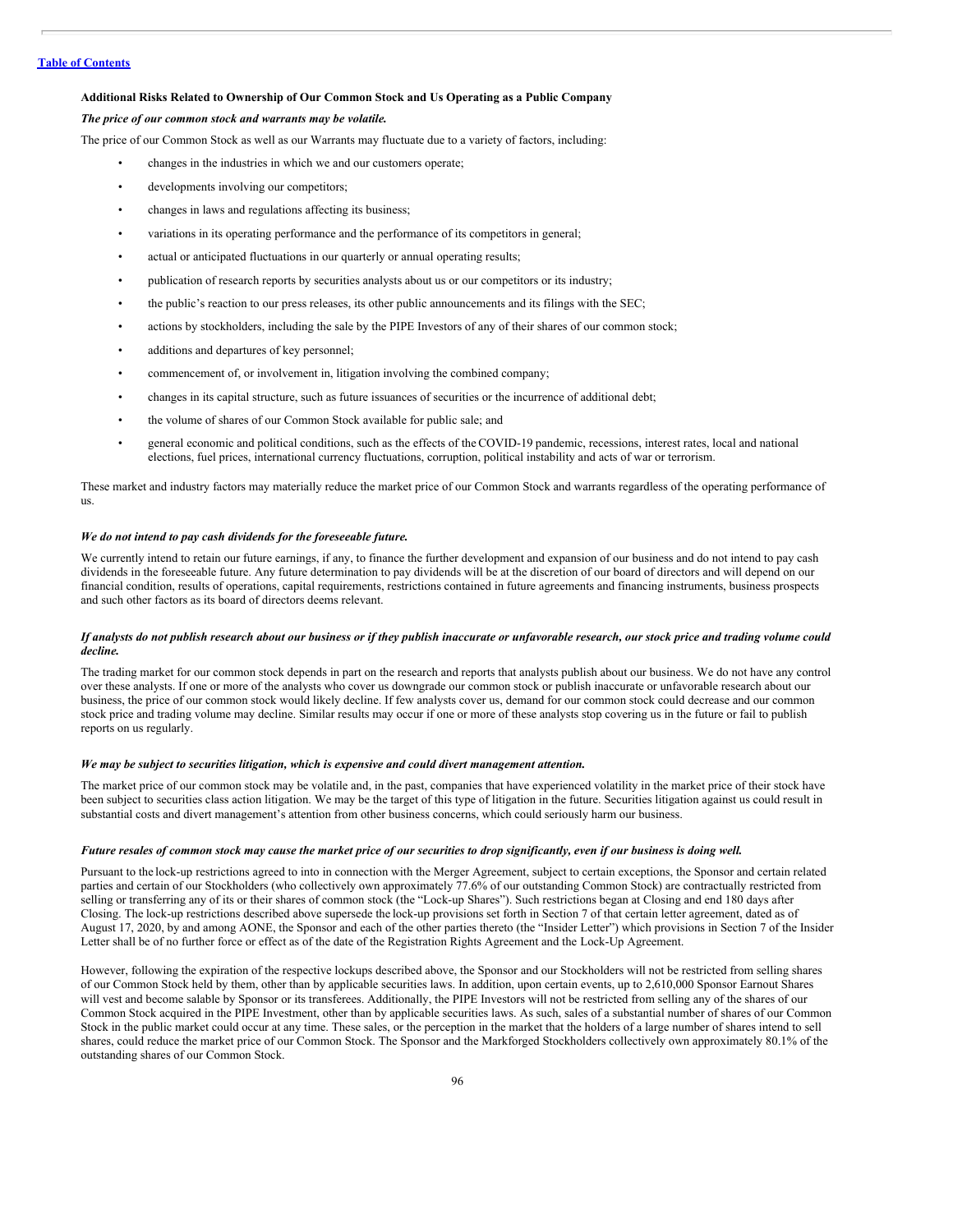The shares held by Sponsor and our Stockholders may be sold after the expiration of the applicablelock-up periods agreed to in connection with the Merger Agreement. As restrictions on resale end, and registration statements (filed after the Closing to provide for the resale of such shares from time to time) are available for use, the sale or possibility of sale of these shares could have the effect of increasing the volatility in our share price, or the market price of our Common Stock could decline if the holders of currently restricted shares sell them or are perceived by the market as intending to sell them.

## The obligations associated with being a public company involve significant expenses and require significant resources and management attention, *which may divert from our business operations.*

As a public company, we are subject to the reporting requirements of the Exchange Act and the Sarbanes-Oxley Act. The Exchange Act requires the filing of annual, quarterly and current reports with respect to a public company's business and financial condition. The Sarbanes-Oxley Act requires, among other things, that a public company establish and maintain effective internal control over financial reporting. As a result, we incur significant legal, accounting and other expenses that we did not previously incur. Our entire management team and many of its other employees will need to devote substantial time to compliance, and may not effectively or efficiently manage its transition into a public company.

These rules and regulations result in us incurring substantial legal and financial compliance costs and make some activities more time-consuming and costly. For example, these rules and regulations will likely make it more difficult and more expensive for us to obtain director and officer liability insurance, and it may be required to accept reduced policy limits and coverage or incur substantially higher costs to obtain the same or similar coverage. As a result, it may be difficult for us to attract and retain qualified people to serve on its board of directors, its board committees or as executive officers.

## We are currently an emerging growth company within the meaning of the Securities Act, and to the extent we have taken advantage of certain exemptions from disclosure requirements available to emerging growth companies or smaller reporting companies, this could make our securities less attractive to investors and may make it more difficult to compare our performance with other public companies.

We are currently an "emerging growth company" within the meaning of the Securities Act, as modified by the JOBS Act, and we may take advantage of certain exemptions from various reporting requirements that are applicable to other public companies that are not emerging growth companies including, but not limited to, not being required to comply with the auditor attestation requirements of Section 404 of the Sarbanes-Oxley Act, reduced disclosure obligations regarding executive compensation in our periodic reports and proxy statements, and exemptions from the requirements of holding a nonbinding advisory vote on executive compensation and shareholder approval of any golden parachute payments not previously approved. As a result, our shareholders may not have access to certain information they may deem important. We cannot predict whether investors will find our securities less attractive because we will rely on these exemptions. If some investors find our securities less attractive as a result of our reliance on these exemptions, the trading prices of our securities may be lower than they otherwise would be, there may be a less active trading market for our securities and the trading prices of our securities may be more volatile.

Further, Section 102(b)(1) of the JOBS Act exempts emerging growth companies from being required to comply with new or revised financial accounting standards until private companies (that is, those that have not had a Securities Act registration statement declared effective or do not have a class of securities registered under the Exchange Act) are required to comply with the new or revised financial accounting standards. The JOBS Act provides that a company can elect to opt out of the extended transition period and comply with the requirements that apply to non-emerging growth companies but any such election to opt out is irrevocable. We have elected not to opt out of such extended transition period, which means that when a standard is issued or revised and it has different application dates for public or private companies, we, as an emerging growth company, can adopt the new or revised standard at the time private companies adopt the new or revised standard. This may make comparison of our financial statements with another public company, which is neither an emerging growth company nor an emerging growth company which has opted out of using the extended transition period, difficult or impossible because of the potential differences in accounting standards used.

When we cease to be an emerging growth company, we will no longer be able to take advantage of certain exemptions from reporting, and, absent other exemptions or relief available from the SEC, we will also be required to comply with the auditor attestation requirements of Section 404 of the Sarbanes-Oxley Act. We will incur additional expenses in connection with such compliance and our management will need to devote additional time and effort to implement and comply with such requirements.

## Delaware law and the Organizational Documents contain certain provisions, including anti-takeover provisions that limit the ability of stockholders to *take certain actions and could delay or discourage takeover attempts that stockholders may consider favorable.*

The Organizational Documents and the DGCL contain provisions that could have the effect of rendering more difficult, delaying, or preventing an acquisition that stockholders may consider favorable, including transactions in which stockholders might otherwise receive a premium for their shares. These provisions could also limit the price that investors might be willing to pay in the future for shares of our common stock, and therefore depress the trading price of our Common Stock. These provisions could also make it difficult for stockholders to take certain actions, including electing directors who are not nominated by the current members of our board of directors or taking other corporate actions, including effecting changes in our management. Among other things, the Organizational Documents include provisions regarding:

- the ability of our board of directors to issue shares of preferred stock, including "blank check" preferred stock and to determine the price and other terms of those shares, including preferences and voting rights, without stockholder approval, which could be used to significantly dilute the ownership of a hostile acquirer;
- the board of directors are classified into three classes, with only one class being elected each year to serve three-year terms. As a result, in most circumstances, a person can gain control of our board only by successfully engaging in a proxy contest at two or more annual stockholders meetings;
- the certificate of incorporation will prohibit cumulative voting in the election of directors, which limits the ability of minority stockholders to elect director candidates;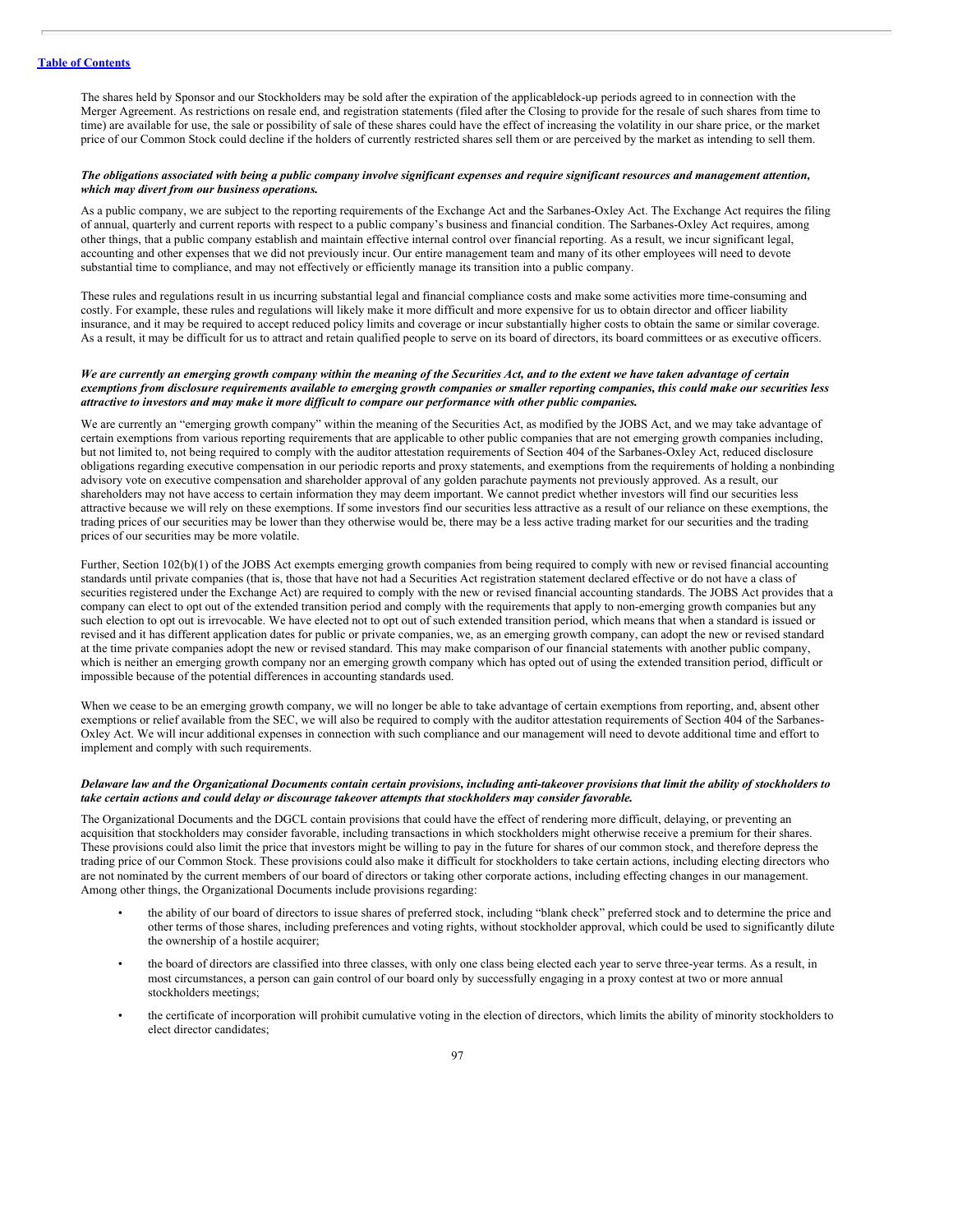- the limitation of the liability of, and the indemnification of, our directors and officers;
- the ability of our board of directors to amend the bylaws, which may allow our board of directors to take additional actions to prevent an unsolicited takeover and inhibit the ability of an acquirer to amend the bylaws to facilitate an unsolicited takeover attempt; and
- advance notice procedures with which stockholders must comply to nominate candidates to our board of directors or to propose matters to be acted upon at a stockholders' meeting, which could preclude stockholders from bringing matters before annual or special meetings of stockholders and delay changes in our board of directors and also may discourage or deter a potential acquirer from conducting a solicitation of proxies to elect the acquirer's own slate of directors or otherwise attempting to obtain control of us.

These provisions, alone or together, could delay or prevent hostile takeovers and changes in control or changes in our board of directors or management.

## The provisions of the Bylaws requiring exclusive forum in the Court of Chancery of the State of Delaware and the federal district courts of the United States for certain types of lawsuits may have the effect of discouraging certain lawsuits, including derivative lawsuits and lawsuits against the directors and officers of us, by limiting plaintiffs' ability to bring a claim in a judicial forum that they find favorable.

The Bylaws provide that, to the fullest extent permitted by law, and unless we consent in writing to the selection of an alternative forum, the Court of Chancery of the State of Delaware (or, in the event that such court does not have jurisdiction, the federal district court for the District of Delaware or other state courts of the State of Delaware) will be the sole and exclusive forum for any state law claims for (i) any derivative action or proceeding brought on behalf of us, (ii) any action asserting a claim for or based on a breach of a fiduciary duty owed by any current or former director, officer or other employee of us to us or our stockholders, (iii) any action asserting a claim arising pursuant to any provision of the DGCL or the Bylaws or Certificate of Incorporation (as either may be amended from time to time) (including the interpretation, validity and enforceability thereof), (iv) any action asserting a claim related to or involving us that is governed by the internal affairs doctrine, and (v) any action asserting an "internal corporate claim" as that term is defined in Section 115 of the DGCL (the "Delaware Forum Provision"). The Delaware Forum Provision, however, does not apply to actions or claims arising under the Exchange Act. The Bylaws also provide that, unless we consent in writing to the selection of an alternate forum, the sole and exclusive forum for the resolution of any complaint asserting a cause of action arising under the Securities Act, and the rules and regulations promulgated thereunder, will be the Federal District Courts of the United States (the "Federal Forum Provision," and with the Delaware Forum Provision, the "Exclusive Forum Provisions"). In addition, the Bylaws provide that any person or entity purchasing or otherwise acquiring any interest in shares of our capital stock is deemed to have notice of and consented to the Delaware Forum Provision and the Federal Forum Provision. However, Section 27 of the Exchange Act creates exclusive federal jurisdiction over all suits brought to enforce any duty or liability created by the Exchange Act or the rules and regulations thereunder; our cannot and will not be deemed to have waived compliance with the U.S. federal securities laws and the rules and regulations thereunder.

These provisions may impose additional litigation costs on stockholders in pursuing any such claims and have the effect of discouraging certain lawsuits, including derivative lawsuits and lawsuits against our directors and officers of, by limiting plaintiffs' ability to bring a claim in a judicial forum that they find favorable. In addition, while the Delaware Supreme Court ruled in March 2020 that federal forum selection provisions purporting to require claims under the Securities Act be brought in federal court are "facially valid" under Delaware law, there is uncertainty as to whether other courts will enforce our Federal Forum Provision. The Federal Forum Provision may also impose additional litigation costs on stockholders who assert that the provision is not enforceable or invalid, and if the Federal Forum Provision is found to be unenforceable, we may incur additional costs associated with resolving such matters. The Court of Chancery of the State of Delaware and the Federal District Courts of the United States may also reach different judgments or results than would other courts, including courts where a stockholder considering an action may be located or would otherwise choose to bring the action, and such judgments may be more or less favorable to us than our stockholders.

## The private placement warrants are being accounted for as a warrant liability and are being recorded at fair value upon issuance with changes in fair value each period reported in earnings, which may have an adverse effect on the market price of our Common Stock.

Under U.S. GAAP, we are required to evaluate our warrants to determine whether they should be accounted for as a warrant liability or as equity. We have concluded that the warrants contain provisions requiring liability classification. Therefore, as described in the financial statements of AONE included herein, we are accounting for the warrants as a warrant liability and are recording that liability at fair value upon issuance. We will record any subsequent changes in fair value as of the end of each period for which earnings are reported. The impact of changes in fair value on earnings may have an adverse effect on the market price of our common stock and may cause fluctuations in our results of operations based on factors that are outside of our control.

## **Item 2. Unregistered Sales of Equity Securities and Use of Proceeds.**

None.

**Item 3. Defaults upon Senior Securities**

None.

**Item 4. Mine Safety Disclosures.**

Not applicable.

# **Item 5. Other Information.**

None.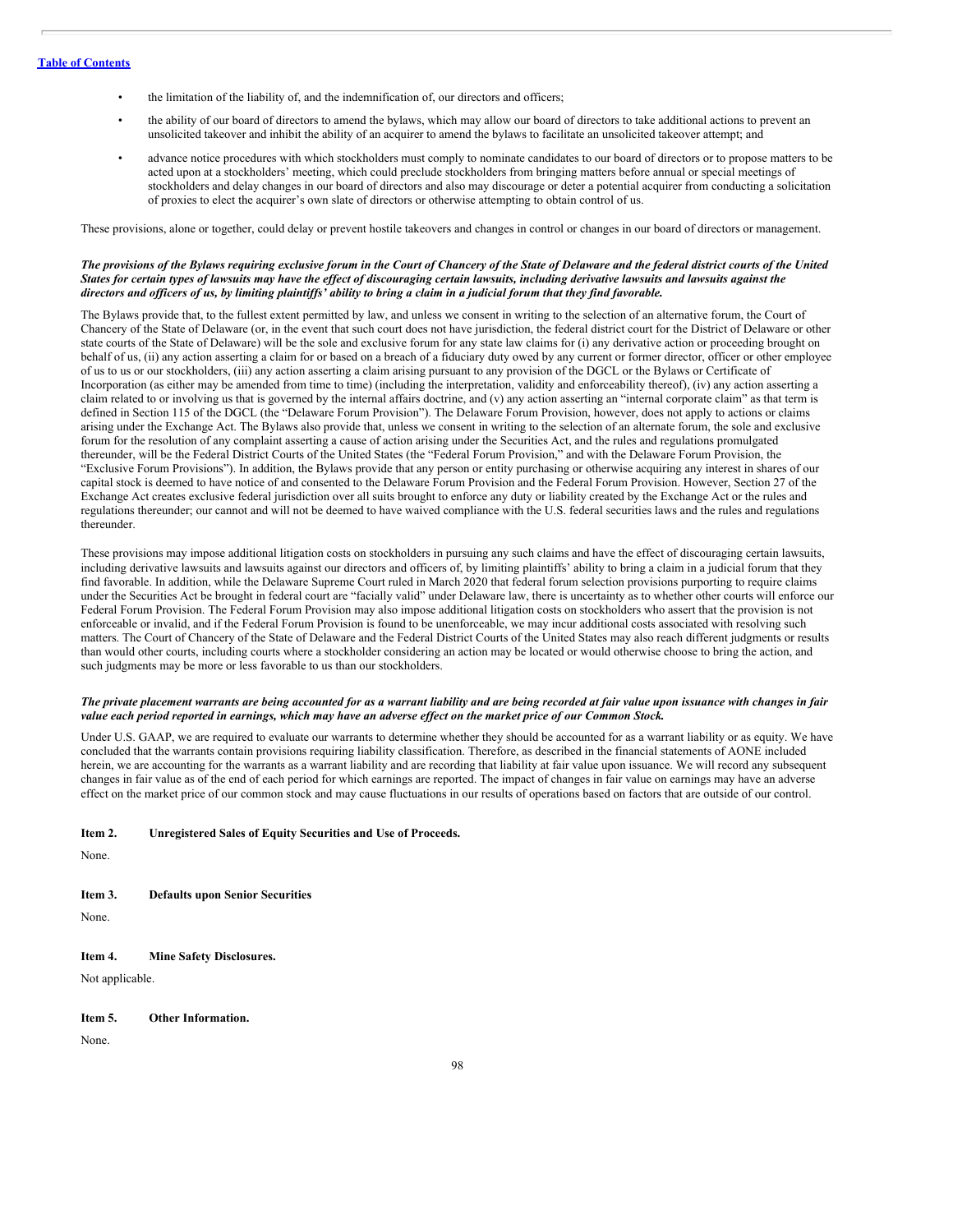# **Table of [Contents](#page-2-0)**

# **Item 6. Exhibits.** The following exhibits are filed as part of, or incorporated by reference into, this Quarterly Report on Form10-Q.

| <b>Exhibit</b><br>Number | <b>Description</b>                                                                                                                                                                                                                                                                                                                    |
|--------------------------|---------------------------------------------------------------------------------------------------------------------------------------------------------------------------------------------------------------------------------------------------------------------------------------------------------------------------------------|
| 2.1                      | Agreement and Plan of Merger, dated as of February 23, 2021, by and among one, Caspian Merger Sub Inc., and MarkForged, Inc.<br>(incorporated by reference to Exhibit 2.1 to one's Registration Statement on Form S-4/A filed June 4, 2021).                                                                                          |
| 3.1                      | Certificate of Incorporation of Markforged Holding Corporation (incorporated by reference to Exhibit 3.1 to Markforged Holding<br>Corporation's Current Report on Form 8-K filed July 20, 2021).                                                                                                                                      |
| 3.2                      | Bylaws of Markforged Holding Corporation (incorporated by reference to Exhibit 3.2 to Markforged Holding Corporation's Current Report<br>on Form 8-K filed July 20, 2021).                                                                                                                                                            |
| 4.1                      | Specimen Common Stock Certificate of Markforged Holding Corporation (incorporated by reference to Exhibit 4.5 to one's Registration<br>Statement on Form S-4/A filed June 4, 2021).                                                                                                                                                   |
| 4.2                      | Warrant Agreement, dated as of August 17, 2020, between one and Continental Stock Transfer & Trust Company, as warrant agent<br>(incorporated by reference to Exhibit 4.4 to one's Registration Statement on Form S-4/A filed June 4, 2021).                                                                                          |
| 10.1                     | Form of Indemnification Agreement (incorporated by reference to Exhibit 10.1 to Markforged Holding Corporation's Current Report on<br>Form 8-K filed July 20, 2021).                                                                                                                                                                  |
| 10.2                     | 2021 Stock Option and Incentive Plan of Markforged Holding Corporation and forms of agreement thereunder. (incorporated by reference to<br>Exhibit 10.2 to Markforged Holding Corporation's Current Report on Form 8-K filed July 20, 2021).                                                                                          |
| 10.3                     | Form of Subscription Agreement, by and between the Registrant and the undersigned subscriber party thereto (incorporated by reference to<br>Exhibit 10.17 to one's Registration Statement on Form S-4/A filed June 4, 2021).                                                                                                          |
| 10.4                     | Registration Rights Agreement, dated as of July 14, 2021, by and among Markforged Holding Corporation, A-star, certain affiliates of<br>A-star and certain former stockholders of MarkForged, Inc. (incorporated by reference to Exhibit 10.5 to Markforged Holding Corporation's<br>Current Report on Form 8-K filed July 20, 2021). |
| 10.5                     | Sponsor Support Agreement, dated February 23, 2021, by and among A-Star LLC, one, each director and officer of one and MarkForged,<br>Inc. (incorporated by reference to Exhibit 10.15 to one's Registration Statement on Form S-4/A filed June 4, 2021).                                                                             |
| 10.6                     | Lock-Up Agreement, dated as of July 14, 2021, by and between Markforged Holding Corporation, Inc. and the undersigned parties thereto<br>(incorporated by reference to Exhibit 10.8 to Markforged Holding Corporation's Current Report on Form 8-K filed July 20, 2021).                                                              |
| 10.7                     | Non-Employee Director Compensation Policy (incorporated by reference to Exhibit 10.9 to Markforged Holding Corporation's Current<br>Report on Form 8-K filed July 20, 2021).                                                                                                                                                          |
| 10.8                     | 2021 Employee Stock Purchase Plan (incorporated by reference to Exhibit 10.10 to Markforged Holding Corporation's Current Report on<br>Form 8-K filed July 20, 2021).                                                                                                                                                                 |
| 10.9                     | Senior Executive Incentive Cash Bonus Plan (incorporated by reference to Exhibit 10.11 to Markforged Holding Corporation's Current<br>Report on Form 8-K filed July 20, 2021).                                                                                                                                                        |
| $31.1*$                  | Certification of Chief Executive Officer (Principal Executive Officer) Pursuant to Rules 13a-14(a) and 15d-14(a) under the Securities<br>Exchange Act of 1934, as Adopted Pursuant to Section 302 of the Sarbanes-Oxley Act of 2002.                                                                                                  |
| $31.2*$                  | Certification of Chief Financial Officer (Principal Financial and Accounting Officer) Pursuant to Rules 13a-14(a) and 15d-14(a) under the<br>Securities Exchange Act of 1934, as Adopted Pursuant to Section 302 of the Sarbanes-Oxley Act of 2002.                                                                                   |
| $32.1*$                  | Certification of Chief Executive Officer (Principal Executive Officer) Pursuant to 18 U.S.C. Section 1350, as Adopted Pursuant to<br>Section 906 of the Sarbanes-Oxley Act of 2002.                                                                                                                                                   |
| $32.2*$                  | Certification of Chief Financial Officer (Principal Financial and Accounting Officer) Pursuant to 18 U.S.C. Section 1350, as Adopted<br>Pursuant to Section 906 of the Sarbanes-Oxley Act of 2002.                                                                                                                                    |
| 101.INS*                 | Inline XBRL Instance Document                                                                                                                                                                                                                                                                                                         |
| 101.SCH*                 | Inline XBRL Taxonomy Extension Schema Document                                                                                                                                                                                                                                                                                        |
| $101.CAL*$               | Inline XBRL Taxonomy Extension Calculation Linkbase Document                                                                                                                                                                                                                                                                          |
| 101.DEF*                 | Inline XBRL Taxonomy Extension Definition Linkbase Document                                                                                                                                                                                                                                                                           |
| $101.LAB*$               | Inline XBRL Taxonomy Extension Label Linkbase Document                                                                                                                                                                                                                                                                                |
| 101.PRE*                 | Inline XBRL Taxonomy Extension Presentation Linkbase Document                                                                                                                                                                                                                                                                         |

- 104 Cover Page Interactive Data File (embedded within the Inline XBRL document)
- \* These certifications are furnished to the SEC pursuant to Section 906 of the Sarbanes-Oxley Act of 2002 and are deemed not filed for purposes of Section 18 of the Securities Exchange Act of 1934, as amended, nor shall they be deemed incorporated by reference in any filing under the Securities Act of 1933, except as shall be expressly set forth by specific reference in such filing.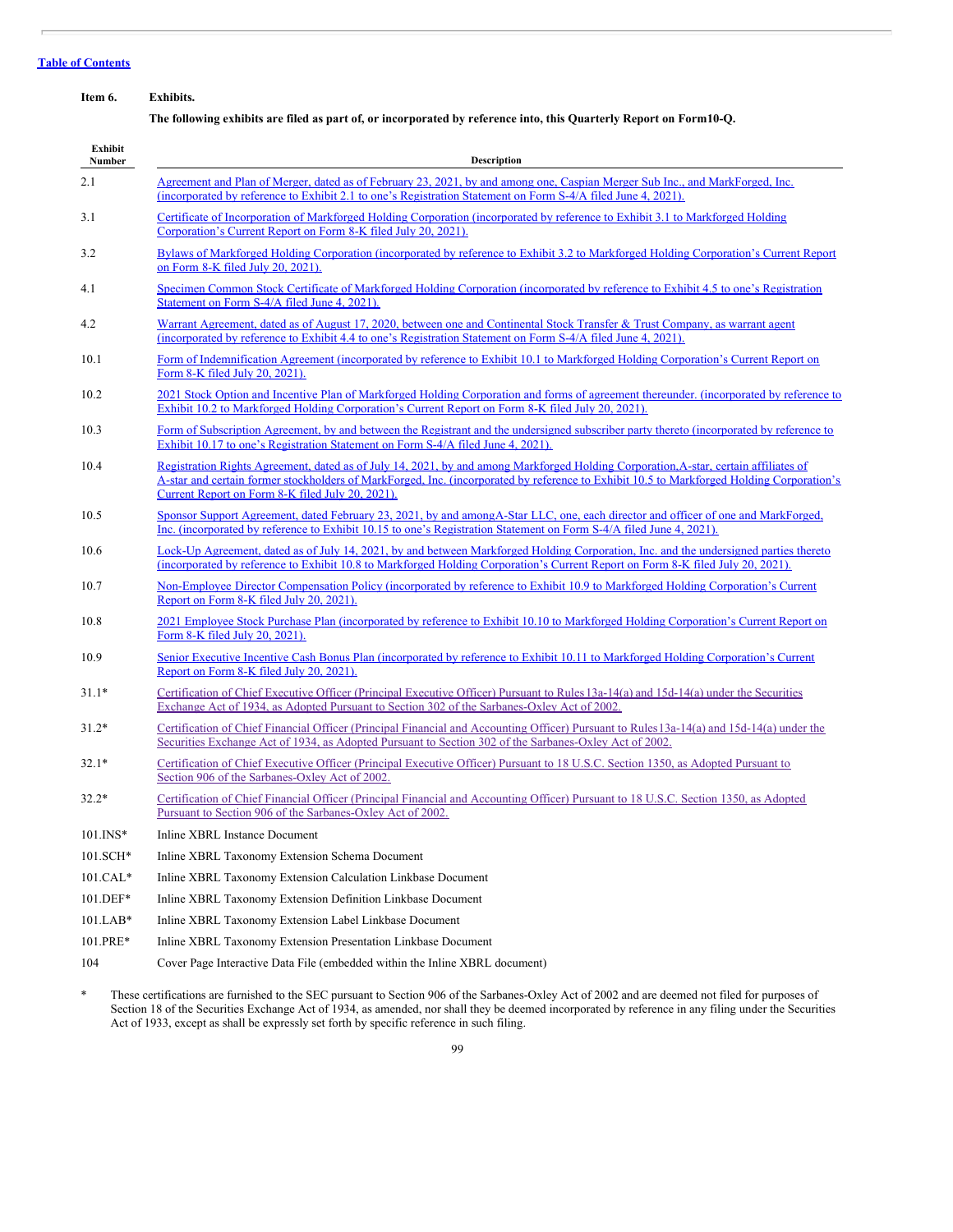# **SIGNATURE**

Pursuant to the requirements of the Securities Exchange Act of 1934, the registrant has duly caused this report to be signed on its behalf by the undersigned hereunto duly authorized.

# Dated: August 12, 2021 **Markforged Holding Corporation**

| By: | /s/ Shai Terem |  |
|-----|----------------|--|
|     |                |  |

Name<br>Title: President and Chief Executive Officer (Principal Executive Officer)

By: /s/ Mark Schwartz

Name: Mark Schwartz

Title: Chief Financial Officer (Principal Financial and Accounting Officer)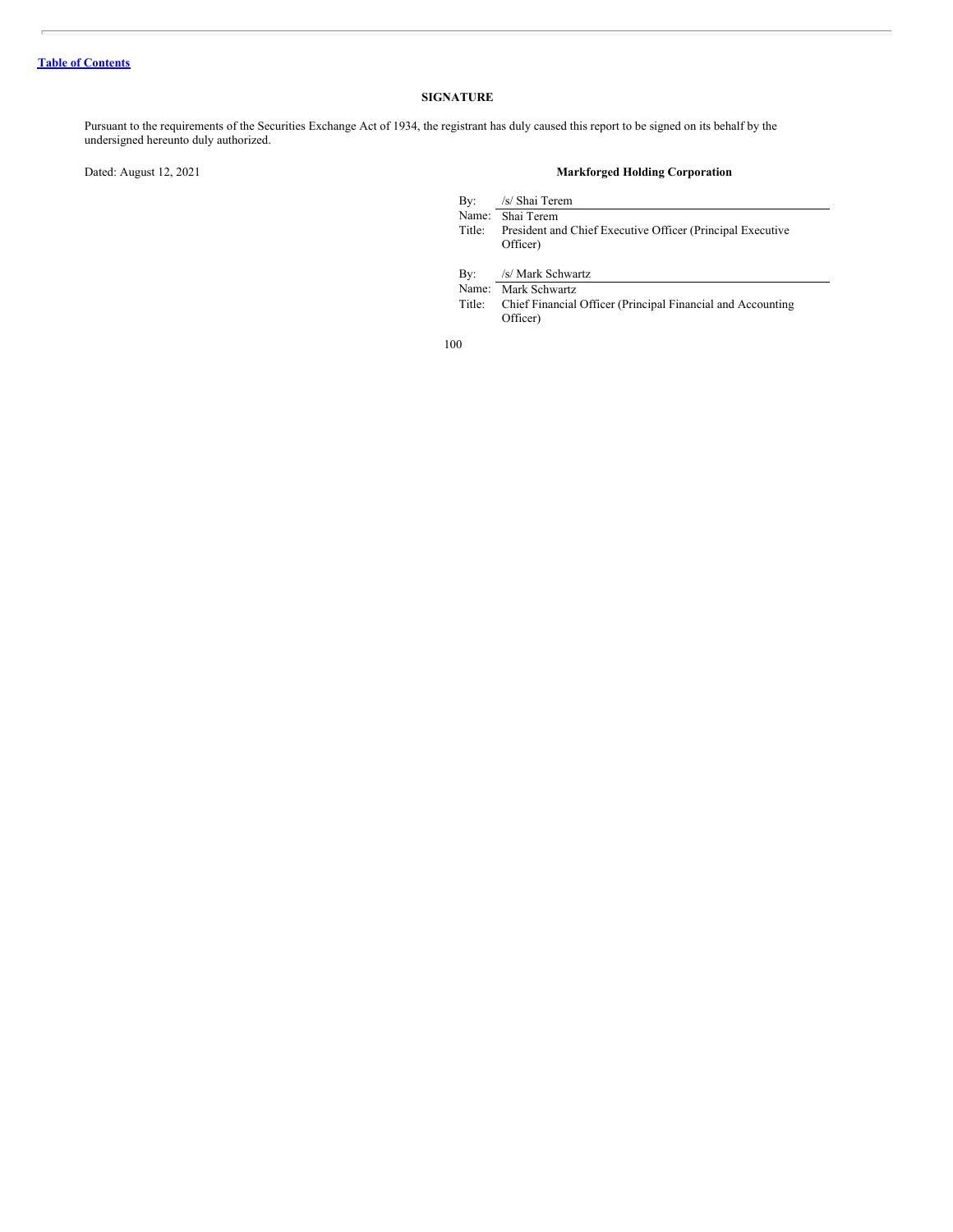## **CERTIFICATION PURSUANT TO RULES 13a-14(a) AND 15d-14(a) UNDER THE SECURITIES EXCHANGE ACT OF 1934, AS ADOPTED PURSUANT TO SECTION 302 OF THE SARBANES-OXLEY ACT OF 2002**

<span id="page-105-0"></span>I, Shai Terem, certify that:

- 1. I have reviewed this Quarterly Report on Form10-Q for the quarter ended June 30, 2021 of Markforged Holding Corporation;
- 2. Based on my knowledge, this report does not contain any untrue statement of a material fact or omit to state a material fact necessary to make the statements made, in light of the circumstances under which such statements were made, not misleading with respect to the period covered by this report;
- 3. Based on my knowledge, the financial statements, and other financial information included in this report, fairly present in all material respects the financial condition, results of operations and cash flows of the registrant as of, and for, the periods presented in this report;
- 4. The registrant's other certifying officers and I are responsible for establishing and maintaining disclosure controls and procedures (as defined in Exchange Act Rules 13a-15(e) and 15d-15(e)) for the registrant and have:
	- a. Designed such disclosure controls and procedures, or caused such disclosure controls and procedures to be designed under our supervision, to ensure that material information relating to the registrant, including its consolidated subsidiaries, is made known to us by others within those entities, particularly during the period in which this report is being prepared;
	- b. [Paragraph omitted pursuant to SEC Release Nos.33-8238/34-47986 and 33-8392/34-49313];
	- c. Evaluated the effectiveness of the registrant's disclosure controls and procedures and presented in this report our conclusions about the effectiveness of the disclosure controls and procedures, as of the end of the period covered by this report based on such evaluation; and
	- d. Disclosed in this report any change in the registrant's internal control over financial reporting that occurred during the registrant's most recent fiscal quarter (the registrant's fourth fiscal quarter in the case of an annual report) that has materially affected, or is reasonably likely to materially affect, the registrant's internal control over financial reporting; and
- 5. The registrant's other certifying officers and I have disclosed, based on our most recent evaluation of internal control over financial reporting, to the registrant's auditors and the audit committee of the registrant's board of directors (or persons performing the equivalent functions):
	- a. All significant deficiencies and material weaknesses in the design or operation of internal control over financial reporting which are reasonably likely to adversely affect the registrant's ability to record, process, summarize and report financial information; and
	- b. Any fraud, whether or not material, that involves management or other employees who have a significant role in the registrant's internal controls over financial reporting.

Date: August 12, 2021 By: /s/ Shai Terem

Shai Terem Chief Executive Officer (Principal Executive Officer)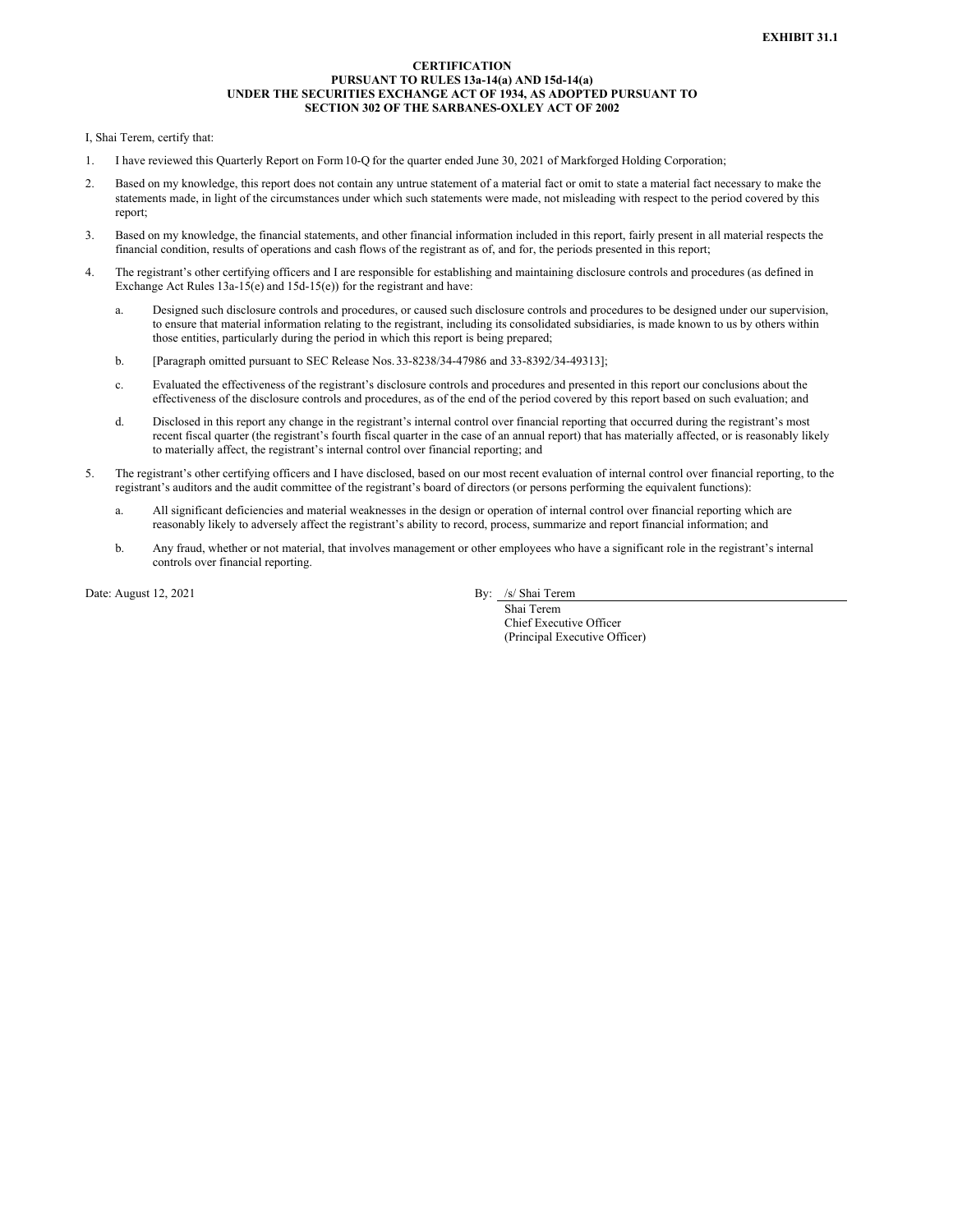## **CERTIFICATION PURSUANT TO RULES 13a-14(a) AND 15d-14(a) UNDER THE SECURITIES EXCHANGE ACT OF 1934, AS ADOPTED PURSUANT TO SECTION 302 OF THE SARBANES-OXLEY ACT OF 2002**

<span id="page-106-0"></span>I, Mark Schwartz, certify that:

- 1. I have reviewed this Quarterly Report on Form10-Q for the quarter ended June 30, 2021 of Markforged Holding Corporation;
- 2. Based on my knowledge, this report does not contain any untrue statement of a material fact or omit to state a material fact necessary to make the statements made, in light of the circumstances under which such statements were made, not misleading with respect to the period covered by this report;
- 3. Based on my knowledge, the financial statements, and other financial information included in this report, fairly present in all material respects the financial condition, results of operations and cash flows of the registrant as of, and for, the periods presented in this report;
- 4. The registrant's other certifying officers and I are responsible for establishing and maintaining disclosure controls and procedures (as defined in Exchange Act Rules 13a-15(e) and 15d-15(e)) for the registrant and have:
	- a. Designed such disclosure controls and procedures, or caused such disclosure controls and procedures to be designed under our supervision, to ensure that material information relating to the registrant, including its consolidated subsidiaries, is made known to us by others within those entities, particularly during the period in which this report is being prepared;
	- b. [Paragraph omitted pursuant to SEC Release Nos.33-8238/34-47986 and 33-8392/34-49313];
	- c. Evaluated the effectiveness of the registrant's disclosure controls and procedures and presented in this report our conclusions about the effectiveness of the disclosure controls and procedures, as of the end of the period covered by this report based on such evaluation; and
	- d. Disclosed in this report any change in the registrant's internal control over financial reporting that occurred during the registrant's most recent fiscal quarter (the registrant's fourth fiscal quarter in the case of an annual report) that has materially affected, or is reasonably likely to materially affect, the registrant's internal control over financial reporting; and
- 5. The registrant's other certifying officers and I have disclosed, based on our most recent evaluation of internal control over financial reporting, to the registrant's auditors and the audit committee of the registrant's board of directors (or persons performing the equivalent functions):
	- a. All significant deficiencies and material weaknesses in the design or operation of internal control over financial reporting which are reasonably likely to adversely affect the registrant's ability to record, process, summarize and report financial information; and
	- b. Any fraud, whether or not material, that involves management or other employees who have a significant role in the registrant's internal controls over financial reporting.

Date: August 12, 2021 By: /s/ Mark Schwartz

Mark Schwartz Chief Financial Officer (Principal Financial and Accounting Officer)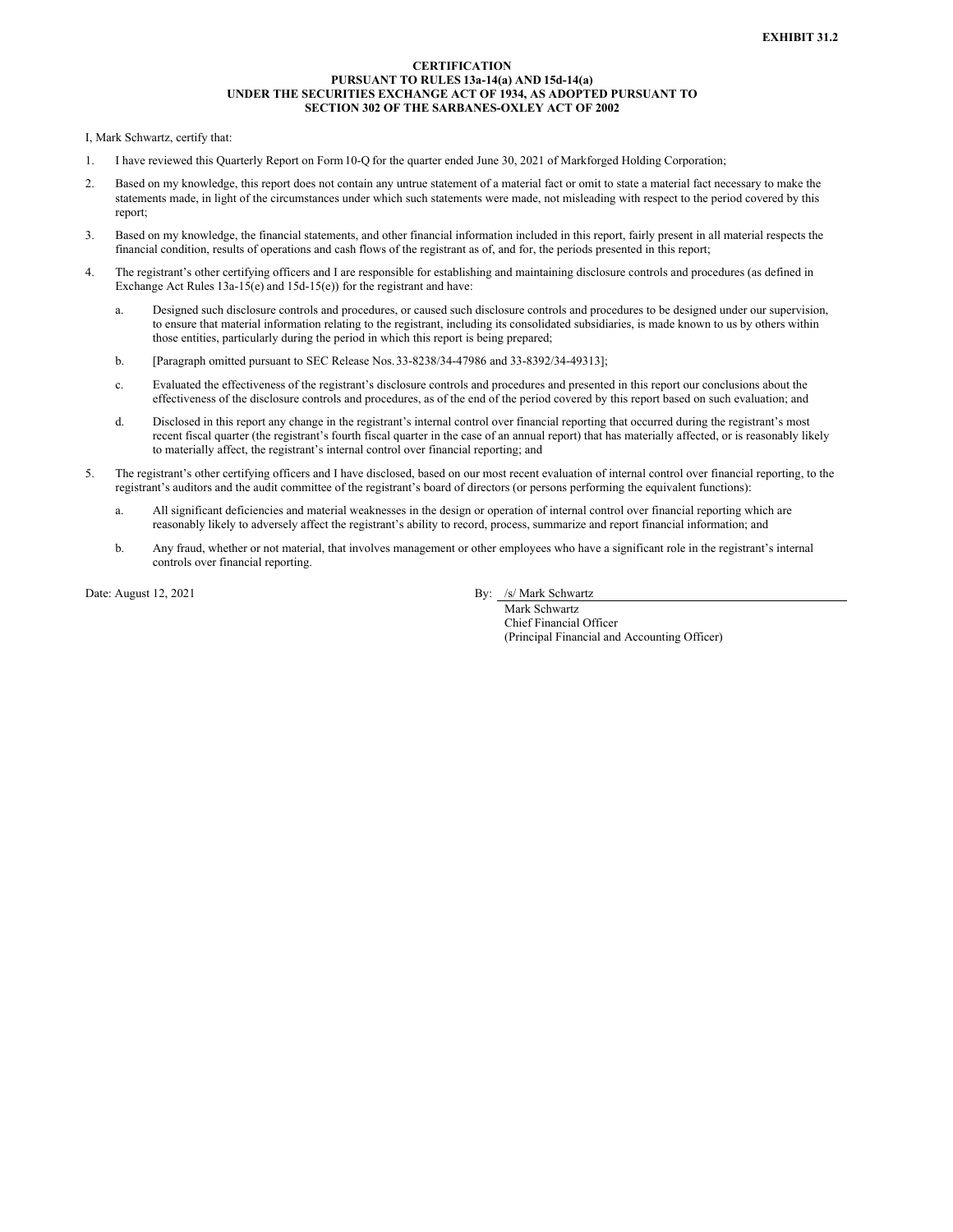## **CERTIFICATION PURSUANT TO 18 U.S.C. SECTION 1350, AS ADOPTED PURSUANT TO SECTION 906 OF THE SARBANES-OXLEY ACT OF 2002**

<span id="page-107-0"></span>In connection with the Quarterly Report of Markforged Holding Corporation (the "Company") on Form 10-Q for the quarter ended June 30, 2021, as filed with the Securities and Exchange Commission on the date hereof (the "Report"), I, Shai Terem, Chief Executive Officer, certify, pursuant to 18 U.S.C. Section 1350, as adopted pursuant to Section 906 of the Sarbanes-Oxley Act of 2002, that, to my knowledge:

- (1) the Report fully complies with the requirements of Section 13(a) or 15(d) of the Securities Exchange Act of 1934; and
- (2) the information contained in the Report fairly presents, in all material respects, the financial condition and results of operations of the Company.

Date: August 12, 2021

/s/ Shai Terem

Name: Shai Terem Title: Chief Executive Officer (Principal Executive Officer)